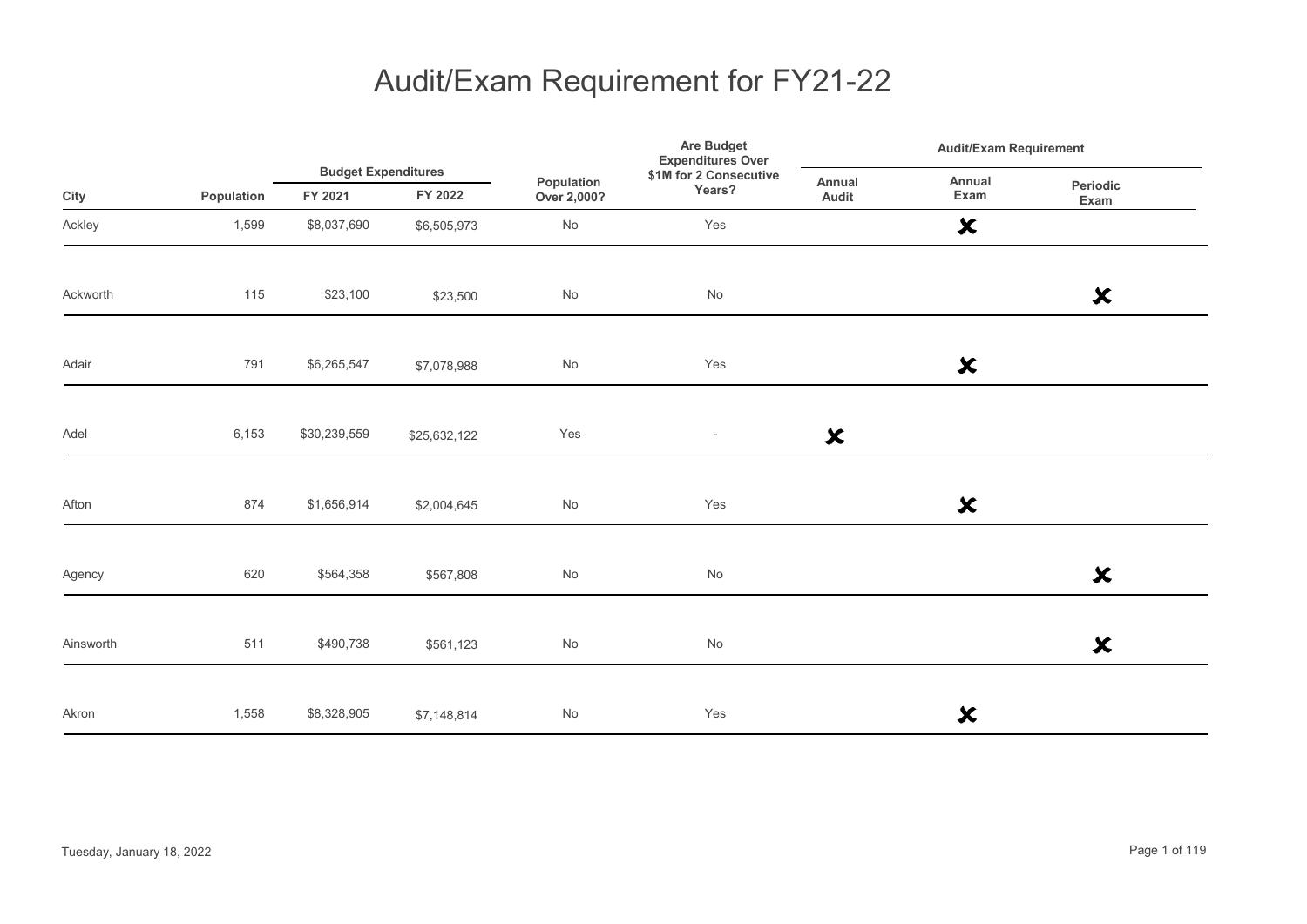|             |            |                                       |              |                           | <b>Are Budget</b><br><b>Expenditures Over</b> | <b>Audit/Exam Requirement</b> |                           |                           |
|-------------|------------|---------------------------------------|--------------|---------------------------|-----------------------------------------------|-------------------------------|---------------------------|---------------------------|
| City        | Population | <b>Budget Expenditures</b><br>FY 2021 | FY 2022      | Population<br>Over 2,000? | \$1M for 2 Consecutive<br>Years?              | Annual<br>Audit               | Annual<br>Exam            | Periodic<br>Exam          |
| Albert City | 677        | \$989,650                             | \$1,023,840  | $\mathsf{No}$             | $\operatorname{\mathsf{No}}$                  |                               |                           | $\boldsymbol{\mathsf{x}}$ |
| Albia       | 3,721      | \$16,250,554                          | \$15,462,952 | Yes                       | $\sim$                                        | $\boldsymbol{\mathsf{x}}$     |                           |                           |
| Albion      | 448        | \$1,215,923                           | \$477,959    | $\mathsf{No}$             | No                                            |                               |                           | $\boldsymbol{\mathsf{x}}$ |
| Alburnett   | 675        | \$1,737,646                           | \$859,259    | $\mathsf{No}$             | $\operatorname{\mathsf{No}}$                  |                               |                           | $\boldsymbol{\mathsf{x}}$ |
| Alden       | 763        | \$1,026,784                           | \$1,044,464  | $\mathsf{No}$             | Yes                                           |                               | $\boldsymbol{\mathsf{x}}$ |                           |
| Alexander   | 164        | \$153,456                             | \$152,968    | No                        | No                                            |                               |                           | $\boldsymbol{\mathsf{x}}$ |
| Algona      | 5,487      | \$13,970,602                          | \$19,579,487 | Yes                       | $\overline{\phantom{a}}$                      | $\boldsymbol{\mathsf{x}}$     |                           |                           |
| Alleman     | 423        | \$338,558                             | \$342,520    | $\mathsf{No}$             | No                                            |                               |                           | $\boldsymbol{\mathsf{x}}$ |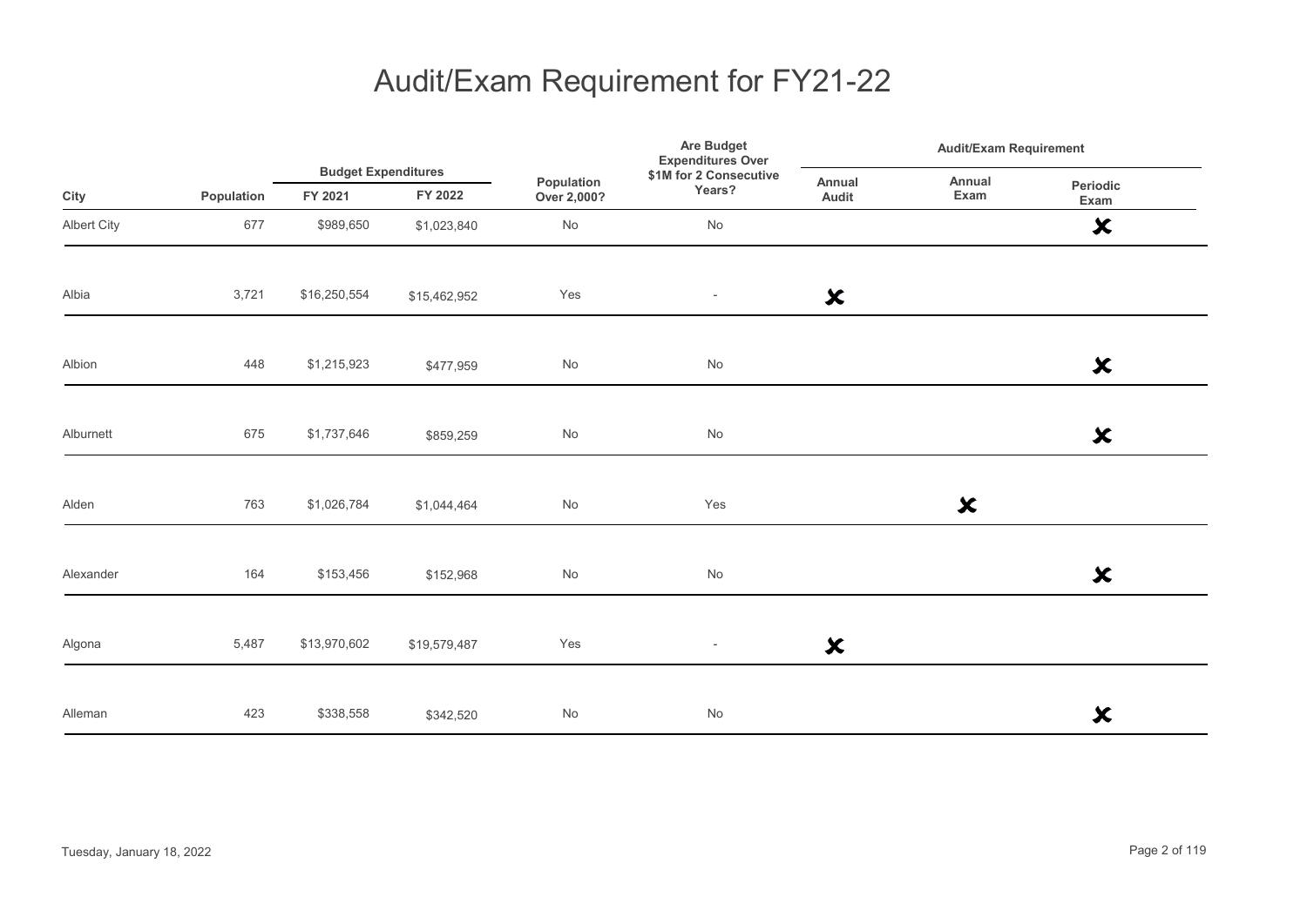|            |            |                                       |               |                                     | Are Budget<br><b>Expenditures Over</b> | <b>Audit/Exam Requirement</b> |                           |                           |
|------------|------------|---------------------------------------|---------------|-------------------------------------|----------------------------------------|-------------------------------|---------------------------|---------------------------|
| City       | Population | <b>Budget Expenditures</b><br>FY 2021 | FY 2022       | Population<br>Years?<br>Over 2,000? | \$1M for 2 Consecutive                 | Annual<br>Audit               | Annual<br>Exam            | <b>Periodic</b><br>Exam   |
| Allerton   | 430        | \$501,487                             | \$528,570     | $\mathsf{No}$                       | No                                     |                               |                           | $\boldsymbol{\mathsf{x}}$ |
| Allison    | 966        | \$1,645,090                           | \$1,669,185   | $\mathsf{No}$                       | Yes                                    |                               | $\boldsymbol{\mathsf{x}}$ |                           |
| Alta       | 2,087      | \$2,098,811                           | \$2,526,407   | Yes                                 | $\overline{\phantom{a}}$               | $\boldsymbol{\mathsf{x}}$     |                           |                           |
| Alta Vista | 227        | \$472,700                             | \$439,850     | $\mathsf{No}$                       | No                                     |                               |                           | $\boldsymbol{\mathsf{x}}$ |
| Alton      | 1,248      | \$3,822,381                           | \$3,892,020   | No                                  | Yes                                    |                               | $\boldsymbol{\mathsf{x}}$ |                           |
| Altoona    | 19,565     | \$62,632,177                          | \$73,983,113  | Yes                                 | $\overline{\phantom{a}}$               | $\boldsymbol{\mathsf{x}}$     |                           |                           |
| Alvord     | 206        | \$195,500                             | \$220,470     | No                                  | No                                     |                               |                           | $\boldsymbol{\mathsf{x}}$ |
| Ames       | 66,427     | \$402,575,893                         | \$386,128,729 | Yes                                 | $\overline{\phantom{a}}$               | $\boldsymbol{\mathsf{x}}$     |                           |                           |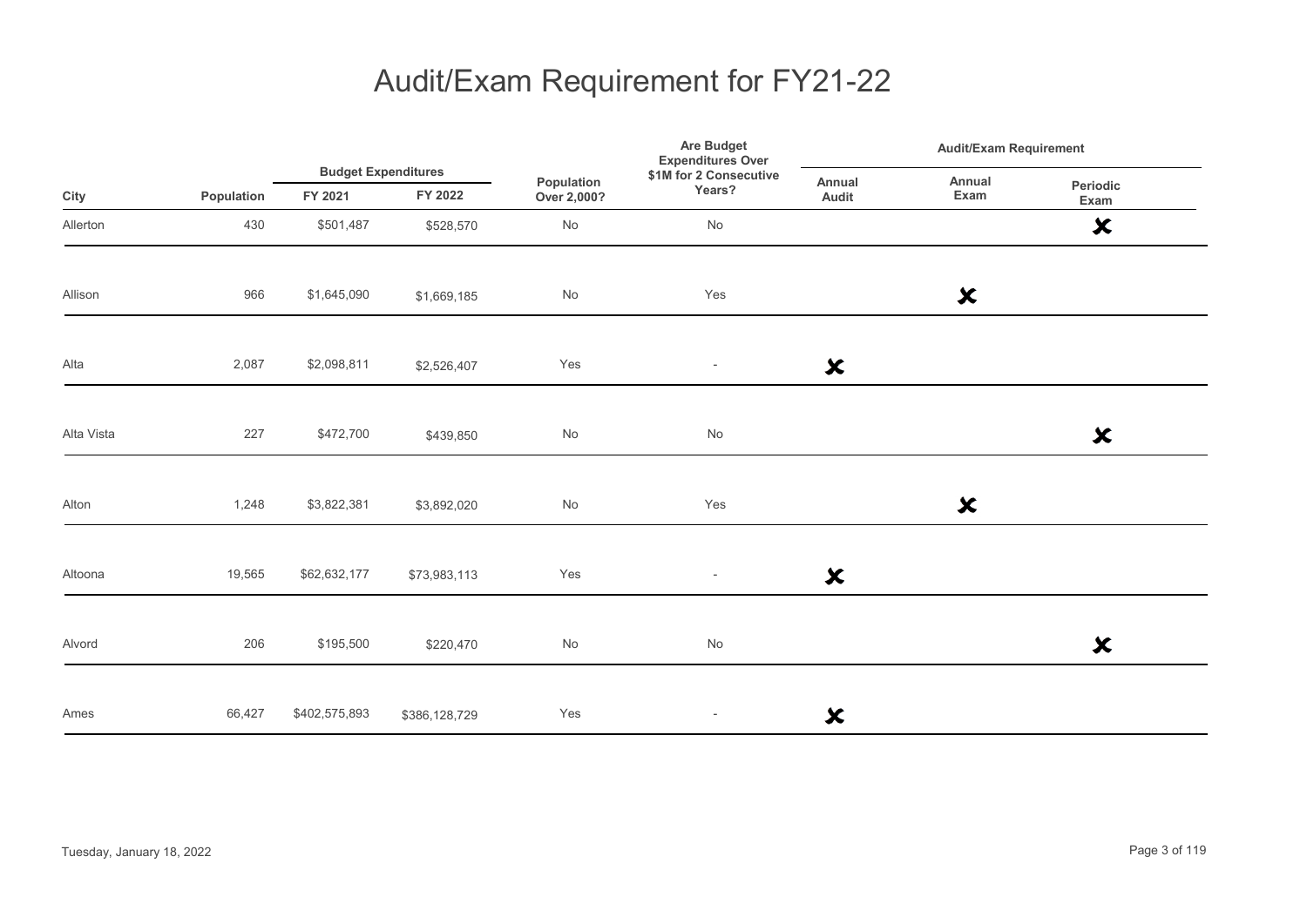|           |            |               |                                       |                              | Are Budget<br><b>Expenditures Over</b> | <b>Audit/Exam Requirement</b> |                           |                           |  |
|-----------|------------|---------------|---------------------------------------|------------------------------|----------------------------------------|-------------------------------|---------------------------|---------------------------|--|
| City      | Population | FY 2021       | <b>Budget Expenditures</b><br>FY 2022 | Population<br>Over 2,000?    | \$1M for 2 Consecutive<br>Years?       | Annual<br>Audit               | Annual<br>Exam            | Periodic<br>Exam          |  |
| Anamosa   | 5,450      | \$12,334,497  | \$18,808,960                          | Yes                          | $\overline{\phantom{a}}$               | $\boldsymbol{\mathsf{x}}$     |                           |                           |  |
| Andover   | 109        | \$110,222     | \$119,452                             | $\operatorname{\mathsf{No}}$ | $\operatorname{\mathsf{No}}$           |                               |                           | $\boldsymbol{\mathsf{x}}$ |  |
| Andrew    | 380        | \$431,098     | \$390,577                             | $\operatorname{\mathsf{No}}$ | No                                     |                               |                           | $\boldsymbol{\mathsf{x}}$ |  |
| Anita     | 963        | \$5,197,618   | \$5,844,822                           | No                           | Yes                                    |                               | $\boldsymbol{\mathsf{x}}$ |                           |  |
| Ankeny    | 67,887     | \$145,752,960 | \$149,835,922                         | Yes                          | $\overline{\phantom{a}}$               | $\boldsymbol{\mathsf{x}}$     |                           |                           |  |
| Anthon    | 545        | \$1,882,000   | \$1,468,188                           | No                           | Yes                                    |                               | $\boldsymbol{\mathsf{x}}$ |                           |  |
| Aplington | 1,116      | \$2,187,022   | \$2,283,415                           | $\mathsf{No}$                | Yes                                    |                               | $\boldsymbol{\mathsf{x}}$ |                           |  |
| Arcadia   | 525        | \$635,805     | \$1,069,375                           | No                           | No                                     |                               |                           | $\boldsymbol{\mathsf{x}}$ |  |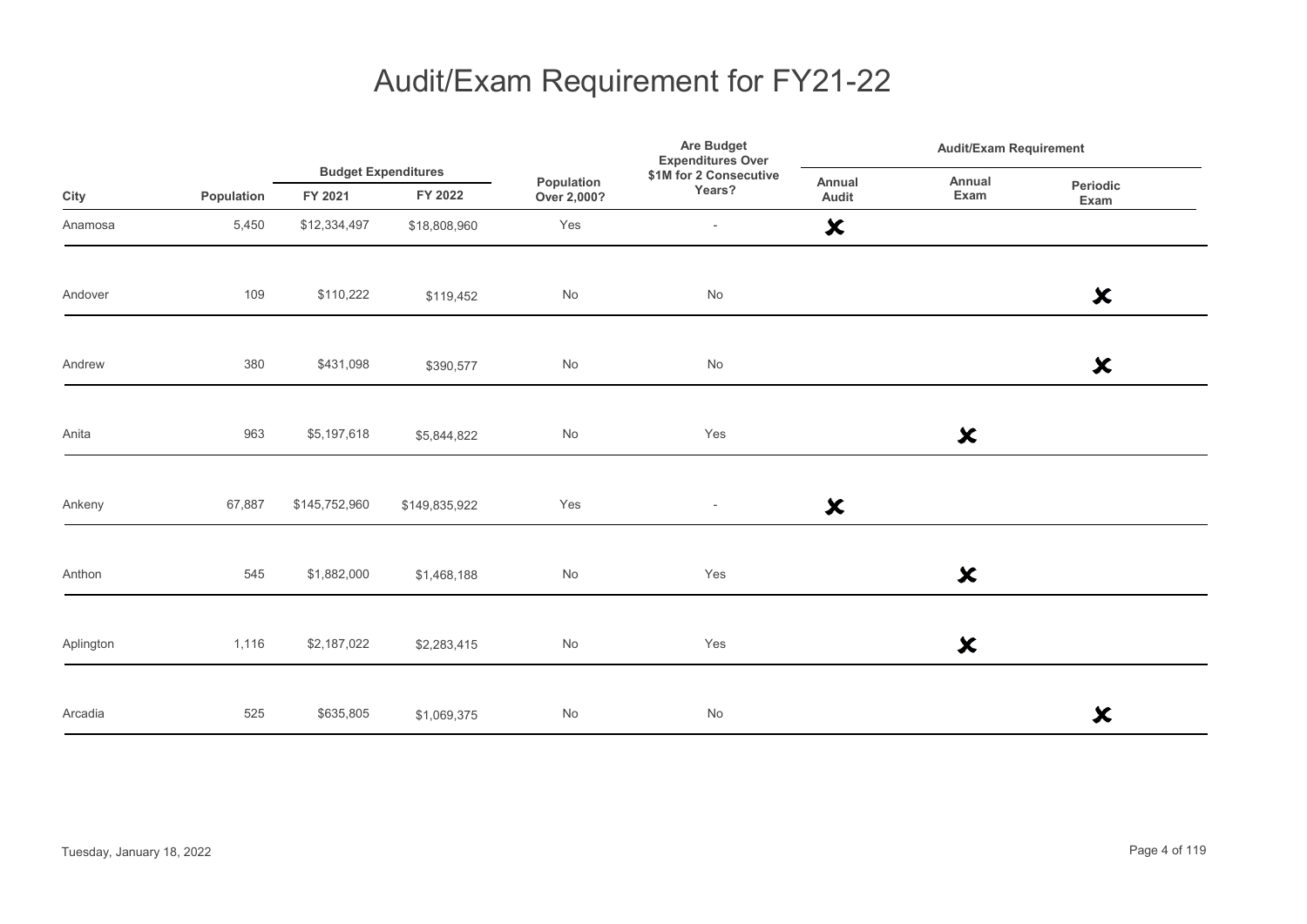|              |            |                                       |             |                              | <b>Are Budget</b><br><b>Expenditures Over</b> |                 | <b>Audit/Exam Requirement</b> |                           |  |
|--------------|------------|---------------------------------------|-------------|------------------------------|-----------------------------------------------|-----------------|-------------------------------|---------------------------|--|
| City         | Population | <b>Budget Expenditures</b><br>FY 2021 | FY 2022     | Population<br>Over 2,000?    | \$1M for 2 Consecutive<br>Years?              | Annual<br>Audit | Annual<br>Exam                | Periodic<br>Exam          |  |
| Archer       | 117        | \$83,858                              | \$90,350    | $\operatorname{\mathsf{No}}$ | No                                            |                 |                               | $\boldsymbol{\mathsf{x}}$ |  |
| Aredale      | 62         | \$46,489                              | \$44,852    | No                           | No                                            |                 |                               | $\boldsymbol{\mathsf{x}}$ |  |
| Arion        | $97\,$     | \$106,949                             | \$106,949   | $\mathsf{No}$                | $\operatorname{\mathsf{No}}$                  |                 |                               | $\boldsymbol{\mathsf{x}}$ |  |
| Arispe       | $96\,$     | \$36,250                              | \$36,850    | $\operatorname{\mathsf{No}}$ | $\operatorname{\mathsf{No}}$                  |                 |                               | $\boldsymbol{\mathsf{x}}$ |  |
| Arlington    | 419        | \$642,642                             | \$606,845   | $\mathsf{No}$                | $\operatorname{\mathsf{No}}$                  |                 |                               | $\boldsymbol{\mathsf{x}}$ |  |
| Armstrong    | 875        | \$2,741,757                           | \$1,005,564 | $\mathsf{No}$                | Yes                                           |                 | $\boldsymbol{\mathsf{x}}$     |                           |  |
| Arnolds Park | 1,110      | \$5,517,430                           | \$5,217,135 | No                           | Yes                                           |                 | $\boldsymbol{\mathsf{x}}$     |                           |  |
| Arthur       | 222        | \$321,034                             | \$345,423   | $\mathsf{No}$                | $\operatorname{\mathsf{No}}$                  |                 |                               | $\boldsymbol{\mathsf{x}}$ |  |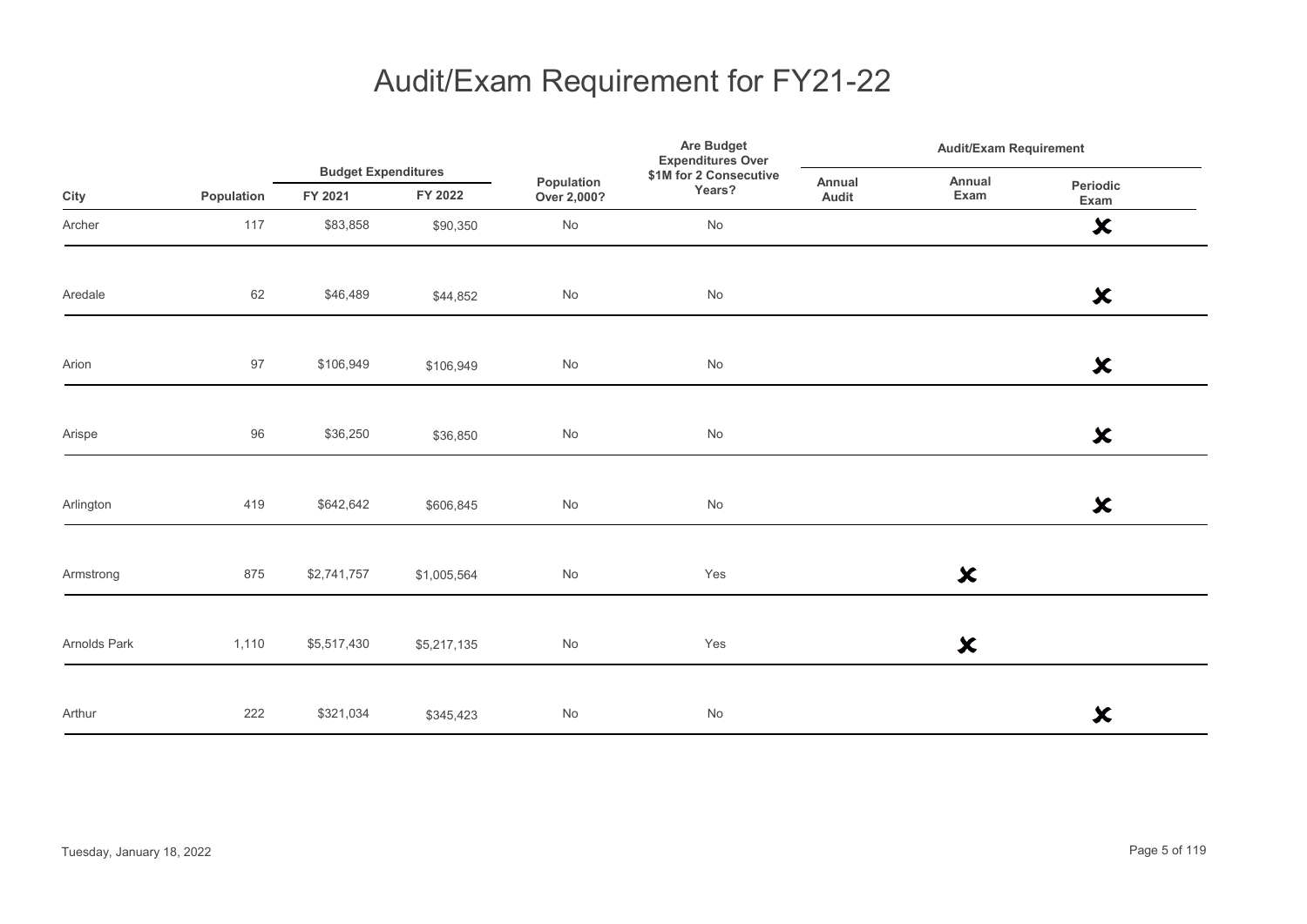|           |            | <b>Budget Expenditures</b> |              | Are Budget<br><b>Expenditures Over</b> | <b>Audit/Exam Requirement</b>    |                           |                |                           |  |
|-----------|------------|----------------------------|--------------|----------------------------------------|----------------------------------|---------------------------|----------------|---------------------------|--|
| City      | Population | FY 2021                    | FY 2022      | Population<br>Over 2,000?              | \$1M for 2 Consecutive<br>Years? | Annual<br>Audit           | Annual<br>Exam | Periodic<br>Exam          |  |
| Asbury    | 5,943      | \$10,020,659               | \$11,441,827 | Yes                                    | $\overline{\phantom{a}}$         | $\boldsymbol{\mathsf{x}}$ |                |                           |  |
| Ashton    | 436        | \$657,824                  | \$2,621,967  | No                                     | No                               |                           |                | $\boldsymbol{\mathsf{x}}$ |  |
| Aspinwall | 33         | \$29,250                   | \$37,000     | $\operatorname{\mathsf{No}}$           | $\operatorname{\mathsf{No}}$     |                           |                | $\boldsymbol{\mathsf{x}}$ |  |
| Atalissa  | 296        | \$301,554                  | \$313,840    | No                                     | $\operatorname{\mathsf{No}}$     |                           |                | $\boldsymbol{\mathsf{x}}$ |  |
| Atkins    | 2,056      | \$2,548,288                | \$4,249,938  | Yes                                    | $\sim$                           | $\boldsymbol{\mathsf{x}}$ |                |                           |  |
| Atlantic  | 6,792      | \$14,907,148               | \$11,546,273 | Yes                                    | $\overline{\phantom{a}}$         | $\boldsymbol{\mathsf{x}}$ |                |                           |  |
| Auburn    | 265        | \$947,111                  | \$913,000    | $\mathsf{No}$                          | No                               |                           |                | $\boldsymbol{\mathsf{x}}$ |  |
| Audubon   | 2,053      | \$7,246,236                | \$7,253,331  | Yes                                    | $\overline{\phantom{a}}$         | $\boldsymbol{\mathsf{x}}$ |                |                           |  |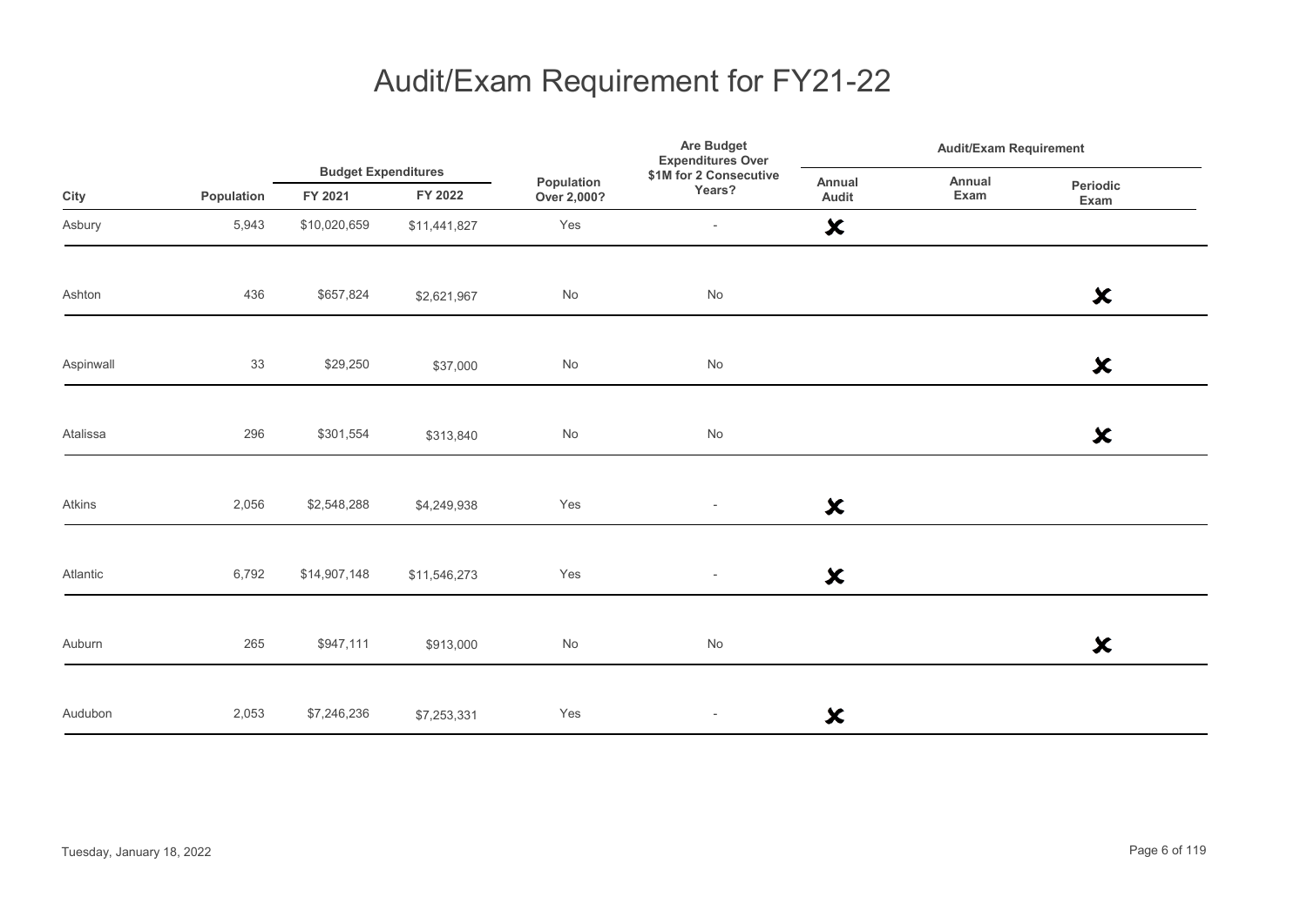|               |            |                                       |             | Are Budget<br><b>Expenditures Over</b> | <b>Audit/Exam Requirement</b>    |                 |                           |                           |
|---------------|------------|---------------------------------------|-------------|----------------------------------------|----------------------------------|-----------------|---------------------------|---------------------------|
| City          | Population | <b>Budget Expenditures</b><br>FY 2021 | FY 2022     | Population<br>Over 2,000?              | \$1M for 2 Consecutive<br>Years? | Annual<br>Audit | Annual<br>Exam            | Periodic<br>Exam          |
| Aurelia       | 968        | \$1,579,000                           | \$1,090,735 | No                                     | Yes                              |                 | $\boldsymbol{\mathsf{x}}$ |                           |
| Aurora        | 169        | \$167,098                             | \$158,740   | $\operatorname{\mathsf{No}}$           | No                               |                 |                           | $\boldsymbol{\mathsf{x}}$ |
| Avoca         | 1,683      | \$5,380,939                           | \$3,618,465 | $\operatorname{\mathsf{No}}$           | Yes                              |                 | $\boldsymbol{\mathsf{x}}$ |                           |
| Ayrshire      | 133        | \$33,271                              | \$88,395    | No                                     | No                               |                 |                           | $\boldsymbol{\mathsf{x}}$ |
| Badger        | 522        | \$562,242                             | \$567,026   | $\operatorname{\mathsf{No}}$           | No                               |                 |                           | $\boldsymbol{\mathsf{x}}$ |
| <b>Bagley</b> | 233        | \$170,244                             | \$154,595   | $\operatorname{\mathsf{No}}$           | No                               |                 |                           | $\boldsymbol{\mathsf{x}}$ |
| Baldwin       | 99         | \$97,765                              | \$92,697    | No                                     | No                               |                 |                           | $\boldsymbol{\mathsf{x}}$ |
| Balltown      | 79         | \$46,700                              | \$36,400    | $\mathsf{No}$                          | No                               |                 |                           | $\boldsymbol{\mathsf{x}}$ |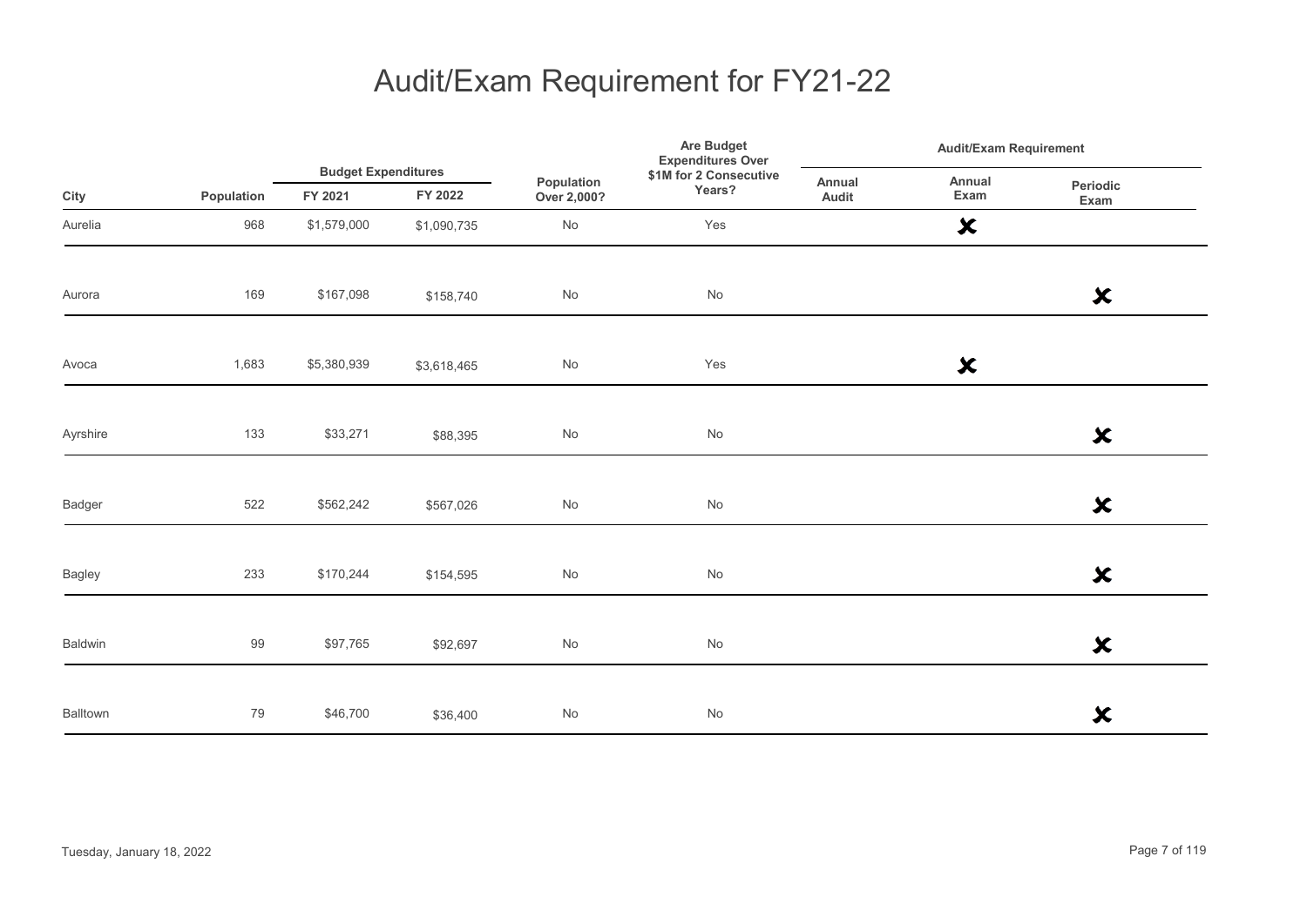|                     |            |                                       |             |                           | Are Budget<br><b>Expenditures Over</b> | <b>Audit/Exam Requirement</b> |                           |                           |
|---------------------|------------|---------------------------------------|-------------|---------------------------|----------------------------------------|-------------------------------|---------------------------|---------------------------|
| City                | Population | <b>Budget Expenditures</b><br>FY 2021 | FY 2022     | Population<br>Over 2,000? | \$1M for 2 Consecutive<br>Years?       | Annual<br>Audit               | Annual<br>Exam            | Periodic<br>Exam          |
| Bancroft            | 699        | \$1,479,785                           | \$1,285,595 | $\mathsf{No}$             | Yes                                    |                               | $\boldsymbol{\mathsf{x}}$ |                           |
| Bankston            | 23         | \$14,850                              | \$16,185    | $\mathsf{No}$             | $\operatorname{\mathsf{No}}$           |                               |                           | $\boldsymbol{\mathsf{x}}$ |
| <b>Barnes City</b>  | 156        | \$319,350                             | \$269,215   | $\mathsf{No}$             | $\mathsf{No}$                          |                               |                           | $\boldsymbol{\mathsf{x}}$ |
| Barnum              | 175        | \$179,550                             | \$152,350   | No                        | $\mathsf{No}$                          |                               |                           | $\boldsymbol{\mathsf{x}}$ |
| <b>Bassett</b>      | 45         | \$34,613                              | \$35,028    | $\mathsf{No}$             | $\operatorname{\mathsf{No}}$           |                               |                           | $\boldsymbol{\mathsf{x}}$ |
| Batavia             | 430        | \$386,192                             | \$395,108   | $\mathsf{No}$             | $\mathsf{No}$                          |                               |                           | $\boldsymbol{\mathsf{x}}$ |
| <b>Battle Creek</b> | 700        | \$796,800                             | \$815,375   | $\mathsf{No}$             | $\operatorname{\mathsf{No}}$           |                               |                           | $\boldsymbol{\mathsf{x}}$ |
| <b>Baxter</b>       | 962        | \$1,484,761                           | \$3,676,738 | $\mathsf{No}$             | Yes                                    |                               | ×                         |                           |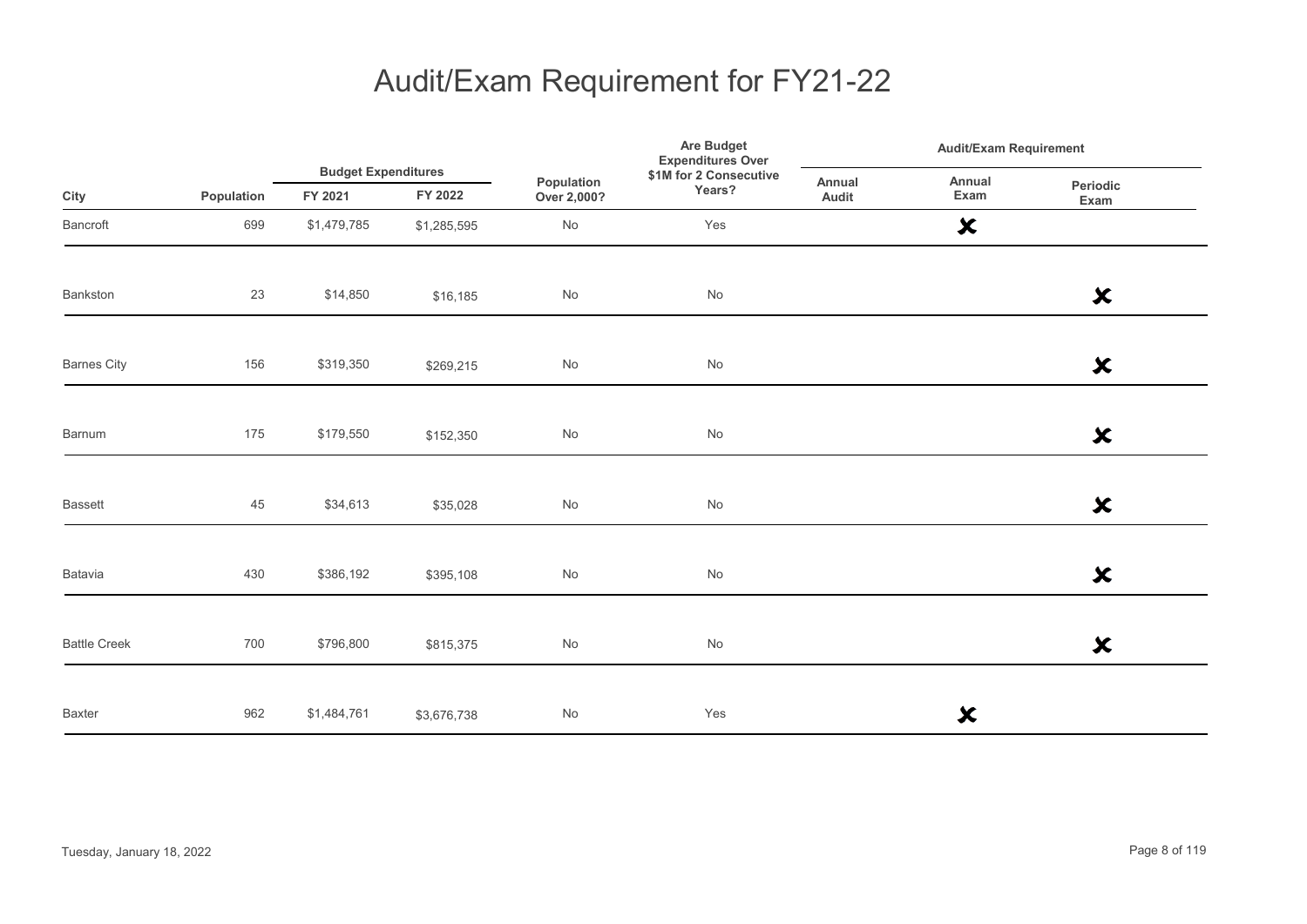|                     |            |                                       |             |                              | Are Budget<br><b>Expenditures Over</b> | <b>Audit/Exam Requirement</b> |                           |                           |  |
|---------------------|------------|---------------------------------------|-------------|------------------------------|----------------------------------------|-------------------------------|---------------------------|---------------------------|--|
| City                | Population | <b>Budget Expenditures</b><br>FY 2021 | FY 2022     | Population<br>Over 2,000?    | \$1M for 2 Consecutive<br>Years?       | Annual<br>Audit               | Annual<br>Exam            | Periodic<br>Exam          |  |
| Bayard              | 405        | \$702,907                             | \$653,099   | $\operatorname{\mathsf{No}}$ | No                                     |                               |                           | $\boldsymbol{\mathsf{x}}$ |  |
| Beacon              | 445        | \$135,348                             | \$143,322   | No                           | No                                     |                               |                           | $\boldsymbol{\mathsf{x}}$ |  |
| Beaconsfield        | 15         | \$7,735                               | \$8,350     | $\mathsf{No}$                | No                                     |                               |                           | $\boldsymbol{\mathsf{x}}$ |  |
| Beaman              | 161        | \$269,058                             | \$331,156   | $\operatorname{\mathsf{No}}$ | No                                     |                               |                           | $\boldsymbol{\mathsf{x}}$ |  |
| Beaver              | 46         | \$24,400                              | \$19,445    | No                           | No                                     |                               |                           | $\boldsymbol{\mathsf{x}}$ |  |
| Bedford             | 1,508      | \$3,100,391                           | \$8,985,554 | No                           | Yes                                    |                               | $\boldsymbol{\mathsf{x}}$ |                           |  |
| <b>Belle Plaine</b> | 2,330      | \$3,233,688                           | \$3,476,455 | Yes                          | $\overline{\phantom{a}}$               | $\boldsymbol{\mathsf{x}}$     |                           |                           |  |
| Bellevue            | 2,363      | \$7,965,106                           | \$8,882,188 | Yes                          | $\overline{\phantom{a}}$               | ×                             |                           |                           |  |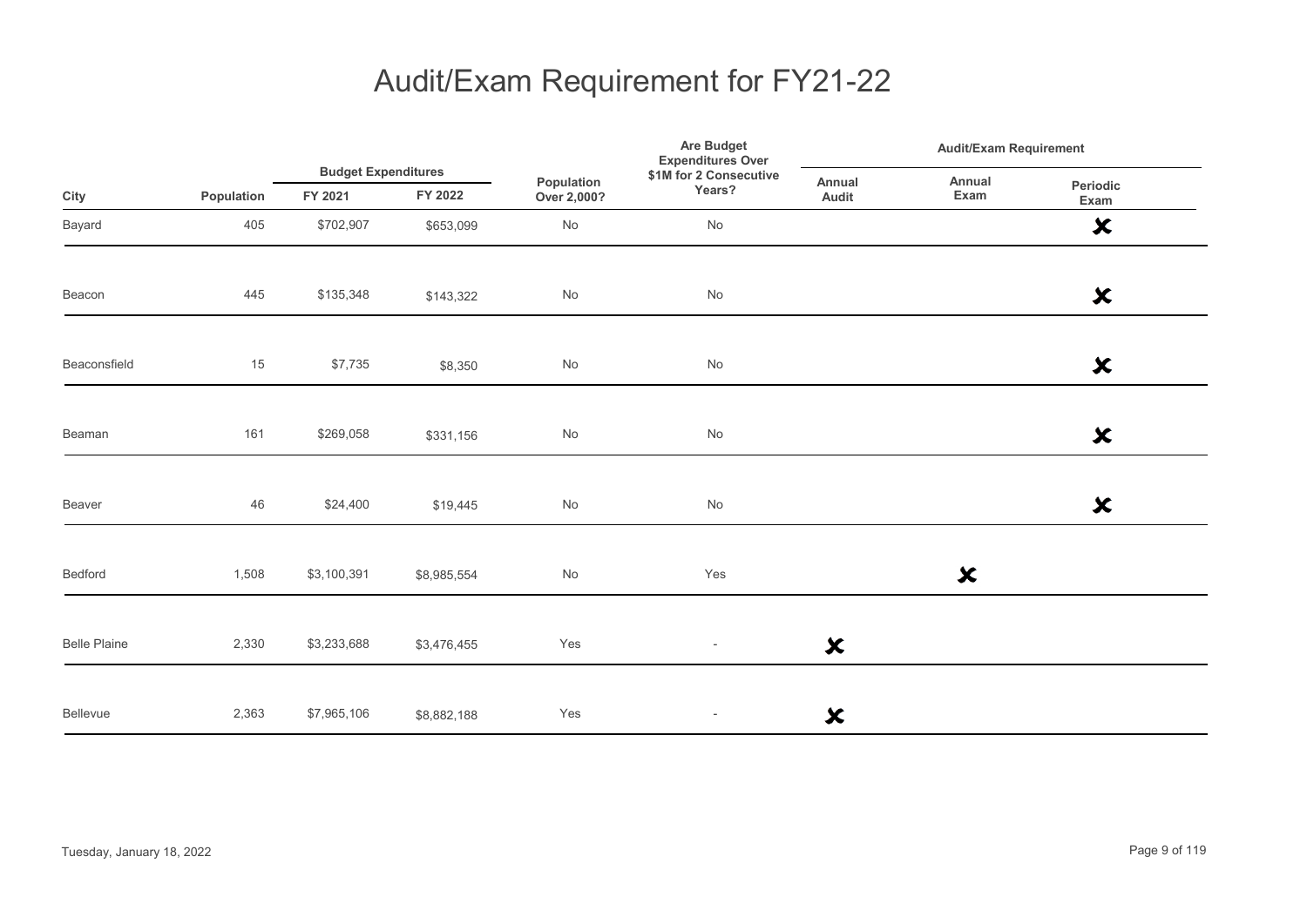|            |            |                                       |               | <b>Are Budget</b><br><b>Expenditures Over</b> |                                  | <b>Audit/Exam Requirement</b> |                |                           |
|------------|------------|---------------------------------------|---------------|-----------------------------------------------|----------------------------------|-------------------------------|----------------|---------------------------|
| City       | Population | <b>Budget Expenditures</b><br>FY 2021 | FY 2022       | Population<br>Over 2,000?                     | \$1M for 2 Consecutive<br>Years? | Annual<br>Audit               | Annual<br>Exam | Periodic<br>Exam          |
| Belmond    | 2,463      | \$3,503,868                           | \$5,316,772   | Yes                                           | $\overline{\phantom{a}}$         | $\boldsymbol{\mathsf{x}}$     |                |                           |
| Bennett    | 347        | \$445,361                             | \$658,347     | $\mathsf{No}$                                 | No                               |                               |                | $\boldsymbol{\mathsf{x}}$ |
| Benton     | 39         | \$12,770                              | \$13,293      | $\mathsf{No}$                                 | No                               |                               |                | $\boldsymbol{\mathsf{x}}$ |
| Berkley    | 23         | \$10,800                              | \$7,400       | $\mathsf{No}$                                 | $\operatorname{\mathsf{No}}$     |                               |                | $\boldsymbol{\mathsf{x}}$ |
| Bernard    | 114        | \$121,352                             | \$126,270     | $\mathsf{No}$                                 | No                               |                               |                | $\boldsymbol{\mathsf{x}}$ |
| Bertram    | 269        | \$304,325                             | \$431,640     | $\mathsf{No}$                                 | $\operatorname{\mathsf{No}}$     |                               |                | $\boldsymbol{\mathsf{x}}$ |
| Bettendorf | 39,102     | \$89,449,420                          | \$108,714,120 | Yes                                           | $\overline{\phantom{a}}$         | $\boldsymbol{\mathsf{x}}$     |                |                           |
| Bevington  | 57         | \$76,618                              | \$35,543      | $\mathsf{No}$                                 | No                               |                               |                | $\boldsymbol{\mathsf{x}}$ |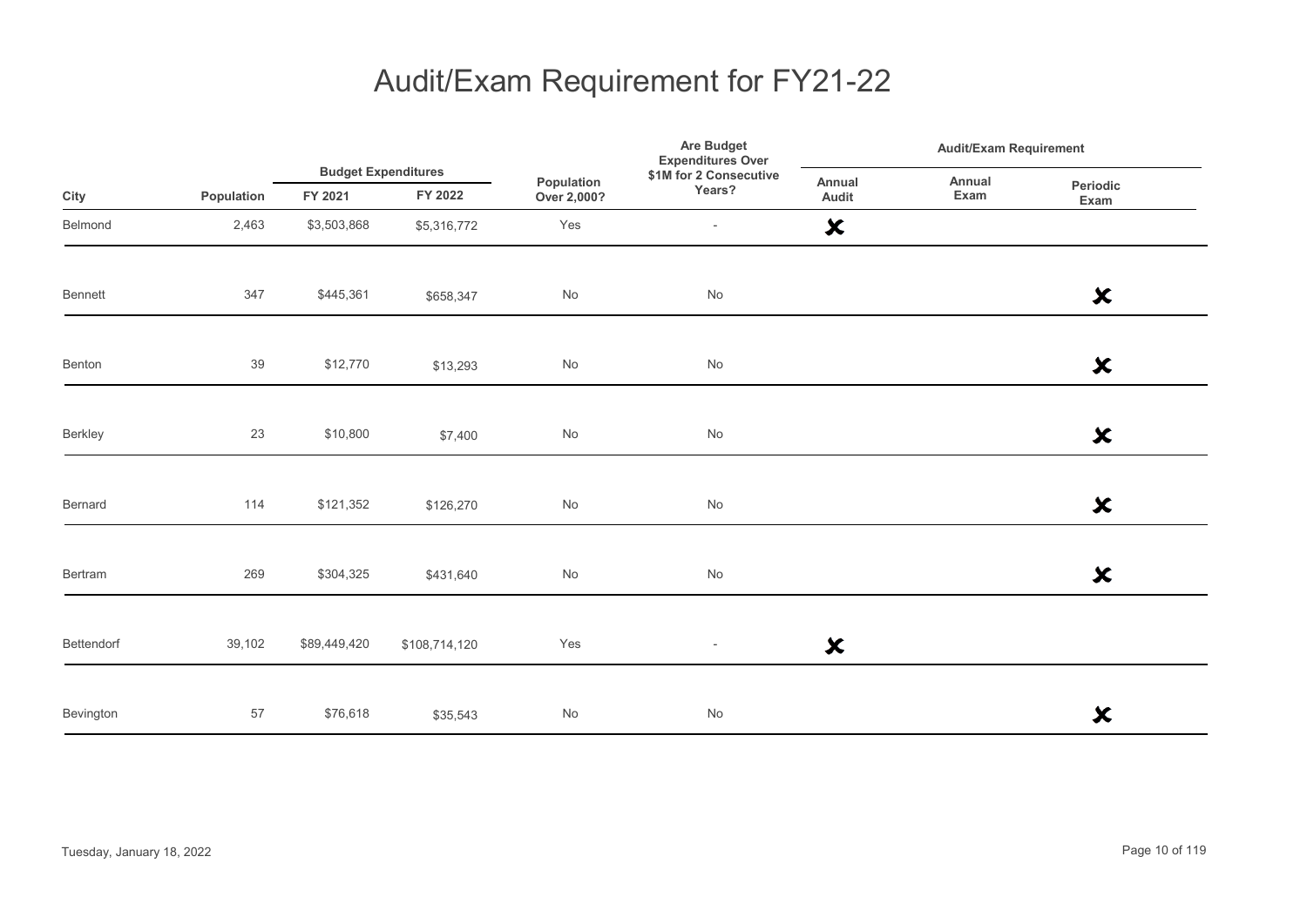|            |            |                                       |             |                           | Are Budget<br><b>Expenditures Over</b> | <b>Audit/Exam Requirement</b> |                |                           |  |
|------------|------------|---------------------------------------|-------------|---------------------------|----------------------------------------|-------------------------------|----------------|---------------------------|--|
| City       | Population | <b>Budget Expenditures</b><br>FY 2021 | FY 2022     | Population<br>Over 2,000? | \$1M for 2 Consecutive<br>Years?       | Annual<br>Audit               | Annual<br>Exam | Periodic<br>Exam          |  |
| Birmingham | 367        | \$469,340                             | \$530,700   | $\mathsf{No}$             | No                                     |                               |                | $\boldsymbol{\mathsf{x}}$ |  |
| Blairsburg | 176        | \$1,100,459                           | \$150,480   | No                        | No                                     |                               |                | $\boldsymbol{\mathsf{x}}$ |  |
| Blairstown | 713        | \$894,780                             | \$871,883   | $\mathsf{No}$             | $\mathsf{No}$                          |                               |                | $\boldsymbol{\mathsf{x}}$ |  |
| Blakesburg | 274        | \$280,603                             | \$273,800   | $\mathsf{No}$             | $\mathsf{No}$                          |                               |                | $\boldsymbol{\mathsf{x}}$ |  |
| Blanchard  | 29         | \$14,712                              | \$13,858    | $\mathsf{No}$             | $\mathsf{No}$                          |                               |                | $\boldsymbol{\mathsf{x}}$ |  |
| Blencoe    | 233        | \$342,621                             | \$680,498   | $\mathsf{No}$             | $\mathsf{No}$                          |                               |                | $\boldsymbol{\mathsf{x}}$ |  |
| Blockton   | 125        | \$162,861                             | \$114,825   | $\mathsf{No}$             | $\mathsf{No}$                          |                               |                | $\boldsymbol{\mathsf{x}}$ |  |
| Bloomfield | 2,682      | \$14,848,715                          | \$9,522,383 | Yes                       | $\overline{\phantom{a}}$               | ×                             |                |                           |  |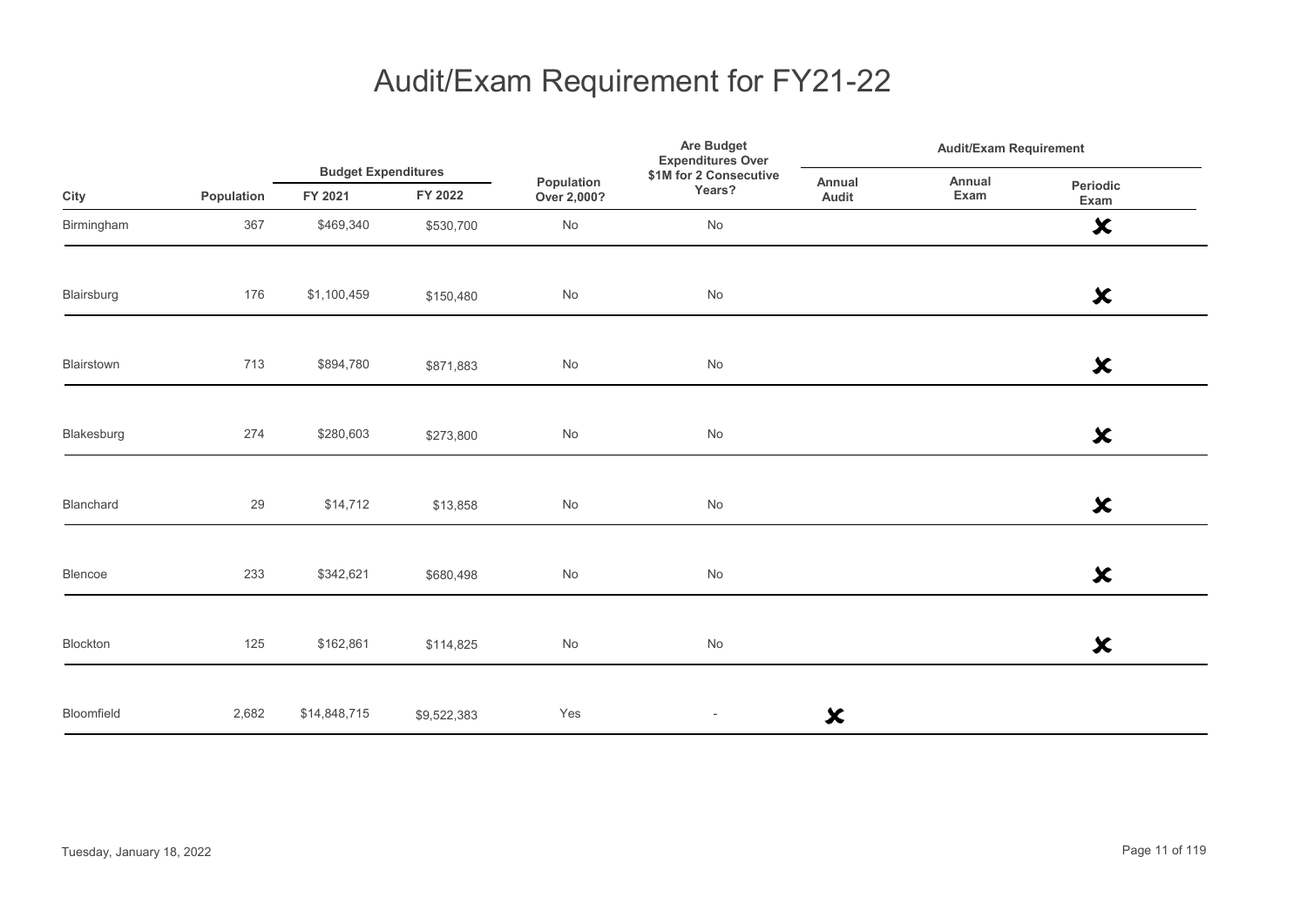|                   |            |                                       |              |                           | <b>Are Budget</b><br><b>Expenditures Over</b> | <b>Audit/Exam Requirement</b> |                           |                           |
|-------------------|------------|---------------------------------------|--------------|---------------------------|-----------------------------------------------|-------------------------------|---------------------------|---------------------------|
| City              | Population | <b>Budget Expenditures</b><br>FY 2021 | FY 2022      | Population<br>Over 2,000? | \$1M for 2 Consecutive<br>Years?              | Annual<br>Audit               | Annual<br>Exam            | Periodic<br>Exam          |
| <b>Blue Grass</b> | 1,666      | \$2,720,515                           | \$2,634,235  | No                        | Yes                                           |                               | $\boldsymbol{\mathsf{x}}$ |                           |
| Bode              | 302        | \$357,763                             | \$347,095    | No                        | $\operatorname{\mathsf{No}}$                  |                               |                           | $\boldsymbol{\mathsf{x}}$ |
| Bonaparte         | 359        | \$203,970                             | \$229,966    | No                        | $\operatorname{\mathsf{No}}$                  |                               |                           | $\boldsymbol{\mathsf{x}}$ |
| Bondurant         | 7,365      | \$25,902,013                          | \$20,109,672 | Yes                       | $\overline{\phantom{a}}$                      | $\boldsymbol{\mathsf{x}}$     |                           |                           |
| Boone             | 12,460     | \$17,886,210                          | \$21,556,566 | Yes                       | $\overline{\phantom{a}}$                      | $\boldsymbol{\mathsf{x}}$     |                           |                           |
| <b>Bouton</b>     | 127        | \$129,687                             | \$146,616    | No                        | $\operatorname{\mathsf{No}}$                  |                               |                           | $\boldsymbol{\mathsf{x}}$ |
| Boxholm           | 181        | \$161,950                             | \$260,900    | No                        | No                                            |                               |                           | $\boldsymbol{\mathsf{x}}$ |
| Boyden            | 701        | \$1,465,079                           | \$1,401,542  | No                        | Yes                                           |                               | ×                         |                           |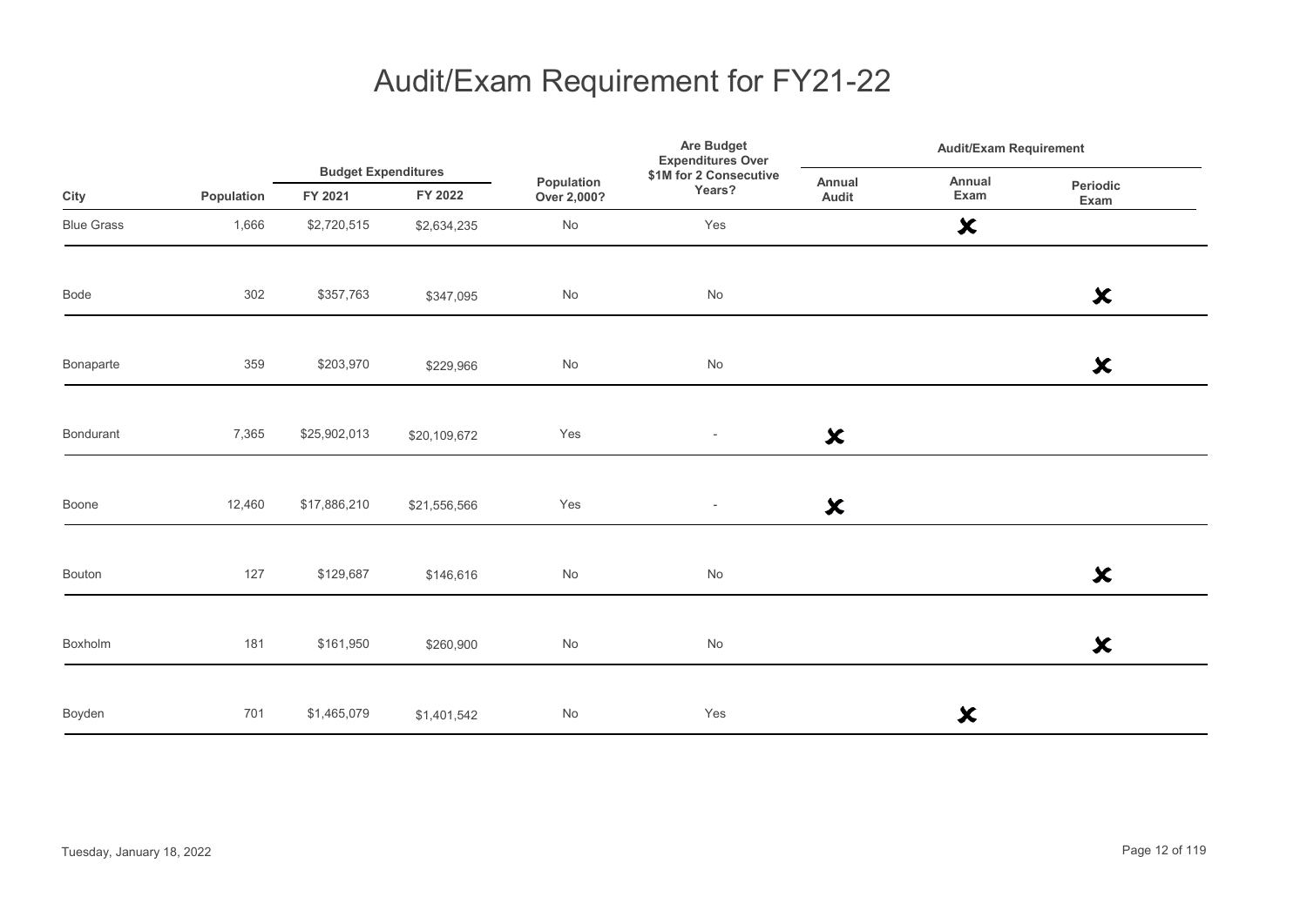|                 |            | <b>Budget Expenditures</b> |             |                           | <b>Are Budget</b><br><b>Expenditures Over</b> | <b>Audit/Exam Requirement</b> |                           |                           |
|-----------------|------------|----------------------------|-------------|---------------------------|-----------------------------------------------|-------------------------------|---------------------------|---------------------------|
| City            | Population | FY 2021                    | FY 2022     | Population<br>Over 2,000? | \$1M for 2 Consecutive<br>Years?              | Annual<br>Audit               | Annual<br>Exam            | Periodic<br>Exam          |
| Braddyville     | 147        | \$151,194                  | \$162,854   | $\mathsf{No}$             | $\operatorname{\mathsf{No}}$                  |                               |                           | $\boldsymbol{\mathsf{x}}$ |
| <b>Bradgate</b> | 75         | \$104,950                  | \$65,600    | $\mathsf{No}$             | $\operatorname{\mathsf{No}}$                  |                               |                           | $\boldsymbol{\mathsf{x}}$ |
| Brandon         | 341        | \$1,292,773                | \$351,753   | $\mathsf{No}$             | $\operatorname{\mathsf{No}}$                  |                               |                           | $\boldsymbol{\mathsf{x}}$ |
| Brayton         | 143        | \$183,867                  | \$184,568   | $\mathsf{No}$             | $\operatorname{\mathsf{No}}$                  |                               |                           | $\boldsymbol{\mathsf{x}}$ |
| <b>Breda</b>    | 500        | \$2,075,838                | \$1,645,995 | $\mathsf{No}$             | Yes                                           |                               | $\boldsymbol{\mathsf{x}}$ |                           |
| Bridgewater     | 148        | \$99,000                   | \$123,000   | $\mathsf{No}$             | $\operatorname{\mathsf{No}}$                  |                               |                           | $\boldsymbol{\mathsf{x}}$ |
| Brighton        | 600        | \$5,680,038                | \$6,197,216 | No                        | Yes                                           |                               | $\boldsymbol{\mathsf{x}}$ |                           |
| <b>Bristow</b>  | 145        | \$182,600                  | \$158,750   | $\mathsf{No}$             | $\operatorname{\mathsf{No}}$                  |                               |                           | $\boldsymbol{\mathsf{x}}$ |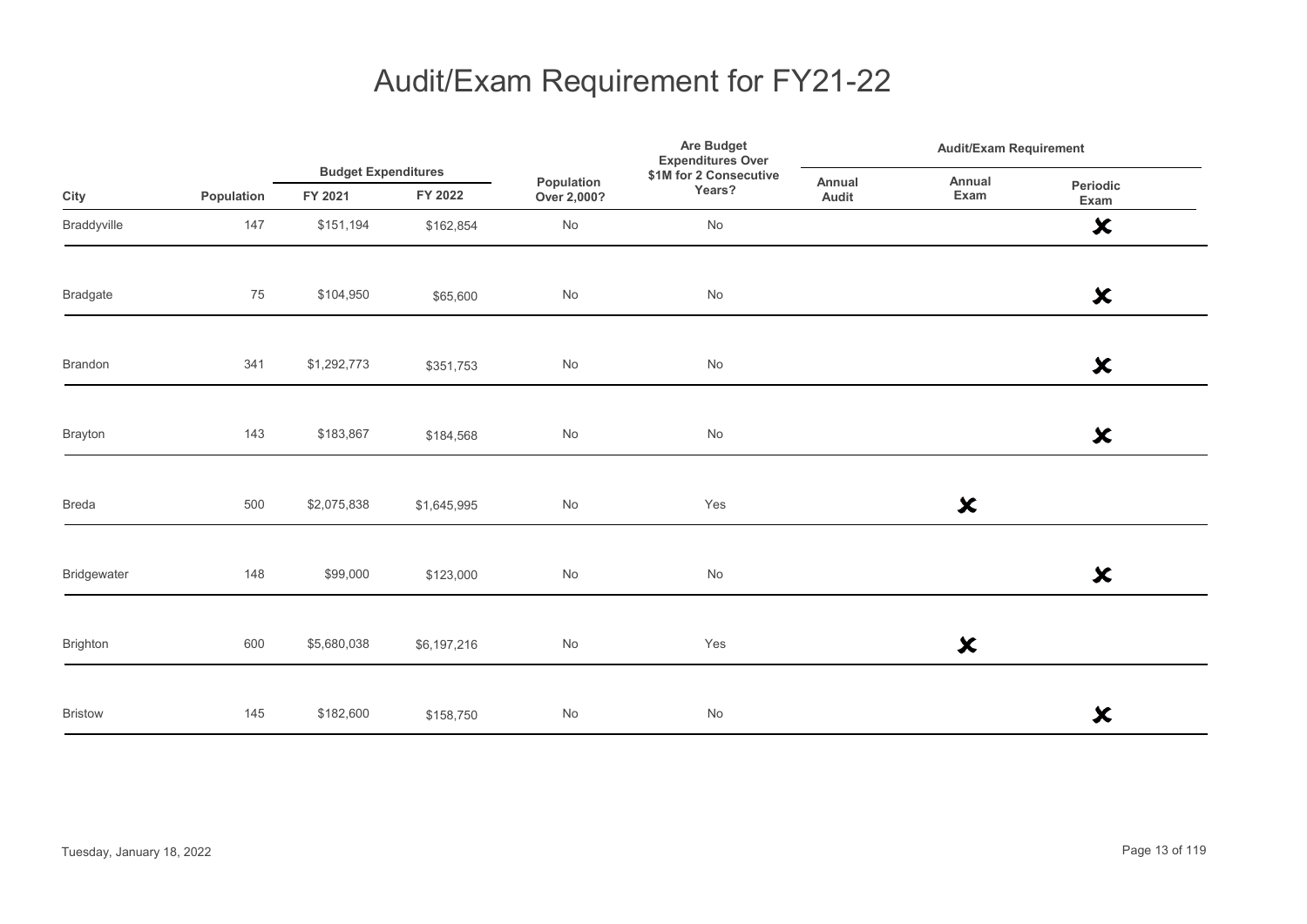|                       |            |                                       |             |                           | Are Budget<br><b>Expenditures Over</b> |                           | <b>Audit/Exam Requirement</b> |                           |  |
|-----------------------|------------|---------------------------------------|-------------|---------------------------|----------------------------------------|---------------------------|-------------------------------|---------------------------|--|
| City                  | Population | <b>Budget Expenditures</b><br>FY 2021 | FY 2022     | Population<br>Over 2,000? | \$1M for 2 Consecutive<br>Years?       | Annual<br>Audit           | Annual<br>Exam                | Periodic<br>Exam          |  |
| <b>Britt</b>          | 2,044      | \$3,486,382                           | \$4,506,935 | Yes                       | $\overline{\phantom{a}}$               | $\boldsymbol{\mathsf{x}}$ |                               |                           |  |
| Bronson               | 294        | \$429,756                             | \$272,443   | $\mathsf{No}$             | $\operatorname{\mathsf{No}}$           |                           |                               | $\boldsymbol{\mathsf{x}}$ |  |
| Brooklyn              | 1,502      | \$4,948,299                           | \$6,053,603 | $\mathsf{No}$             | Yes                                    |                           | $\boldsymbol{\mathsf{x}}$     |                           |  |
| <b>Brunsville</b>     | 129        | \$175,350                             | \$190,869   | No                        | $\operatorname{\mathsf{No}}$           |                           |                               | $\boldsymbol{\mathsf{x}}$ |  |
| <b>Buck Grove</b>     | 34         | \$62,431                              | \$62,481    | $\mathsf{No}$             | $\operatorname{\mathsf{No}}$           |                           |                               | $\boldsymbol{\mathsf{x}}$ |  |
| <b>Buckeye</b>        | 86         | \$74,800                              | \$80,300    | No                        | No                                     |                           |                               | $\boldsymbol{\mathsf{x}}$ |  |
| <b>Buffalo</b>        | 1,176      | \$2,429,985                           | \$2,478,985 | $\mathsf{No}$             | Yes                                    |                           | $\boldsymbol{\mathsf{x}}$     |                           |  |
| <b>Buffalo Center</b> | 857        | \$1,210,705                           | \$980,689   | $\mathsf{No}$             | No                                     |                           |                               | $\boldsymbol{\mathsf{x}}$ |  |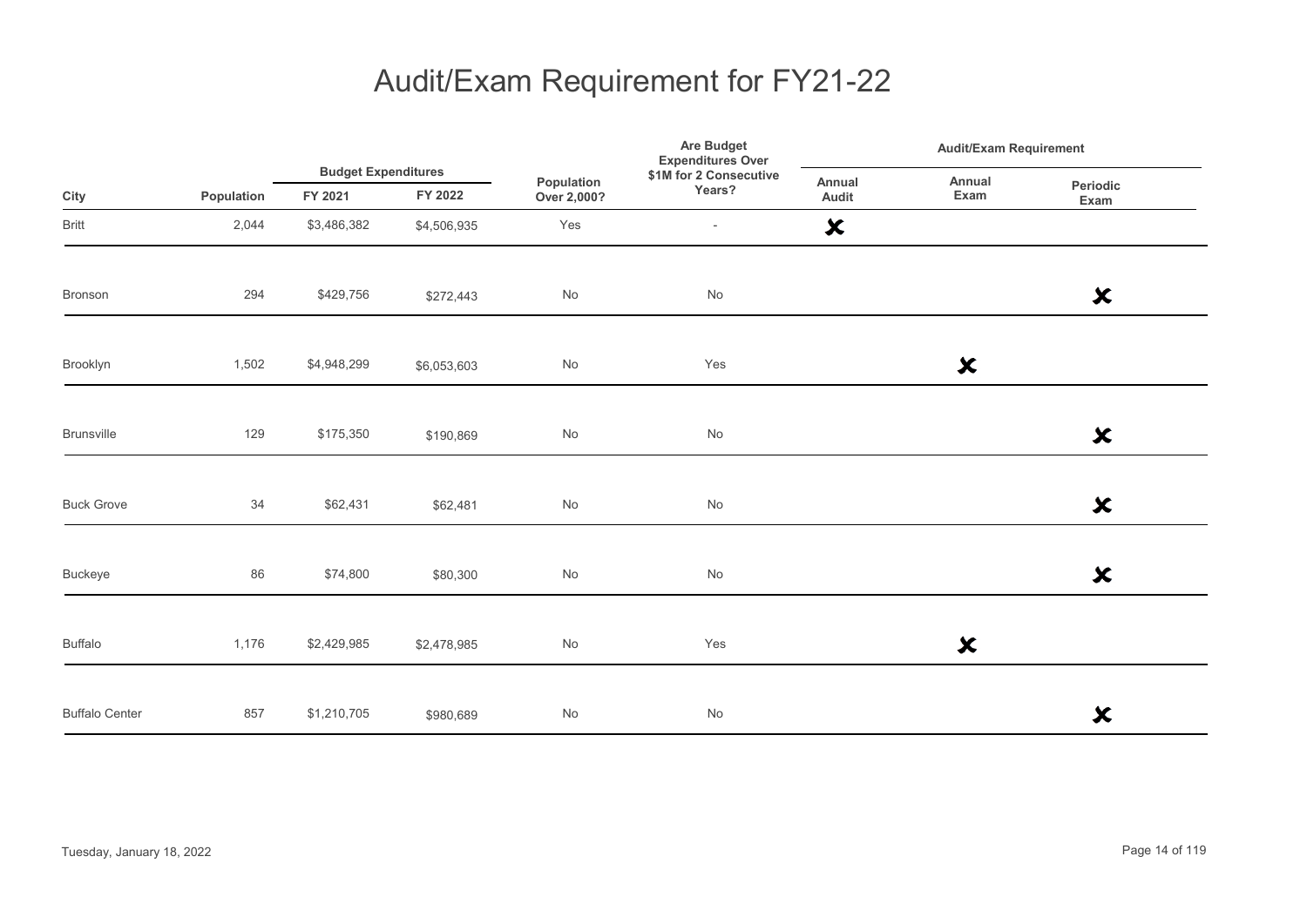|               |            |                                       |              | \$1M for 2 Consecutive<br>Population<br>Years?<br>Over 2,000? | <b>Are Budget</b><br><b>Expenditures Over</b> | <b>Audit/Exam Requirement</b> |                           |                           |
|---------------|------------|---------------------------------------|--------------|---------------------------------------------------------------|-----------------------------------------------|-------------------------------|---------------------------|---------------------------|
| City          | Population | <b>Budget Expenditures</b><br>FY 2021 | FY 2022      |                                                               |                                               | Annual<br>Audit               | Annual<br>Exam            | Periodic<br>Exam          |
| Burlington    | 23,982     | \$63,164,666                          | \$73,986,268 | Yes                                                           | $\overline{\phantom{a}}$                      | $\boldsymbol{\mathsf{x}}$     |                           |                           |
| Burt          | 418        | \$1,123,725                           | \$1,219,715  | No                                                            | Yes                                           |                               | $\boldsymbol{\mathsf{x}}$ |                           |
| <b>Bussey</b> | 387        | \$397,000                             | \$396,150    | No                                                            | $\operatorname{\mathsf{No}}$                  |                               |                           | $\boldsymbol{\mathsf{x}}$ |
| Calamus       | 356        | \$425,265                             | \$439,734    | No                                                            | $\operatorname{\mathsf{No}}$                  |                               |                           | $\boldsymbol{\mathsf{x}}$ |
| Callender     | 368        | \$619,741                             | \$243,511    | No                                                            | No                                            |                               |                           | $\boldsymbol{\mathsf{x}}$ |
| Calmar        | 1,125      | \$1,890,363                           | \$2,070,101  | No                                                            | Yes                                           |                               | $\boldsymbol{\mathsf{x}}$ |                           |
| Calumet       | 146        | \$2,179,500                           | \$247,500    | No                                                            | $\operatorname{\mathsf{No}}$                  |                               |                           | $\boldsymbol{\mathsf{x}}$ |
| Camanche      | 4,570      | \$6,373,965                           | \$5,728,686  | Yes                                                           | $\overline{\phantom{a}}$                      | $\boldsymbol{\mathsf{x}}$     |                           |                           |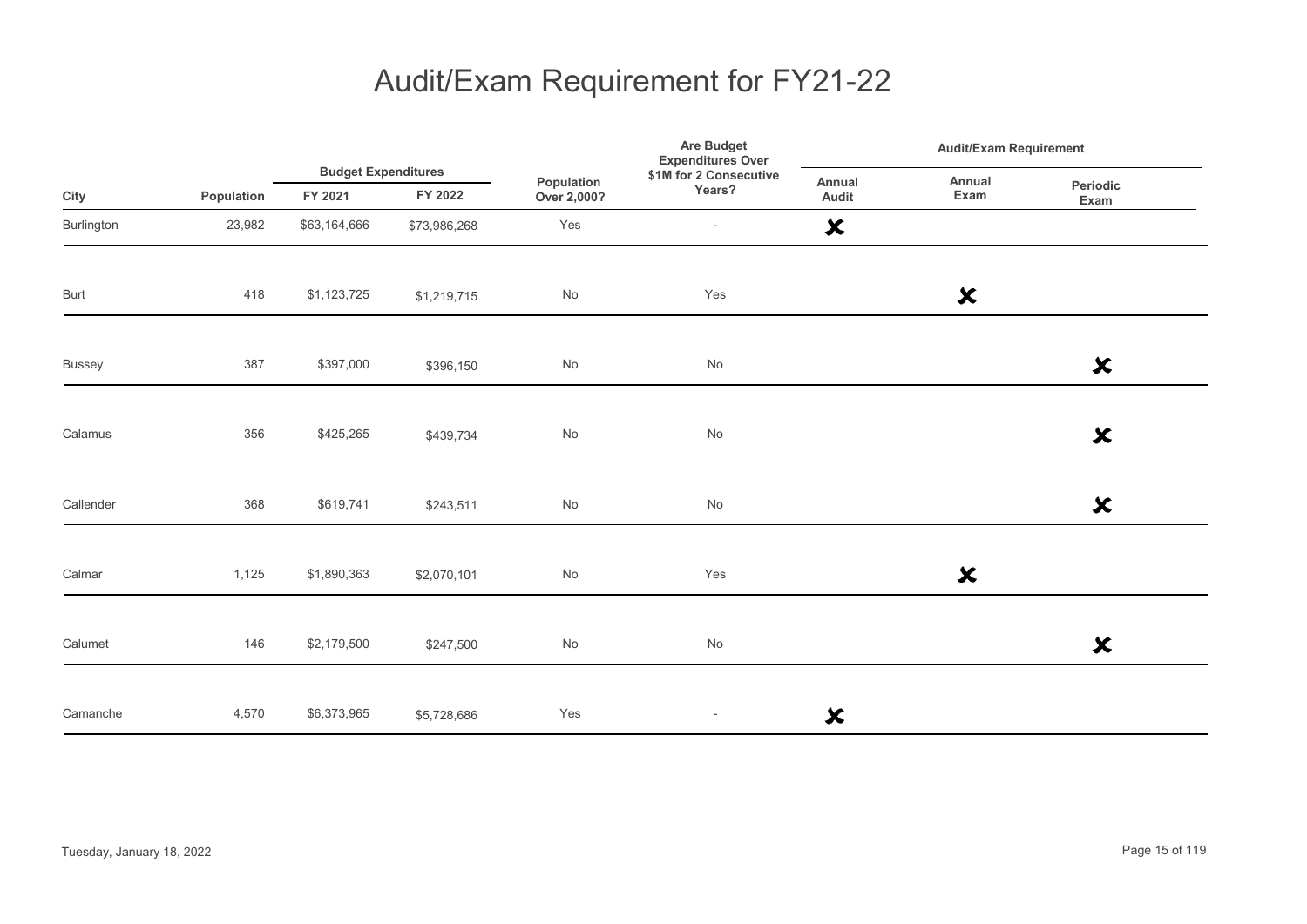|             |            |                                       |              |                           | Are Budget<br><b>Expenditures Over</b> |                           | Audit/Exam Requirement    |                           |  |
|-------------|------------|---------------------------------------|--------------|---------------------------|----------------------------------------|---------------------------|---------------------------|---------------------------|--|
| City        | Population | <b>Budget Expenditures</b><br>FY 2021 | FY 2022      | Population<br>Over 2,000? | \$1M for 2 Consecutive<br>Years?       | Annual<br>Audit           | Annual<br>Exam            | Periodic<br>Exam          |  |
| Cambridge   | 827        | \$1,227,574                           | \$1,988,158  | $\mathsf{No}$             | Yes                                    |                           | $\boldsymbol{\mathsf{x}}$ |                           |  |
| Cantril     | 224        | \$215,942                             | \$260,535    | $\mathsf{No}$             | No                                     |                           |                           | $\boldsymbol{\mathsf{x}}$ |  |
| Carbon      | 36         | \$12,280                              | \$8,148      | $\mathsf{No}$             | No                                     |                           |                           | $\boldsymbol{\mathsf{x}}$ |  |
| Carlisle    | 4,160      | \$8,922,319                           | \$9,733,587  | Yes                       | $\overline{\phantom{a}}$               | $\boldsymbol{\mathsf{x}}$ |                           |                           |  |
| Carpenter   | 87         | \$43,534                              | \$87,115     | No                        | No                                     |                           |                           | $\boldsymbol{\mathsf{x}}$ |  |
| Carroll     | 10,321     | \$23,988,118                          | \$19,115,412 | Yes                       | $\overline{\phantom{a}}$               | $\boldsymbol{\mathsf{x}}$ |                           |                           |  |
| Carson      | 766        | \$1,233,302                           | \$1,052,779  | No                        | Yes                                    |                           | $\boldsymbol{\mathsf{x}}$ |                           |  |
| Carter Lake | 3,791      | \$6,118,769                           | \$5,607,295  | Yes                       | $\overline{\phantom{a}}$               | $\boldsymbol{\mathsf{x}}$ |                           |                           |  |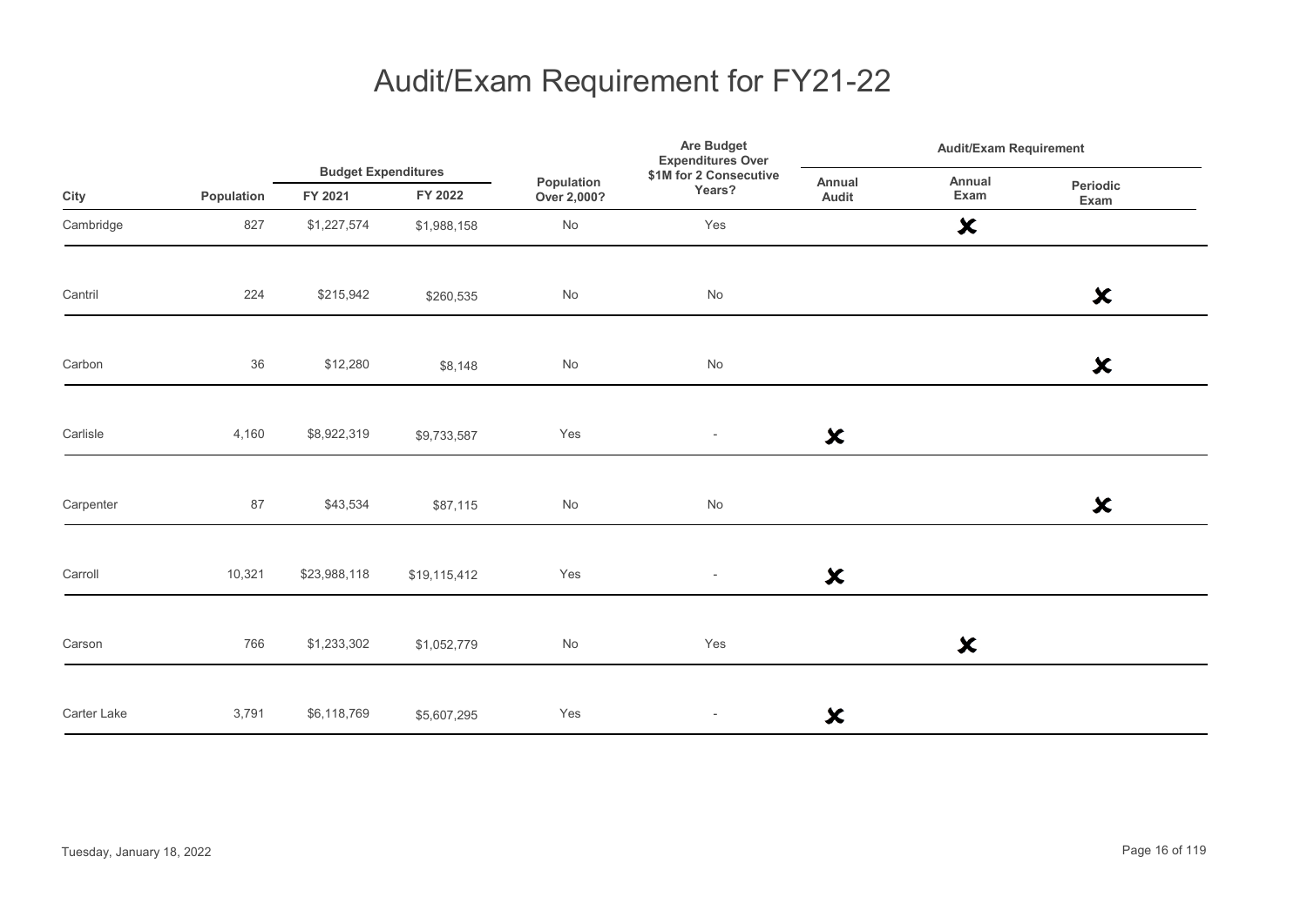|                     |            |               | <b>Budget Expenditures</b> |                           | Are Budget<br><b>Expenditures Over</b> | <b>Audit/Exam Requirement</b> |                |                           |  |
|---------------------|------------|---------------|----------------------------|---------------------------|----------------------------------------|-------------------------------|----------------|---------------------------|--|
| City                | Population | FY 2021       | FY 2022                    | Population<br>Over 2,000? | \$1M for 2 Consecutive<br>Years?       | Annual<br>Audit               | Annual<br>Exam | Periodic<br>Exam          |  |
| Cascade             | 2,386      | \$6,921,229   | \$6,406,297                | Yes                       | $\overline{\phantom{a}}$               | $\boldsymbol{\mathsf{x}}$     |                |                           |  |
| Casey               | 387        | \$682,454     | \$1,326,164                | No                        | No                                     |                               |                | $\boldsymbol{\mathsf{x}}$ |  |
| Castalia            | 145        | \$115,300     | \$139,400                  | $\mathsf{No}$             | $\mathsf{No}$                          |                               |                | $\boldsymbol{\mathsf{x}}$ |  |
| Castana             | 107        | \$109,692     | \$94,472                   | $\mathsf{No}$             | $\operatorname{\mathsf{No}}$           |                               |                | $\boldsymbol{\mathsf{x}}$ |  |
| Cedar Falls         | 40,713     | \$73,383,890  | \$88,416,510               | Yes                       | $\overline{\phantom{a}}$               | $\boldsymbol{\mathsf{x}}$     |                |                           |  |
| Cedar Rapids        | 137,710    | \$637,173,414 | \$600,006,825              | Yes                       | $\overline{\phantom{a}}$               | $\boldsymbol{\mathsf{x}}$     |                |                           |  |
| <b>Center Point</b> | 2,579      | \$10,135,386  | \$17,887,308               | Yes                       | $\overline{\phantom{a}}$               | $\boldsymbol{\mathsf{x}}$     |                |                           |  |
| Centerville         | 5,412      | \$11,191,635  | \$19,940,484               | Yes                       | $\overline{\phantom{a}}$               | ×                             |                |                           |  |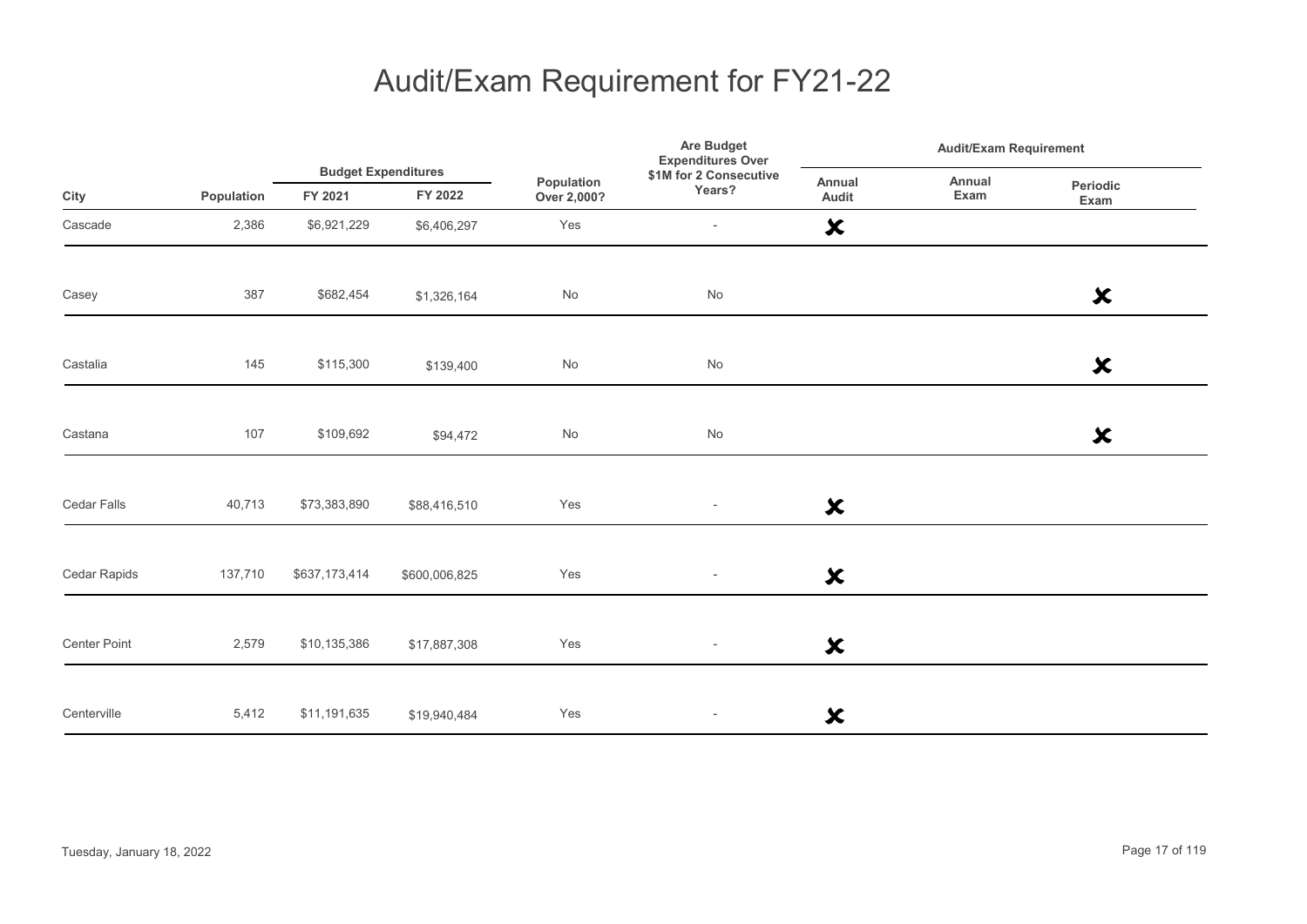|              |            |                                       |              | Are Budget<br><b>Expenditures Over</b><br>\$1M for 2 Consecutive<br>Population<br>Years?<br>Over 2,000? | <b>Audit/Exam Requirement</b> |                           |                           |                           |
|--------------|------------|---------------------------------------|--------------|---------------------------------------------------------------------------------------------------------|-------------------------------|---------------------------|---------------------------|---------------------------|
| City         | Population | <b>Budget Expenditures</b><br>FY 2021 | FY 2022      |                                                                                                         |                               | <b>Annual</b><br>Audit    | Annual<br>Exam            | Periodic<br>Exam          |
| Central City | 1,264      | \$3,299,497                           | \$3,622,120  | $\mathsf{No}$                                                                                           | Yes                           |                           | $\boldsymbol{\mathsf{x}}$ |                           |
| Centralia    | 116        | \$37,205                              | \$36,740     | $\mathsf{No}$                                                                                           | $\operatorname{\mathsf{No}}$  |                           |                           | $\boldsymbol{\mathsf{x}}$ |
| Chariton     | 4,193      | \$8,920,668                           | \$11,508,331 | Yes                                                                                                     | $\sim$                        | $\boldsymbol{\mathsf{x}}$ |                           |                           |
| Charles City | 7,396      | \$26,919,161                          | \$22,186,230 | Yes                                                                                                     | $\overline{\phantom{a}}$      | $\boldsymbol{\mathsf{x}}$ |                           |                           |
| Charlotte    | 389        | \$204,325                             | \$461,483    | $\mathsf{No}$                                                                                           | $\mathsf{No}$                 |                           |                           | $\boldsymbol{\mathsf{x}}$ |
| Charter Oak  | 535        | \$903,479                             | \$998,121    | $\mathsf{No}$                                                                                           | No                            |                           |                           | $\boldsymbol{\mathsf{x}}$ |
| Chatsworth   | 75         | \$29,263                              | \$31,217     | $\mathsf{No}$                                                                                           | No                            |                           |                           | $\boldsymbol{\mathsf{x}}$ |
| Chelsea      | 229        | \$224,700                             | \$247,738    | $\mathsf{No}$                                                                                           | $\mathsf{No}$                 |                           |                           | $\boldsymbol{\mathsf{x}}$ |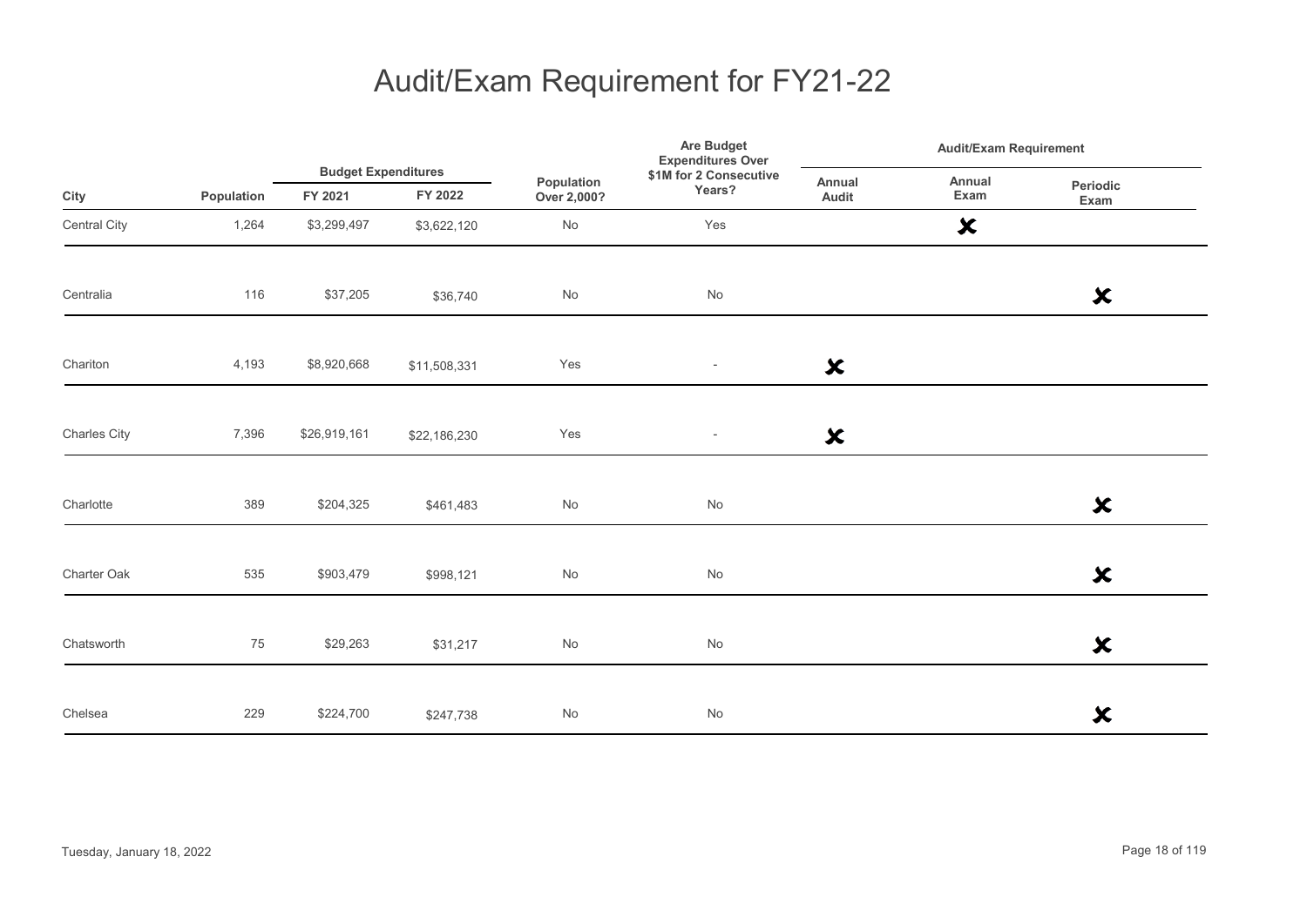|             |            |                                       |              | <b>Are Budget</b><br><b>Expenditures Over</b> | <b>Audit/Exam Requirement</b>    |                           |                           |                           |
|-------------|------------|---------------------------------------|--------------|-----------------------------------------------|----------------------------------|---------------------------|---------------------------|---------------------------|
| City        | Population | <b>Budget Expenditures</b><br>FY 2021 | FY 2022      | Population<br>Over 2,000?                     | \$1M for 2 Consecutive<br>Years? | Annual<br>Audit           | Annual<br>Exam            | Periodic<br>Exam          |
| Cherokee    | 5,199      | \$9,844,512                           | \$12,183,659 | Yes                                           | $\overline{\phantom{a}}$         | $\boldsymbol{\mathsf{x}}$ |                           |                           |
| Chester     | 139        | \$128,619                             | \$293,853    | No                                            | No                               |                           |                           | $\boldsymbol{\mathsf{x}}$ |
| Chillicothe | 76         | \$66,684                              | \$78,396     | No                                            | $\operatorname{\mathsf{No}}$     |                           |                           | $\boldsymbol{\mathsf{x}}$ |
| Churdan     | 365        | \$454,766                             | \$504,836    | No                                            | $\operatorname{\mathsf{No}}$     |                           |                           | $\boldsymbol{\mathsf{x}}$ |
| Cincinnati  | 290        | \$867,334                             | \$862,216    | No                                            | No                               |                           |                           | $\boldsymbol{\mathsf{x}}$ |
| Clare       | 136        | \$206,728                             | \$214,991    | No                                            | $\operatorname{\mathsf{No}}$     |                           |                           | $\boldsymbol{\mathsf{x}}$ |
| Clarence    | 1,039      | \$1,327,149                           | \$1,294,203  | No                                            | Yes                              |                           | $\boldsymbol{\mathsf{x}}$ |                           |
| Clarinda    | 5,369      | \$76,541,369                          | \$89,396,401 | Yes                                           | $\overline{\phantom{a}}$         | $\boldsymbol{\mathsf{x}}$ |                           |                           |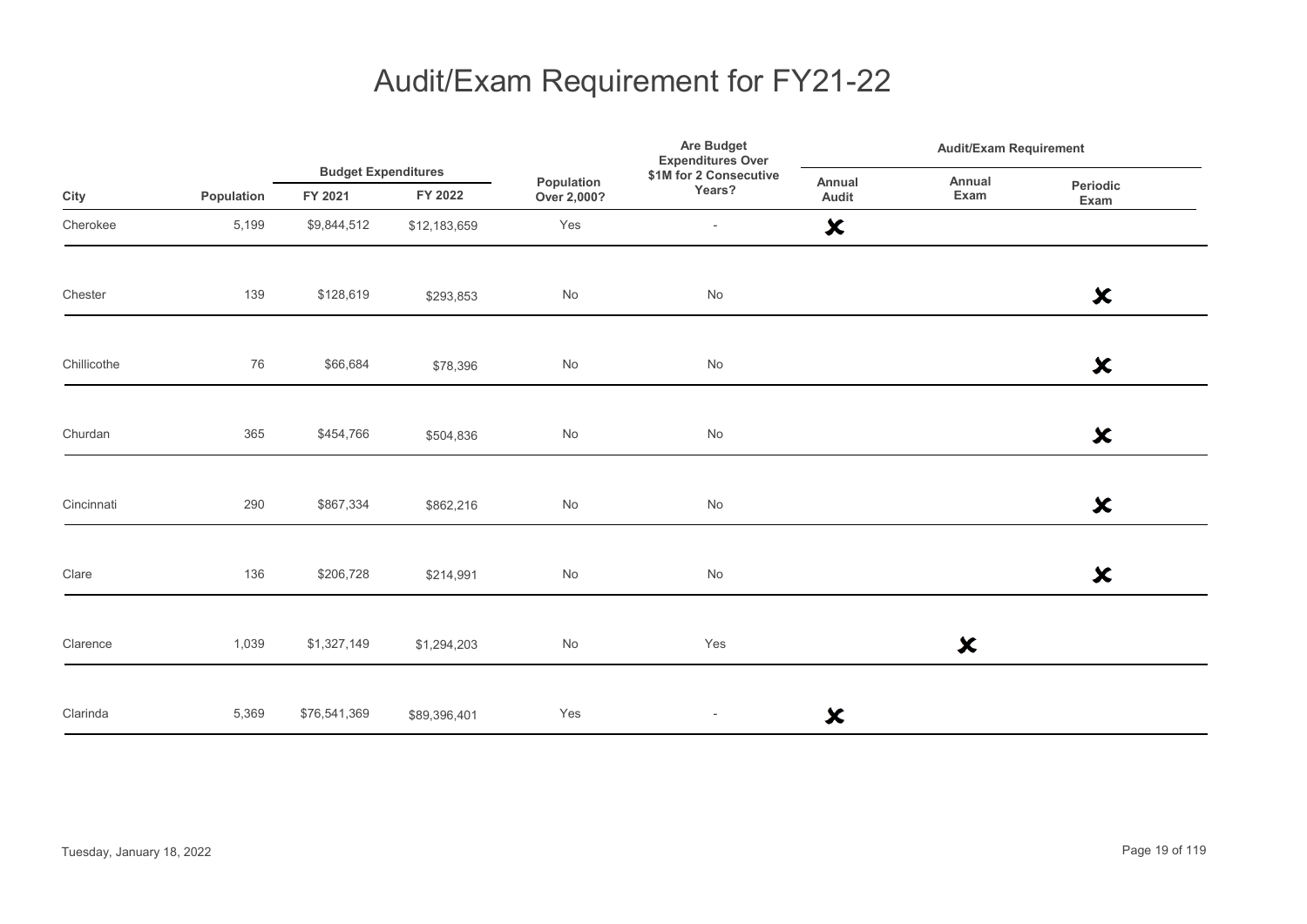|             |            | <b>Budget Expenditures</b> |              |                              | Are Budget<br><b>Expenditures Over</b> | <b>Audit/Exam Requirement</b> |                           |                           |
|-------------|------------|----------------------------|--------------|------------------------------|----------------------------------------|-------------------------------|---------------------------|---------------------------|
| City        | Population | FY 2021                    | FY 2022      | Population<br>Over 2,000?    | \$1M for 2 Consecutive<br>Years?       | Annual<br>Audit               | Annual<br>Exam            | Periodic<br>Exam          |
| Clarion     | 2,810      | \$7,648,485                | \$6,885,566  | Yes                          | $\overline{\phantom{a}}$               | $\boldsymbol{\mathsf{x}}$     |                           |                           |
| Clarksville | 1,264      | \$1,526,975                | \$1,354,890  | No                           | Yes                                    |                               | $\boldsymbol{\mathsf{x}}$ |                           |
| Clayton     | 45         | \$89,850                   | \$83,175     | No                           | No                                     |                               |                           | $\boldsymbol{\mathsf{x}}$ |
| Clear Lake  | 7,687      | \$20,268,511               | \$14,877,856 | Yes                          | $\overline{\phantom{a}}$               | $\boldsymbol{\mathsf{x}}$     |                           |                           |
| Clearfield  | 278        | \$545,525                  | \$575,375    | $\operatorname{\mathsf{No}}$ | $\operatorname{\mathsf{No}}$           |                               |                           | $\boldsymbol{\mathsf{x}}$ |
| Cleghorn    | 240        | \$272,284                  | \$244,950    | No                           | No                                     |                               |                           | $\boldsymbol{\mathsf{x}}$ |
| Clemons     | 140        | \$157,231                  | \$169,177    | No                           | No                                     |                               |                           | $\boldsymbol{\mathsf{x}}$ |
| Clermont    | 586        | \$661,074                  | \$759,644    | No                           | No                                     |                               |                           | $\boldsymbol{\mathsf{x}}$ |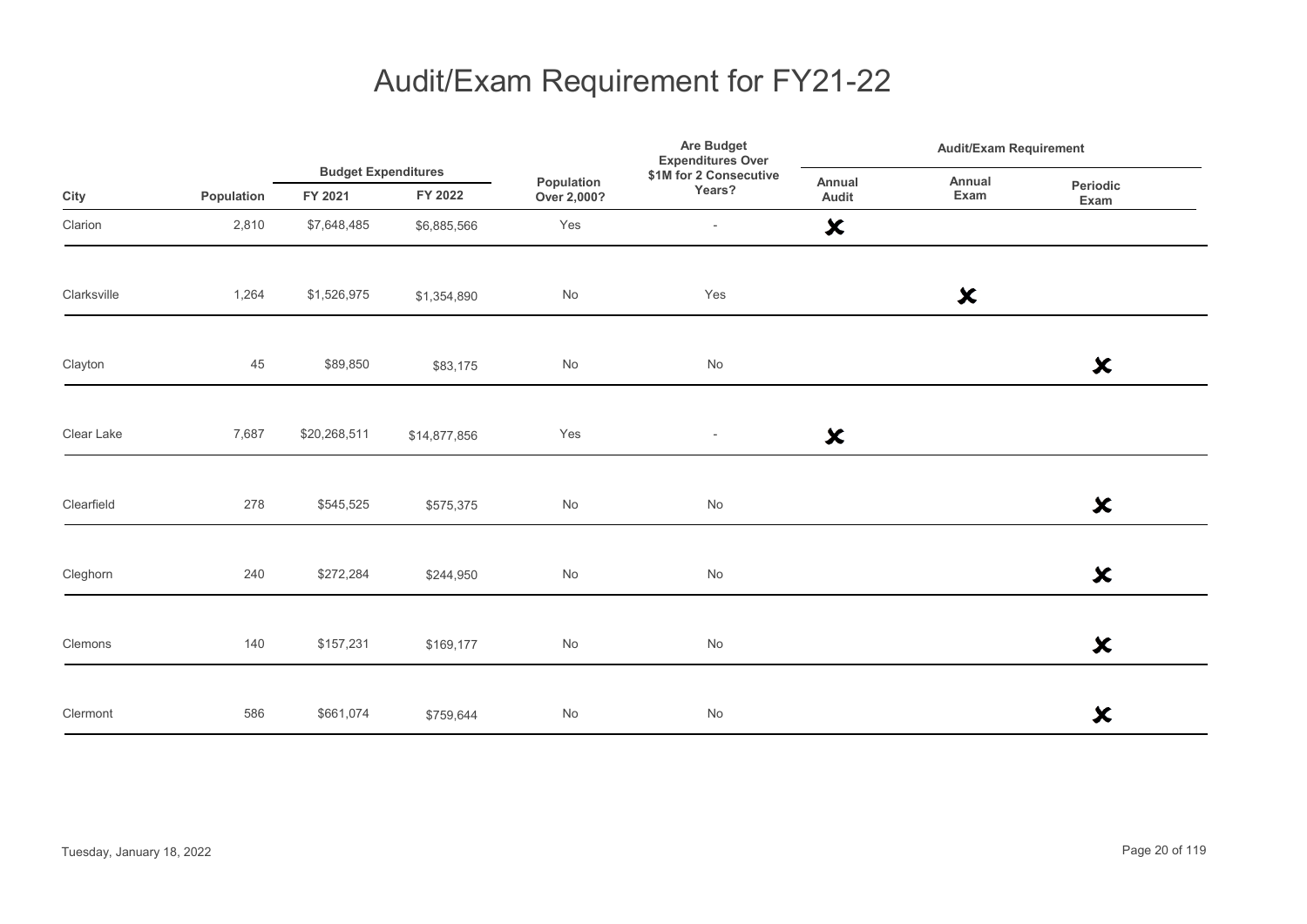|           |            |                                       |              | Are Budget<br><b>Expenditures Over</b> | <b>Audit/Exam Requirement</b>    |                           |                |                           |
|-----------|------------|---------------------------------------|--------------|----------------------------------------|----------------------------------|---------------------------|----------------|---------------------------|
| City      | Population | <b>Budget Expenditures</b><br>FY 2021 | FY 2022      | Population<br>Over 2,000?              | \$1M for 2 Consecutive<br>Years? | Annual<br>Audit           | Annual<br>Exam | Periodic<br>Exam          |
| Clinton   | 24,469     | \$54,970,184                          | \$53,413,555 | Yes                                    | $\overline{\phantom{a}}$         | $\boldsymbol{\mathsf{x}}$ |                |                           |
| Clio      | 67         | \$33,940                              | \$28,240     | $\mathsf{No}$                          | $\operatorname{\mathsf{No}}$     |                           |                | $\boldsymbol{\mathsf{x}}$ |
| Clive     | 18,601     | \$54,191,848                          | \$50,506,277 | Yes                                    | $\sim$                           | $\boldsymbol{\mathsf{x}}$ |                |                           |
| Clutier   | 213        | \$174,162                             | \$206,760    | $\mathsf{No}$                          | $\operatorname{\mathsf{No}}$     |                           |                | $\boldsymbol{\mathsf{x}}$ |
| Coburg    | 26         | \$18,000                              | \$20,600     | $\mathsf{No}$                          | $\mathsf{No}$                    |                           |                | $\boldsymbol{\mathsf{x}}$ |
| Coggon    | 701        | \$716,081                             | \$761,546    | $\mathsf{No}$                          | No                               |                           |                | $\boldsymbol{\mathsf{x}}$ |
| Coin      | 176        | \$182,525                             | \$205,136    | $\mathsf{No}$                          | No                               |                           |                | $\boldsymbol{\mathsf{x}}$ |
| Colesburg | 386        | \$573,416                             | \$568,432    | $\mathsf{No}$                          | $\mathsf{No}$                    |                           |                | $\boldsymbol{\mathsf{x}}$ |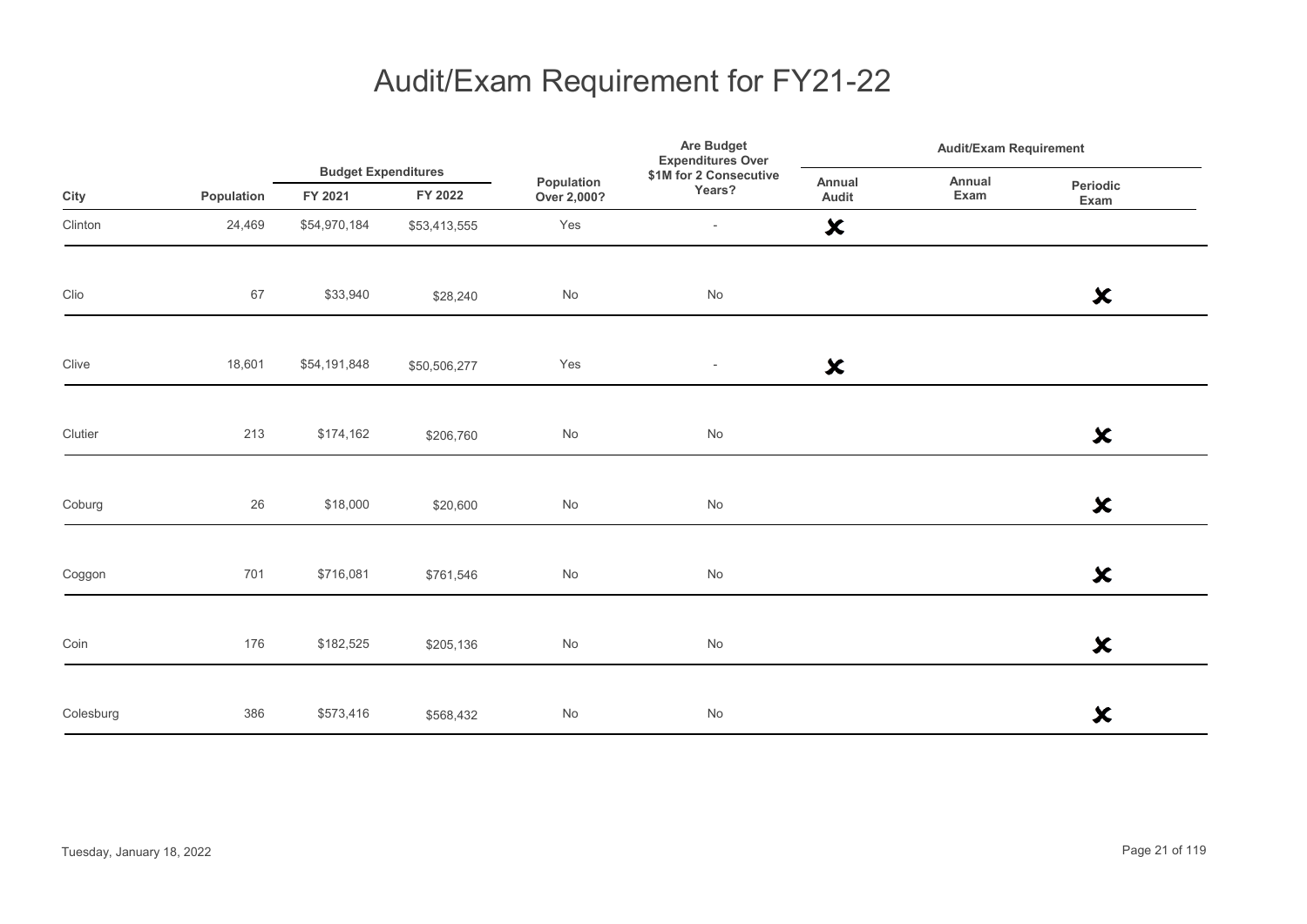|                   |            | <b>Budget Expenditures</b> |             |                           | <b>Are Budget</b><br><b>Expenditures Over</b> | <b>Audit/Exam Requirement</b> |                           |                           |
|-------------------|------------|----------------------------|-------------|---------------------------|-----------------------------------------------|-------------------------------|---------------------------|---------------------------|
| City              | Population | FY 2021                    | FY 2022     | Population<br>Over 2,000? | \$1M for 2 Consecutive<br>Years?              | Annual<br>Audit               | Annual<br>Exam            | Periodic<br>Exam          |
| Colfax            | 2,255      | \$4,322,467                | \$3,217,536 | Yes                       | $\overline{\phantom{a}}$                      | $\boldsymbol{\mathsf{x}}$     |                           |                           |
| College Springs   | 172        | \$220,979                  | \$293,190   | No                        | $\operatorname{\mathsf{No}}$                  |                               |                           | $\boldsymbol{\mathsf{x}}$ |
| Collins           | 495        | \$767,810                  | \$1,199,471 | No                        | No                                            |                               |                           | $\boldsymbol{\mathsf{x}}$ |
| Colo              | 845        | \$1,245,541                | \$1,280,690 | No                        | Yes                                           |                               | $\boldsymbol{\mathsf{x}}$ |                           |
| Columbus City     | 392        | \$306,332                  | \$257,435   | No                        | No                                            |                               |                           | $\boldsymbol{\mathsf{x}}$ |
| Columbus Junction | 1,830      | \$1,892,072                | \$2,203,061 | No                        | Yes                                           |                               | $\boldsymbol{\mathsf{x}}$ |                           |
| Colwell           | 55         | \$57,404                   | \$72,161    | $\mathsf{No}$             | $\operatorname{\mathsf{No}}$                  |                               |                           | $\boldsymbol{\mathsf{x}}$ |
| Conesville        | 352        | \$264,478                  | \$286,378   | No                        | No                                            |                               |                           | $\boldsymbol{\mathsf{x}}$ |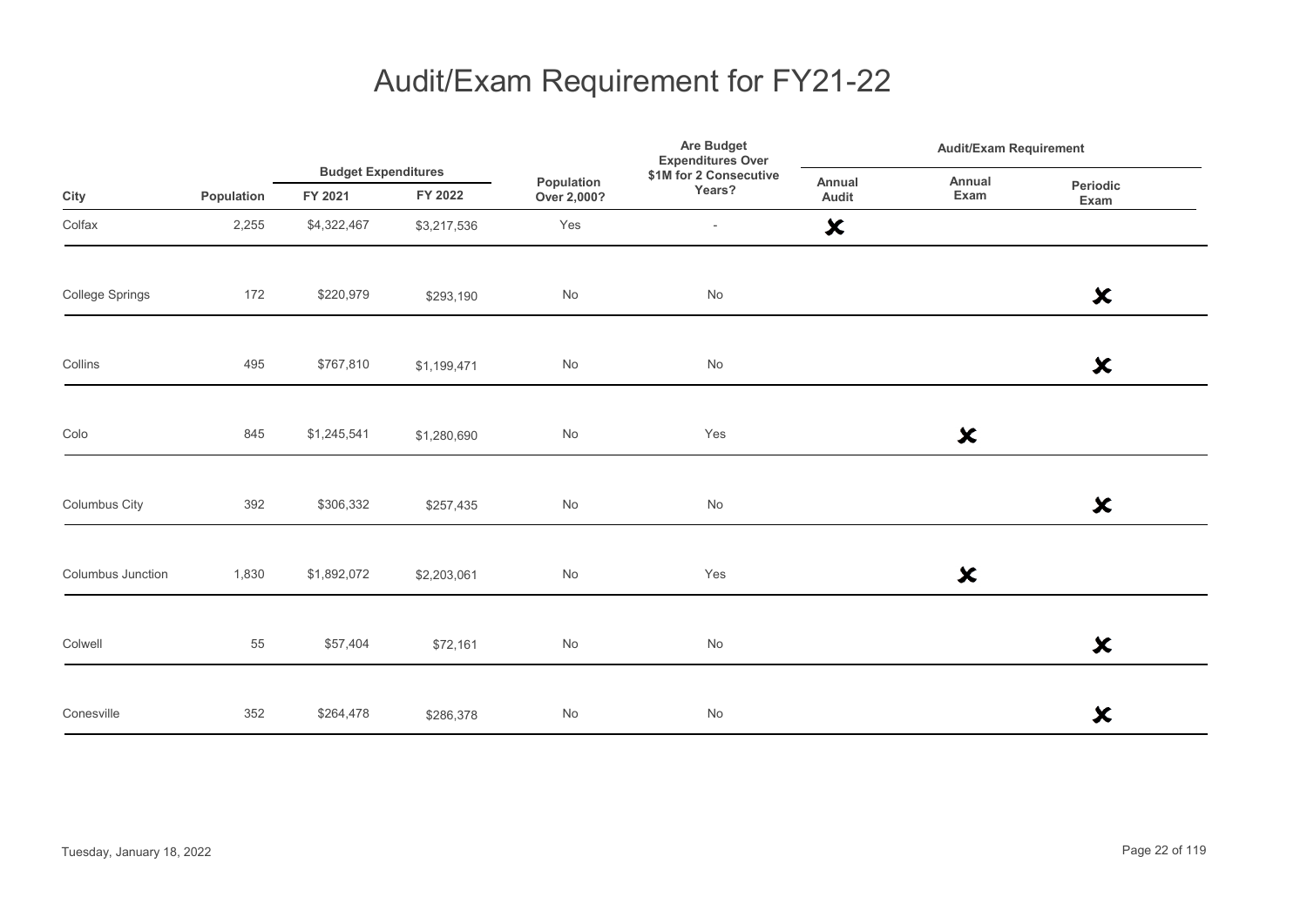|                 |            |                                       |              | Are Budget<br><b>Expenditures Over</b> | Audit/Exam Requirement           |                           |                           |                           |  |
|-----------------|------------|---------------------------------------|--------------|----------------------------------------|----------------------------------|---------------------------|---------------------------|---------------------------|--|
| City            | Population | <b>Budget Expenditures</b><br>FY 2021 | FY 2022      | Population<br>Over 2,000?              | \$1M for 2 Consecutive<br>Years? | Annual<br>Audit           | Annual<br>Exam            | <b>Periodic</b><br>Exam   |  |
| Conrad          | 1,093      | \$4,609,068                           | \$2,365,955  | $\operatorname{\mathsf{No}}$           | Yes                              |                           | $\boldsymbol{\mathsf{x}}$ |                           |  |
| Conway          | 17         | \$19,502                              | \$20,307     | $\operatorname{\mathsf{No}}$           | $\operatorname{\mathsf{No}}$     |                           |                           | $\boldsymbol{\mathsf{x}}$ |  |
| Coon Rapids     | 1,300      | \$10,713,540                          | \$7,200,267  | No                                     | Yes                              |                           | $\boldsymbol{\mathsf{x}}$ |                           |  |
| Coppock         | 36         | \$14,000                              | \$26,982     | No                                     | No                               |                           |                           | $\boldsymbol{\mathsf{x}}$ |  |
| Coralville      | 22,318     | \$83,336,479                          | \$93,405,520 | Yes                                    | $\sim$                           | $\boldsymbol{\mathsf{x}}$ |                           |                           |  |
| Corning         | 1,564      | \$2,884,172                           | \$3,116,919  | No                                     | Yes                              |                           | $\boldsymbol{\mathsf{x}}$ |                           |  |
| Correctionville | 766        | \$940,685                             | \$1,632,539  | $\mathsf{No}$                          | $\operatorname{\mathsf{No}}$     |                           |                           | $\boldsymbol{\mathsf{x}}$ |  |
| Corwith         | 266        | \$1,056,621                           | \$737,776    | No                                     | No                               |                           |                           | $\boldsymbol{\mathsf{x}}$ |  |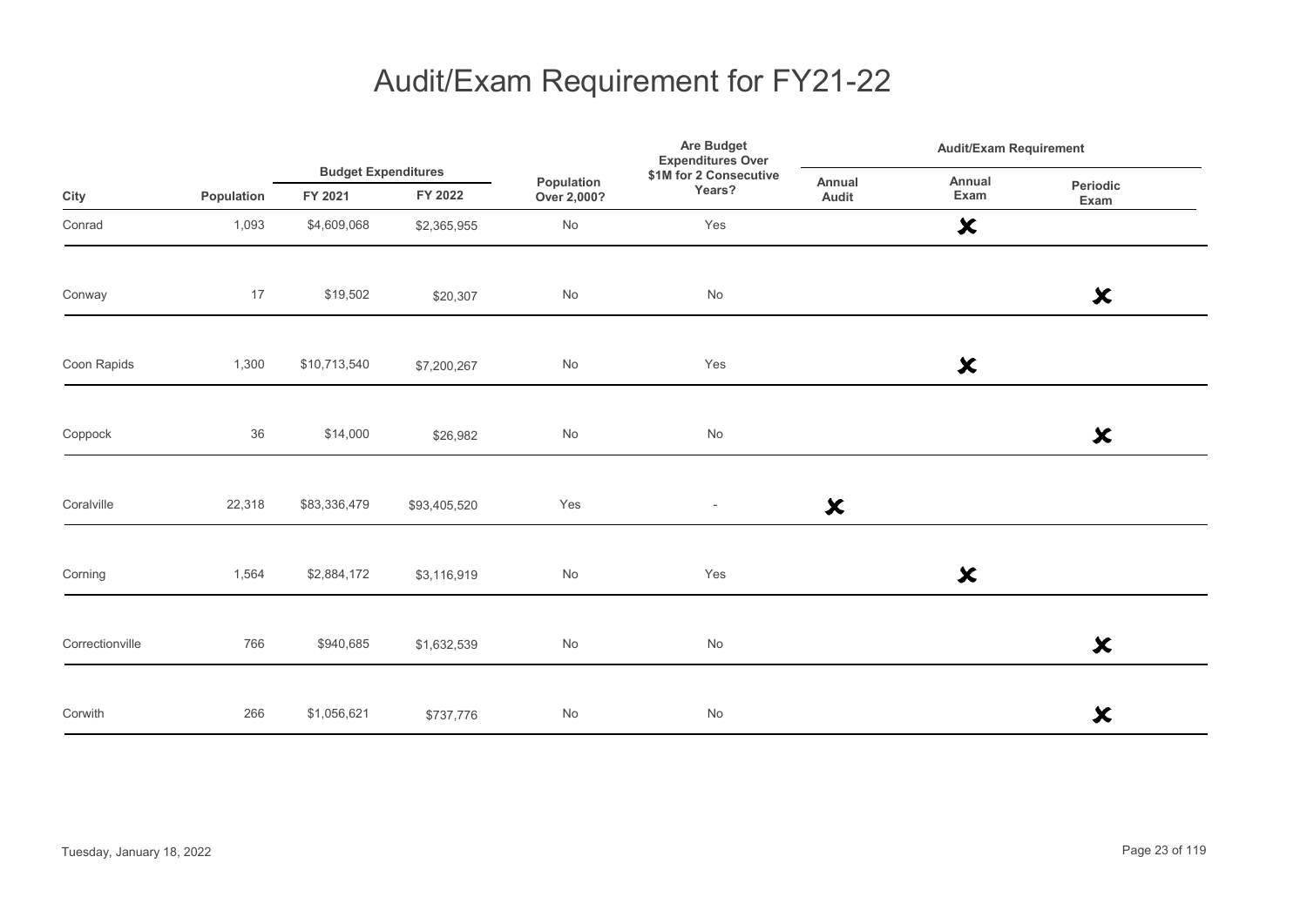|                       |            |               | <b>Budget Expenditures</b> |                           | Are Budget<br><b>Expenditures Over</b> | <b>Audit/Exam Requirement</b> |                           |                           |
|-----------------------|------------|---------------|----------------------------|---------------------------|----------------------------------------|-------------------------------|---------------------------|---------------------------|
| City                  | Population | FY 2021       | FY 2022                    | Population<br>Over 2,000? | \$1M for 2 Consecutive<br>Years?       | Annual<br>Audit               | Annual<br>Exam            | Periodic<br>Exam          |
| Corydon               | 1,526      | \$5,470,586   | \$5,553,594                | $\mathsf{No}$             | Yes                                    |                               | $\boldsymbol{\mathsf{x}}$ |                           |
| Cotter                | 39         | \$6,460       | \$7,310                    | No                        | No                                     |                               |                           | $\boldsymbol{\mathsf{x}}$ |
| Coulter               | 219        | \$295,683     | \$332,830                  | $\mathsf{No}$             | $\mathsf{No}$                          |                               |                           | $\boldsymbol{\mathsf{x}}$ |
| <b>Council Bluffs</b> | 62,799     | \$159,729,748 | \$157,522,989              | Yes                       | $\overline{\phantom{a}}$               | $\boldsymbol{\mathsf{x}}$     |                           |                           |
| Craig                 | 79         | \$135,600     | \$50,950                   | $\mathsf{No}$             | No                                     |                               |                           | $\boldsymbol{\mathsf{x}}$ |
| Crawfordsville        | 277        | \$212,900     | \$213,400                  | $\mathsf{No}$             | $\mathsf{No}$                          |                               |                           | $\boldsymbol{\mathsf{x}}$ |
| Crescent              | 628        | \$809,204     | \$691,768                  | $\mathsf{No}$             | $\mathsf{No}$                          |                               |                           | $\boldsymbol{\mathsf{x}}$ |
| Cresco                | 3,888      | \$6,822,700   | \$6,559,275                | Yes                       | $\overline{\phantom{a}}$               | $\boldsymbol{\mathsf{x}}$     |                           |                           |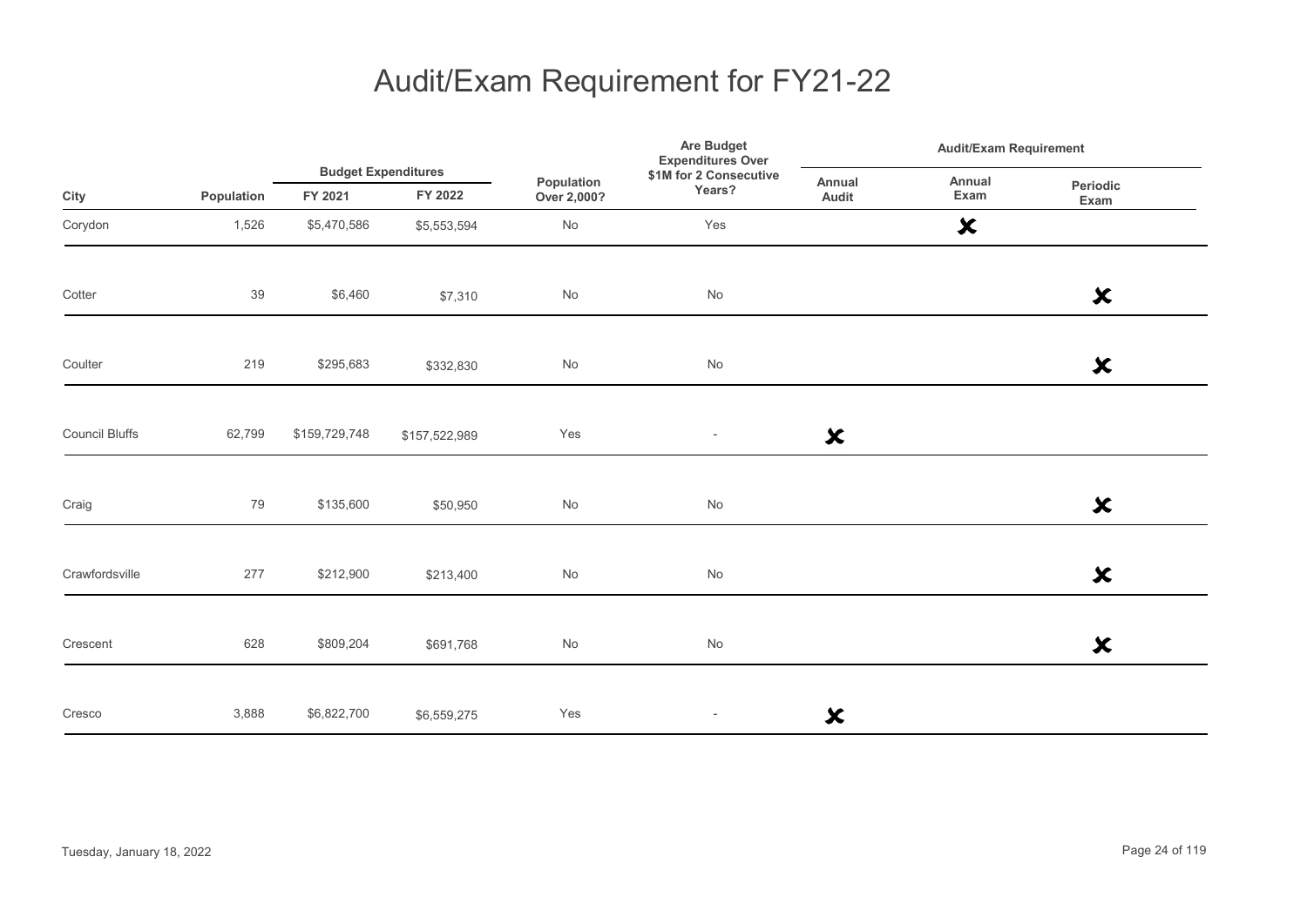|              |            |              | <b>Budget Expenditures</b> |                           | Are Budget<br><b>Expenditures Over</b> |                           | <b>Audit/Exam Requirement</b> |                           |  |
|--------------|------------|--------------|----------------------------|---------------------------|----------------------------------------|---------------------------|-------------------------------|---------------------------|--|
| City         | Population | FY 2021      | FY 2022                    | Population<br>Over 2,000? | \$1M for 2 Consecutive<br>Years?       | Annual<br>Audit           | Annual<br>Exam                | Periodic<br>Exam          |  |
| Creston      | 7,536      | \$17,816,164 | \$18,159,501               | Yes                       | $\overline{\phantom{a}}$               | $\boldsymbol{\mathsf{x}}$ |                               |                           |  |
| Cromwell     | 105        | \$39,042     | \$39,956                   | $\mathsf{No}$             | $\operatorname{\mathsf{No}}$           |                           |                               | $\boldsymbol{\mathsf{x}}$ |  |
| Crystal Lake | 253        | \$275,600    | \$294,300                  | $\mathsf{No}$             | $\mathsf{No}$                          |                           |                               | $\boldsymbol{\mathsf{x}}$ |  |
| Cumberland   | 251        | \$277,790    | \$230,730                  | $\mathsf{No}$             | $\mathsf{No}$                          |                           |                               | $\boldsymbol{\mathsf{x}}$ |  |
| Cumming      | 436        | \$652,330    | \$841,959                  | $\mathsf{No}$             | $\operatorname{\mathsf{No}}$           |                           |                               | $\boldsymbol{\mathsf{x}}$ |  |
| Curlew       | 37         | \$33,357     | \$20,588                   | $\mathsf{No}$             | $\mathsf{No}$                          |                           |                               | $\boldsymbol{\mathsf{x}}$ |  |
| Cushing      | 230        | \$731,200    | \$604,644                  | $\mathsf{No}$             | $\operatorname{\mathsf{No}}$           |                           |                               | $\boldsymbol{\mathsf{x}}$ |  |
| Cylinder     | 87         | \$117,553    | \$116,762                  | $\mathsf{No}$             | $\mathsf{No}$                          |                           |                               | $\boldsymbol{\mathsf{x}}$ |  |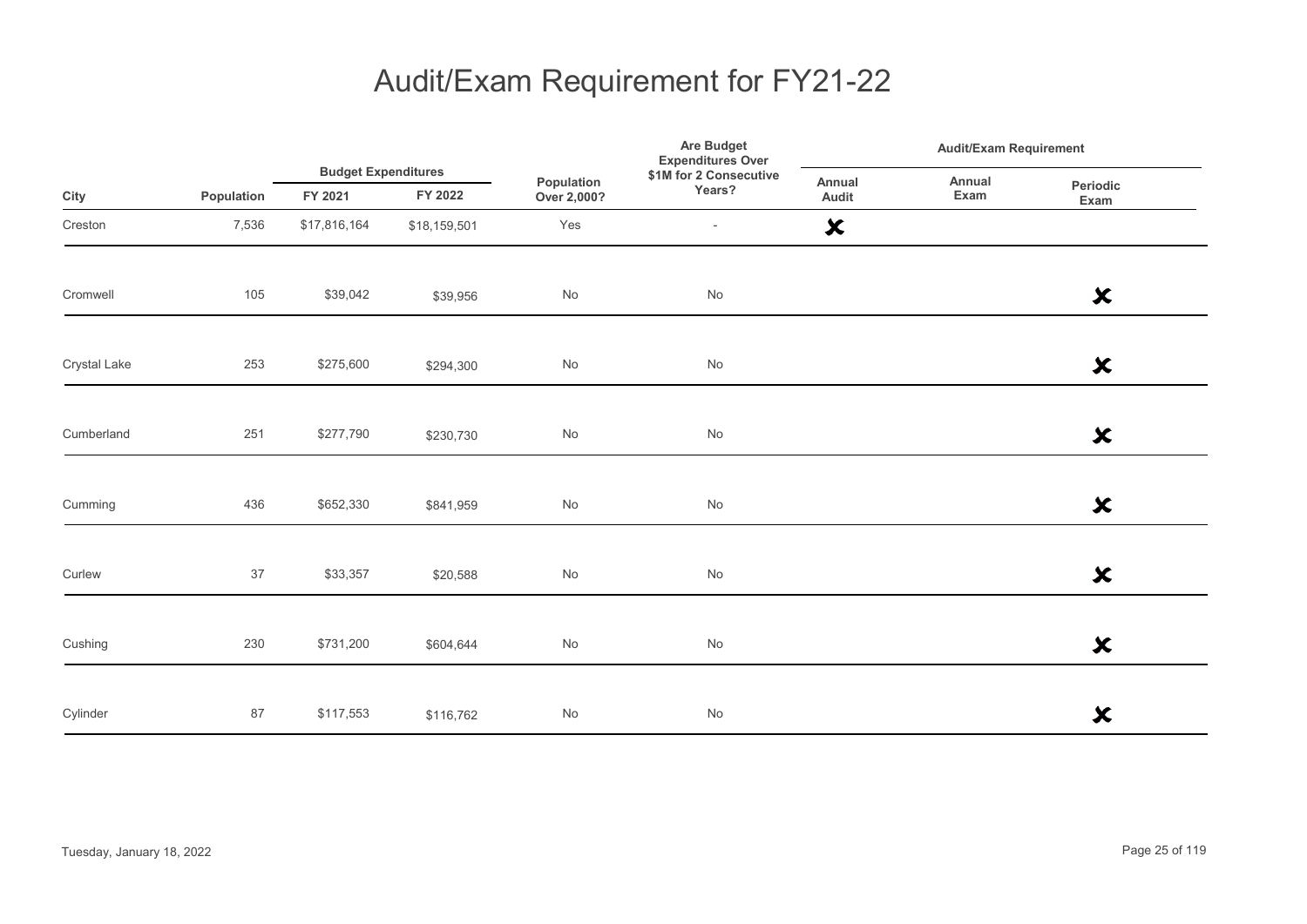|                      |            |                                       |               |                              | <b>Are Budget</b><br><b>Expenditures Over</b> | <b>Audit/Exam Requirement</b> |                           |                           |
|----------------------|------------|---------------------------------------|---------------|------------------------------|-----------------------------------------------|-------------------------------|---------------------------|---------------------------|
| City                 | Population | <b>Budget Expenditures</b><br>FY 2021 | FY 2022       | Population<br>Over 2,000?    | \$1M for 2 Consecutive<br>Years?              | Annual<br>Audit               | Annual<br>Exam            | Periodic<br>Exam          |
| Dakota City          | 759        | \$968,624                             | \$1,001,690   | $\operatorname{\mathsf{No}}$ | No                                            |                               |                           | $\boldsymbol{\mathsf{x}}$ |
| <b>Dallas Center</b> | 1,901      | \$7,758,340                           | \$3,716,816   | $\operatorname{\mathsf{No}}$ | Yes                                           |                               | $\boldsymbol{\mathsf{x}}$ |                           |
| Dana                 | 38         | \$25,083                              | \$26,318      | $\operatorname{\mathsf{No}}$ | No                                            |                               |                           | $\boldsymbol{\mathsf{x}}$ |
| Danbury              | 320        | \$516,955                             | \$2,002,848   | $\operatorname{\mathsf{No}}$ | No                                            |                               |                           | $\boldsymbol{\mathsf{x}}$ |
| Danville             | 927        | \$2,025,820                           | \$2,020,699   | $\mathsf{No}$                | Yes                                           |                               | $\boldsymbol{\mathsf{x}}$ |                           |
| Davenport            | 101,724    | \$257,510,233                         | \$259,908,193 | Yes                          | $\overline{\phantom{a}}$                      | $\boldsymbol{\mathsf{x}}$     |                           |                           |
| Davis City           | 179        | \$115,148                             | \$116,832     | No                           | No                                            |                               |                           | $\boldsymbol{\mathsf{x}}$ |
| Dawson               | 116        | \$120,350                             | \$78,100      | No                           | No                                            |                               |                           | $\boldsymbol{\mathsf{x}}$ |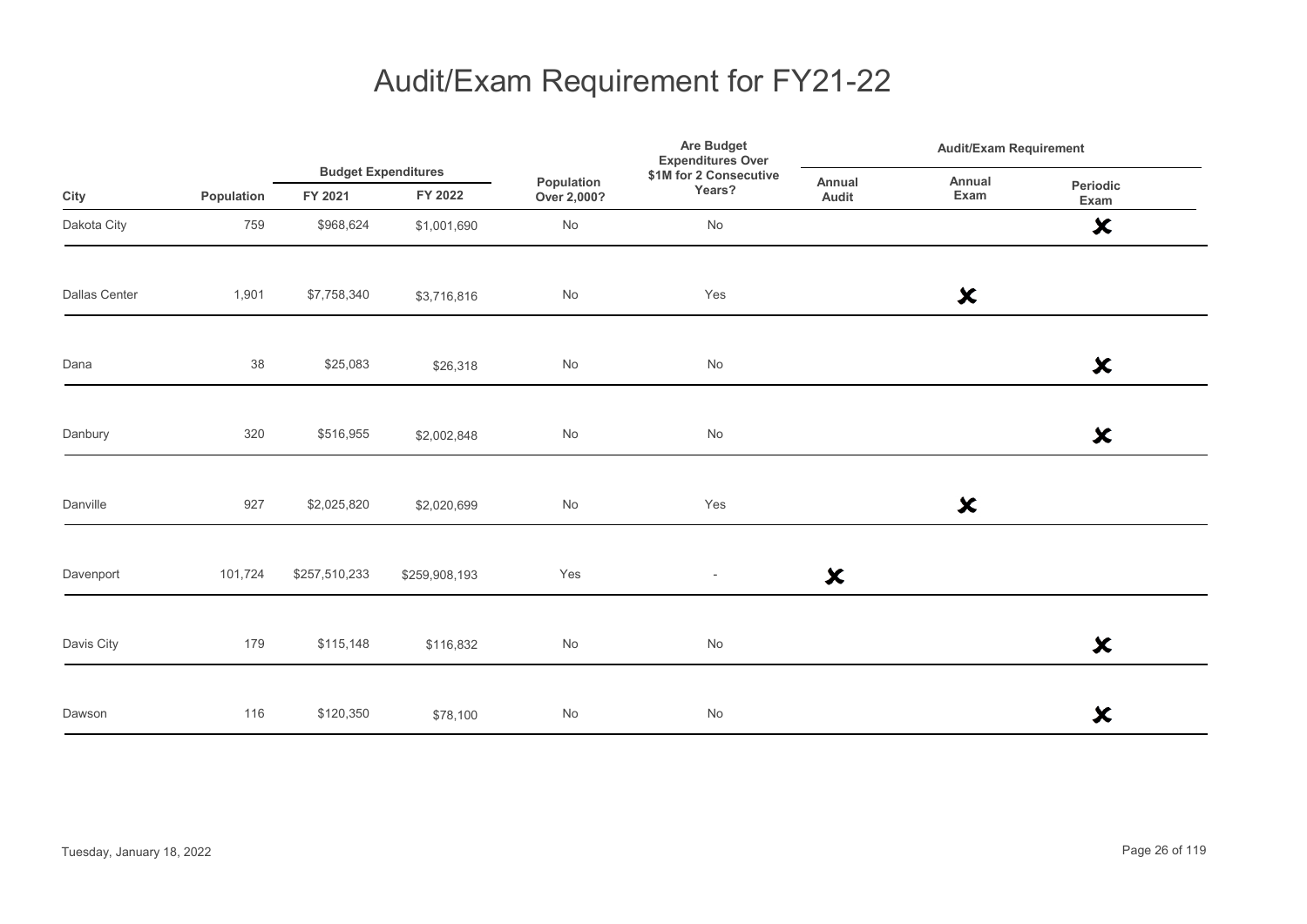|              |            |                                       |              | Population<br>Over 2,000? | <b>Are Budget</b><br><b>Expenditures Over</b> | <b>Audit/Exam Requirement</b> |                           |                           |
|--------------|------------|---------------------------------------|--------------|---------------------------|-----------------------------------------------|-------------------------------|---------------------------|---------------------------|
| City         | Population | <b>Budget Expenditures</b><br>FY 2021 | FY 2022      |                           | \$1M for 2 Consecutive<br>Years?              | Annual<br>Audit               | Annual<br>Exam            | Periodic<br>Exam          |
| Dayton       | 772        | \$1,887,817                           | \$1,627,927  | No                        | Yes                                           |                               | $\boldsymbol{\mathsf{x}}$ |                           |
| De Soto      | 915        | \$9,192,491                           | \$4,686,584  | No                        | Yes                                           |                               | $\boldsymbol{\mathsf{x}}$ |                           |
| De Witt      | 5,514      | \$13,462,177                          | \$17,364,375 | Yes                       | $\overline{\phantom{a}}$                      | $\boldsymbol{\mathsf{x}}$     |                           |                           |
| Decatur City | 175        | \$119,720                             | \$138,600    | No                        | No                                            |                               |                           | $\boldsymbol{\mathsf{x}}$ |
| Decorah      | 7,587      | \$19,961,116                          | \$15,957,889 | Yes                       | $\sim$                                        | $\boldsymbol{\mathsf{x}}$     |                           |                           |
| Dedham       | 224        | \$255,641                             | \$268,375    | No                        | No                                            |                               |                           | $\boldsymbol{\mathsf{x}}$ |
| Deep River   | 249        | \$264,386                             | \$202,587    | $\mathsf{No}$             | $\operatorname{\mathsf{No}}$                  |                               |                           | $\boldsymbol{\mathsf{x}}$ |
| Defiance     | 245        | \$257,190                             | \$178,980    | No                        | No                                            |                               |                           | $\boldsymbol{\mathsf{x}}$ |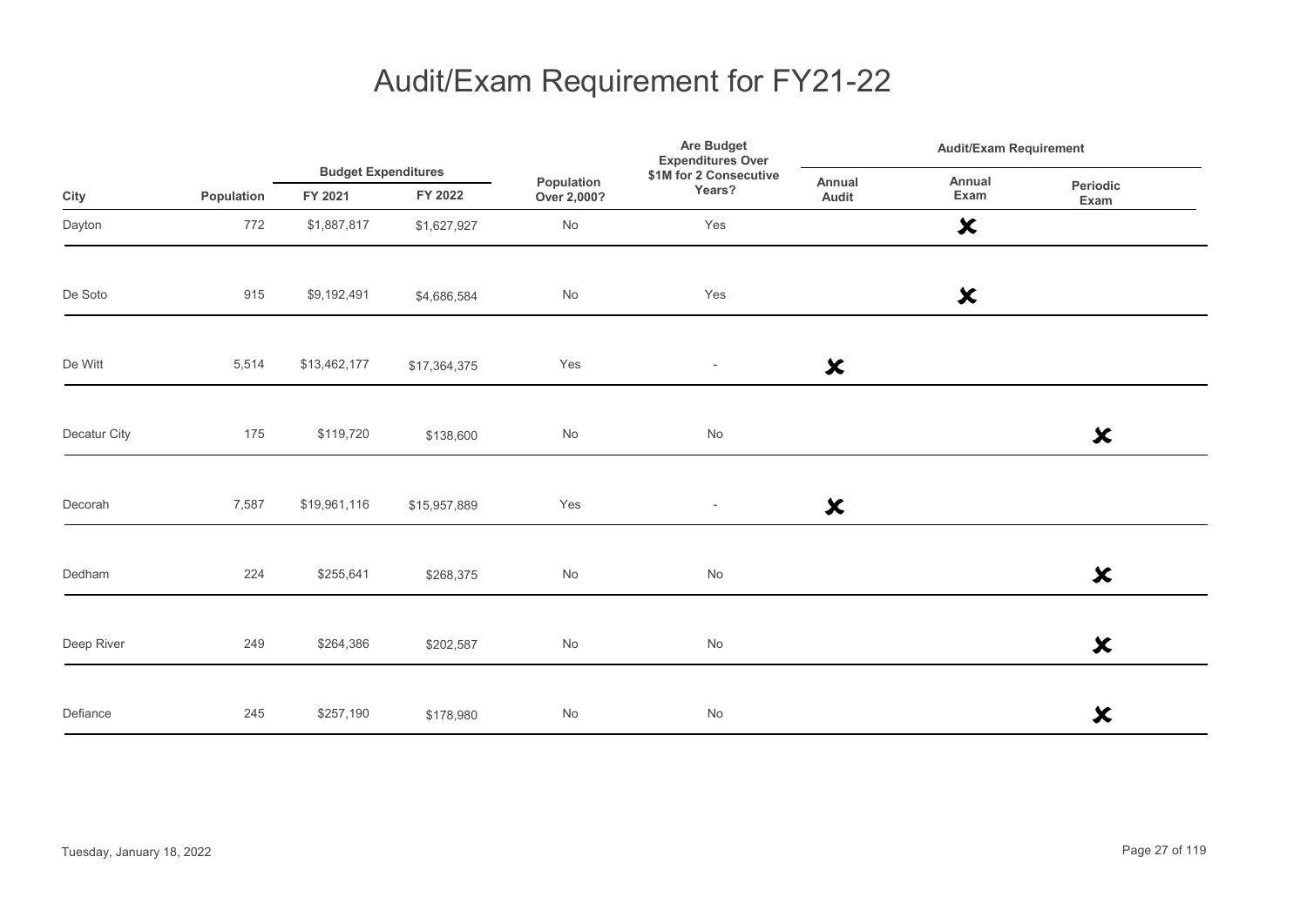|          |            | <b>Budget Expenditures</b> |              | Are Budget<br><b>Expenditures Over</b> | <b>Audit/Exam Requirement</b>    |                           |                           |                           |
|----------|------------|----------------------------|--------------|----------------------------------------|----------------------------------|---------------------------|---------------------------|---------------------------|
| City     | Population | FY 2021                    | FY 2022      | Population<br>Over 2,000?              | \$1M for 2 Consecutive<br>Years? | Annual<br>Audit           | Annual<br>Exam            | Periodic<br>Exam          |
| Delaware | 142        | \$124,318                  | \$135,956    | $\mathsf{No}$                          | $\operatorname{\mathsf{No}}$     |                           |                           | $\boldsymbol{\mathsf{x}}$ |
| Delhi    | 420        | \$747,670                  | \$1,493,650  | $\mathsf{No}$                          | $\operatorname{\mathsf{No}}$     |                           |                           | $\boldsymbol{\mathsf{x}}$ |
| Delmar   | 542        | \$544,274                  | \$531,218    | $\mathsf{No}$                          | $\mathsf{No}$                    |                           |                           | $\boldsymbol{\mathsf{x}}$ |
| Deloit   | 250        | \$276,400                  | \$239,600    | $\mathsf{No}$                          | $\operatorname{\mathsf{No}}$     |                           |                           | $\boldsymbol{\mathsf{x}}$ |
| Delta    | 264        | \$270,802                  | \$250,215    | $\mathsf{No}$                          | $\mathsf{No}$                    |                           |                           | $\boldsymbol{\mathsf{x}}$ |
| Denison  | 8,373      | \$14,283,470               | \$17,220,343 | Yes                                    | $\overline{\phantom{a}}$         | $\boldsymbol{\mathsf{x}}$ |                           |                           |
| Denver   | 1,919      | \$4,768,358                | \$6,449,227  | $\mathsf{No}$                          | Yes                              |                           | $\boldsymbol{\mathsf{x}}$ |                           |
| Derby    | 90         | \$106,328                  | \$83,698     | $\mathsf{No}$                          | $\mathsf{No}$                    |                           |                           | $\boldsymbol{\mathsf{x}}$ |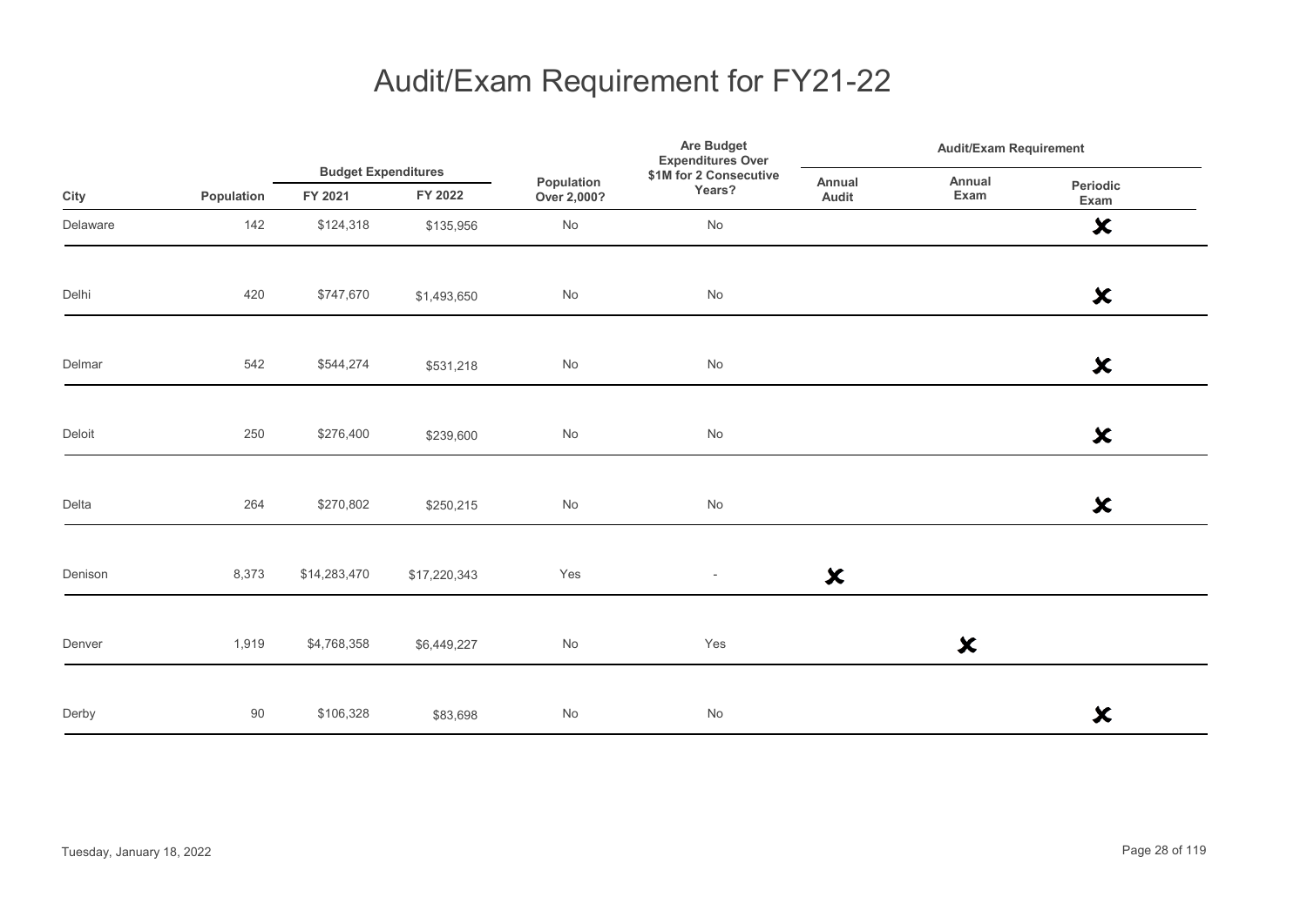|            |            |               | <b>Budget Expenditures</b> |                           | Are Budget<br><b>Expenditures Over</b> |                           | <b>Audit/Exam Requirement</b> |                           |  |
|------------|------------|---------------|----------------------------|---------------------------|----------------------------------------|---------------------------|-------------------------------|---------------------------|--|
| City       | Population | FY 2021       | FY 2022                    | Population<br>Over 2,000? | \$1M for 2 Consecutive<br>Years?       | Annual<br>Audit           | Annual<br>Exam                | Periodic<br>Exam          |  |
| Des Moines | 214,133    | \$657,125,819 | \$681,063,082              | Yes                       | $\overline{\phantom{a}}$               | $\boldsymbol{\mathsf{x}}$ |                               |                           |  |
| Dexter     | 640        | \$1,125,171   | \$964,580                  | $\mathsf{No}$             | $\operatorname{\mathsf{No}}$           |                           |                               | $\boldsymbol{\mathsf{x}}$ |  |
| Diagonal   | 344        | \$389,837     | \$427,405                  | $\mathsf{No}$             | No                                     |                           |                               | $\boldsymbol{\mathsf{x}}$ |  |
| Dickens    | 146        | \$215,500     | \$214,500                  | No                        | $\operatorname{\mathsf{No}}$           |                           |                               | $\boldsymbol{\mathsf{x}}$ |  |
| Dike       | 1,304      | \$2,829,426   | \$2,857,948                | $\mathsf{No}$             | Yes                                    |                           | $\boldsymbol{\mathsf{x}}$     |                           |  |
| Dixon      | 202        | \$201,442     | \$189,177                  | $\mathsf{No}$             | No                                     |                           |                               | $\boldsymbol{\mathsf{x}}$ |  |
| Dolliver   | 65         | \$35,476      | \$37,627                   | $\mathsf{No}$             | $\operatorname{\mathsf{No}}$           |                           |                               | $\boldsymbol{\mathsf{x}}$ |  |
| Donahue    | 335        | \$437,869     | \$429,178                  | $\mathsf{No}$             | $\mathsf{No}$                          |                           |                               | $\boldsymbol{\mathsf{x}}$ |  |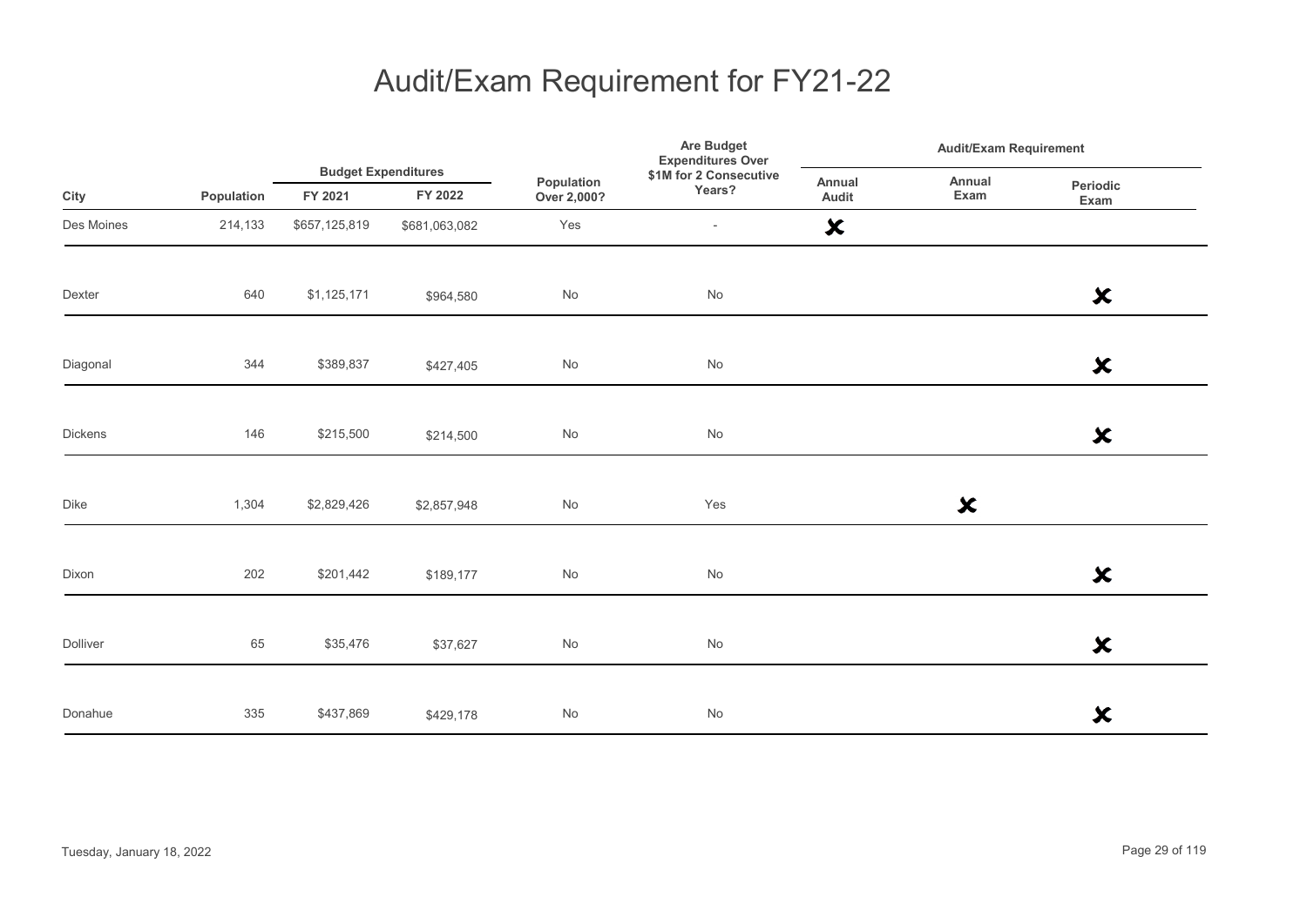|             |            |                                       |               | Population<br>Over 2,000? | <b>Are Budget</b><br><b>Expenditures Over</b> | <b>Audit/Exam Requirement</b> |                           |                           |
|-------------|------------|---------------------------------------|---------------|---------------------------|-----------------------------------------------|-------------------------------|---------------------------|---------------------------|
| City        | Population | <b>Budget Expenditures</b><br>FY 2021 | FY 2022       |                           | \$1M for 2 Consecutive<br>Years?              | Annual<br>Audit               | Annual<br>Exam            | Periodic<br>Exam          |
| Donnellson  | 885        | \$1,104,171                           | \$1,237,957   | No                        | Yes                                           |                               | $\boldsymbol{\mathsf{x}}$ |                           |
| Doon        | 619        | \$739,471                             | \$747,368     | No                        | $\operatorname{\mathsf{No}}$                  |                               |                           | $\boldsymbol{\mathsf{x}}$ |
| Dougherty   | 62         | \$75,970                              | \$1,780,500   | No                        | No                                            |                               |                           | $\boldsymbol{\mathsf{x}}$ |
| Dow City    | 485        | \$1,099,972                           | \$1,066,230   | No                        | Yes                                           |                               | $\boldsymbol{\mathsf{x}}$ |                           |
| Dows        | 521        | \$523,397                             | \$530,469     | No                        | $\operatorname{\mathsf{No}}$                  |                               |                           | $\boldsymbol{\mathsf{x}}$ |
| Drakesville | 164        | \$73,040                              | \$83,131      | No                        | $\operatorname{\mathsf{No}}$                  |                               |                           | ×                         |
| Dubuque     | 59,667     | \$198,147,165                         | \$191,235,194 | Yes                       | $\overline{\phantom{a}}$                      | $\boldsymbol{\mathsf{x}}$     |                           |                           |
| Dumont      | 634        | \$569,875                             | \$588,164     | No                        | No                                            |                               |                           | $\boldsymbol{\mathsf{x}}$ |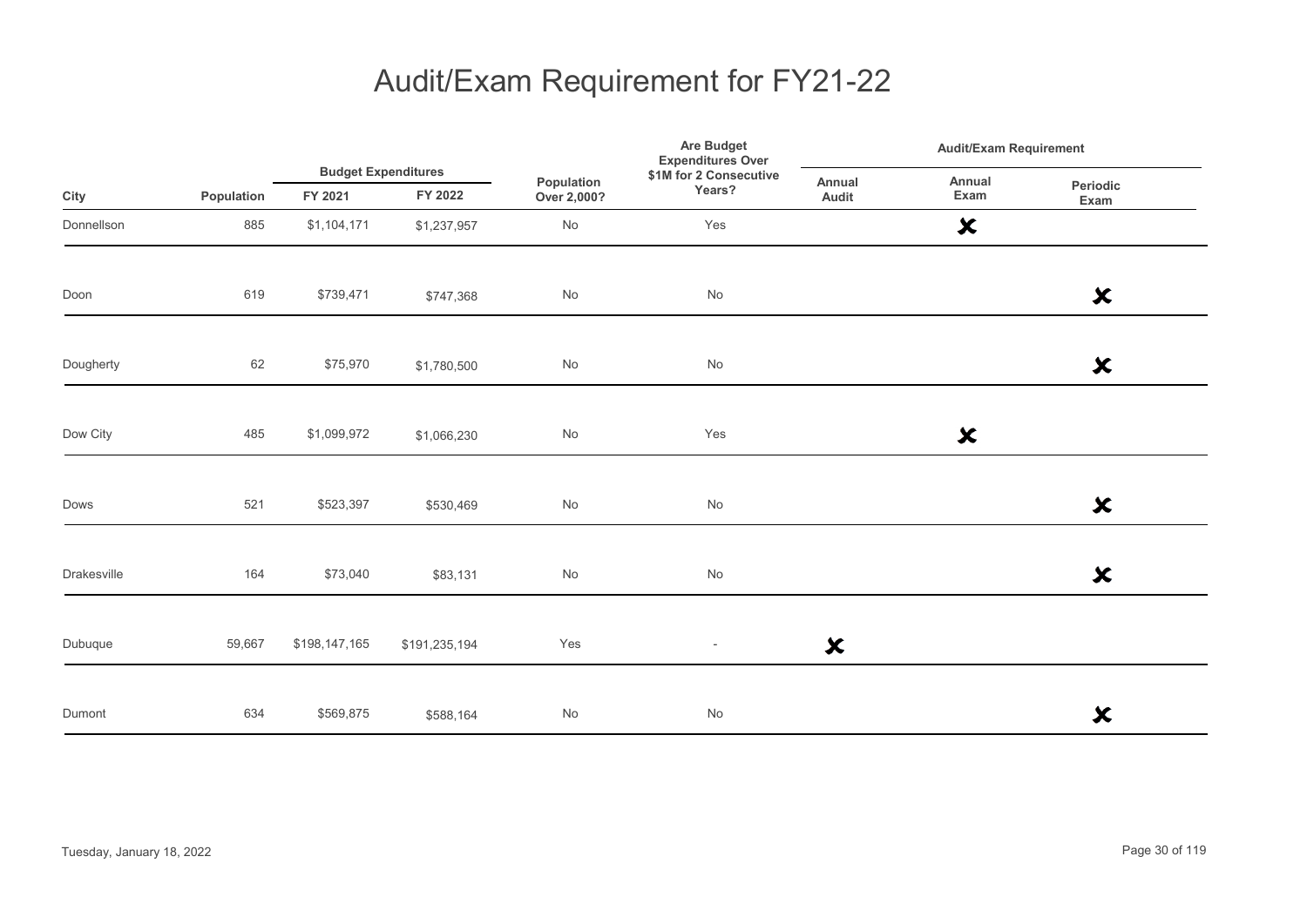|            |            |                                       |             |                              | Are Budget<br><b>Expenditures Over</b> |                           | <b>Audit/Exam Requirement</b> |                           |  |
|------------|------------|---------------------------------------|-------------|------------------------------|----------------------------------------|---------------------------|-------------------------------|---------------------------|--|
| City       | Population | <b>Budget Expenditures</b><br>FY 2021 | FY 2022     | Population<br>Over 2,000?    | \$1M for 2 Consecutive<br>Years?       | Annual<br>Audit           | Annual<br>Exam                | Periodic<br>Exam          |  |
| Duncombe   | 381        | \$433,050                             | \$515,576   | $\operatorname{\mathsf{No}}$ | $\operatorname{\mathsf{No}}$           |                           |                               | $\boldsymbol{\mathsf{x}}$ |  |
| Dundee     | 198        | \$160,459                             | \$125,531   | $\mathsf{No}$                | $\operatorname{\mathsf{No}}$           |                           |                               | $\boldsymbol{\mathsf{x}}$ |  |
| Dunkerton  | 842        | \$2,420,654                           | \$2,374,855 | No                           | Yes                                    |                           | $\boldsymbol{\mathsf{x}}$     |                           |  |
| Dunlap     | 1,038      | \$1,316,932                           | \$1,508,512 | No                           | Yes                                    |                           | $\boldsymbol{\mathsf{x}}$     |                           |  |
| Durango    | $20\,$     | \$3,616                               | \$3,049     | $\mathsf{No}$                | $\operatorname{\mathsf{No}}$           |                           |                               | $\boldsymbol{\mathsf{x}}$ |  |
| Durant     | 1,871      | \$3,771,487                           | \$3,720,408 | $\operatorname{\mathsf{No}}$ | Yes                                    |                           | $\boldsymbol{\mathsf{x}}$     |                           |  |
| Dyersville | 4,477      | \$9,478,135                           | \$9,036,243 | Yes                          | $\overline{\phantom{a}}$               | $\boldsymbol{\mathsf{x}}$ |                               |                           |  |
| Dysart     | 1,281      | \$7,215,926                           | \$7,632,683 | No                           | Yes                                    |                           | $\boldsymbol{\mathsf{x}}$     |                           |  |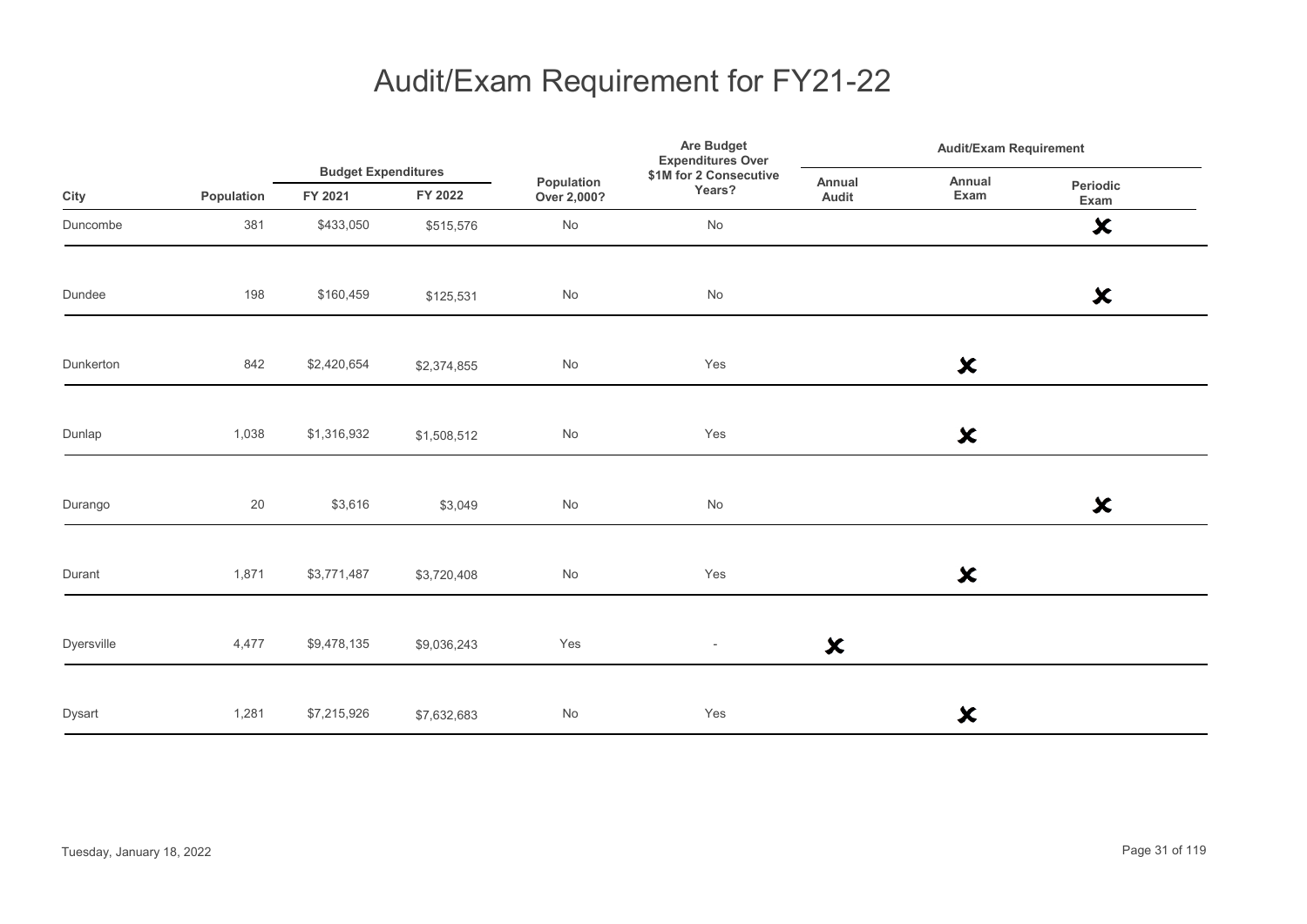|             |            |              | <b>Budget Expenditures</b> | Are Budget<br><b>Expenditures Over</b> | <b>Audit/Exam Requirement</b>    |                           |                           |                           |
|-------------|------------|--------------|----------------------------|----------------------------------------|----------------------------------|---------------------------|---------------------------|---------------------------|
| City        | Population | FY 2021      | FY 2022                    | Population<br>Over 2,000?              | \$1M for 2 Consecutive<br>Years? | Annual<br>Audit           | Annual<br>Exam            | Periodic<br>Exam          |
| Eagle Grove | 3,601      | \$11,916,351 | \$12,793,200               | Yes                                    | $\overline{\phantom{a}}$         | $\boldsymbol{\mathsf{x}}$ |                           |                           |
| Earlham     | 1,410      | \$2,025,562  | \$4,946,017                | No                                     | Yes                              |                           | $\boldsymbol{\mathsf{x}}$ |                           |
| Earling     | 397        | \$565,200    | \$4,225,013                | $\operatorname{\mathsf{No}}$           | $\operatorname{\mathsf{No}}$     |                           |                           | $\boldsymbol{\mathsf{x}}$ |
| Earlville   | 716        | \$1,629,984  | \$1,775,270                | No                                     | Yes                              |                           | $\boldsymbol{\mathsf{x}}$ |                           |
| Early       | 587        | \$657,116    | \$776,805                  | No                                     | No                               |                           |                           | $\boldsymbol{\mathsf{x}}$ |
| East Peru   | 115        | \$57,755     | \$57,575                   | No                                     | No                               |                           |                           | $\boldsymbol{\mathsf{x}}$ |
| Eddyville   | 970        | \$1,095,006  | \$1,088,440                | No                                     | Yes                              |                           | $\boldsymbol{\mathsf{x}}$ |                           |
| Edgewood    | 909        | \$1,487,799  | \$1,434,513                | No                                     | Yes                              |                           | $\boldsymbol{\mathsf{x}}$ |                           |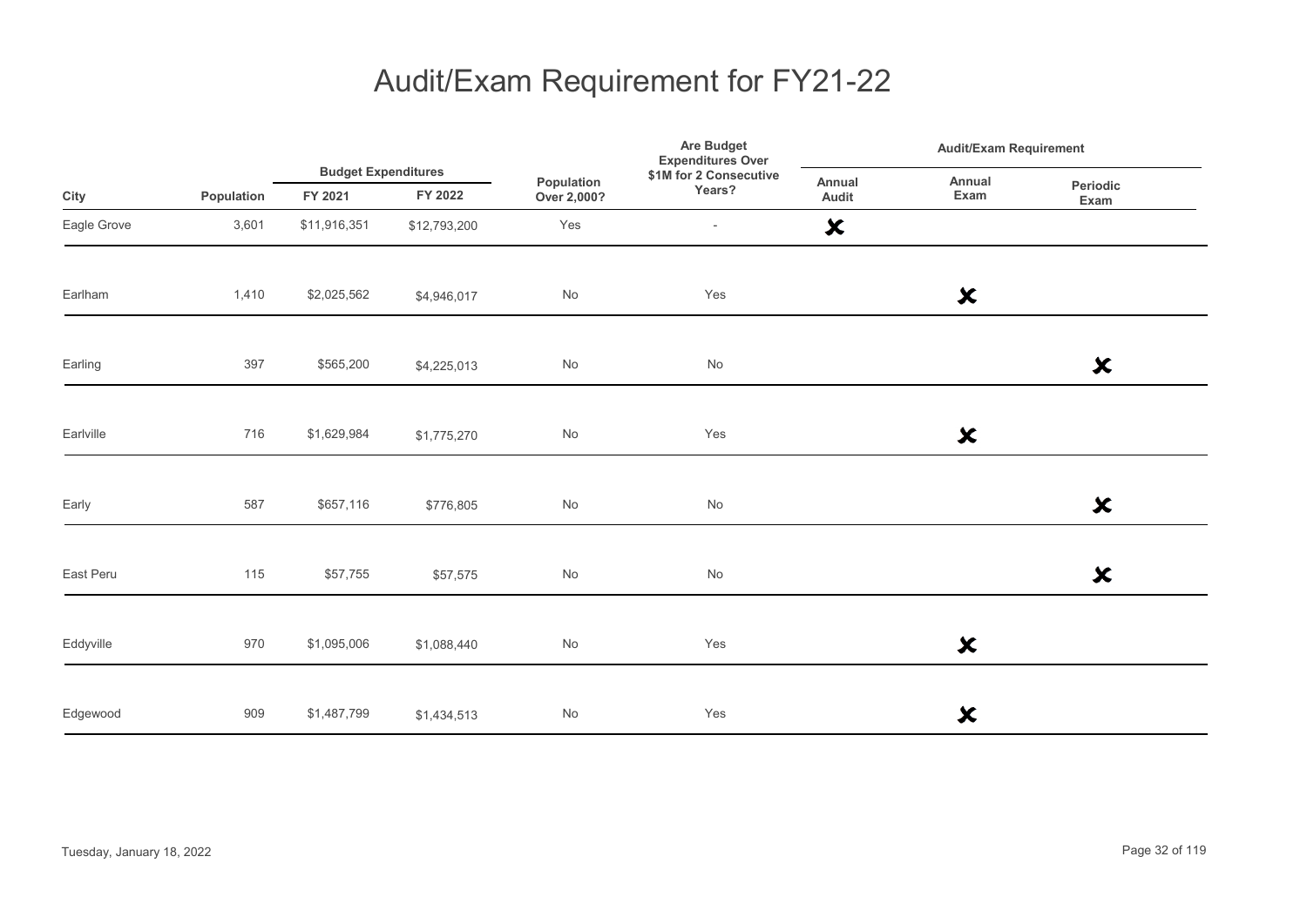|                 |            | <b>Budget Expenditures</b> |              |                           | Are Budget<br><b>Expenditures Over</b> |                           | <b>Audit/Exam Requirement</b> |                           |  |
|-----------------|------------|----------------------------|--------------|---------------------------|----------------------------------------|---------------------------|-------------------------------|---------------------------|--|
| City            | Population | FY 2021                    | FY 2022      | Population<br>Over 2,000? | \$1M for 2 Consecutive<br>Years?       | Annual<br>Audit           | Annual<br>Exam                | Periodic<br>Exam          |  |
| Elberon         | 184        | \$273,300                  | \$260,489    | No                        | No                                     |                           |                               | $\boldsymbol{\mathsf{x}}$ |  |
| Eldon           | 783        | \$927,905                  | \$939,822    | No                        | No                                     |                           |                               | $\boldsymbol{\mathsf{x}}$ |  |
| Eldora          | 2,663      | \$4,391,520                | \$4,596,313  | Yes                       | $\overline{\phantom{a}}$               | $\boldsymbol{\mathsf{x}}$ |                               |                           |  |
| Eldridge        | 6,726      | \$19,026,475               | \$25,422,064 | Yes                       | $\overline{\phantom{a}}$               | $\boldsymbol{\mathsf{x}}$ |                               |                           |  |
| Elgin           | 685        | \$843,717                  | \$721,903    | $\mathsf{No}$             | No                                     |                           |                               | $\boldsymbol{\mathsf{x}}$ |  |
| Elk Horn        | 601        | \$765,255                  | \$1,587,768  | $\mathsf{No}$             | No                                     |                           |                               | $\boldsymbol{\mathsf{x}}$ |  |
| Elk Run Heights | 1,069      | \$1,829,888                | \$4,715,464  | $\mathsf{No}$             | Yes                                    |                           | $\boldsymbol{\mathsf{x}}$     |                           |  |
| Elkader         | 1,209      | \$2,904,150                | \$6,400,710  | $\mathsf{No}$             | Yes                                    |                           | ×                             |                           |  |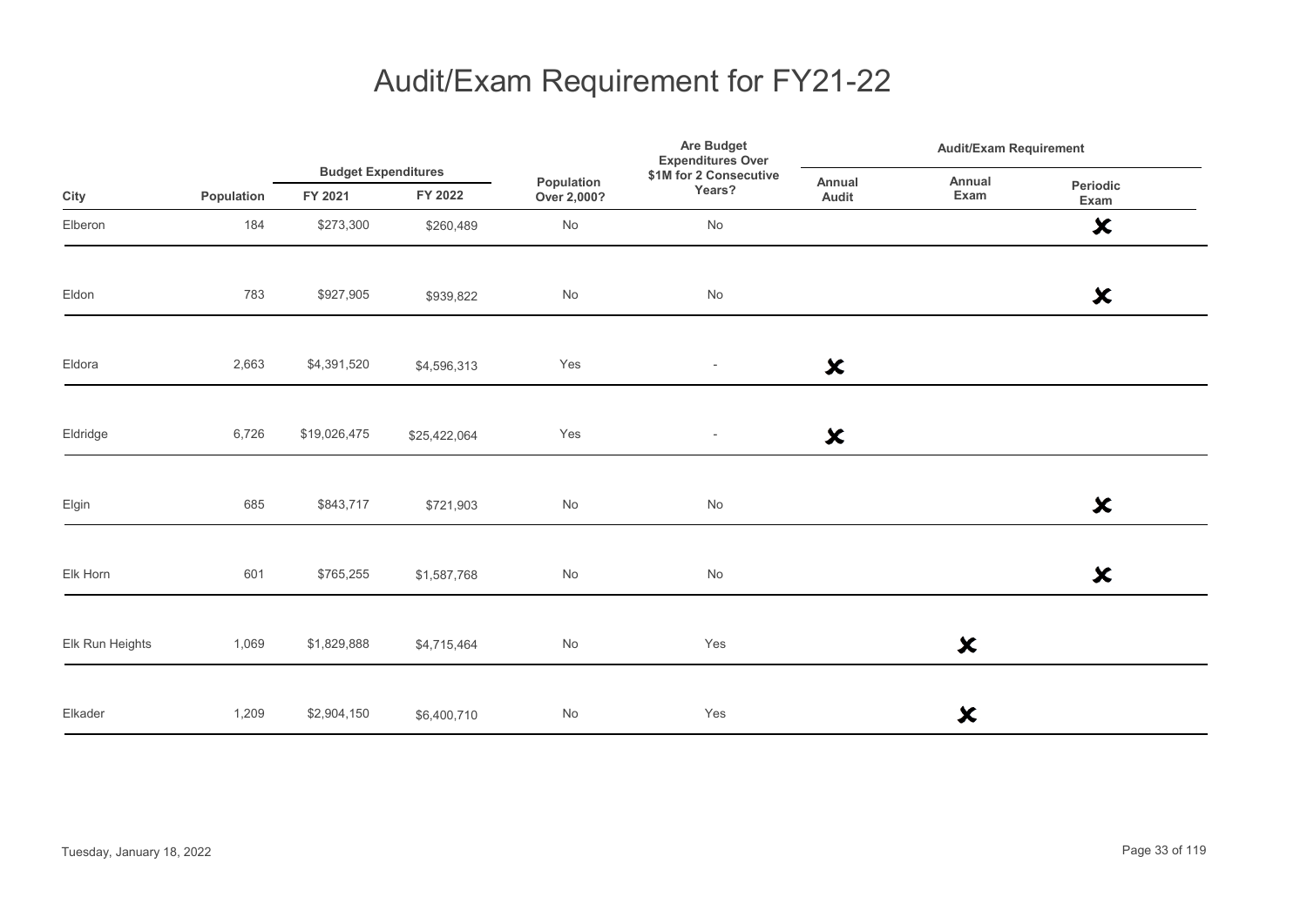|           |            |                                       |             | Are Budget<br><b>Expenditures Over</b> | <b>Audit/Exam Requirement</b>    |                           |                           |                           |  |
|-----------|------------|---------------------------------------|-------------|----------------------------------------|----------------------------------|---------------------------|---------------------------|---------------------------|--|
| City      | Population | <b>Budget Expenditures</b><br>FY 2021 | FY 2022     | Population<br>Over 2,000?              | \$1M for 2 Consecutive<br>Years? | Annual<br>Audit           | Annual<br>Exam            | Periodic<br>Exam          |  |
| Elkhart   | 882        | \$2,605,324                           | \$2,338,333 | $\mathsf{No}$                          | Yes                              |                           | $\boldsymbol{\mathsf{x}}$ |                           |  |
| Elkport   | 29         | \$22,890                              | \$22,590    | No                                     | No                               |                           |                           | $\boldsymbol{\mathsf{x}}$ |  |
| Elliott   | 338        | \$288,133                             | \$1,263,132 | $\mathsf{No}$                          | No                               |                           |                           | $\boldsymbol{\mathsf{x}}$ |  |
| Ellston   | 19         | \$18,263                              | \$27,951    | $\operatorname{\mathsf{No}}$           | No                               |                           |                           | $\boldsymbol{\mathsf{x}}$ |  |
| Ellsworth | 508        | \$1,956,466                           | \$2,122,248 | $\mathsf{No}$                          | Yes                              |                           | $\boldsymbol{\mathsf{x}}$ |                           |  |
| Elma      | 505        | \$1,061,988                           | \$1,056,818 | No                                     | Yes                              |                           | $\boldsymbol{\mathsf{x}}$ |                           |  |
| Ely       | 2,328      | \$2,467,169                           | \$3,803,411 | Yes                                    | $\overline{\phantom{a}}$         | $\boldsymbol{\mathsf{x}}$ |                           |                           |  |
| Emerson   | 403        | \$556,170                             | \$590,929   | No                                     | No                               |                           |                           | $\boldsymbol{\mathsf{x}}$ |  |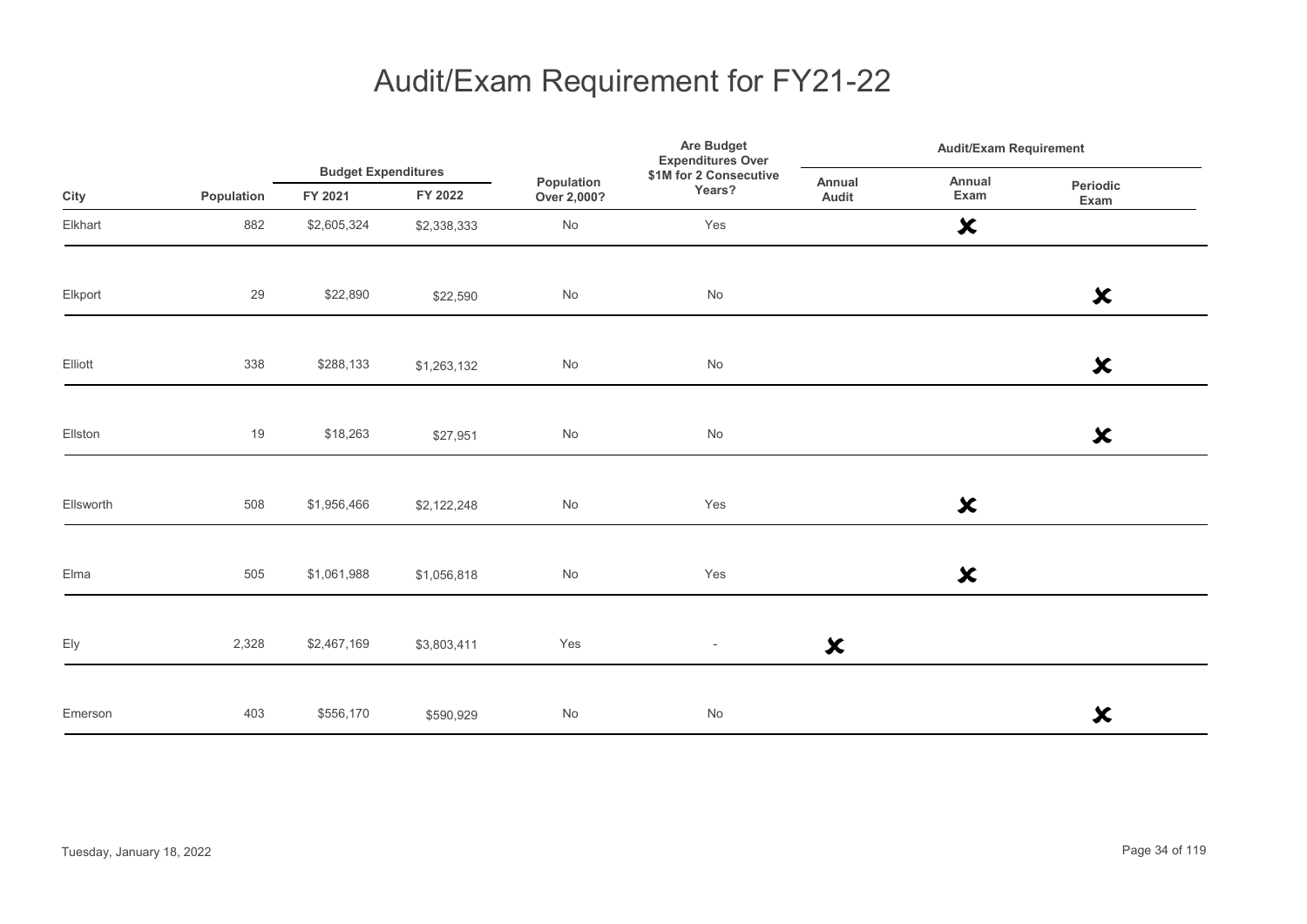|             |            |                                       |              |                              | <b>Are Budget</b><br><b>Expenditures Over</b> | <b>Audit/Exam Requirement</b> |                           |                           |  |
|-------------|------------|---------------------------------------|--------------|------------------------------|-----------------------------------------------|-------------------------------|---------------------------|---------------------------|--|
| City        | Population | <b>Budget Expenditures</b><br>FY 2021 | FY 2022      | Population<br>Over 2,000?    | \$1M for 2 Consecutive<br>Years?              | Annual<br>Audit               | Annual<br>Exam            | <b>Periodic</b><br>Exam   |  |
| Emmetsburg  | 3,706      | \$8,715,146                           | \$8,509,048  | Yes                          | $\overline{\phantom{a}}$                      | $\boldsymbol{\mathsf{x}}$     |                           |                           |  |
| Epworth     | 2,023      | \$3,529,950                           | \$2,618,149  | Yes                          | $\sim$                                        | $\boldsymbol{\mathsf{x}}$     |                           |                           |  |
| Essex       | 722        | \$1,265,278                           | \$1,224,248  | No                           | Yes                                           |                               | $\boldsymbol{\mathsf{x}}$ |                           |  |
| Estherville | 5,904      | \$26,296,601                          | \$26,179,761 | Yes                          | $\overline{\phantom{a}}$                      | $\boldsymbol{\mathsf{x}}$     |                           |                           |  |
| Evansdale   | 4,561      | \$7,289,667                           | \$8,914,892  | Yes                          | $\sim$                                        | $\boldsymbol{\mathsf{x}}$     |                           |                           |  |
| Everly      | 575        | \$5,165,348                           | \$2,038,436  | No                           | Yes                                           |                               | $\boldsymbol{\mathsf{x}}$ |                           |  |
| Exira       | 787        | \$1,068,570                           | \$1,503,915  | $\operatorname{\mathsf{No}}$ | Yes                                           |                               | $\boldsymbol{\mathsf{x}}$ |                           |  |
| Exline      | 160        | \$65,900                              | \$69,554     | No                           | No                                            |                               |                           | $\boldsymbol{\mathsf{x}}$ |  |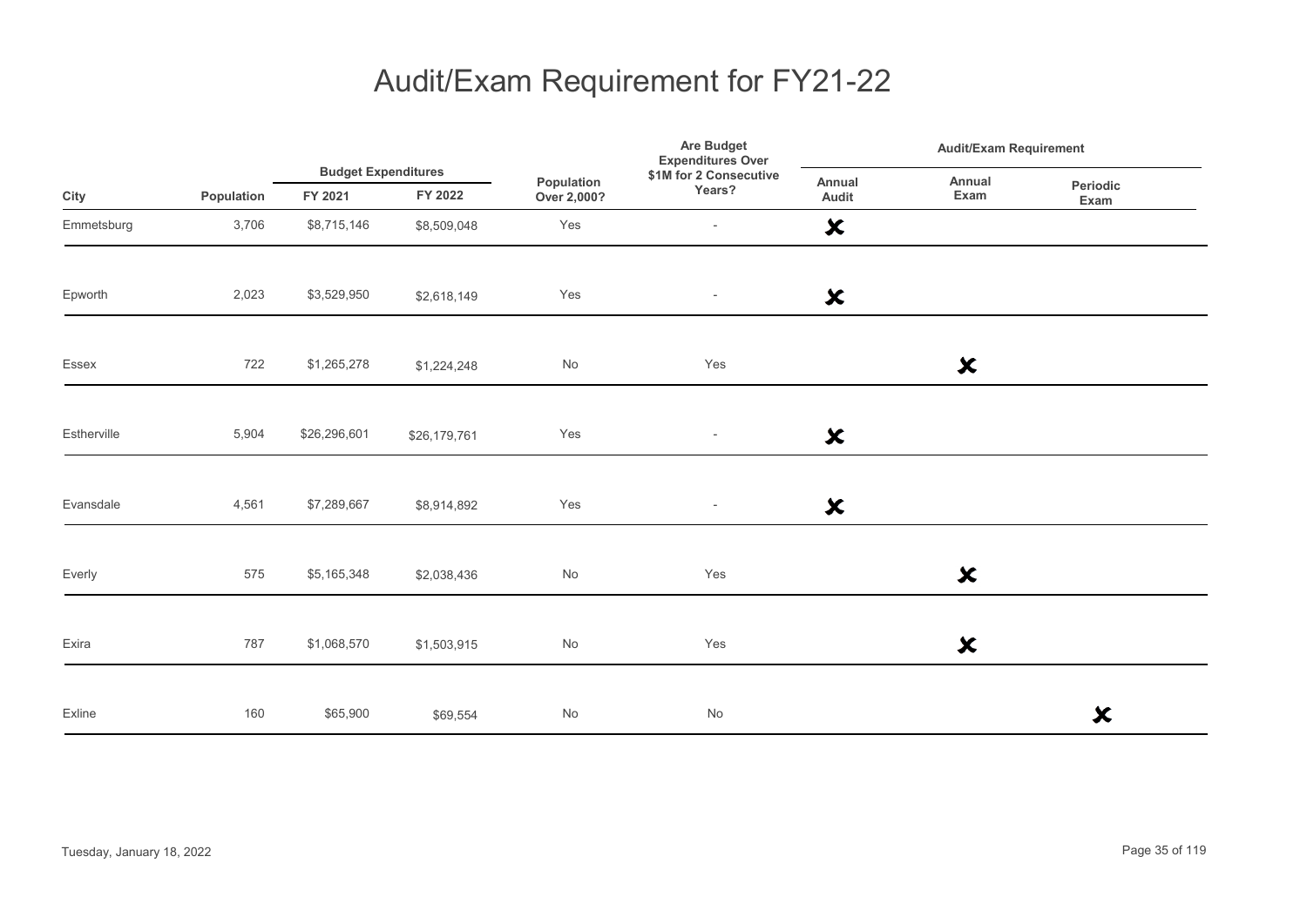|              |            |                                       |              | Are Budget<br><b>Expenditures Over</b> | <b>Audit/Exam Requirement</b>    |                           |                           |                           |
|--------------|------------|---------------------------------------|--------------|----------------------------------------|----------------------------------|---------------------------|---------------------------|---------------------------|
| City         | Population | <b>Budget Expenditures</b><br>FY 2021 | FY 2022      | Population<br>Over 2,000?              | \$1M for 2 Consecutive<br>Years? | <b>Annual</b><br>Audit    | Annual<br>Exam            | Periodic<br>Exam          |
| Fairbank     | 1,111      | \$2,897,141                           | \$2,933,209  | $\mathsf{No}$                          | Yes                              |                           | $\boldsymbol{\mathsf{x}}$ |                           |
| Fairfax      | 2,828      | \$7,521,693                           | \$7,782,870  | Yes                                    | $\overline{\phantom{a}}$         | $\boldsymbol{\mathsf{x}}$ |                           |                           |
| Fairfield    | 9,416      | \$56,665,004                          | \$19,019,369 | Yes                                    | $\sim$                           | $\boldsymbol{\mathsf{x}}$ |                           |                           |
| Farley       | 1,766      | \$2,680,491                           | \$2,613,133  | $\mathsf{No}$                          | Yes                              |                           | $\boldsymbol{\mathsf{x}}$ |                           |
| Farmersburg  | 271        | \$484,315                             | \$829,056    | $\mathsf{No}$                          | $\mathsf{No}$                    |                           |                           | $\boldsymbol{\mathsf{x}}$ |
| Farmington   | 579        | \$1,001,515                           | \$951,590    | $\mathsf{No}$                          | $\mathsf{No}$                    |                           |                           | $\boldsymbol{\mathsf{x}}$ |
| Farnhamville | 383        | \$1,159,702                           | \$1,260,825  | $\mathsf{No}$                          | Yes                              |                           | $\boldsymbol{\mathsf{x}}$ |                           |
| Farragut     | 490        | \$1,359,315                           | \$1,874,640  | No                                     | Yes                              |                           | ×                         |                           |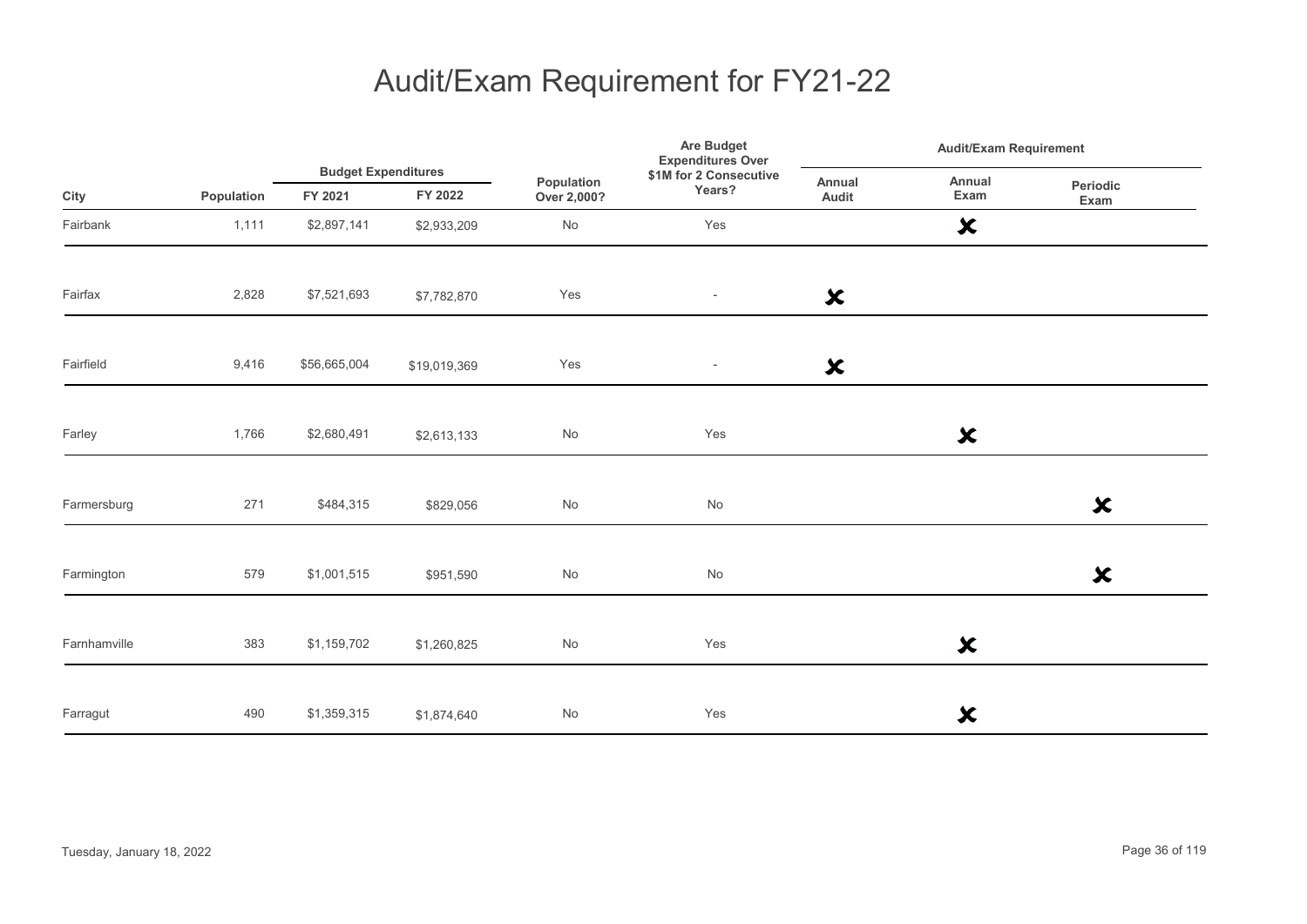|            |            |                                       |             |                           | Are Budget<br><b>Expenditures Over</b> |                 | <b>Audit/Exam Requirement</b> |                           |  |
|------------|------------|---------------------------------------|-------------|---------------------------|----------------------------------------|-----------------|-------------------------------|---------------------------|--|
| City       | Population | <b>Budget Expenditures</b><br>FY 2021 | FY 2022     | Population<br>Over 2,000? | \$1M for 2 Consecutive<br>Years?       | Annual<br>Audit | Annual<br>Exam                | Periodic<br>Exam          |  |
| Fayette    | 1,256      | \$3,198,425                           | \$3,423,346 | No                        | Yes                                    |                 | $\boldsymbol{\mathsf{x}}$     |                           |  |
| Fenton     | 271        | \$492,255                             | \$517,729   | $\mathsf{No}$             | $\operatorname{\mathsf{No}}$           |                 |                               | $\boldsymbol{\mathsf{x}}$ |  |
| Ferguson   | 97         | \$56,115                              | \$56,495    | $\mathsf{No}$             | No                                     |                 |                               | $\boldsymbol{\mathsf{x}}$ |  |
| Fertile    | 305        | \$402,983                             | \$472,565   | $\mathsf{No}$             | $\operatorname{\mathsf{No}}$           |                 |                               | $\boldsymbol{\mathsf{x}}$ |  |
| Floris     | 116        | \$131,680                             | \$94,680    | $\mathsf{No}$             | $\operatorname{\mathsf{No}}$           |                 |                               | $\boldsymbol{\mathsf{x}}$ |  |
| Floyd      | 313        | \$711,648                             | \$493,001   | $\mathsf{No}$             | $\operatorname{\mathsf{No}}$           |                 |                               | $\boldsymbol{\mathsf{x}}$ |  |
| Fonda      | 636        | \$1,416,498                           | \$1,453,654 | $\mathsf{No}$             | Yes                                    |                 | $\boldsymbol{\mathsf{x}}$     |                           |  |
| Fontanelle | 676        | \$1,582,975                           | \$1,732,403 | $\mathsf{No}$             | Yes                                    |                 | ×                             |                           |  |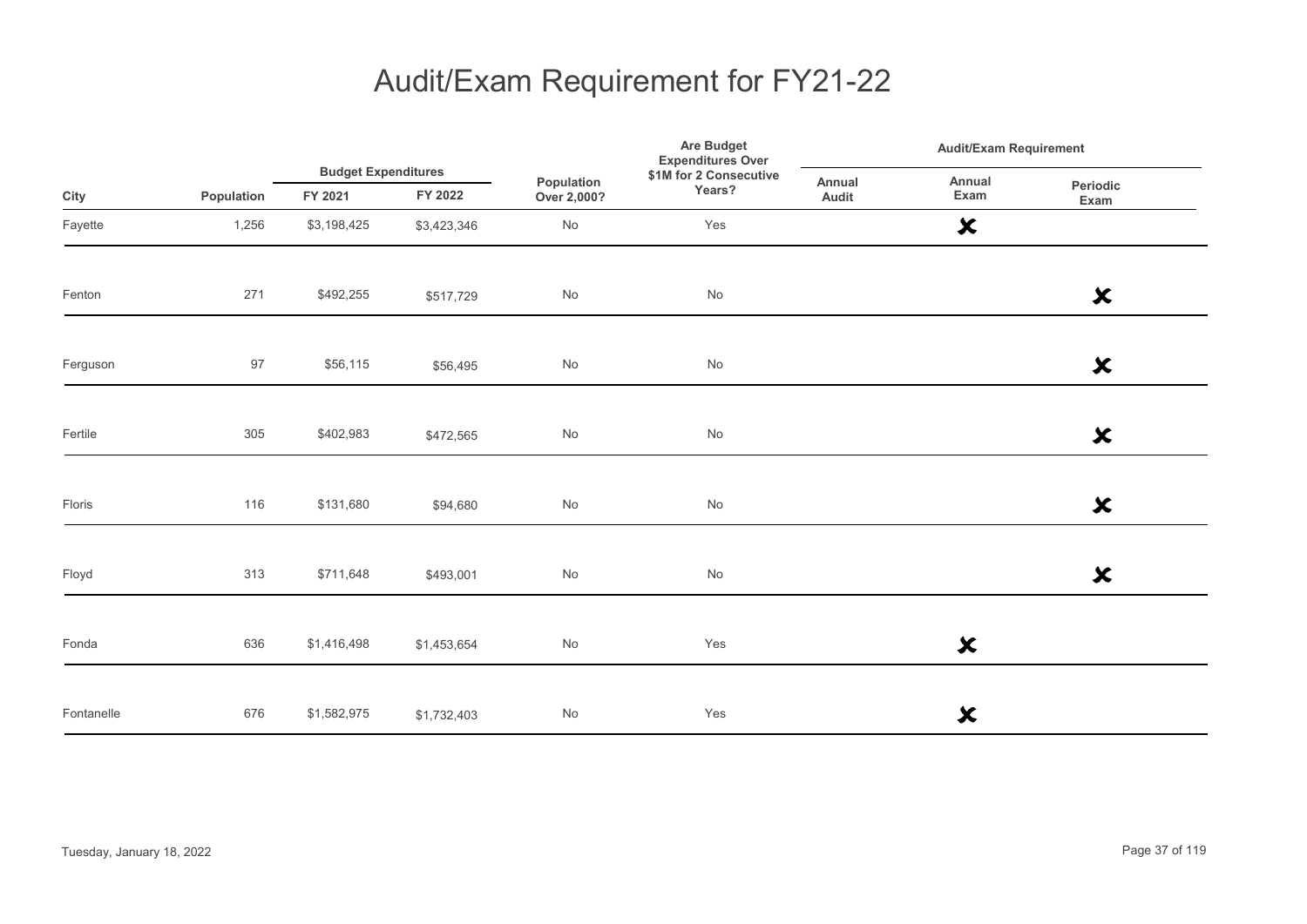|                |            |              | <b>Budget Expenditures</b> |                           | Are Budget<br><b>Expenditures Over</b> |                           | <b>Audit/Exam Requirement</b> |                           |  |
|----------------|------------|--------------|----------------------------|---------------------------|----------------------------------------|---------------------------|-------------------------------|---------------------------|--|
| City           | Population | FY 2021      | FY 2022                    | Population<br>Over 2,000? | \$1M for 2 Consecutive<br>Years?       | Annual<br>Audit           | Annual<br>Exam                | Periodic<br>Exam          |  |
| Forest City    | 4,285      | \$17,086,547 | \$17,421,841               | Yes                       | $\overline{\phantom{a}}$               | $\boldsymbol{\mathsf{x}}$ |                               |                           |  |
| Fort Atkinson  | 312        | \$1,273,622  | \$4,440,032                | No                        | Yes                                    |                           | $\boldsymbol{\mathsf{x}}$     |                           |  |
| Fort Dodge     | 24,871     | \$75,632,664 | \$80,779,663               | Yes                       | $\overline{\phantom{a}}$               | $\boldsymbol{\mathsf{x}}$ |                               |                           |  |
| Fort Madison   | 10,270     | \$34,637,500 | \$21,188,965               | Yes                       | $\overline{\phantom{a}}$               | $\boldsymbol{\mathsf{x}}$ |                               |                           |  |
| Fostoria       | 230        | \$215,472    | \$195,676                  | No                        | No                                     |                           |                               | $\boldsymbol{\mathsf{x}}$ |  |
| Franklin       | 131        | \$72,100     | \$72,100                   | No                        | No                                     |                           |                               | $\boldsymbol{\mathsf{x}}$ |  |
| Fraser         | 101        | \$38,482     | \$24,226                   | No                        | No                                     |                           |                               | $\boldsymbol{\mathsf{x}}$ |  |
| Fredericksburg | 987        | \$4,350,103  | \$4,660,901                | No                        | Yes                                    |                           | ×                             |                           |  |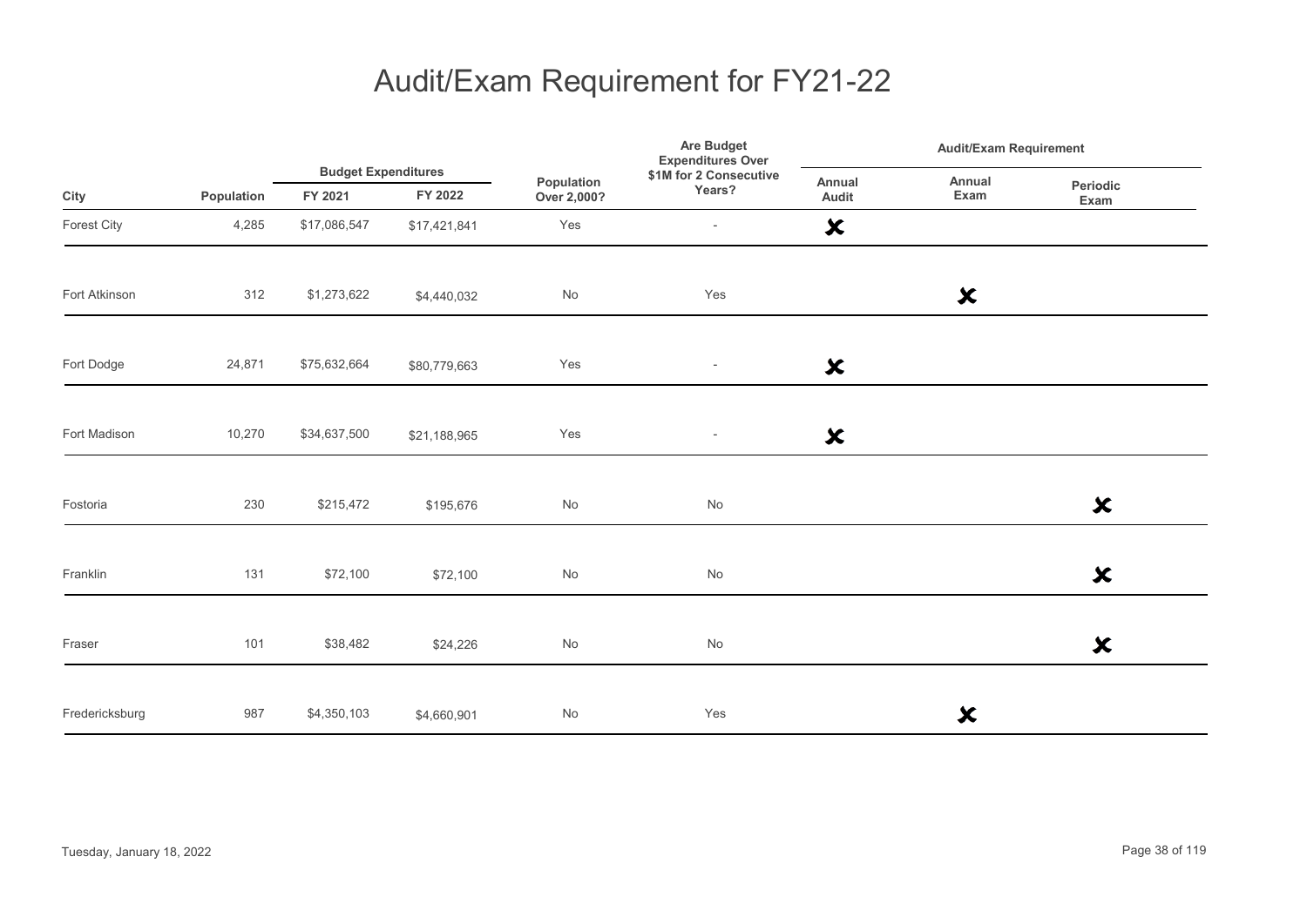|              |            |                                       |           |                              | Are Budget<br><b>Expenditures Over</b> |                 | <b>Audit/Exam Requirement</b> |                           |
|--------------|------------|---------------------------------------|-----------|------------------------------|----------------------------------------|-----------------|-------------------------------|---------------------------|
| City         | Population | <b>Budget Expenditures</b><br>FY 2021 | FY 2022   | Population<br>Over 2,000?    | \$1M for 2 Consecutive<br>Years?       | Annual<br>Audit | Annual<br>Exam                | Periodic<br>Exam          |
| Frederika    | 204        | \$201,512                             | \$202,326 | No                           | No                                     |                 |                               | $\boldsymbol{\mathsf{x}}$ |
| Fredonia     | 222        | \$124,868                             | \$109,596 | $\operatorname{\mathsf{No}}$ | $\operatorname{\mathsf{No}}$           |                 |                               | $\boldsymbol{\mathsf{x}}$ |
| Fremont      | 708        | \$384,459                             | \$424,152 | No                           | No                                     |                 |                               | $\boldsymbol{\mathsf{x}}$ |
| Fruitland    | 963        | \$644,956                             | \$618,382 | No                           | No                                     |                 |                               | $\boldsymbol{\mathsf{x}}$ |
| Galt         | 26         | \$12,400                              | \$14,187  | $\operatorname{\mathsf{No}}$ | $\operatorname{\mathsf{No}}$           |                 |                               | $\boldsymbol{\mathsf{x}}$ |
| Galva        | 435        | \$512,198                             | \$473,130 | $\operatorname{\mathsf{No}}$ | No                                     |                 |                               | $\boldsymbol{\mathsf{x}}$ |
| Garber       | 76         | \$37,977                              | \$34,455  | No                           | $\operatorname{\mathsf{No}}$           |                 |                               | $\boldsymbol{\mathsf{x}}$ |
| Garden Grove | 174        | \$202,777                             | \$169,375 | $\operatorname{\mathsf{No}}$ | $\mathsf{No}$                          |                 |                               | $\boldsymbol{\mathsf{x}}$ |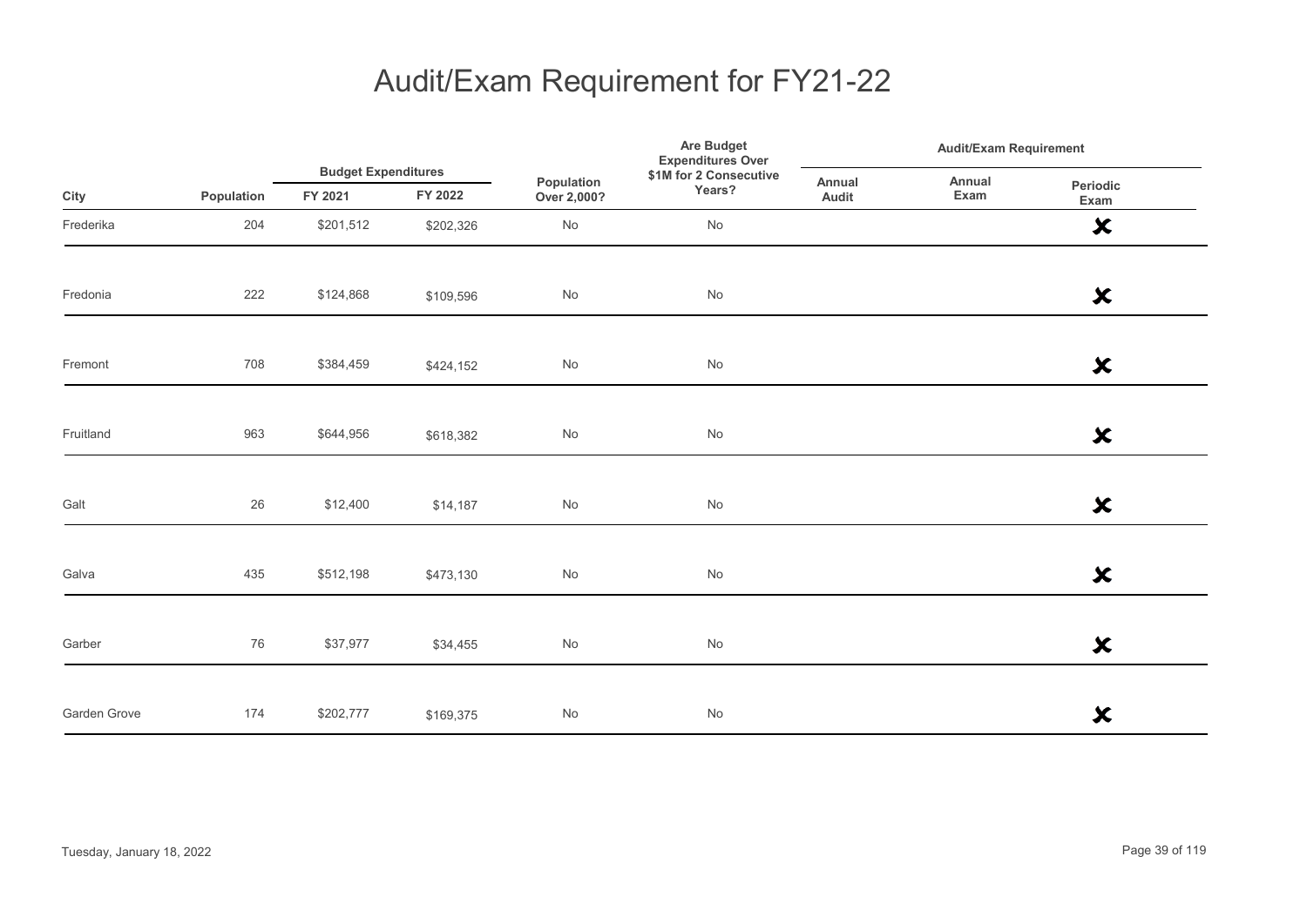|            |            |                                       |             |                           | <b>Are Budget</b><br><b>Expenditures Over</b> | <b>Audit/Exam Requirement</b> |                           |                           |
|------------|------------|---------------------------------------|-------------|---------------------------|-----------------------------------------------|-------------------------------|---------------------------|---------------------------|
| City       | Population | <b>Budget Expenditures</b><br>FY 2021 | FY 2022     | Population<br>Over 2,000? | \$1M for 2 Consecutive<br>Years?              | Annual<br>Audit               | Annual<br>Exam            | Periodic<br>Exam          |
| Garnavillo | 763        | \$1,574,220                           | \$1,687,711 | No                        | Yes                                           |                               | $\boldsymbol{\mathsf{x}}$ |                           |
| Garner     | 3,065      | \$5,348,543                           | \$8,925,638 | Yes                       | $\overline{\phantom{a}}$                      | $\boldsymbol{\mathsf{x}}$     |                           |                           |
| Garrison   | 344        | \$264,633                             | \$281,659   | No                        | $\operatorname{\mathsf{No}}$                  |                               |                           | $\boldsymbol{\mathsf{x}}$ |
| Garwin     | 481        | \$403,731                             | \$428,721   | No                        | $\operatorname{\mathsf{No}}$                  |                               |                           | $\boldsymbol{\mathsf{x}}$ |
| Geneva     | 136        | \$117,530                             | \$132,985   | No                        | $\operatorname{\mathsf{No}}$                  |                               |                           | $\boldsymbol{\mathsf{x}}$ |
| George     | 1,077      | \$1,739,444                           | \$1,586,726 | No                        | Yes                                           |                               | $\boldsymbol{\mathsf{x}}$ |                           |
| Gibson     | 63         | \$22,150                              | \$22,150    | No                        | $\operatorname{\mathsf{No}}$                  |                               |                           | $\boldsymbol{\mathsf{x}}$ |
| Gilbert    | 1,211      | \$3,293,535                           | \$2,032,169 | No                        | Yes                                           |                               | ×                         |                           |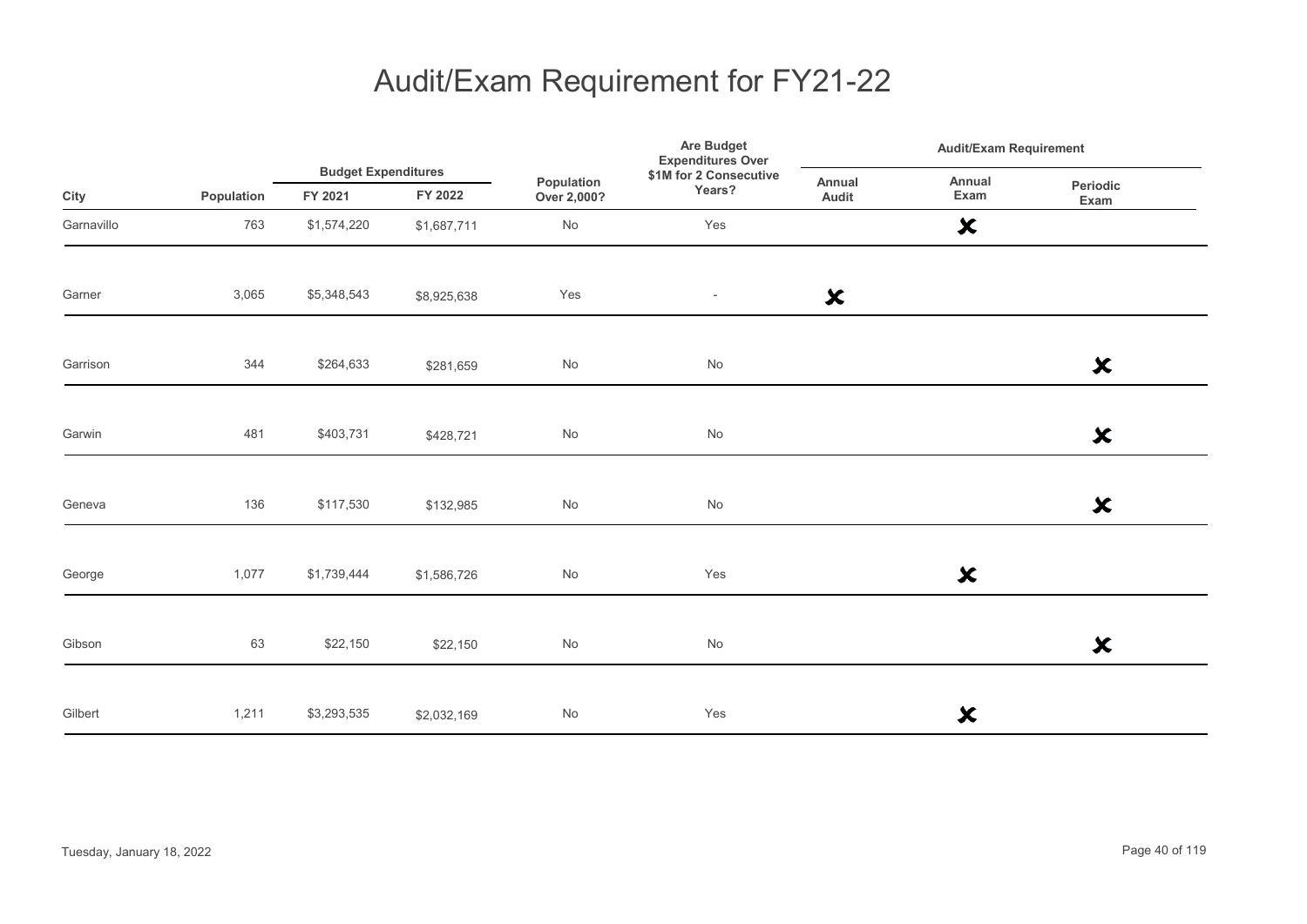|               |            |                                       |             | Are Budget<br><b>Expenditures Over</b> |                                  | <b>Audit/Exam Requirement</b> |                           |                           |
|---------------|------------|---------------------------------------|-------------|----------------------------------------|----------------------------------|-------------------------------|---------------------------|---------------------------|
| City          | Population | <b>Budget Expenditures</b><br>FY 2021 | FY 2022     | Population<br>Over 2,000?              | \$1M for 2 Consecutive<br>Years? | Annual<br>Audit               | Annual<br>Exam            | Periodic<br>Exam          |
| Gilbertville  | 794        | \$1,364,890                           | \$1,356,143 | $\mathsf{No}$                          | Yes                              |                               | $\boldsymbol{\mathsf{x}}$ |                           |
| Gillett Grove | 30         | \$23,953                              | \$24,722    | $\mathsf{No}$                          | $\operatorname{\mathsf{No}}$     |                               |                           | $\boldsymbol{\mathsf{x}}$ |
| Gilman        | 542        | \$611,563                             | \$590,582   | $\mathsf{No}$                          | $\mathsf{No}$                    |                               |                           | $\boldsymbol{\mathsf{x}}$ |
| Gilmore City  | 487        | \$1,623,131                           | \$1,695,251 | $\mathsf{No}$                          | Yes                              |                               | $\boldsymbol{\mathsf{x}}$ |                           |
| Gladbrook     | 799        | \$1,220,774                           | \$1,153,848 | $\mathsf{No}$                          | Yes                              |                               | $\boldsymbol{\mathsf{x}}$ |                           |
| Glenwood      | 5,073      | \$4,882,822                           | \$5,603,073 | Yes                                    | $\overline{\phantom{a}}$         | $\boldsymbol{\mathsf{x}}$     |                           |                           |
| Glidden       | 1,151      | \$7,018,375                           | \$6,697,780 | $\mathsf{No}$                          | Yes                              |                               | $\boldsymbol{\mathsf{x}}$ |                           |
| Goldfield     | 634        | \$843,951                             | \$791,374   | $\mathsf{No}$                          | $\mathsf{No}$                    |                               |                           | $\boldsymbol{\mathsf{x}}$ |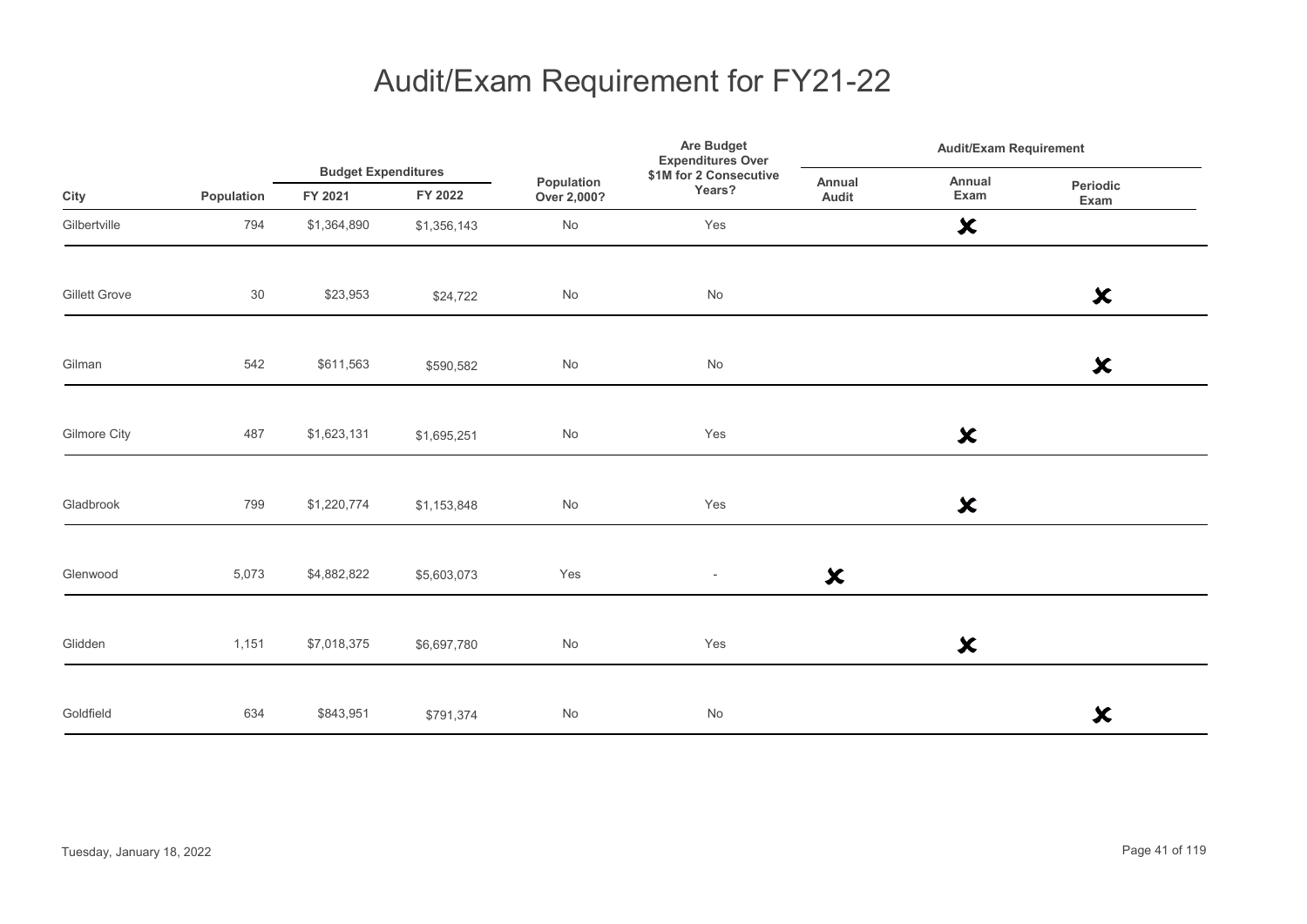|                    |            |                                       |             |                           | <b>Are Budget</b><br><b>Expenditures Over</b> | <b>Audit/Exam Requirement</b> |                           |                           |
|--------------------|------------|---------------------------------------|-------------|---------------------------|-----------------------------------------------|-------------------------------|---------------------------|---------------------------|
| City               | Population | <b>Budget Expenditures</b><br>FY 2021 | FY 2022     | Population<br>Over 2,000? | \$1M for 2 Consecutive<br>Years?              | Annual<br>Audit               | Annual<br>Exam            | Periodic<br>Exam          |
| Goodell            | 140        | \$197,911                             | \$1,012,564 | No                        | No                                            |                               |                           | $\boldsymbol{\mathsf{x}}$ |
| Goose Lake         | 239        | \$242,903                             | \$243,103   | No                        | $\operatorname{\mathsf{No}}$                  |                               |                           | $\boldsymbol{\mathsf{x}}$ |
| Gowrie             | 952        | \$2,632,758                           | \$4,822,739 | No                        | Yes                                           |                               | $\boldsymbol{\mathsf{x}}$ |                           |
| Graettinger        | 832        | \$4,632,708                           | \$3,235,933 | No                        | Yes                                           |                               | $\boldsymbol{\mathsf{x}}$ |                           |
| Graf               | 76         | \$20,778                              | \$64,628    | No                        | $\operatorname{\mathsf{No}}$                  |                               |                           | $\boldsymbol{\mathsf{x}}$ |
| Grafton            | 216        | \$881,422                             | \$592,790   | No                        | No                                            |                               |                           | $\boldsymbol{\mathsf{x}}$ |
| Grand Junction     | 725        | \$571,296                             | \$573,196   | No                        | No                                            |                               |                           | $\boldsymbol{\mathsf{x}}$ |
| <b>Grand Mound</b> | 615        | \$654,565                             | \$617,328   | No                        | No                                            |                               |                           | ×                         |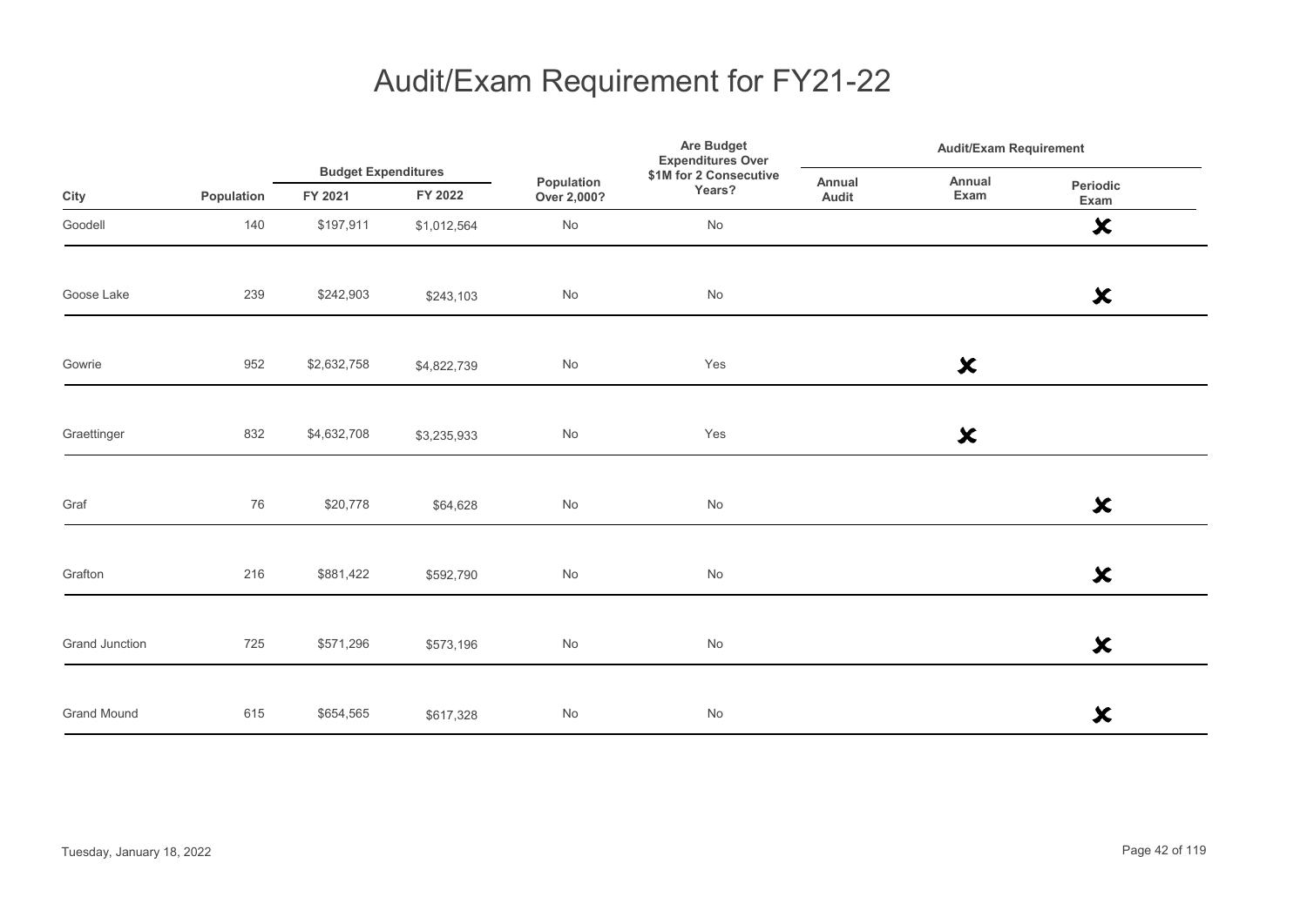|                    |            |                                       |             | Are Budget<br><b>Expenditures Over</b> |                                  | <b>Audit/Exam Requirement</b> |                           |                           |
|--------------------|------------|---------------------------------------|-------------|----------------------------------------|----------------------------------|-------------------------------|---------------------------|---------------------------|
| City               | Population | <b>Budget Expenditures</b><br>FY 2021 | FY 2022     | Population<br>Over 2,000?              | \$1M for 2 Consecutive<br>Years? | Annual<br>Audit               | Annual<br>Exam            | Periodic<br>Exam          |
| <b>Grand River</b> | 196        | \$69,800                              | \$78,490    | $\mathsf{No}$                          | No                               |                               |                           | $\boldsymbol{\mathsf{x}}$ |
| Grandview          | 437        | \$356,580                             | \$345,630   | $\mathsf{No}$                          | $\operatorname{\mathsf{No}}$     |                               |                           | $\boldsymbol{\mathsf{x}}$ |
| Granger            | 1,654      | \$2,833,184                           | \$3,064,688 | $\mathsf{No}$                          | Yes                              |                               | $\boldsymbol{\mathsf{x}}$ |                           |
| Grant              | 86         | \$42,300                              | \$39,300    | $\mathsf{No}$                          | $\mathsf{No}$                    |                               |                           | $\boldsymbol{\mathsf{x}}$ |
| Granville          | 310        | \$1,595,950                           | \$584,768   | $\mathsf{No}$                          | $\operatorname{\mathsf{No}}$     |                               |                           | $\boldsymbol{\mathsf{x}}$ |
| Gravity            | 154        | \$67,110                              | \$68,485    | $\mathsf{No}$                          | $\mathsf{No}$                    |                               |                           | $\boldsymbol{\mathsf{x}}$ |
| Gray               | 61         | \$20,390                              | \$28,590    | $\mathsf{No}$                          | $\operatorname{\mathsf{No}}$     |                               |                           | $\boldsymbol{\mathsf{x}}$ |
| Greeley            | 217        | \$173,297                             | \$190,450   | $\mathsf{No}$                          | $\mathsf{No}$                    |                               |                           | $\boldsymbol{\mathsf{x}}$ |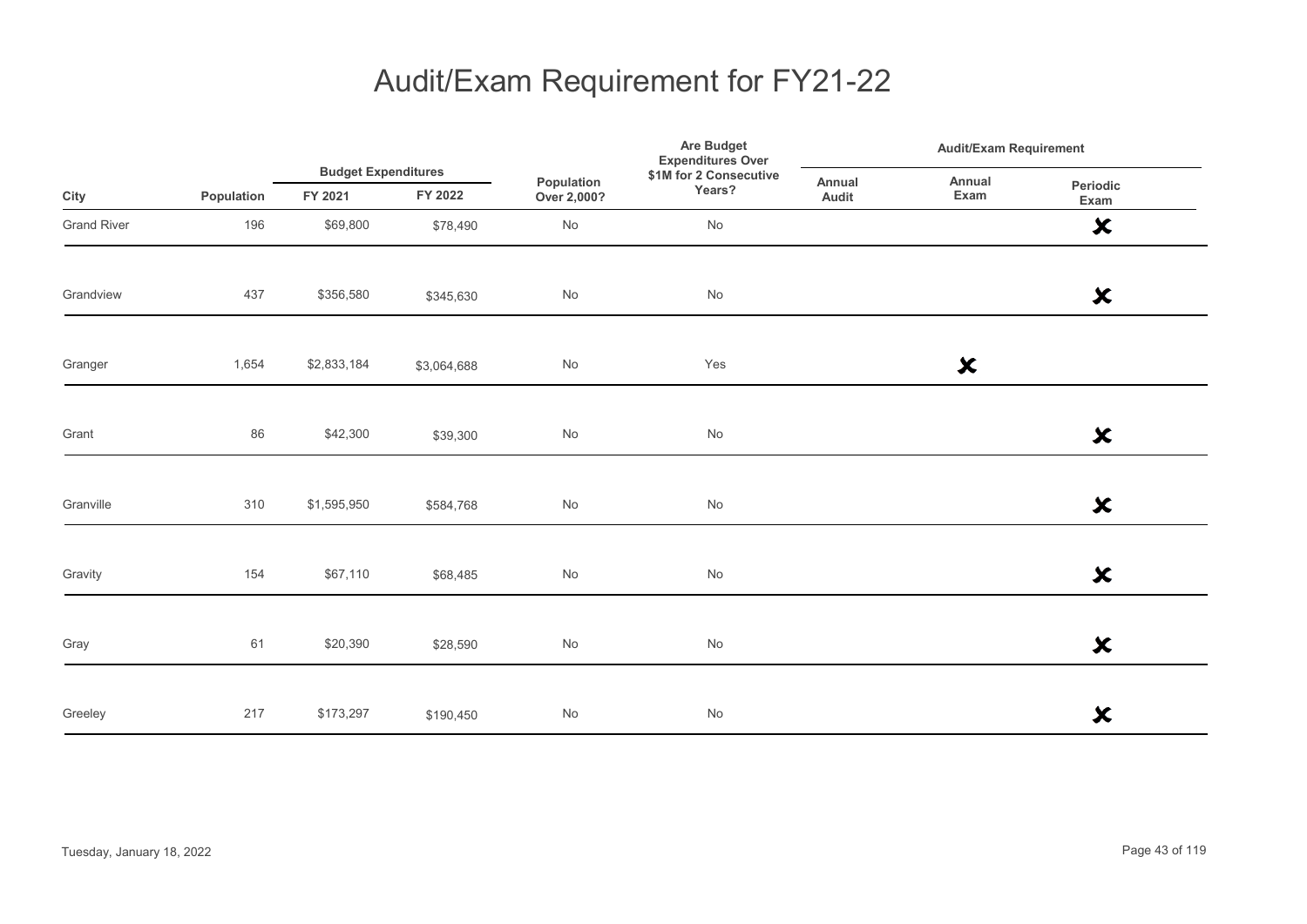|                      |            |                                       |              | Are Budget<br><b>Expenditures Over</b> | <b>Audit/Exam Requirement</b>    |                           |                           |                           |  |
|----------------------|------------|---------------------------------------|--------------|----------------------------------------|----------------------------------|---------------------------|---------------------------|---------------------------|--|
| City                 | Population | <b>Budget Expenditures</b><br>FY 2021 | FY 2022      | Population<br>Over 2,000?              | \$1M for 2 Consecutive<br>Years? | Annual<br>Audit           | Annual<br>Exam            | Periodic<br>Exam          |  |
| Greene               | 990        | \$3,282,412                           | \$3,781,610  | No                                     | Yes                              |                           | $\boldsymbol{\mathsf{x}}$ |                           |  |
| Greenfield           | 2,062      | \$11,369,667                          | \$10,982,154 | Yes                                    | $\overline{\phantom{a}}$         | $\boldsymbol{\mathsf{x}}$ |                           |                           |  |
| Greenville           | 71         | \$48,874                              | \$60,550     | $\mathsf{No}$                          | No                               |                           |                           | $\boldsymbol{\mathsf{x}}$ |  |
| Grimes               | 15,392     | \$69,777,345                          | \$72,656,295 | Yes                                    | $\overline{\phantom{a}}$         | $\boldsymbol{\mathsf{x}}$ |                           |                           |  |
| Grinnell             | 9,564      | \$20,268,070                          | \$24,010,769 | Yes                                    | $\overline{\phantom{a}}$         | $\boldsymbol{\mathsf{x}}$ |                           |                           |  |
| Griswold             | 994        | \$1,248,783                           | \$1,316,896  | $\mathsf{No}$                          | Yes                              |                           | $\boldsymbol{\mathsf{x}}$ |                           |  |
| <b>Grundy Center</b> | 2,796      | \$5,855,130                           | \$5,544,395  | Yes                                    | $\overline{\phantom{a}}$         | $\boldsymbol{\mathsf{x}}$ |                           |                           |  |
| Gruver               | 63         | \$137,740                             | \$129,480    | No                                     | No                               |                           |                           | $\boldsymbol{\mathsf{x}}$ |  |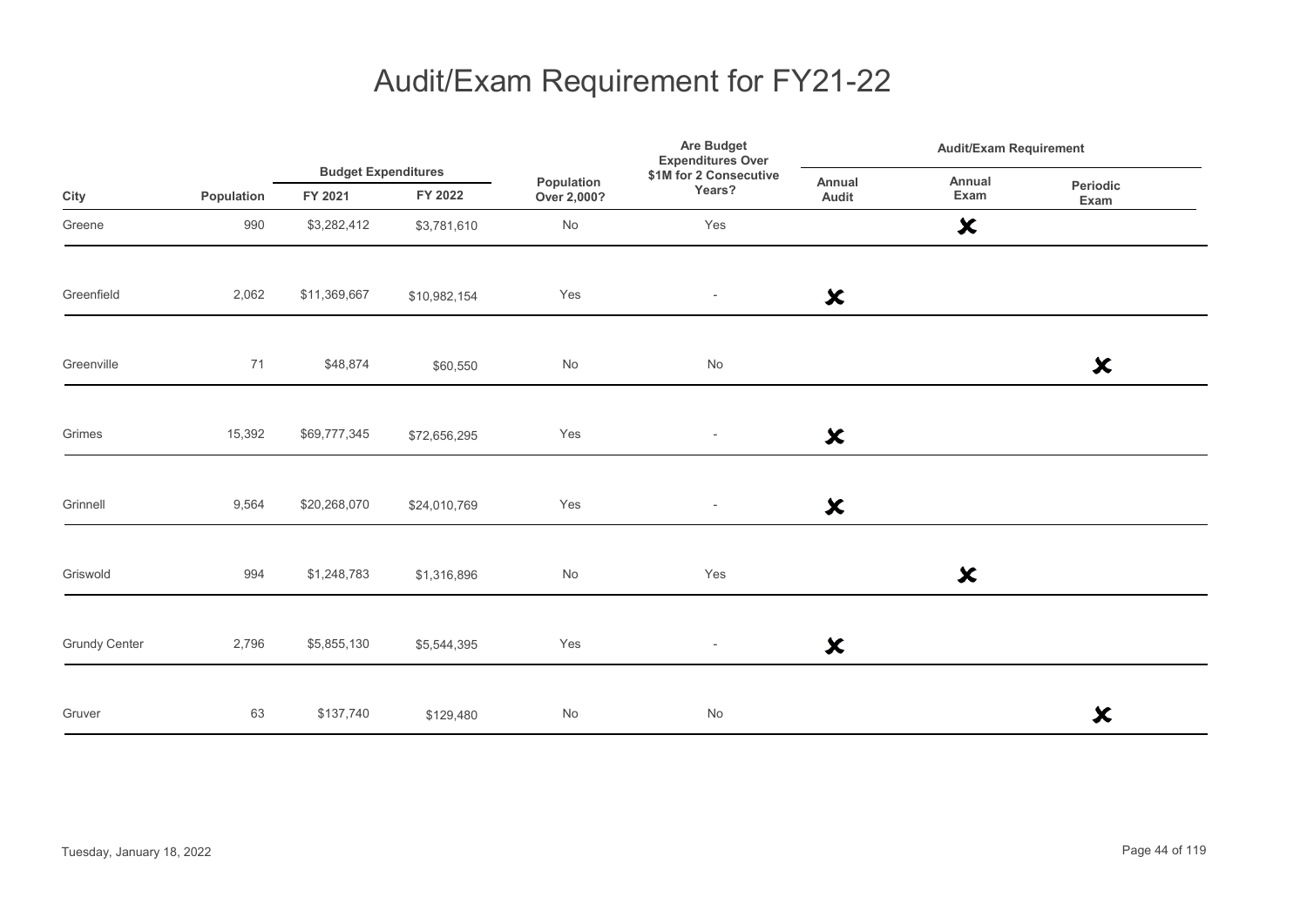|                       |            |                                       |              | Are Budget<br><b>Expenditures Over</b> |                                  | <b>Audit/Exam Requirement</b> |                           |                           |
|-----------------------|------------|---------------------------------------|--------------|----------------------------------------|----------------------------------|-------------------------------|---------------------------|---------------------------|
| City                  | Population | <b>Budget Expenditures</b><br>FY 2021 | FY 2022      | Population<br>Over 2,000?              | \$1M for 2 Consecutive<br>Years? | Annual<br>Audit               | Annual<br>Exam            | Periodic<br>Exam          |
| Guernsey              | 63         | \$42,517                              | \$47,767     | No                                     | No                               |                               |                           | $\boldsymbol{\mathsf{x}}$ |
| <b>Guthrie Center</b> | 1,593      | \$5,519,890                           | \$5,624,761  | No                                     | Yes                              |                               | $\boldsymbol{\mathsf{x}}$ |                           |
| Guttenberg            | 1,817      | \$26,536,499                          | \$27,807,313 | $\mathsf{No}$                          | Yes                              |                               | $\boldsymbol{\mathsf{x}}$ |                           |
| Halbur                | 243        | \$531,500                             | \$301,520    | $\mathsf{No}$                          | $\mathsf{No}$                    |                               |                           | $\boldsymbol{\mathsf{x}}$ |
| Hamburg               | 890        | \$14,160,933                          | \$15,566,100 | No                                     | Yes                              |                               | $\boldsymbol{\mathsf{x}}$ |                           |
| Hamilton              | 119        | \$43,379                              | \$40,399     | $\mathsf{No}$                          | $\mathsf{No}$                    |                               |                           | $\boldsymbol{\mathsf{x}}$ |
| Hampton               | 4,337      | \$6,029,600                           | \$6,029,599  | Yes                                    | $\overline{\phantom{a}}$         | $\boldsymbol{\mathsf{x}}$     |                           |                           |
| Hancock               | 200        | \$298,035                             | \$298,389    | $\mathsf{No}$                          | $\mathsf{No}$                    |                               |                           | $\boldsymbol{\mathsf{x}}$ |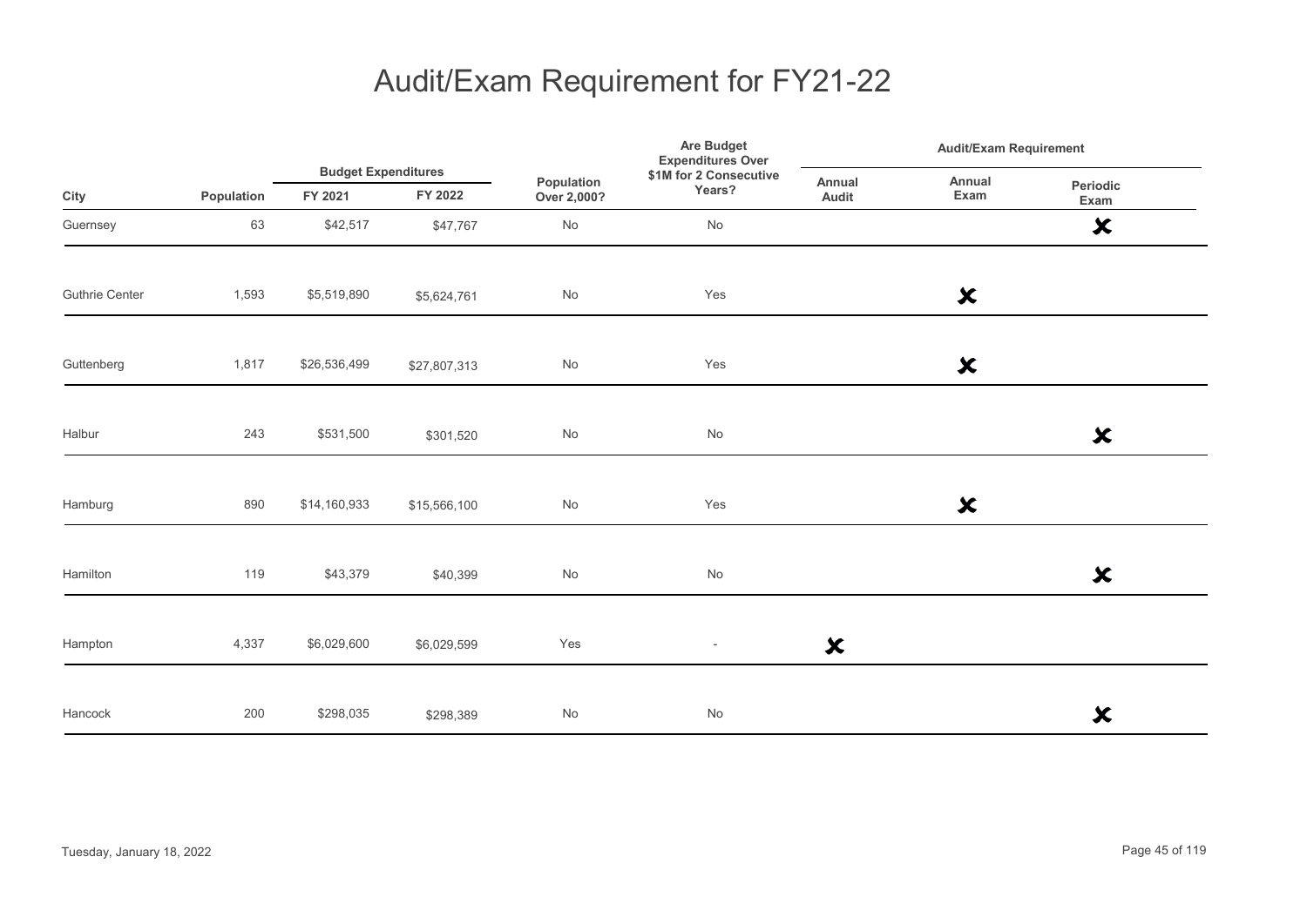|               |            |                                       |              | Are Budget<br><b>Expenditures Over</b> | <b>Audit/Exam Requirement</b>    |                           |                |                           |
|---------------|------------|---------------------------------------|--------------|----------------------------------------|----------------------------------|---------------------------|----------------|---------------------------|
| City          | Population | <b>Budget Expenditures</b><br>FY 2021 | FY 2022      | Population<br>Over 2,000?              | \$1M for 2 Consecutive<br>Years? | Annual<br>Audit           | Annual<br>Exam | Periodic<br>Exam          |
| Hanlontown    | 206        | \$327,902                             | \$299,369    | No                                     | No                               |                           |                | $\boldsymbol{\mathsf{x}}$ |
| Hansell       | 82         | \$85,140                              | \$106,280    | $\mathsf{No}$                          | $\operatorname{\mathsf{No}}$     |                           |                | $\boldsymbol{\mathsf{x}}$ |
| Harcourt      | 264        | \$283,112                             | \$280,759    | No                                     | No                               |                           |                | $\boldsymbol{\mathsf{x}}$ |
| Hardy         | 57         | \$49,600                              | \$60,700     | $\mathsf{No}$                          | $\operatorname{\mathsf{No}}$     |                           |                | $\boldsymbol{\mathsf{x}}$ |
| Harlan        | 4,893      | \$22,440,778                          | \$21,354,519 | Yes                                    | $\overline{\phantom{a}}$         | $\boldsymbol{\mathsf{x}}$ |                |                           |
| Harper        | 118        | \$94,108                              | \$92,833     | No                                     | No                               |                           |                | $\boldsymbol{\mathsf{x}}$ |
| Harpers Ferry | 262        | \$570,797                             | \$2,384,695  | $\mathsf{No}$                          | No                               |                           |                | $\boldsymbol{\mathsf{x}}$ |
| Harris        | 151        | \$195,693                             | \$213,540    | No                                     | No                               |                           |                | $\boldsymbol{\mathsf{x}}$ |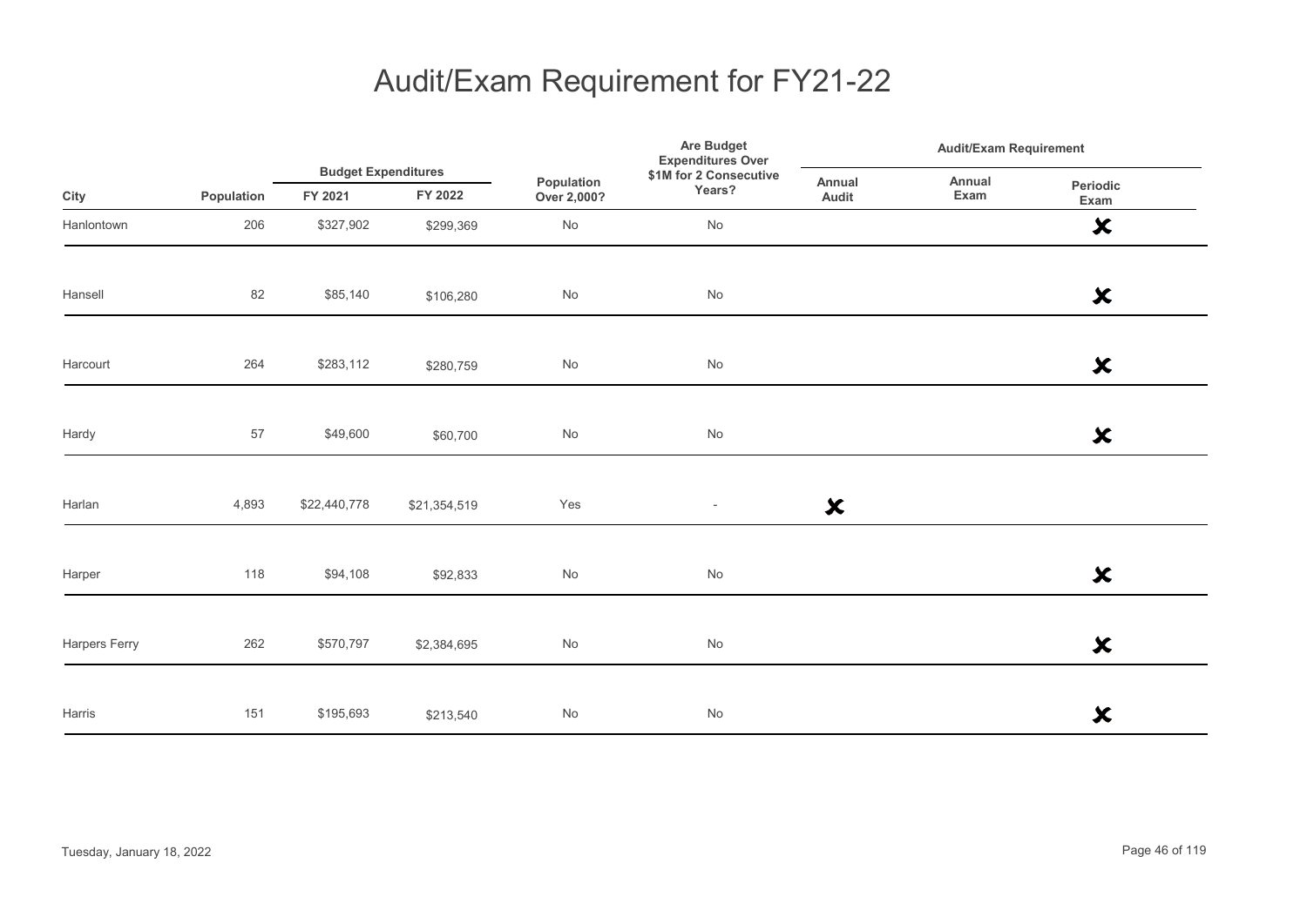|           |            |                                       |              | Are Budget<br><b>Expenditures Over</b><br>\$1M for 2 Consecutive<br>Population<br>Years?<br>Over 2,000? |                          | <b>Audit/Exam Requirement</b> |                           |                           |
|-----------|------------|---------------------------------------|--------------|---------------------------------------------------------------------------------------------------------|--------------------------|-------------------------------|---------------------------|---------------------------|
| City      | Population | <b>Budget Expenditures</b><br>FY 2021 | FY 2022      |                                                                                                         |                          | Annual<br>Audit               | Annual<br>Exam            | Periodic<br>Exam          |
| Hartford  | 733        | \$535,072                             | \$569,784    | $\mathsf{No}$                                                                                           | No                       |                               |                           | $\boldsymbol{\mathsf{x}}$ |
| Hartley   | 1,605      | \$8,285,330                           | \$9,802,478  | No                                                                                                      | Yes                      |                               | $\boldsymbol{\mathsf{x}}$ |                           |
| Hartwick  | 92         | \$46,867                              | \$42,543     | $\mathsf{No}$                                                                                           | $\mathsf{No}$            |                               |                           | $\boldsymbol{\mathsf{x}}$ |
| Harvey    | 236        | \$200,500                             | \$190,700    | $\mathsf{No}$                                                                                           | $\mathsf{No}$            |                               |                           | $\boldsymbol{\mathsf{x}}$ |
| Hastings  | 152        | \$496,350                             | \$184,020    | $\mathsf{No}$                                                                                           | No                       |                               |                           | $\boldsymbol{\mathsf{x}}$ |
| Havelock  | 130        | \$185,510                             | \$189,341    | $\mathsf{No}$                                                                                           | $\mathsf{No}$            |                               |                           | $\boldsymbol{\mathsf{x}}$ |
| Haverhill | 165        | \$195,297                             | \$297,723    | $\mathsf{No}$                                                                                           | $\mathsf{No}$            |                               |                           | $\boldsymbol{\mathsf{x}}$ |
| Hawarden  | 2,700      | \$21,358,755                          | \$23,310,387 | Yes                                                                                                     | $\overline{\phantom{a}}$ | $\boldsymbol{\mathsf{x}}$     |                           |                           |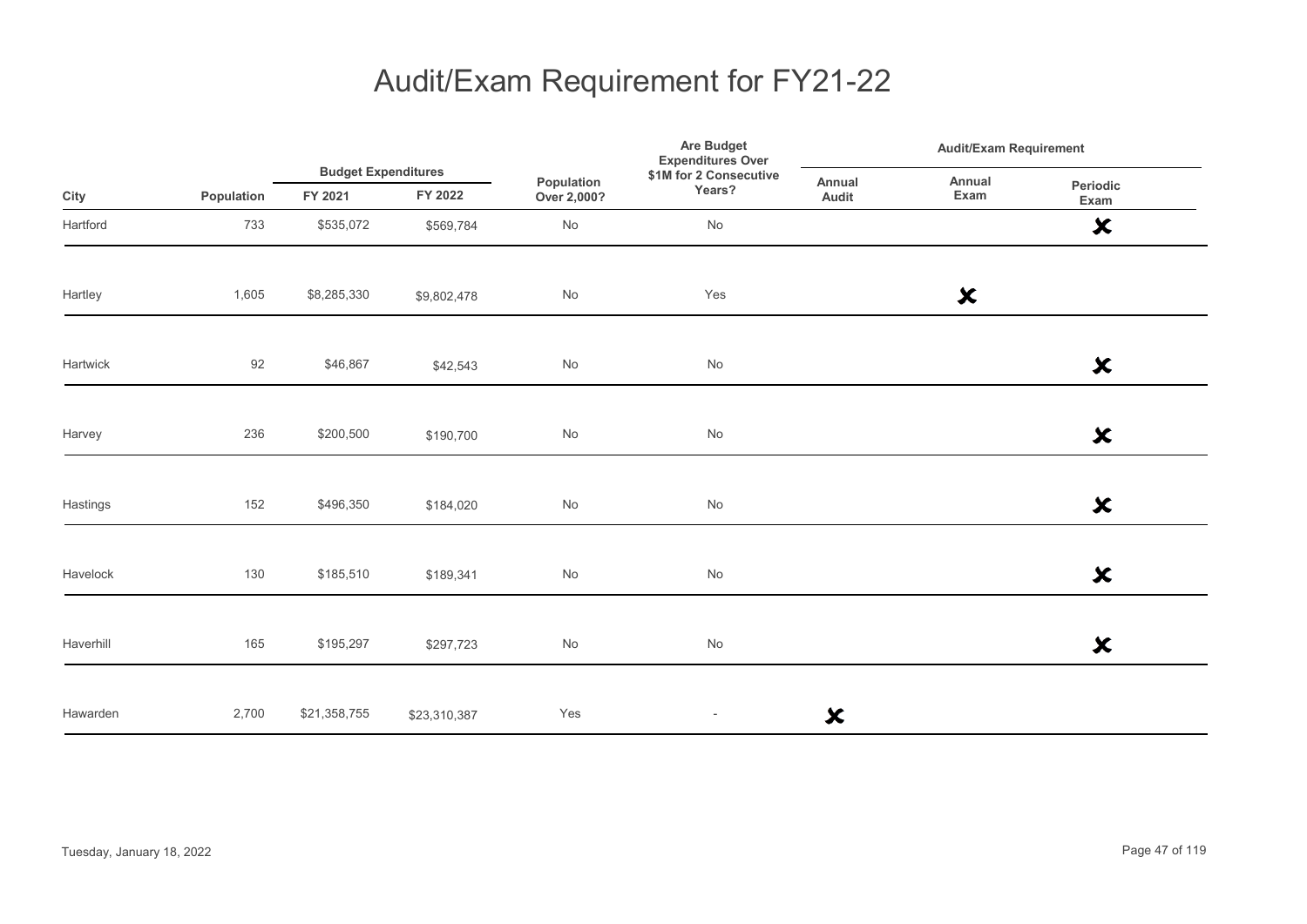|            |            |                                       |              |                           | <b>Are Budget</b><br><b>Expenditures Over</b> |                           | <b>Audit/Exam Requirement</b> |                           |
|------------|------------|---------------------------------------|--------------|---------------------------|-----------------------------------------------|---------------------------|-------------------------------|---------------------------|
| City       | Population | <b>Budget Expenditures</b><br>FY 2021 | FY 2022      | Population<br>Over 2,000? | \$1M for 2 Consecutive<br>Years?              | Annual<br>Audit           | Annual<br>Exam                | Periodic<br>Exam          |
| Hawkeye    | 438        | \$1,194,537                           | \$1,128,722  | No                        | Yes                                           |                           | $\boldsymbol{\mathsf{x}}$     |                           |
| Hayesville | 41         | \$44,918                              | \$49,268     | No                        | $\operatorname{\mathsf{No}}$                  |                           |                               | $\boldsymbol{\mathsf{x}}$ |
| Hazleton   | 713        | \$616,926                             | \$651,455    | $\mathsf{No}$             | $\operatorname{\mathsf{No}}$                  |                           |                               | $\boldsymbol{\mathsf{x}}$ |
| Hedrick    | 728        | \$867,990                             | \$870,262    | No                        | $\operatorname{\mathsf{No}}$                  |                           |                               | $\boldsymbol{\mathsf{x}}$ |
| Henderson  | 144        | \$255,929                             | \$492,109    | No                        | No                                            |                           |                               | $\boldsymbol{\mathsf{x}}$ |
| Hepburn    | 26         | \$13,045                              | \$12,965     | No                        | $\operatorname{\mathsf{No}}$                  |                           |                               | ×                         |
| Hiawatha   | 7,183      | \$25,506,434                          | \$21,307,770 | Yes                       | $\overline{\phantom{a}}$                      | $\boldsymbol{\mathsf{x}}$ |                               |                           |
| Hills      | 863        | \$2,013,576                           | \$1,471,433  | No                        | Yes                                           |                           | $\boldsymbol{\mathsf{x}}$     |                           |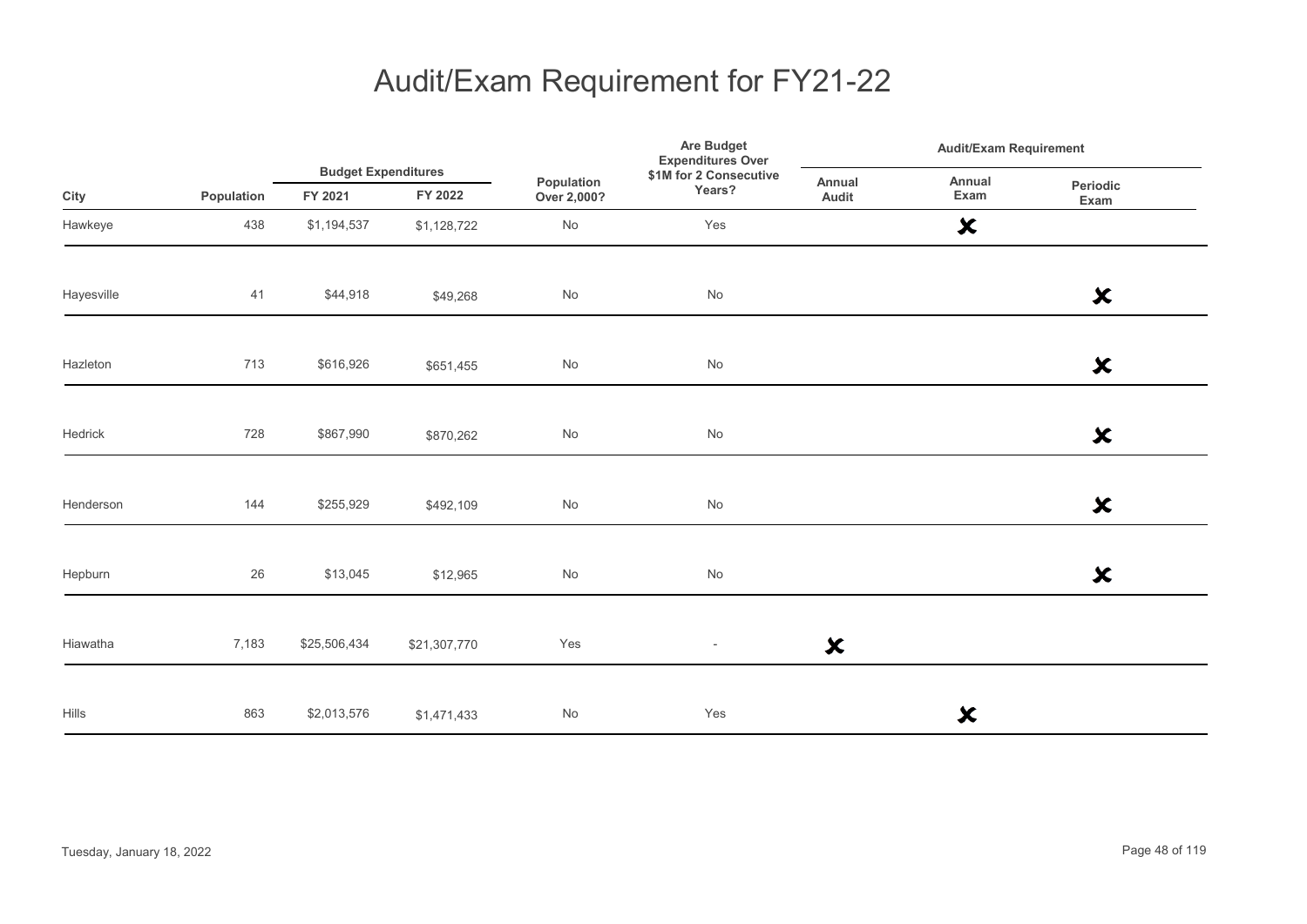|                   |            | <b>Budget Expenditures</b> |             | Are Budget<br><b>Expenditures Over</b> |                                  | <b>Audit/Exam Requirement</b> |                           |                           |
|-------------------|------------|----------------------------|-------------|----------------------------------------|----------------------------------|-------------------------------|---------------------------|---------------------------|
| City              | Population | FY 2021                    | FY 2022     | Population<br>Over 2,000?              | \$1M for 2 Consecutive<br>Years? | Annual<br>Audit               | Annual<br>Exam            | Periodic<br>Exam          |
| Hillsboro         | 163        | \$173,702                  | \$228,202   | No                                     | No                               |                               |                           | $\boldsymbol{\mathsf{x}}$ |
| Hinton            | 935        | \$2,740,655                | \$3,661,798 | No                                     | Yes                              |                               | $\boldsymbol{\mathsf{x}}$ |                           |
| Holland           | 269        | \$375,440                  | \$219,740   | No                                     | $\operatorname{\mathsf{No}}$     |                               |                           | $\boldsymbol{\mathsf{x}}$ |
| Holstein          | 1,501      | \$2,631,052                | \$5,058,358 | No                                     | Yes                              |                               | $\boldsymbol{\mathsf{x}}$ |                           |
| <b>Holy Cross</b> | 356        | \$363,348                  | \$356,384   | No                                     | No                               |                               |                           | $\boldsymbol{\mathsf{x}}$ |
| Hopkinton         | 622        | \$1,433,043                | \$1,416,984 | No                                     | Yes                              |                               | $\boldsymbol{\mathsf{x}}$ |                           |
| Hornick           | 255        | \$302,250                  | \$552,546   | No                                     | $\operatorname{\mathsf{No}}$     |                               |                           | $\boldsymbol{\mathsf{x}}$ |
| Hospers           | 718        | \$1,419,394                | \$1,440,152 | No                                     | Yes                              |                               | ×                         |                           |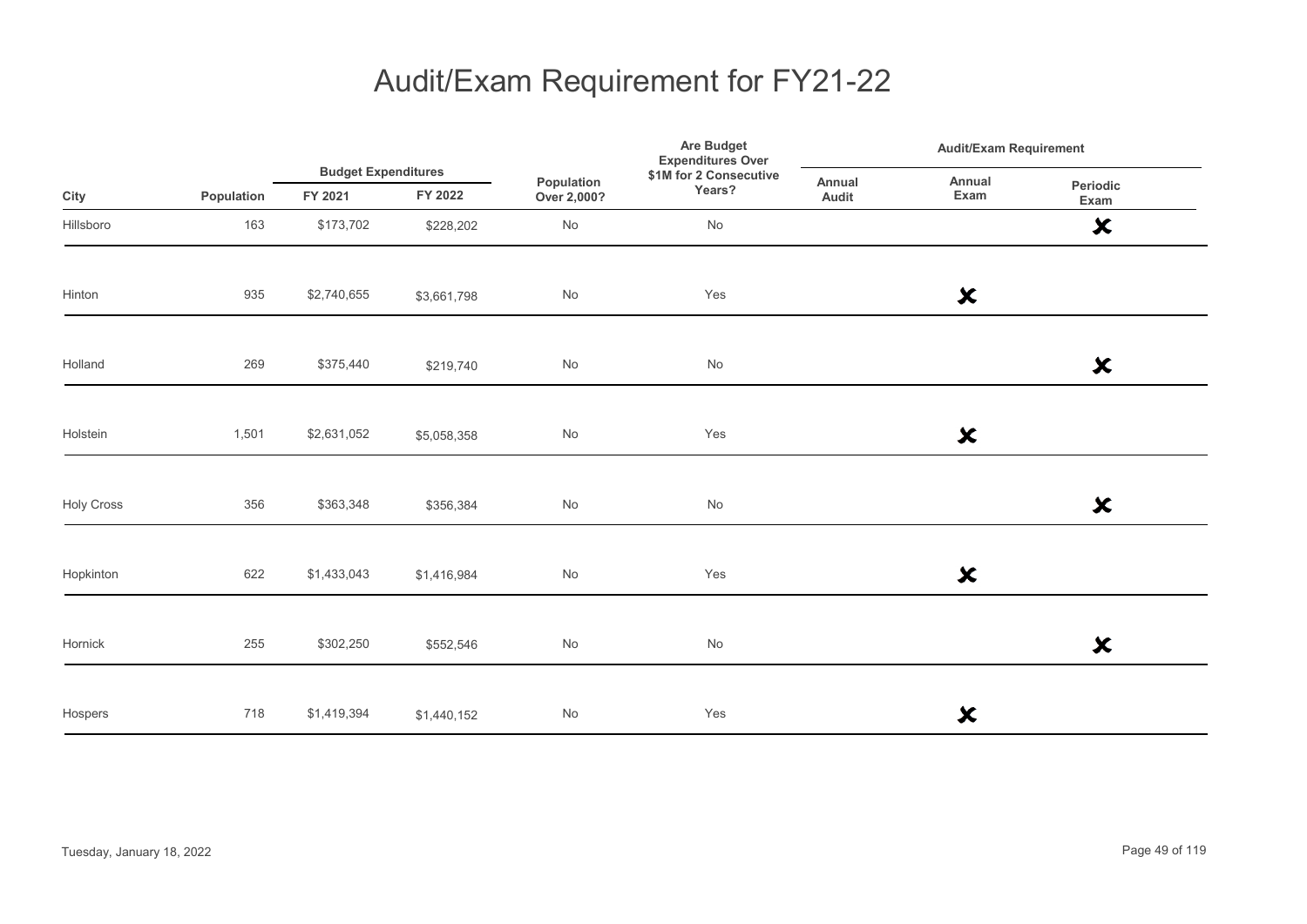|           |            |                                       |              | Population<br>Over 2,000? | Are Budget<br><b>Expenditures Over</b> | <b>Audit/Exam Requirement</b> |                           |                           |
|-----------|------------|---------------------------------------|--------------|---------------------------|----------------------------------------|-------------------------------|---------------------------|---------------------------|
| City      | Population | <b>Budget Expenditures</b><br>FY 2021 | FY 2022      |                           | \$1M for 2 Consecutive<br>Years?       | Annual<br>Audit               | Annual<br>Exam            | Periodic<br>Exam          |
| Houghton  | 141        | \$141,950                             | \$145,500    | $\mathsf{No}$             | No                                     |                               |                           | $\boldsymbol{\mathsf{x}}$ |
| Hubbard   | 860        | \$1,592,525                           | \$1,939,210  | No                        | Yes                                    |                               | $\boldsymbol{\mathsf{x}}$ |                           |
| Hudson    | 2,546      | \$5,870,339                           | \$5,141,364  | Yes                       | $\overline{\phantom{a}}$               | $\boldsymbol{\mathsf{x}}$     |                           |                           |
| Hull      | 2,384      | \$6,675,129                           | \$7,896,559  | Yes                       | $\overline{\phantom{a}}$               | $\boldsymbol{\mathsf{x}}$     |                           |                           |
| Humboldt  | 4,792      | \$12,882,621                          | \$10,854,320 | Yes                       | $\overline{\phantom{a}}$               | $\boldsymbol{\mathsf{x}}$     |                           |                           |
| Humeston  | 465        | \$603,823                             | \$444,391    | $\mathsf{No}$             | $\mathsf{No}$                          |                               |                           | $\boldsymbol{\mathsf{x}}$ |
| Huxley    | 4,244      | \$7,731,879                           | \$7,513,445  | Yes                       | $\overline{\phantom{a}}$               | $\boldsymbol{\mathsf{x}}$     |                           |                           |
| Ida Grove | 2,051      | \$7,475,096                           | \$9,719,305  | Yes                       | $\overline{\phantom{a}}$               | $\boldsymbol{\mathsf{x}}$     |                           |                           |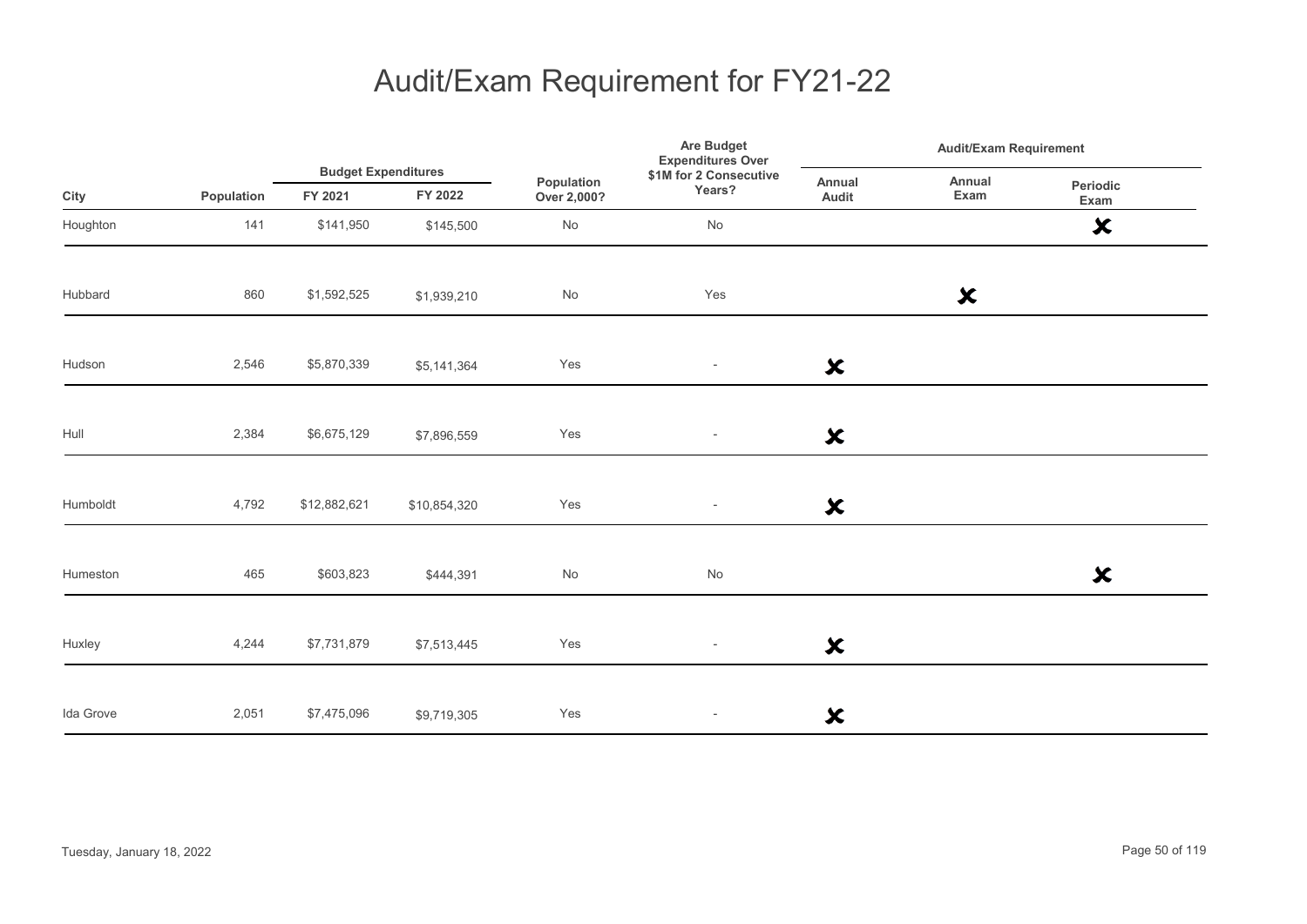|              |            |                                       |               | <b>Expenditures Over</b><br>Population<br>Years?<br>Over 2,000? | Are Budget               | <b>Audit/Exam Requirement</b> |                |                           |
|--------------|------------|---------------------------------------|---------------|-----------------------------------------------------------------|--------------------------|-------------------------------|----------------|---------------------------|
| City         | Population | <b>Budget Expenditures</b><br>FY 2021 | FY 2022       |                                                                 | \$1M for 2 Consecutive   | Annual<br>Audit               | Annual<br>Exam | Periodic<br>Exam          |
| Imogene      | 39         | \$122,444                             | \$27,160      | $\mathsf{No}$                                                   | No                       |                               |                | $\boldsymbol{\mathsf{x}}$ |
| Independence | 6,064      | \$18,262,366                          | \$18,400,471  | Yes                                                             | $\overline{\phantom{a}}$ | $\boldsymbol{\mathsf{x}}$     |                |                           |
| Indianola    | 15,833     | \$67,514,825                          | \$79,725,136  | Yes                                                             | $\overline{\phantom{a}}$ | $\boldsymbol{\mathsf{x}}$     |                |                           |
| Inwood       | 928        | \$926,680                             | \$922,012     | $\mathsf{No}$                                                   | $\mathsf{No}$            |                               |                | $\boldsymbol{\mathsf{x}}$ |
| Ionia        | 226        | \$258,011                             | \$273,482     | No                                                              | No                       |                               |                | $\boldsymbol{\mathsf{x}}$ |
| Iowa City    | 74,828     | \$175,502,415                         | \$173,254,899 | Yes                                                             | $\overline{\phantom{a}}$ | $\boldsymbol{\mathsf{x}}$     |                |                           |
| Iowa Falls   | 5,106      | \$40,688,663                          | \$38,779,788  | Yes                                                             | $\overline{\phantom{a}}$ | $\boldsymbol{\mathsf{x}}$     |                |                           |
| Ireton       | 590        | \$769,312                             | \$796,406     | $\mathsf{No}$                                                   | $\mathsf{No}$            |                               |                | $\boldsymbol{\mathsf{x}}$ |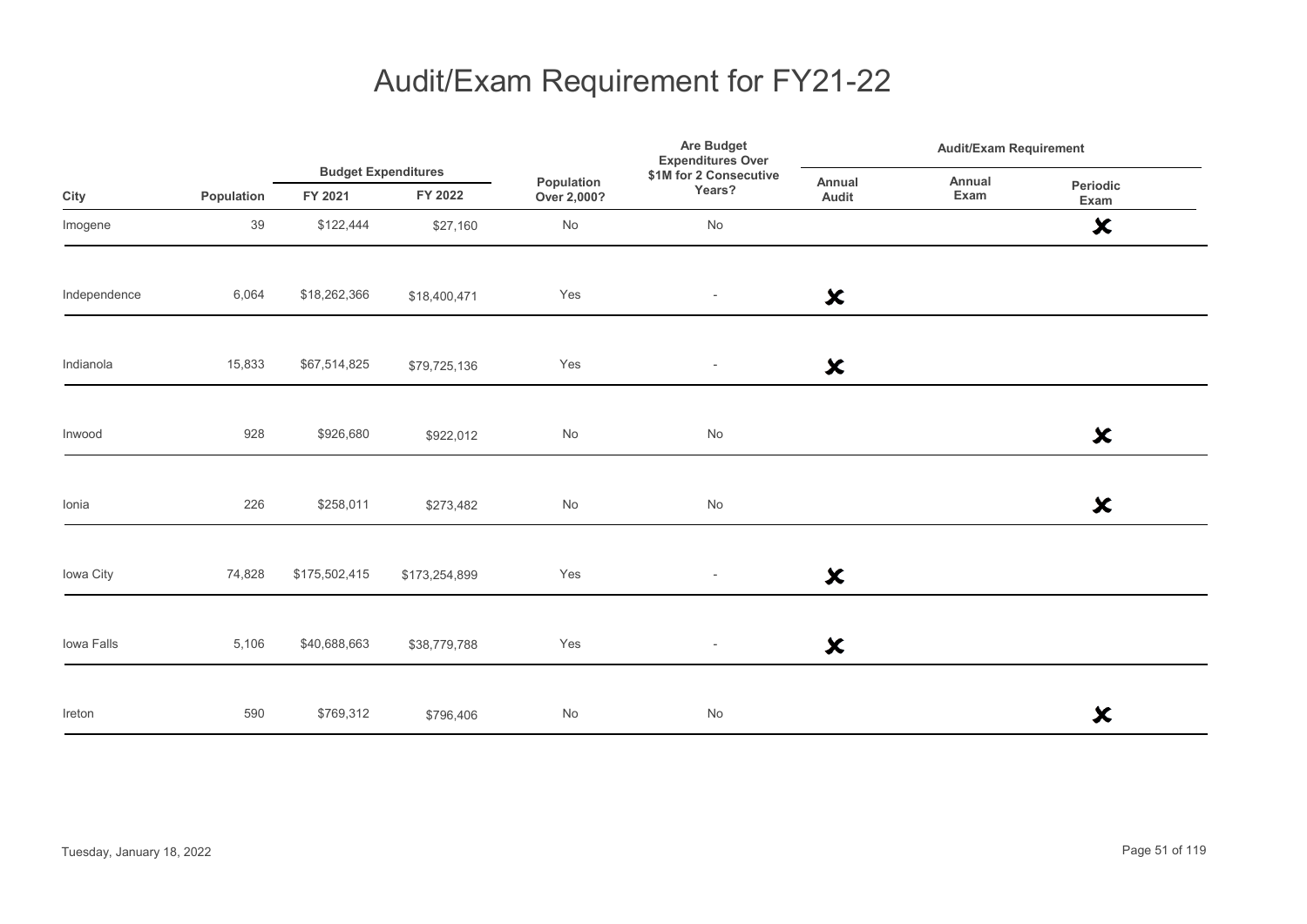|                  |            |                                       |               | <b>Are Budget</b><br><b>Expenditures Over</b><br>\$1M for 2 Consecutive<br>Population<br>Years?<br>Over 2,000? | <b>Audit/Exam Requirement</b> |                           |                           |                           |
|------------------|------------|---------------------------------------|---------------|----------------------------------------------------------------------------------------------------------------|-------------------------------|---------------------------|---------------------------|---------------------------|
| City             | Population | <b>Budget Expenditures</b><br>FY 2021 | FY 2022       |                                                                                                                |                               | Annual<br>Audit           | Annual<br>Exam            | Periodic<br>Exam          |
| Irwin            | 319        | \$422,225                             | \$389,075     | No                                                                                                             | No                            |                           |                           | $\boldsymbol{\mathsf{x}}$ |
| Jackson Junction | 37         | \$41,330                              | \$45,700      | No                                                                                                             | $\operatorname{\mathsf{No}}$  |                           |                           | $\boldsymbol{\mathsf{x}}$ |
| Jamaica          | 195        | \$705,695                             | \$2,760,500   | No                                                                                                             | No                            |                           |                           | $\boldsymbol{\mathsf{x}}$ |
| Janesville       | 1,034      | \$2,943,052                           | \$3,926,849   | No                                                                                                             | Yes                           |                           | $\boldsymbol{\mathsf{x}}$ |                           |
| Jefferson        | 4,182      | \$8,766,760                           | \$8,764,782   | Yes                                                                                                            | $\overline{\phantom{a}}$      | $\boldsymbol{\mathsf{x}}$ |                           |                           |
| Jesup            | 2,508      | \$4,090,771                           | \$5,675,013   | Yes                                                                                                            | $\overline{\phantom{a}}$      | $\boldsymbol{\mathsf{x}}$ |                           |                           |
| Jewell           | 1,216      | \$1,277,229                           | \$1,301,017   | No                                                                                                             | Yes                           |                           | $\boldsymbol{\mathsf{x}}$ |                           |
| Johnston         | 24,064     | \$55,785,458                          | \$103,079,253 | Yes                                                                                                            | $\overline{\phantom{a}}$      | ×                         |                           |                           |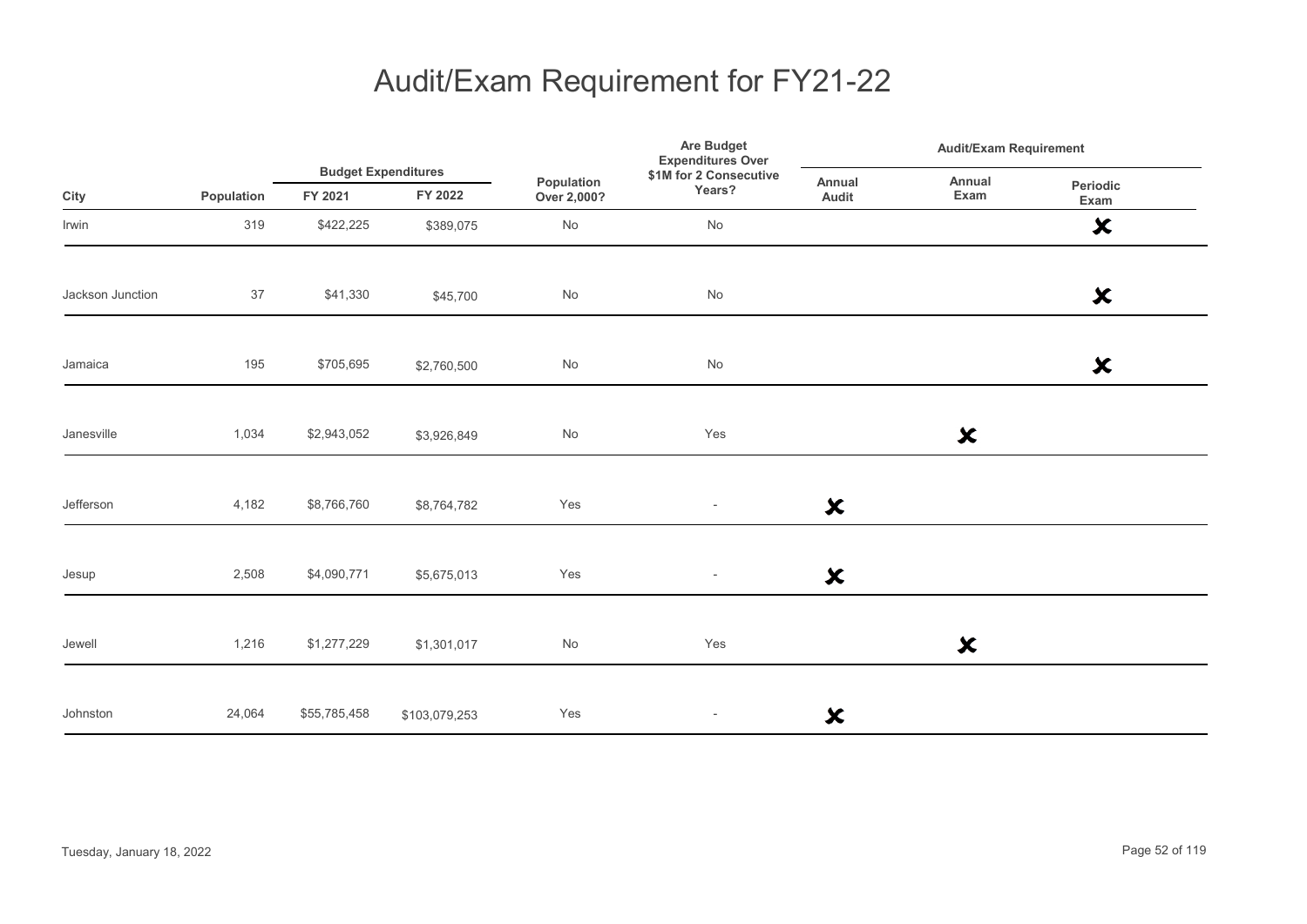|           |            | <b>Budget Expenditures</b> |             |                           | Are Budget<br><b>Expenditures Over</b> |                           | <b>Audit/Exam Requirement</b> |                           |  |
|-----------|------------|----------------------------|-------------|---------------------------|----------------------------------------|---------------------------|-------------------------------|---------------------------|--|
| City      | Population | FY 2021                    | FY 2022     | Population<br>Over 2,000? | \$1M for 2 Consecutive<br>Years?       | Annual<br>Audit           | Annual<br>Exam                | Periodic<br>Exam          |  |
| Joice     | 208        | \$2,232,661                | \$444,017   | No                        | No                                     |                           |                               | $\boldsymbol{\mathsf{x}}$ |  |
| Jolley    | 28         | \$33,050                   | \$33,050    | $\mathsf{No}$             | $\operatorname{\mathsf{No}}$           |                           |                               | $\boldsymbol{\mathsf{x}}$ |  |
| Kalona    | 2,630      | \$3,278,728                | \$3,451,075 | Yes                       | $\overline{\phantom{a}}$               | $\boldsymbol{\mathsf{x}}$ |                               |                           |  |
| Kamrar    | 179        | \$169,990                  | \$166,680   | $\mathsf{No}$             | $\operatorname{\mathsf{No}}$           |                           |                               | $\boldsymbol{\mathsf{x}}$ |  |
| Kanawha   | 658        | \$975,434                  | \$906,982   | $\mathsf{No}$             | $\operatorname{\mathsf{No}}$           |                           |                               | $\boldsymbol{\mathsf{x}}$ |  |
| Kellerton | 243        | \$259,928                  | \$226,289   | $\mathsf{No}$             | $\operatorname{\mathsf{No}}$           |                           |                               | $\boldsymbol{\mathsf{x}}$ |  |
| Kelley    | 304        | \$340,743                  | \$490,965   | $\mathsf{No}$             | $\operatorname{\mathsf{No}}$           |                           |                               | $\boldsymbol{\mathsf{x}}$ |  |
| Kellogg   | 606        | \$454,027                  | \$510,628   | $\mathsf{No}$             | $\mathsf{No}$                          |                           |                               | $\boldsymbol{\mathsf{x}}$ |  |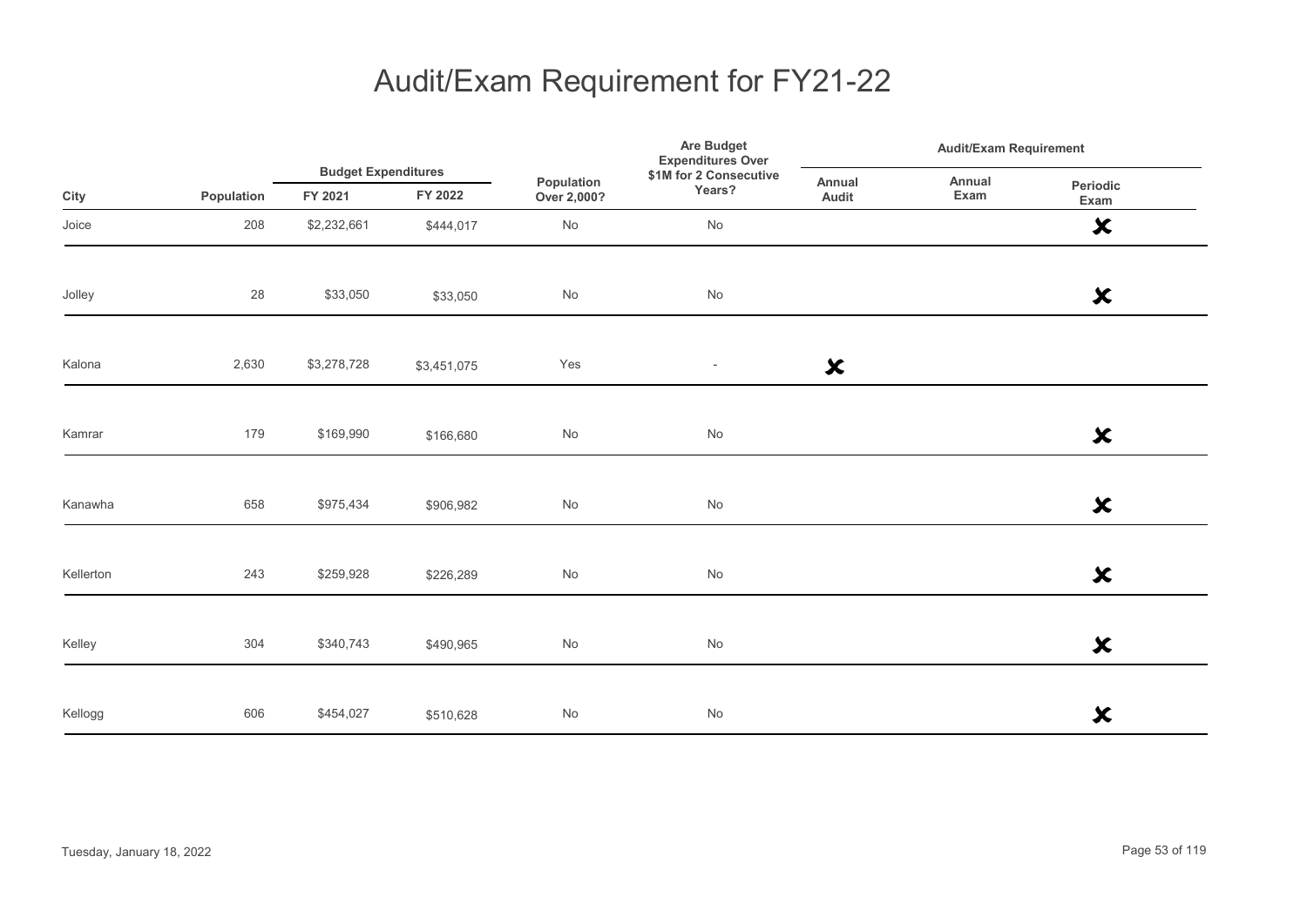|                |            |                                       |              | Are Budget<br><b>Expenditures Over</b><br>\$1M for 2 Consecutive<br>Population<br>Years?<br>Over 2,000? | <b>Audit/Exam Requirement</b> |                           |                           |                           |
|----------------|------------|---------------------------------------|--------------|---------------------------------------------------------------------------------------------------------|-------------------------------|---------------------------|---------------------------|---------------------------|
| City           | Population | <b>Budget Expenditures</b><br>FY 2021 | FY 2022      |                                                                                                         |                               | Annual<br>Audit           | Annual<br>Exam            | Periodic<br>Exam          |
| Kensett        | 257        | \$283,494                             | \$285,742    | No                                                                                                      | No                            |                           |                           | $\boldsymbol{\mathsf{x}}$ |
| Keokuk         | 9,900      | \$46,050,239                          | \$43,506,590 | Yes                                                                                                     | $\overline{\phantom{a}}$      | $\boldsymbol{\mathsf{x}}$ |                           |                           |
| Keomah Village | 110        | \$114,520                             | \$116,747    | No                                                                                                      | No                            |                           |                           | $\boldsymbol{\mathsf{x}}$ |
| Keosauqua      | 936        | \$2,852,342                           | \$3,220,862  | No                                                                                                      | Yes                           |                           | $\boldsymbol{\mathsf{x}}$ |                           |
| Keota          | 897        | \$1,029,135                           | \$1,226,793  | $\operatorname{\mathsf{No}}$                                                                            | Yes                           |                           | $\boldsymbol{\mathsf{x}}$ |                           |
| Keswick        | 242        | \$439,900                             | \$282,600    | No                                                                                                      | $\operatorname{\mathsf{No}}$  |                           |                           | $\boldsymbol{\mathsf{x}}$ |
| Keystone       | 599        | \$779,620                             | \$809,343    | No                                                                                                      | No                            |                           |                           | $\boldsymbol{\mathsf{x}}$ |
| Kimballton     | 291        | \$441,164                             | \$598,000    | No                                                                                                      | $\operatorname{\mathsf{No}}$  |                           |                           | $\boldsymbol{\mathsf{x}}$ |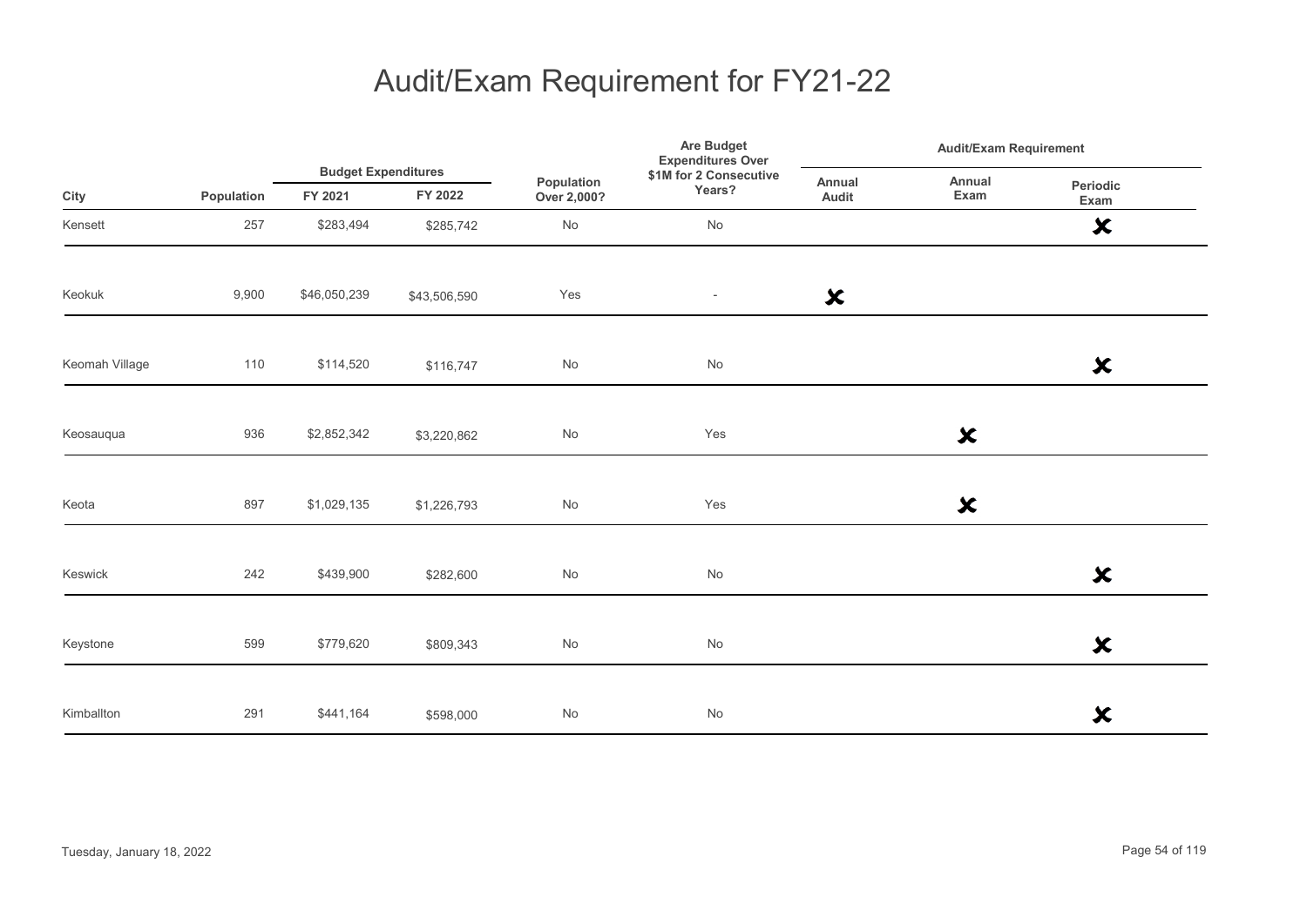|           |            |                                       |              | Population<br>Over 2,000? | Are Budget<br><b>Expenditures Over</b> | <b>Audit/Exam Requirement</b> |                           |                           |
|-----------|------------|---------------------------------------|--------------|---------------------------|----------------------------------------|-------------------------------|---------------------------|---------------------------|
| City      | Population | <b>Budget Expenditures</b><br>FY 2021 | FY 2022      |                           | \$1M for 2 Consecutive<br>Years?       | Annual<br>Audit               | Annual<br>Exam            | Periodic<br>Exam          |
| Kingsley  | 1,396      | \$2,074,762                           | \$1,901,578  | $\mathsf{No}$             | Yes                                    |                               | $\boldsymbol{\mathsf{x}}$ |                           |
| Kinross   | 80         | \$27,425                              | \$20,250     | $\mathsf{No}$             | $\operatorname{\mathsf{No}}$           |                               |                           | $\boldsymbol{\mathsf{x}}$ |
| Kirkman   | 56         | \$25,515                              | \$24,559     | $\mathsf{No}$             | $\mathsf{No}$                          |                               |                           | $\boldsymbol{\mathsf{x}}$ |
| Kirkville | 157        | \$68,250                              | \$59,800     | $\mathsf{No}$             | $\operatorname{\mathsf{No}}$           |                               |                           | $\boldsymbol{\mathsf{x}}$ |
| Kiron     | 267        | \$335,579                             | \$286,381    | $\mathsf{No}$             | $\operatorname{\mathsf{No}}$           |                               |                           | $\boldsymbol{\mathsf{x}}$ |
| Klemme    | 441        | \$728,968                             | \$741,825    | $\mathsf{No}$             | $\operatorname{\mathsf{No}}$           |                               |                           | $\boldsymbol{\mathsf{x}}$ |
| Knierim   | 53         | \$79,083                              | \$83,001     | $\mathsf{No}$             | $\operatorname{\mathsf{No}}$           |                               |                           | $\boldsymbol{\mathsf{x}}$ |
| Knoxville | 7,595      | \$16,493,768                          | \$15,122,831 | Yes                       | $\overline{\phantom{a}}$               | $\boldsymbol{\mathsf{x}}$     |                           |                           |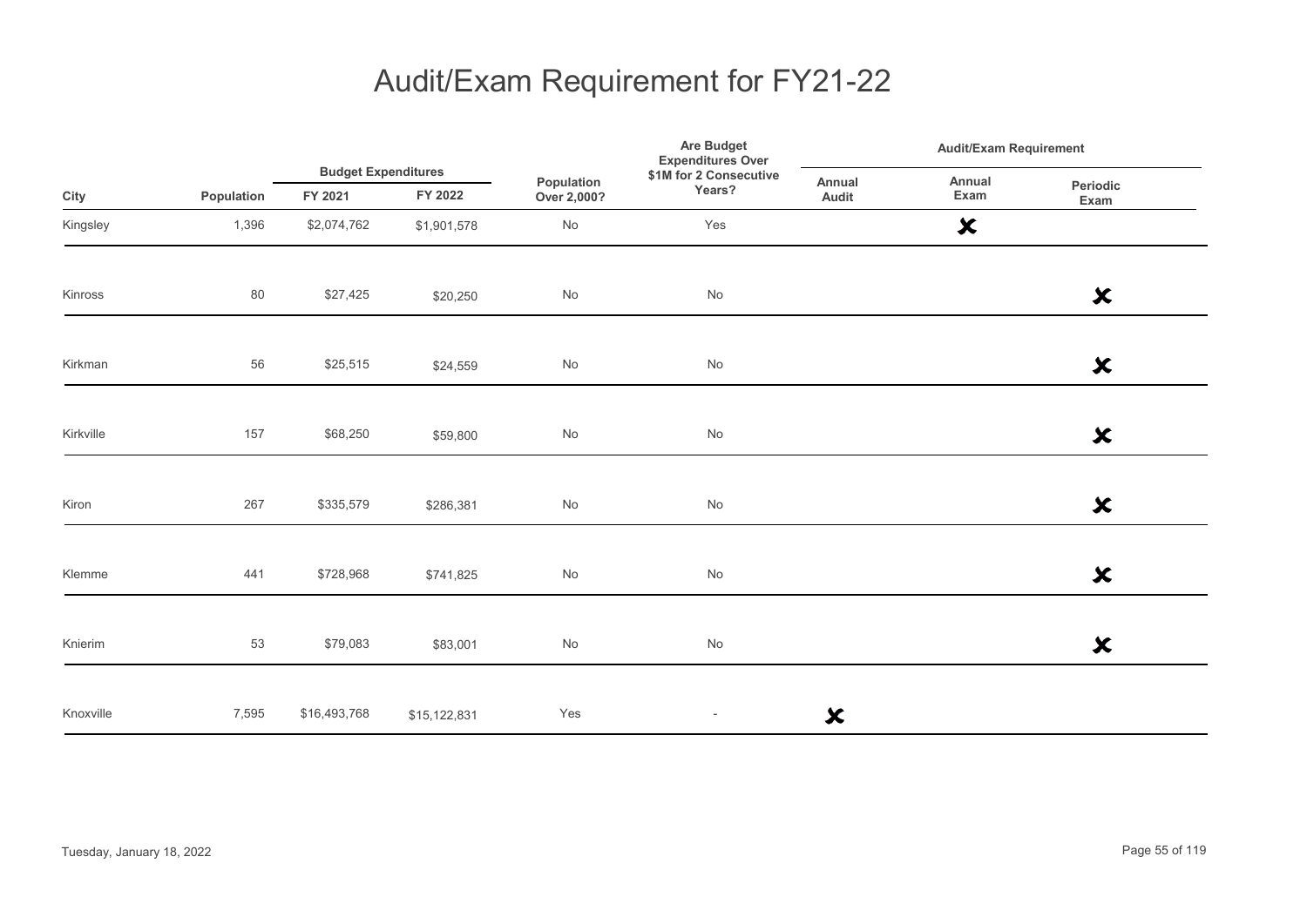|               |            | <b>Budget Expenditures</b> |              |                              | <b>Are Budget</b><br><b>Expenditures Over</b> | <b>Audit/Exam Requirement</b> |                           |                           |
|---------------|------------|----------------------------|--------------|------------------------------|-----------------------------------------------|-------------------------------|---------------------------|---------------------------|
| City          | Population | FY 2021                    | FY 2022      | Population<br>Over 2,000?    | \$1M for 2 Consecutive<br>Years?              | Annual<br>Audit               | Annual<br>Exam            | Periodic<br>Exam          |
| La Motte      | 237        | \$264,100                  | \$372,012    | No                           | No                                            |                               |                           | $\boldsymbol{\mathsf{x}}$ |
| La Porte City | 2,284      | \$7,050,806                | \$5,077,481  | Yes                          | $\overline{\phantom{a}}$                      | $\boldsymbol{\mathsf{x}}$     |                           |                           |
| Lacona        | 345        | \$1                        | \$304,366    | $\operatorname{\mathsf{No}}$ | No                                            |                               |                           | $\boldsymbol{\mathsf{x}}$ |
| Ladora        | 229        | \$844,913                  | \$918,413    | No                           | No                                            |                               |                           | $\boldsymbol{\mathsf{x}}$ |
| Lake City     | 1,731      | \$1,398,750                | \$2,103,030  | No                           | Yes                                           |                               | $\boldsymbol{\mathsf{x}}$ |                           |
| Lake Mills    | 2,143      | \$8,793,700                | \$9,746,206  | Yes                          | $\sim$                                        | $\boldsymbol{\mathsf{x}}$     |                           |                           |
| Lake Park     | 1,167      | \$5,956,271                | \$10,509,328 | No                           | Yes                                           |                               | $\boldsymbol{\mathsf{x}}$ |                           |
| Lake View     | 1,113      | \$5,293,652                | \$5,158,626  | No                           | Yes                                           |                               | ×                         |                           |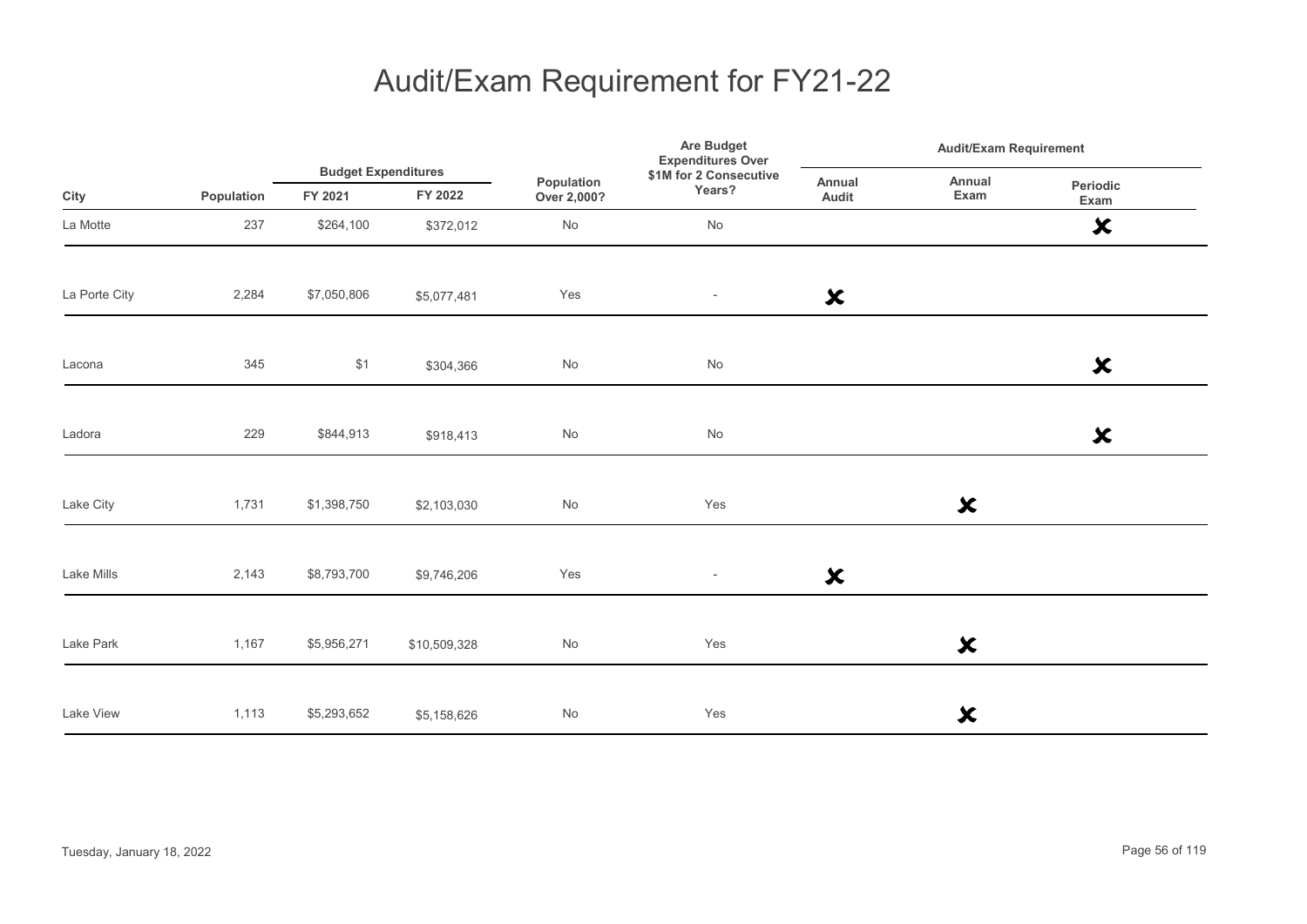|             |            |                                       |             |                           | <b>Are Budget</b><br><b>Expenditures Over</b> | <b>Audit/Exam Requirement</b> |                           |                           |  |
|-------------|------------|---------------------------------------|-------------|---------------------------|-----------------------------------------------|-------------------------------|---------------------------|---------------------------|--|
| City        | Population | <b>Budget Expenditures</b><br>FY 2021 | FY 2022     | Population<br>Over 2,000? | \$1M for 2 Consecutive<br>Years?              | Annual<br>Audit               | Annual<br>Exam            | Periodic<br>Exam          |  |
| Lakeside    | 700        | \$908,700                             | \$643,421   | No                        | No                                            |                               |                           | $\boldsymbol{\mathsf{x}}$ |  |
| Lakota      | 267        | \$932,235                             | \$345,857   | $\mathsf{No}$             | No                                            |                               |                           | $\boldsymbol{\mathsf{x}}$ |  |
| Lambs Grove | 174        | \$115,238                             | \$99,576    | $\mathsf{No}$             | No                                            |                               |                           | $\boldsymbol{\mathsf{x}}$ |  |
| Lamoni      | 1,969      | \$6,278,278                           | \$5,924,339 | $\mathsf{No}$             | Yes                                           |                               | $\boldsymbol{\mathsf{x}}$ |                           |  |
| Lamont      | 429        | \$560,902                             | \$632,885   | $\mathsf{No}$             | $\operatorname{\mathsf{No}}$                  |                               |                           | $\boldsymbol{\mathsf{x}}$ |  |
| Lanesboro   | 119        | \$135,780                             | \$202,500   | $\mathsf{No}$             | $\operatorname{\mathsf{No}}$                  |                               |                           | $\boldsymbol{\mathsf{x}}$ |  |
| Lansing     | 968        | \$2,360,053                           | \$2,143,581 | $\mathsf{No}$             | Yes                                           |                               | $\boldsymbol{\mathsf{x}}$ |                           |  |
| Larchwood   | 926        | \$2,628,078                           | \$2,232,947 | $\mathsf{No}$             | Yes                                           |                               | $\boldsymbol{\mathsf{x}}$ |                           |  |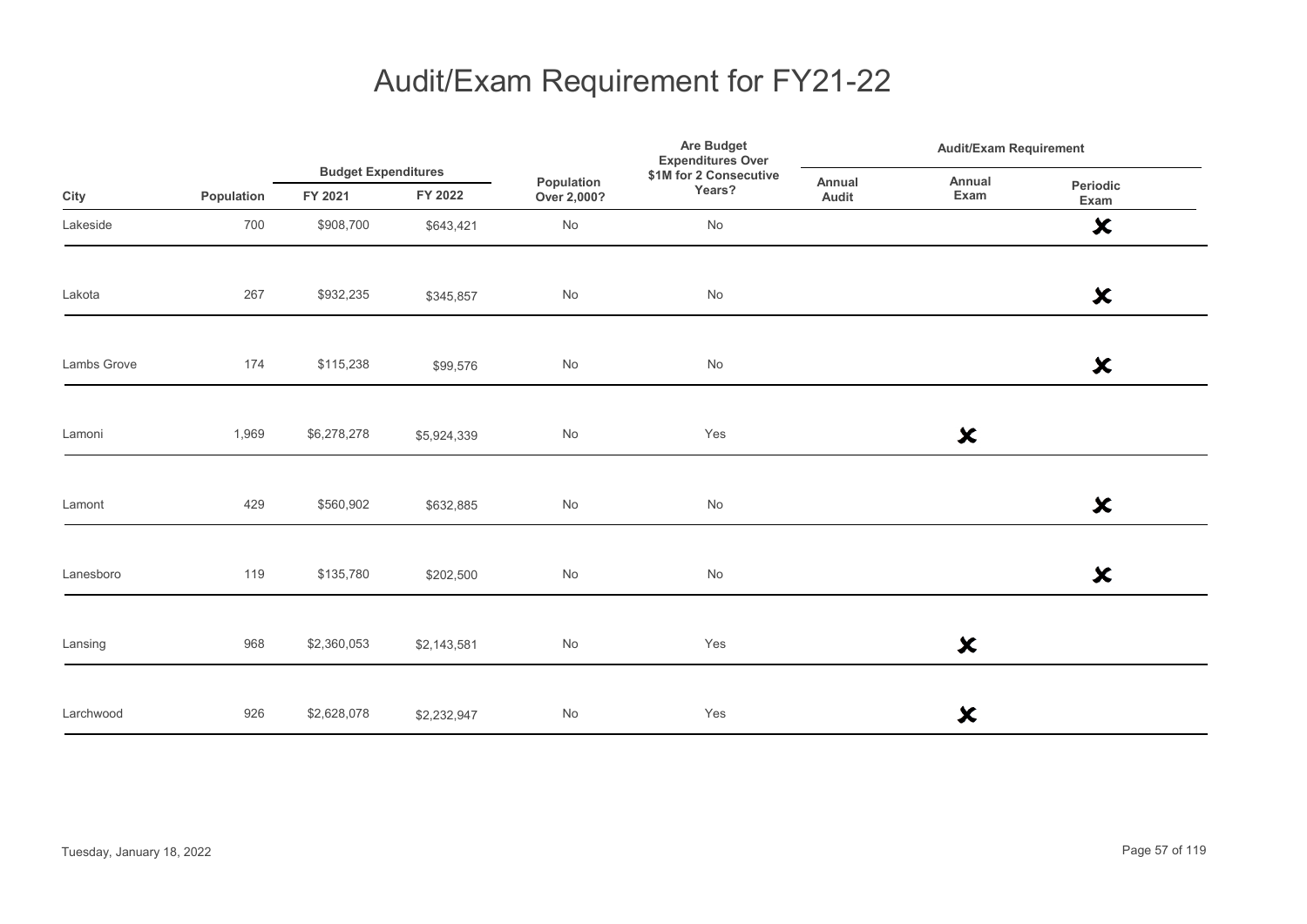|           |            | <b>Budget Expenditures</b> |              | Are Budget<br><b>Expenditures Over</b> |                                  | <b>Audit/Exam Requirement</b> |                           |                           |
|-----------|------------|----------------------------|--------------|----------------------------------------|----------------------------------|-------------------------------|---------------------------|---------------------------|
| City      | Population | FY 2021                    | FY 2022      | Population<br>Over 2,000?              | \$1M for 2 Consecutive<br>Years? | Annual<br>Audit               | Annual<br>Exam            | Periodic<br>Exam          |
| Larrabee  | 123        | \$206,189                  | \$205,350    | $\operatorname{\mathsf{No}}$           | No                               |                               |                           | $\boldsymbol{\mathsf{x}}$ |
| Latimer   | 477        | \$443,027                  | \$494,050    | No                                     | No                               |                               |                           | $\boldsymbol{\mathsf{x}}$ |
| Laurel    | 220        | \$295,370                  | \$533,921    | $\mathsf{No}$                          | No                               |                               |                           | $\boldsymbol{\mathsf{x}}$ |
| Laurens   | 1,264      | \$2,546,206                | \$2,668,348  | $\operatorname{\mathsf{No}}$           | Yes                              |                               | $\boldsymbol{\mathsf{x}}$ |                           |
| Lawler    | 406        | \$968,565                  | \$880,351    | $\operatorname{\mathsf{No}}$           | No                               |                               |                           | $\boldsymbol{\mathsf{x}}$ |
| Lawton    | 943        | \$1,349,087                | \$978,875    | No                                     | No                               |                               |                           | $\boldsymbol{\mathsf{x}}$ |
| Le Claire | 4,710      | \$15,659,730               | \$14,146,669 | Yes                                    | $\overline{\phantom{a}}$         | $\boldsymbol{\mathsf{x}}$     |                           |                           |
| Le Grand  | 905        | \$4,175,118                | \$893,048    | No                                     | No                               |                               |                           | $\boldsymbol{\mathsf{x}}$ |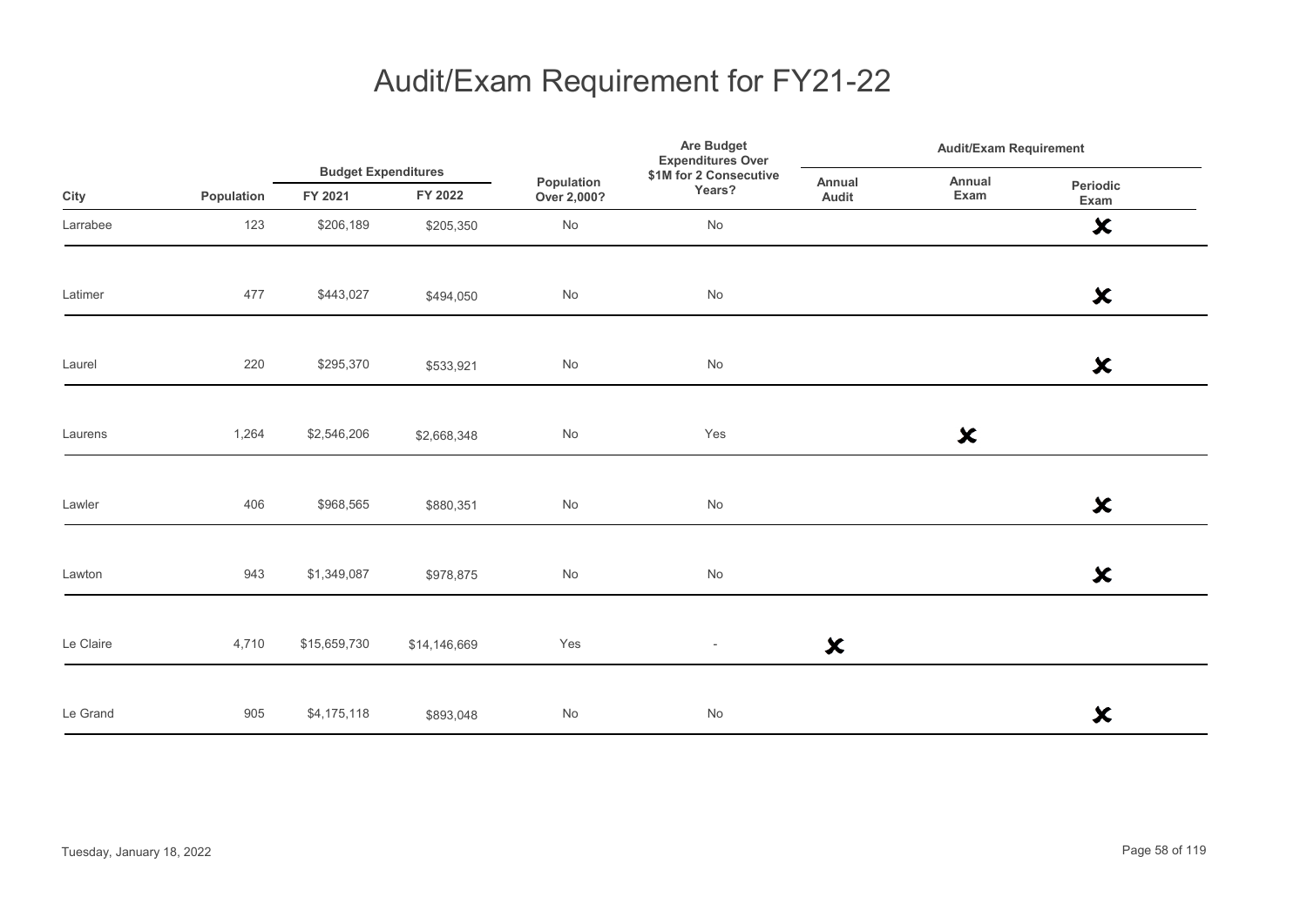|          |            | <b>Budget Expenditures</b> |              |                           | Are Budget<br><b>Expenditures Over</b> |                           | <b>Audit/Exam Requirement</b> |                           |  |
|----------|------------|----------------------------|--------------|---------------------------|----------------------------------------|---------------------------|-------------------------------|---------------------------|--|
| City     | Population | FY 2021                    | FY 2022      | Population<br>Over 2,000? | \$1M for 2 Consecutive<br>Years?       | Annual<br>Audit           | Annual<br>Exam                | Periodic<br>Exam          |  |
| Le Mars  | 10,571     | \$71,675,056               | \$75,407,910 | Yes                       | $\overline{\phantom{a}}$               | $\boldsymbol{\mathsf{x}}$ |                               |                           |  |
| Le Roy   | 11         | \$12,650                   | \$12,650     | $\mathsf{No}$             | $\operatorname{\mathsf{No}}$           |                           |                               | $\boldsymbol{\mathsf{x}}$ |  |
| Ledyard  | 121        | \$226,485                  | \$277,562    | $\mathsf{No}$             | No                                     |                           |                               | $\boldsymbol{\mathsf{x}}$ |  |
| Lehigh   | 395        | \$1,296,099                | \$651,956    | $\mathsf{No}$             | $\operatorname{\mathsf{No}}$           |                           |                               | $\boldsymbol{\mathsf{x}}$ |  |
| Leighton | 158        | \$128,982                  | \$138,232    | $\mathsf{No}$             | $\operatorname{\mathsf{No}}$           |                           |                               | $\boldsymbol{\mathsf{x}}$ |  |
| Leland   | 249        | \$160,809                  | \$290,292    | $\mathsf{No}$             | No                                     |                           |                               | $\boldsymbol{\mathsf{x}}$ |  |
| Lenox    | 1,339      | \$5,334,223                | \$4,281,861  | $\mathsf{No}$             | Yes                                    |                           | $\boldsymbol{\mathsf{x}}$     |                           |  |
| Leon     | 1,822      | \$2,351,536                | \$2,731,709  | $\mathsf{No}$             | Yes                                    |                           | ×                             |                           |  |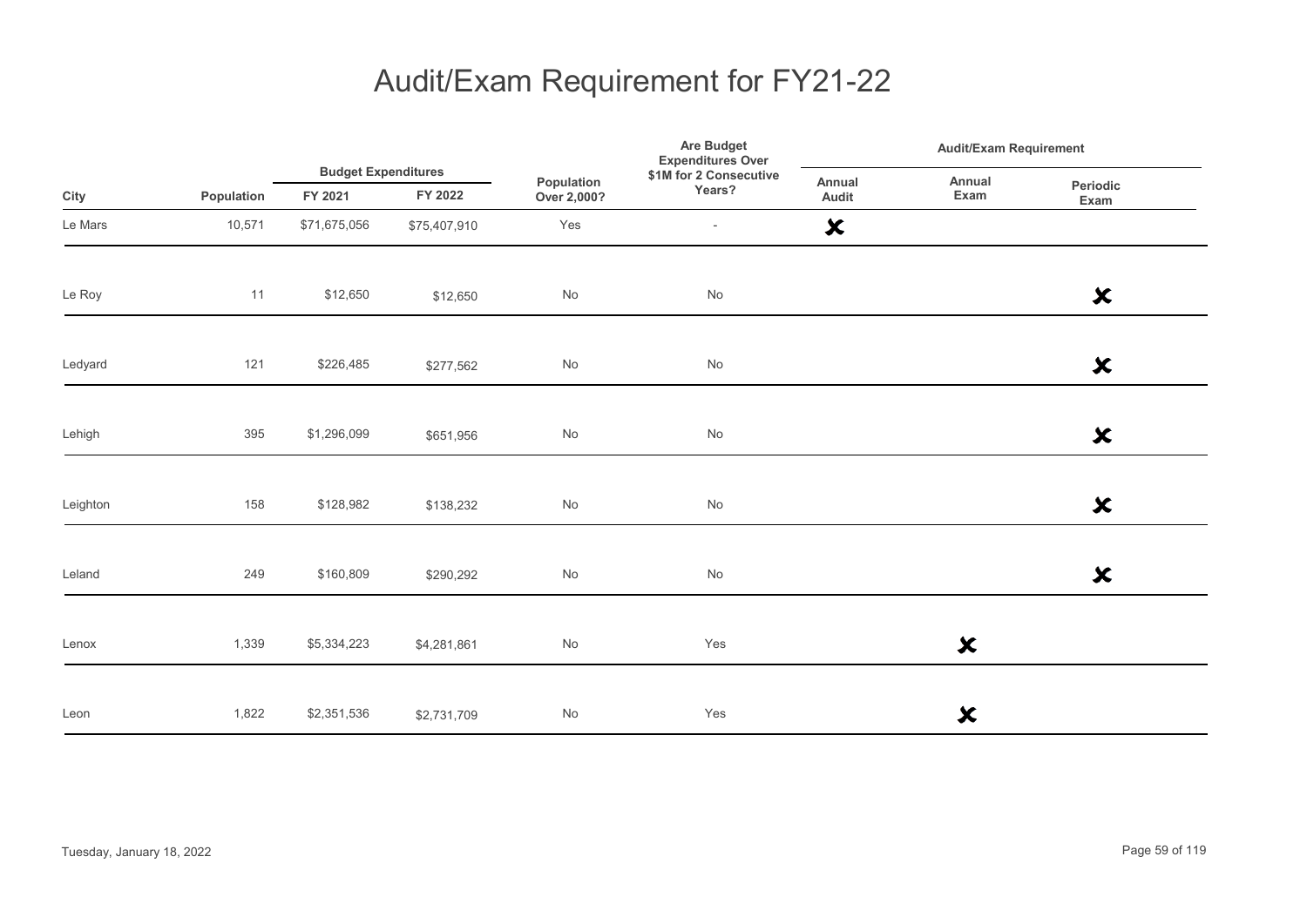|              |            |           | <b>Budget Expenditures</b> |                           | Are Budget<br><b>Expenditures Over</b> |                 | <b>Audit/Exam Requirement</b> |                           |  |
|--------------|------------|-----------|----------------------------|---------------------------|----------------------------------------|-----------------|-------------------------------|---------------------------|--|
| City         | Population | FY 2021   | FY 2022                    | Population<br>Over 2,000? | \$1M for 2 Consecutive<br>Years?       | Annual<br>Audit | Annual<br>Exam                | Periodic<br>Exam          |  |
| Lester       | 296        | \$518,192 | \$519,689                  | $\mathsf{No}$             | No                                     |                 |                               | $\boldsymbol{\mathsf{x}}$ |  |
| Letts        | 363        | \$219,823 | \$228,879                  | $\mathsf{No}$             | $\operatorname{\mathsf{No}}$           |                 |                               | $\boldsymbol{\mathsf{x}}$ |  |
| Lewis        | 357        | \$505,421 | \$491,601                  | $\mathsf{No}$             | $\mathsf{No}$                          |                 |                               | $\boldsymbol{\mathsf{x}}$ |  |
| Libertyville | 274        | \$330,607 | \$331,764                  | $\mathsf{No}$             | $\mathsf{No}$                          |                 |                               | $\boldsymbol{\mathsf{x}}$ |  |
| Lidderdale   | 166        | \$198,500 | \$345,440                  | $\mathsf{No}$             | $\mathsf{No}$                          |                 |                               | $\boldsymbol{\mathsf{x}}$ |  |
| Lime Springs | 473        | \$604,937 | \$665,435                  | $\mathsf{No}$             | No                                     |                 |                               | $\boldsymbol{\mathsf{x}}$ |  |
| Lincoln      | 121        | \$78,130  | \$73,575                   | $\mathsf{No}$             | No                                     |                 |                               | $\boldsymbol{\mathsf{x}}$ |  |
| Linden       | 200        | \$132,750 | \$72,453                   | $\mathsf{No}$             | $\mathsf{No}$                          |                 |                               | $\boldsymbol{\mathsf{x}}$ |  |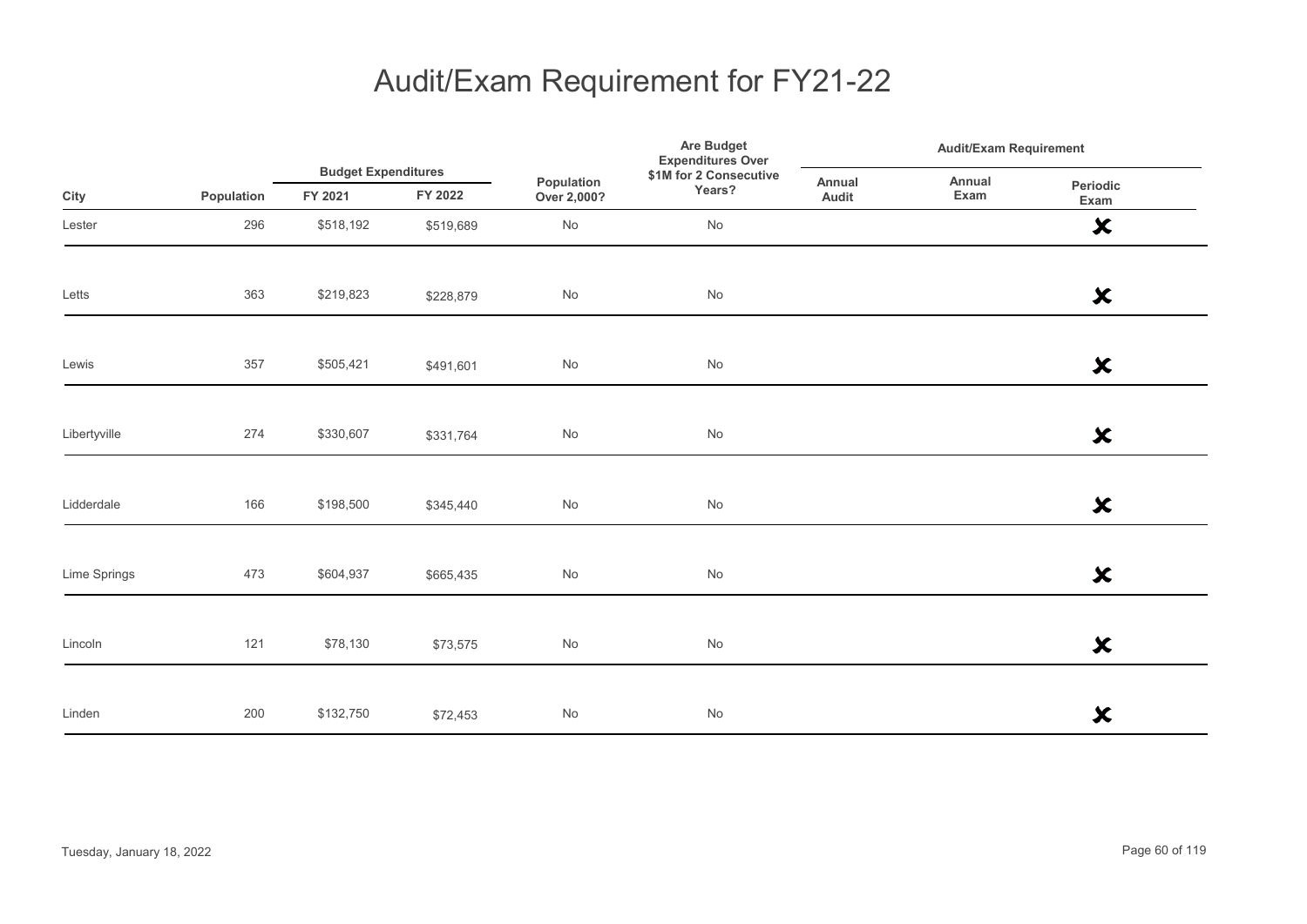|                    |            |                                       |             | Are Budget<br><b>Expenditures Over</b><br>\$1M for 2 Consecutive<br>Population<br>Years?<br>Over 2,000? | <b>Audit/Exam Requirement</b> |                           |                |                           |
|--------------------|------------|---------------------------------------|-------------|---------------------------------------------------------------------------------------------------------|-------------------------------|---------------------------|----------------|---------------------------|
| City               | Population | <b>Budget Expenditures</b><br>FY 2021 | FY 2022     |                                                                                                         |                               | Annual<br>Audit           | Annual<br>Exam | Periodic<br>Exam          |
| Lineville          | 195        | \$334,200                             | \$369,900   | $\operatorname{\mathsf{No}}$                                                                            | No                            |                           |                | $\boldsymbol{\mathsf{x}}$ |
| Linn Grove         | 163        | \$193,662                             | \$205,423   | $\mathsf{No}$                                                                                           | $\operatorname{\mathsf{No}}$  |                           |                | $\boldsymbol{\mathsf{x}}$ |
| Lisbon             | 2,233      | \$3,022,275                           | \$6,138,440 | Yes                                                                                                     | $\sim$                        | $\boldsymbol{\mathsf{x}}$ |                |                           |
| Liscomb            | 291        | \$255,534                             | \$274,042   | $\mathsf{No}$                                                                                           | $\operatorname{\mathsf{No}}$  |                           |                | $\boldsymbol{\mathsf{x}}$ |
| <b>Little Rock</b> | 439        | \$439,990                             | \$457,534   | $\mathsf{No}$                                                                                           | $\operatorname{\mathsf{No}}$  |                           |                | $\boldsymbol{\mathsf{x}}$ |
| Little Sioux       | 166        | \$199,773                             | \$197,895   | No                                                                                                      | No                            |                           |                | $\boldsymbol{\mathsf{x}}$ |
| Livermore          | 381        | \$1,239,788                           | \$842,697   | $\mathsf{No}$                                                                                           | No                            |                           |                | $\boldsymbol{\mathsf{x}}$ |
| Lockridge          | 244        | \$445,551                             | \$850,001   | $\mathsf{No}$                                                                                           | No                            |                           |                | $\boldsymbol{\mathsf{x}}$ |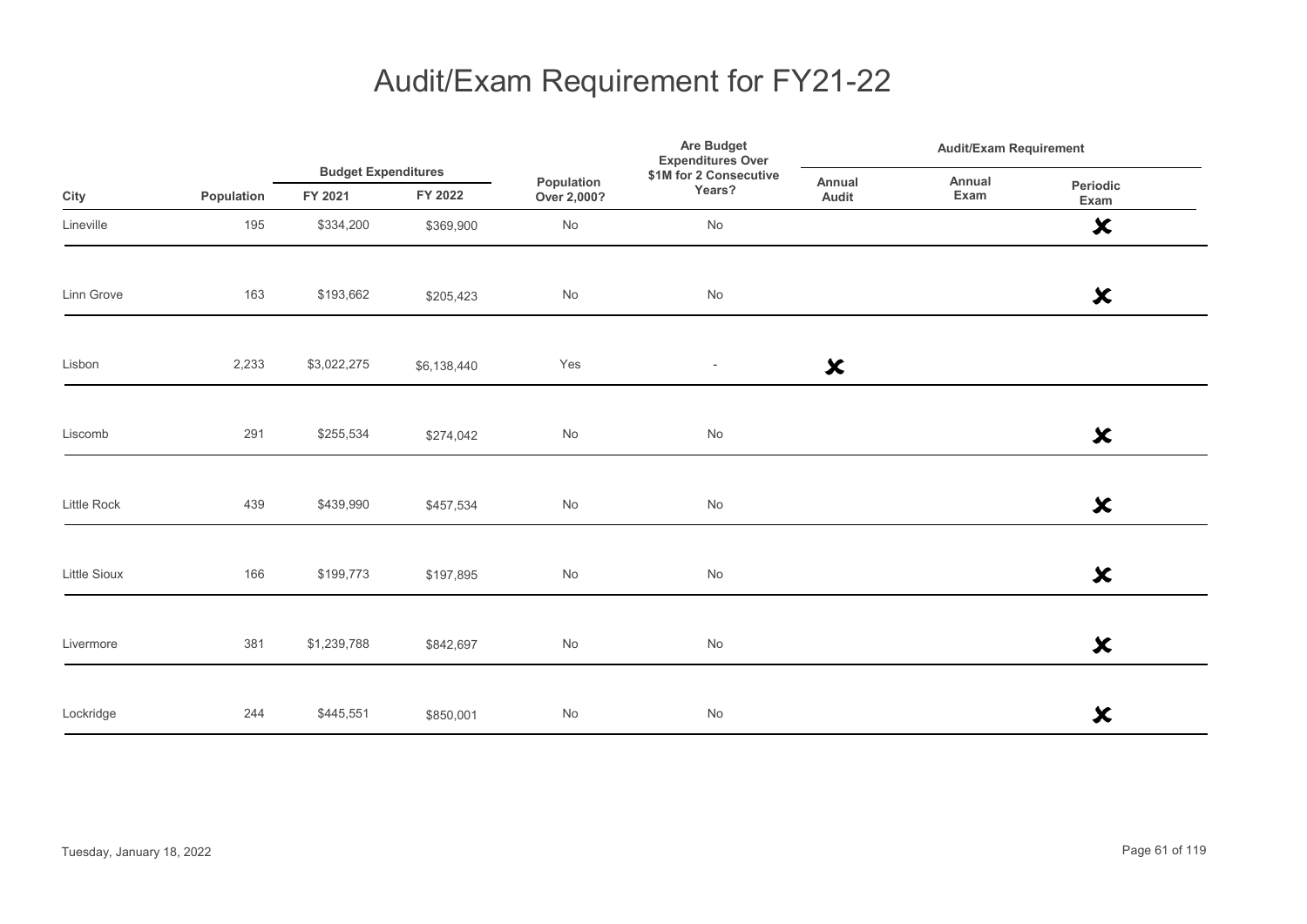|             |            |                                       |              | Are Budget<br><b>Expenditures Over</b> |                                  | <b>Audit/Exam Requirement</b> |                           |                           |
|-------------|------------|---------------------------------------|--------------|----------------------------------------|----------------------------------|-------------------------------|---------------------------|---------------------------|
| City        | Population | <b>Budget Expenditures</b><br>FY 2021 | FY 2022      | Population<br>Over 2,000?              | \$1M for 2 Consecutive<br>Years? | Annual<br>Audit               | Annual<br>Exam            | Periodic<br>Exam          |
| Logan       | 1,397      | \$1,979,191                           | \$1,897,838  | No                                     | Yes                              |                               | $\boldsymbol{\mathsf{x}}$ |                           |
| Lohrville   | 381        | \$746,333                             | \$736,499    | No                                     | No                               |                               |                           | $\boldsymbol{\mathsf{x}}$ |
| Lone Rock   | 146        | \$255,515                             | \$241,068    | No                                     | No                               |                               |                           | $\boldsymbol{\mathsf{x}}$ |
| Lone Tree   | 1,357      | \$5,696,696                           | \$11,771,964 | No                                     | Yes                              |                               | $\boldsymbol{\mathsf{x}}$ |                           |
| Long Grove  | 838        | \$1,167,531                           | \$1,162,308  | No                                     | Yes                              |                               | $\boldsymbol{\mathsf{x}}$ |                           |
| Lorimor     | 386        | \$365,461                             | \$422,747    | $\operatorname{\mathsf{No}}$           | No                               |                               |                           | $\boldsymbol{\mathsf{x}}$ |
| Lost Nation | 434        | \$320,027                             | \$370,631    | No                                     | No                               |                               |                           | $\boldsymbol{\mathsf{x}}$ |
| Lovilia     | 472        | \$512,391                             | \$760,349    | No                                     | No                               |                               |                           | $\boldsymbol{\mathsf{x}}$ |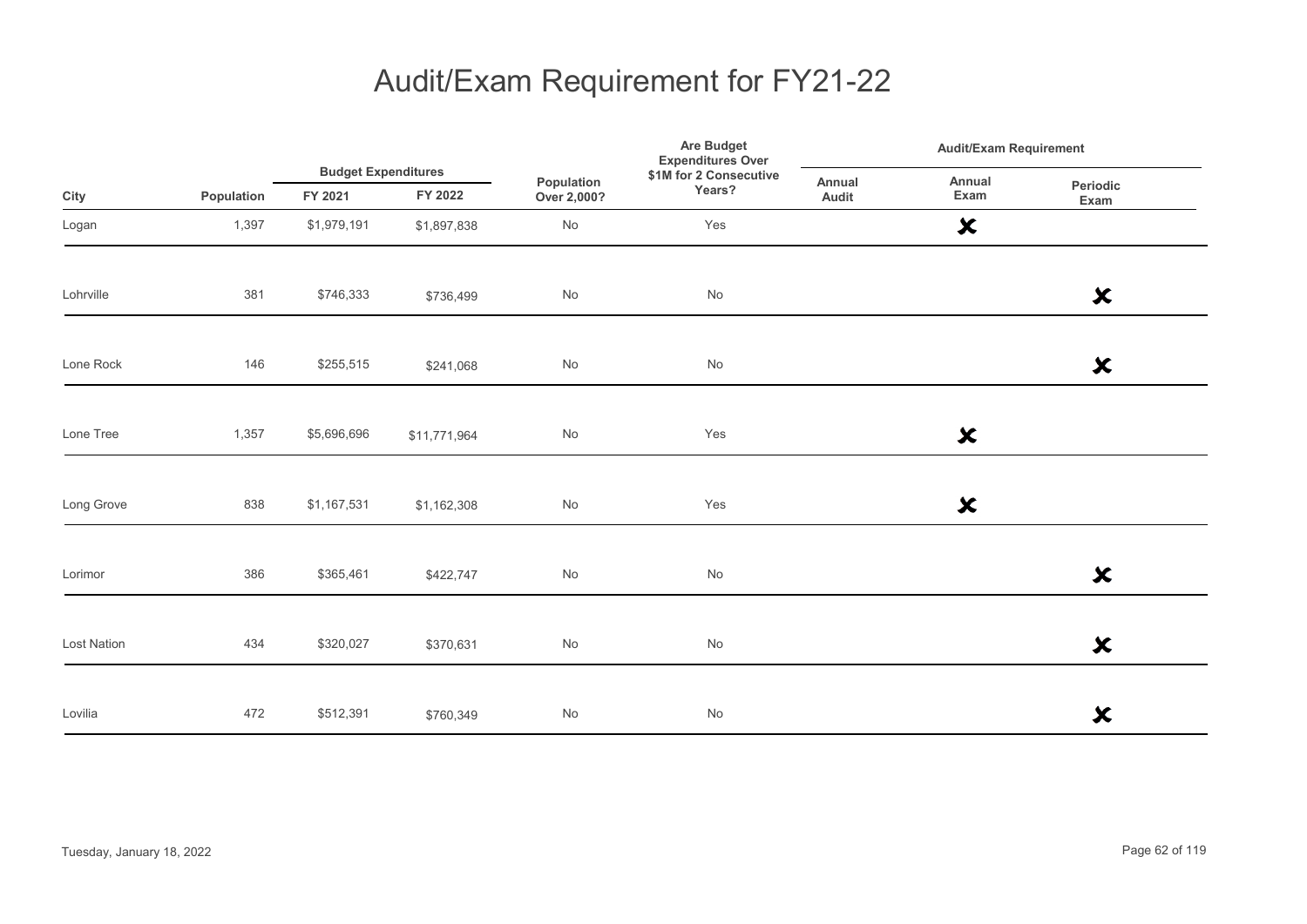|           |            | <b>Budget Expenditures</b> | Are Budget<br><b>Expenditures Over</b> |                           | <b>Audit/Exam Requirement</b>    |                 |                           |                           |
|-----------|------------|----------------------------|----------------------------------------|---------------------------|----------------------------------|-----------------|---------------------------|---------------------------|
| City      | Population | FY 2021                    | FY 2022                                | Population<br>Over 2,000? | \$1M for 2 Consecutive<br>Years? | Annual<br>Audit | Annual<br>Exam            | Periodic<br>Exam          |
| Low Moor  | 250        | \$248,207                  | \$252,663                              | No                        | No                               |                 |                           | $\boldsymbol{\mathsf{x}}$ |
| Lowden    | 807        | \$3,131,937                | \$1,770,004                            | $\mathsf{No}$             | Yes                              |                 | $\boldsymbol{\mathsf{x}}$ |                           |
| Lu Verne  | 258        | \$306,150                  | \$321,690                              | $\mathsf{No}$             | No                               |                 |                           | $\boldsymbol{\mathsf{x}}$ |
| Luana     | 301        | \$322,655                  | \$343,715                              | No                        | $\operatorname{\mathsf{No}}$     |                 |                           | $\boldsymbol{\mathsf{x}}$ |
| Lucas     | 172        | \$115,427                  | \$122,223                              | $\mathsf{No}$             | $\operatorname{\mathsf{No}}$     |                 |                           | $\boldsymbol{\mathsf{x}}$ |
| Luther    | 152        | \$243,550                  | \$223,535                              | $\mathsf{No}$             | No                               |                 |                           | $\boldsymbol{\mathsf{x}}$ |
| Luxemburg | 245        | \$562,410                  | \$386,060                              | $\mathsf{No}$             | $\operatorname{\mathsf{No}}$     |                 |                           | $\boldsymbol{\mathsf{x}}$ |
| Luzerne   | 112        | \$38,200                   | \$40,350                               | $\mathsf{No}$             | $\mathsf{No}$                    |                 |                           | $\boldsymbol{\mathsf{x}}$ |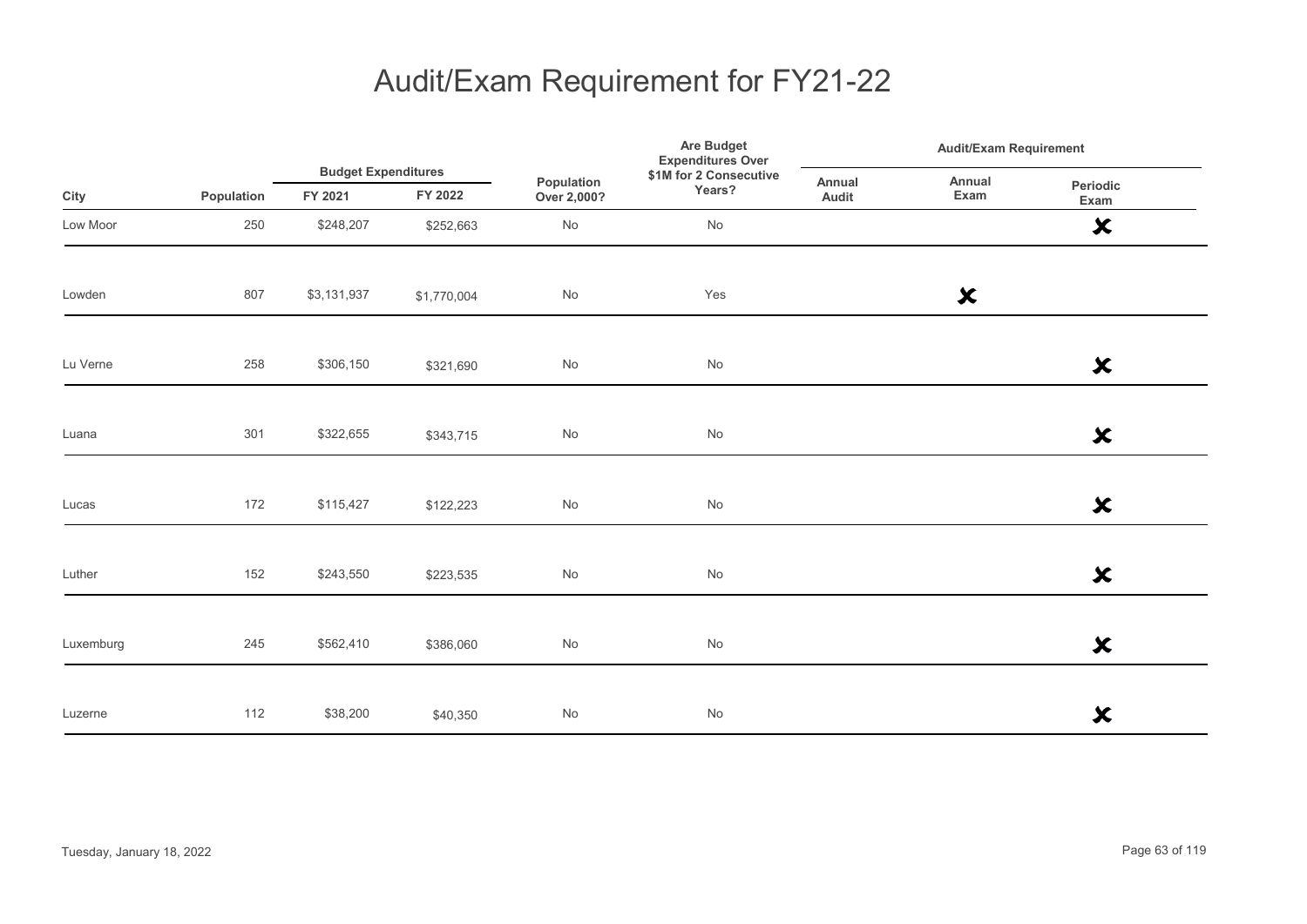|           |            | <b>Budget Expenditures</b> |             |                           | <b>Are Budget</b><br><b>Expenditures Over</b> |                           | <b>Audit/Exam Requirement</b> |                           |  |
|-----------|------------|----------------------------|-------------|---------------------------|-----------------------------------------------|---------------------------|-------------------------------|---------------------------|--|
| City      | Population | FY 2021                    | FY 2022     | Population<br>Over 2,000? | \$1M for 2 Consecutive<br>Years?              | Annual<br>Audit           | Annual<br>Exam                | Periodic<br>Exam          |  |
| Lynnville | 380        | \$1,273,020                | \$572,380   | No                        | No                                            |                           |                               | $\boldsymbol{\mathsf{x}}$ |  |
| Lytton    | 282        | \$1,320,400                | \$1,421,472 | No                        | Yes                                           |                           | $\boldsymbol{\mathsf{x}}$     |                           |  |
| Macedonia | 267        | \$271,791                  | \$293,008   | No                        | No                                            |                           |                               | $\boldsymbol{\mathsf{x}}$ |  |
| Macksburg | 97         | \$67,806                   | \$98,860    | No                        | $\operatorname{\mathsf{No}}$                  |                           |                               | $\boldsymbol{\mathsf{x}}$ |  |
| Madrid    | 2,802      | \$9,607,151                | \$6,857,388 | Yes                       | $\overline{\phantom{a}}$                      | $\boldsymbol{\mathsf{x}}$ |                               |                           |  |
| Magnolia  | 190        | \$258,312                  | \$212,112   | No                        | No                                            |                           |                               | $\boldsymbol{\mathsf{x}}$ |  |
| Malcom    | 270        | \$477,608                  | \$483,166   | No                        | $\operatorname{\mathsf{No}}$                  |                           |                               | $\boldsymbol{\mathsf{x}}$ |  |
| Mallard   | 257        | \$473,120                  | \$376,751   | No                        | No                                            |                           |                               | $\boldsymbol{\mathsf{x}}$ |  |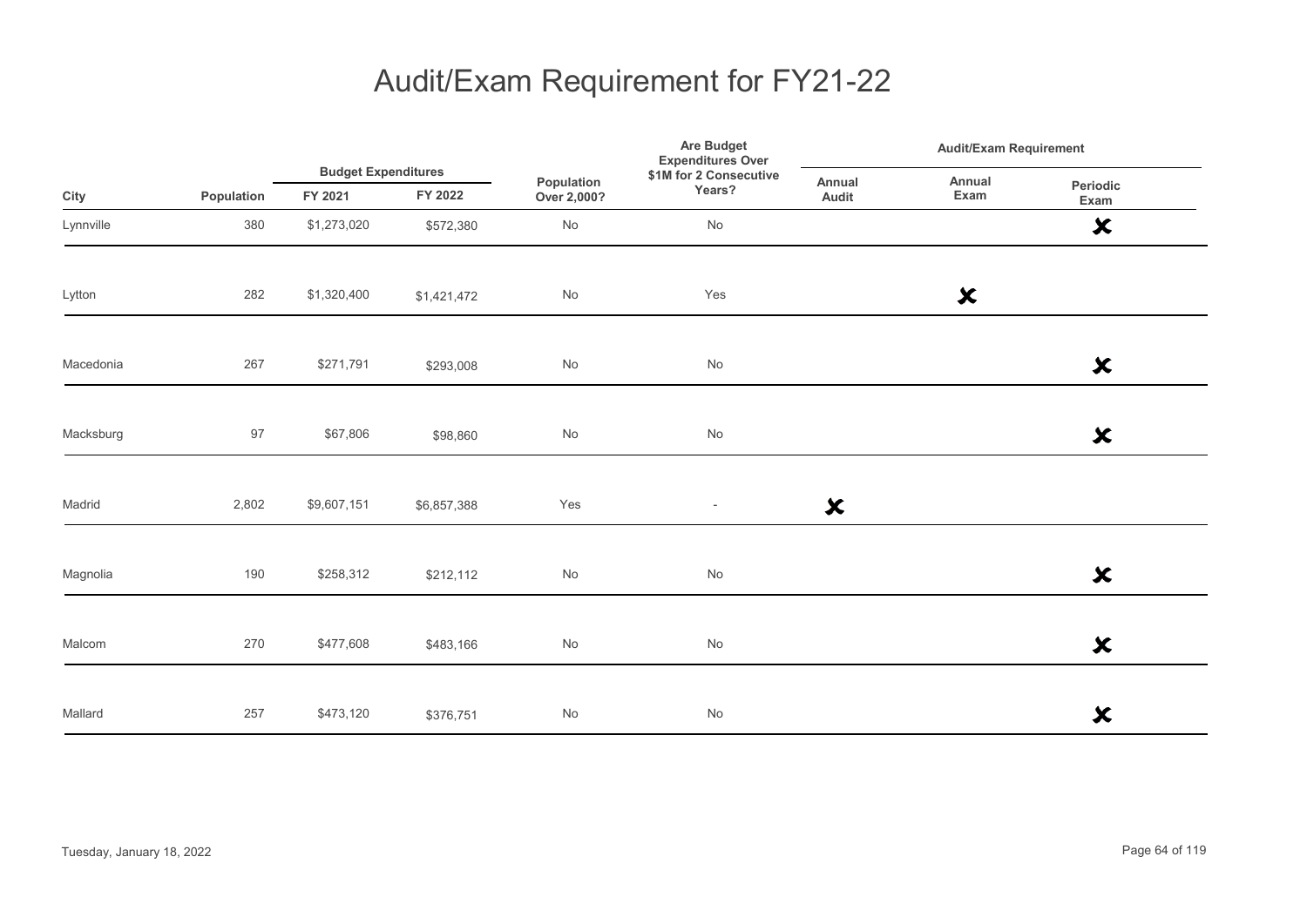|            |            | <b>Budget Expenditures</b> |             |                           | <b>Are Budget</b><br><b>Expenditures Over</b> | <b>Audit/Exam Requirement</b> |                           |                           |
|------------|------------|----------------------------|-------------|---------------------------|-----------------------------------------------|-------------------------------|---------------------------|---------------------------|
| City       | Population | FY 2021                    | FY 2022     | Population<br>Over 2,000? | \$1M for 2 Consecutive<br>Years?              | Annual<br>Audit               | Annual<br>Exam            | Periodic<br>Exam          |
| Maloy      | 22         | \$10,910                   | \$10,350    | No                        | No                                            |                               |                           | $\boldsymbol{\mathsf{x}}$ |
| Malvern    | 1,046      | \$4,001,059                | \$1,399,912 | No                        | Yes                                           |                               | $\boldsymbol{\mathsf{x}}$ |                           |
| Manchester | 5,065      | \$11,112,171               | \$9,927,057 | Yes                       | $\overline{\phantom{a}}$                      | $\boldsymbol{\mathsf{x}}$     |                           |                           |
| Manilla    | 775        | \$3,314,795                | \$3,624,795 | No                        | Yes                                           |                               | $\boldsymbol{\mathsf{x}}$ |                           |
| Manly      | 1,256      | \$1,520,596                | \$1,428,952 | No                        | Yes                                           |                               | $\boldsymbol{\mathsf{x}}$ |                           |
| Manning    | 1,455      | \$15,941,951               | \$631,040   | No                        | $\operatorname{\mathsf{No}}$                  |                               |                           | $\boldsymbol{\mathsf{x}}$ |
| Manson     | 1,709      | \$2,204,475                | \$2,224,515 | No                        | Yes                                           |                               | $\boldsymbol{\mathsf{x}}$ |                           |
| Mapleton   | 1,165      | \$4,559,016                | \$5,327,609 | No                        | Yes                                           |                               | ×                         |                           |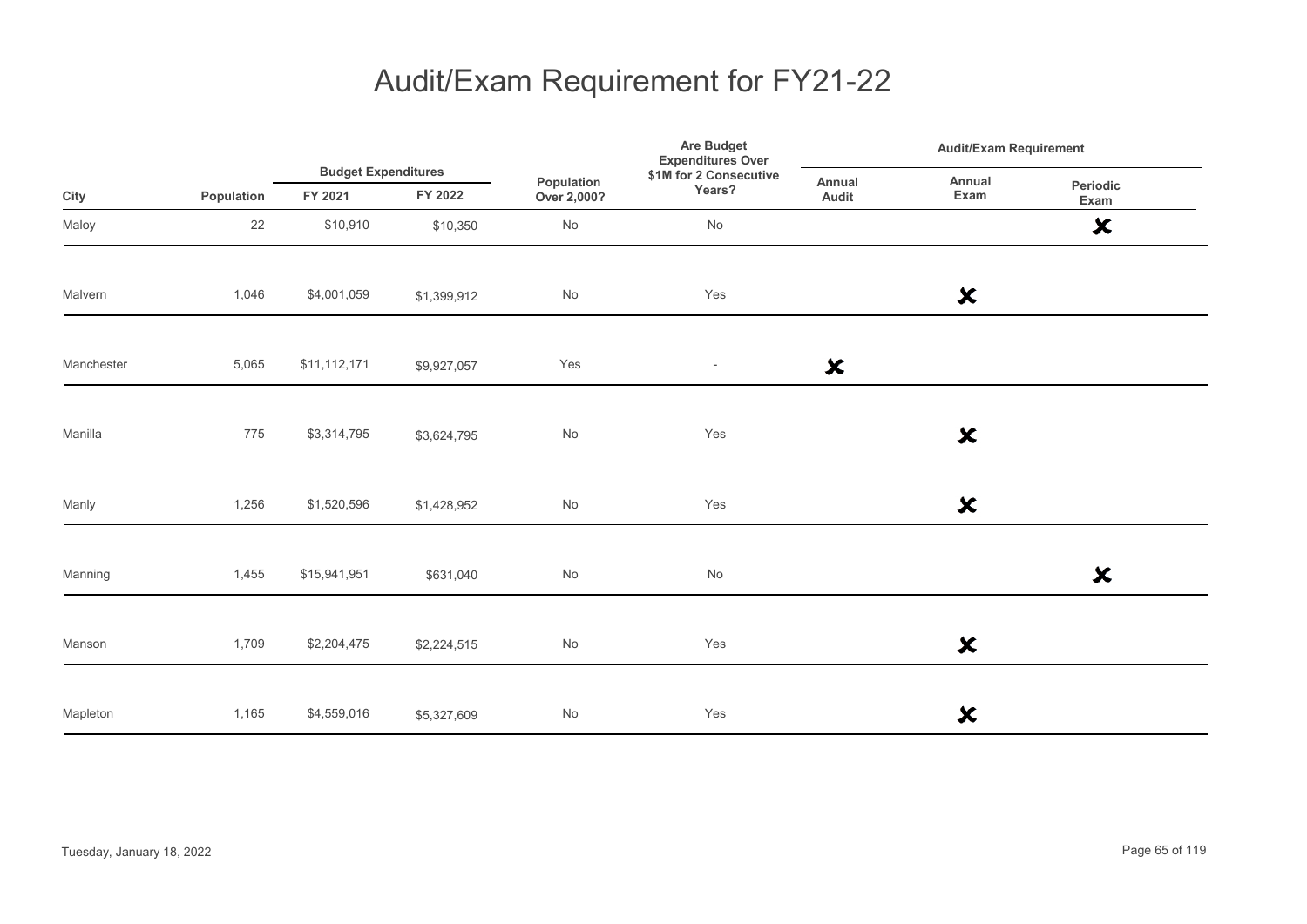|             |            | <b>Budget Expenditures</b> |               |                           | <b>Are Budget</b><br><b>Expenditures Over</b> | <b>Audit/Exam Requirement</b> |                           |                           |
|-------------|------------|----------------------------|---------------|---------------------------|-----------------------------------------------|-------------------------------|---------------------------|---------------------------|
| City        | Population | FY 2021                    | FY 2022       | Population<br>Over 2,000? | \$1M for 2 Consecutive<br>Years?              | Annual<br>Audit               | Annual<br>Exam            | Periodic<br>Exam          |
| Maquoketa   | 6,128      | \$10,156,719               | \$17,263,778  | Yes                       | $\overline{\phantom{a}}$                      | $\boldsymbol{\mathsf{x}}$     |                           |                           |
| Marathon    | 230        | \$924,674                  | \$3,014,110   | No                        | $\operatorname{\mathsf{No}}$                  |                               |                           | $\boldsymbol{\mathsf{x}}$ |
| Marble Rock | 271        | \$794,740                  | \$728,310     | No                        | No                                            |                               |                           | $\boldsymbol{\mathsf{x}}$ |
| Marcus      | 1,079      | \$1,392,763                | \$1,404,740   | No                        | Yes                                           |                               | $\boldsymbol{\mathsf{x}}$ |                           |
| Marengo     | 2,435      | \$4,518,943                | \$3,631,238   | Yes                       | $\overline{\phantom{a}}$                      | $\boldsymbol{\mathsf{x}}$     |                           |                           |
| Marion      | 41,535     | \$93,875,883               | \$112,608,341 | Yes                       | $\overline{\phantom{a}}$                      | $\boldsymbol{\mathsf{x}}$     |                           |                           |
| Marne       | 110        | \$83,875                   | \$106,200     | No                        | No                                            |                               |                           | $\boldsymbol{\mathsf{x}}$ |
| Marquette   | 429        | \$1,218,539                | \$1,103,280   | No                        | Yes                                           |                               | ×                         |                           |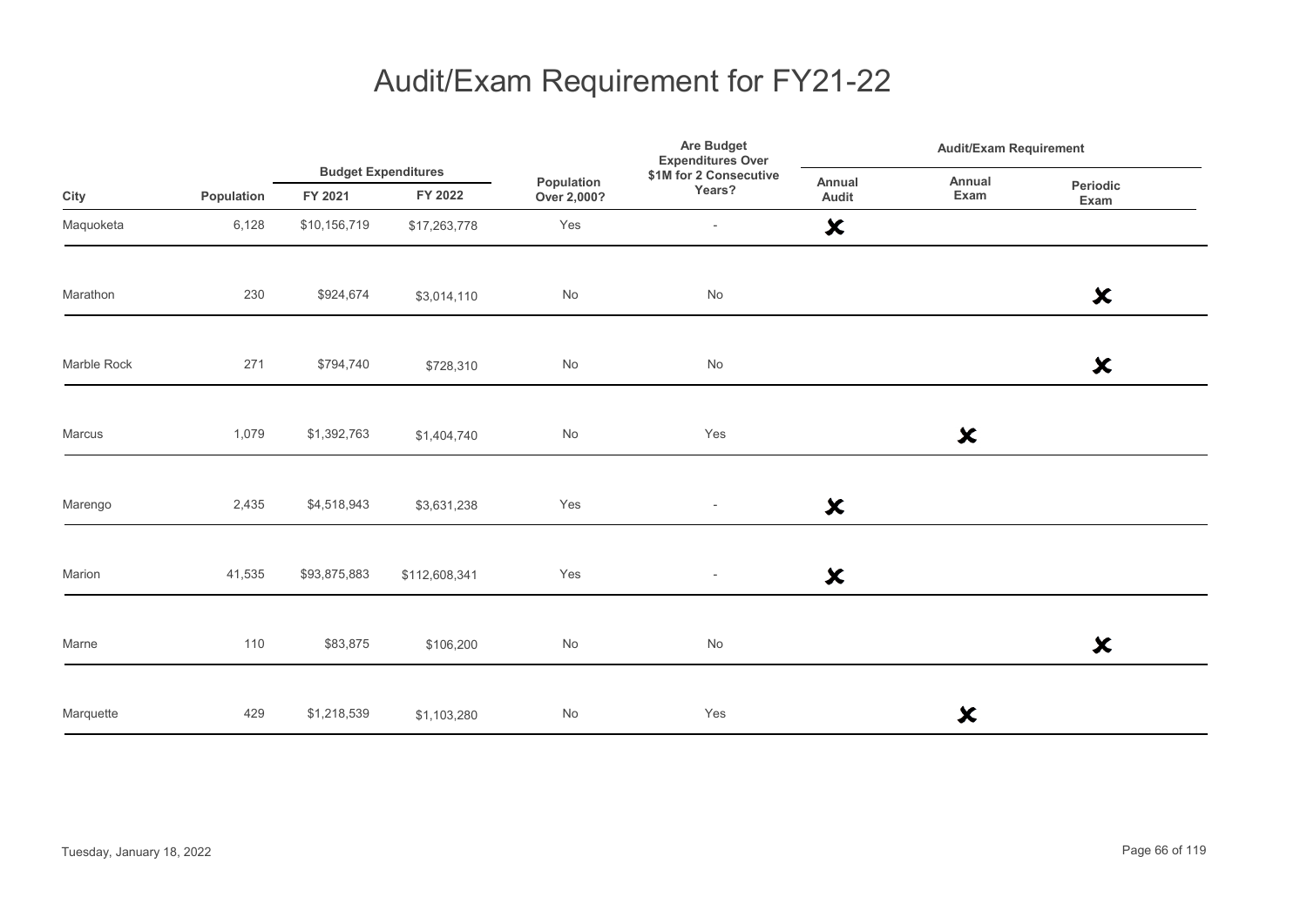|              |            |                                       |              |                              | <b>Are Budget</b><br><b>Expenditures Over</b> |                           | <b>Audit/Exam Requirement</b> |                           |  |
|--------------|------------|---------------------------------------|--------------|------------------------------|-----------------------------------------------|---------------------------|-------------------------------|---------------------------|--|
| City         | Population | <b>Budget Expenditures</b><br>FY 2021 | FY 2022      | Population<br>Over 2,000?    | \$1M for 2 Consecutive<br>Years?              | <b>Annual</b><br>Audit    | Annual<br>Exam                | Periodic<br>Exam          |  |
| Marshalltown | 27,591     | \$65,234,102                          | \$70,277,409 | Yes                          | $\overline{\phantom{a}}$                      | $\boldsymbol{\mathsf{x}}$ |                               |                           |  |
| Martelle     | 249        | \$511,159                             | \$599,231    | No                           | No                                            |                           |                               | $\boldsymbol{\mathsf{x}}$ |  |
| Martensdale  | 421        | \$1,802,916                           | \$974,980    | No                           | No                                            |                           |                               | $\boldsymbol{\mathsf{x}}$ |  |
| Martinsburg  | 110        | \$62,184                              | \$66,570     | $\operatorname{\mathsf{No}}$ | No                                            |                           |                               | $\boldsymbol{\mathsf{x}}$ |  |
| Marysville   | 44         | \$22,325                              | \$18,544     | $\operatorname{\mathsf{No}}$ | No                                            |                           |                               | $\boldsymbol{\mathsf{x}}$ |  |
| Mason City   | 27,338     | \$79,146,370                          | \$91,708,515 | Yes                          | $\sim$                                        | $\boldsymbol{\mathsf{x}}$ |                               |                           |  |
| Masonville   | 99         | \$137,687                             | \$128,313    | $\mathsf{No}$                | No                                            |                           |                               | $\boldsymbol{\mathsf{x}}$ |  |
| Massena      | 359        | \$982,973                             | \$1,352,645  | No                           | No                                            |                           |                               | $\boldsymbol{\mathsf{x}}$ |  |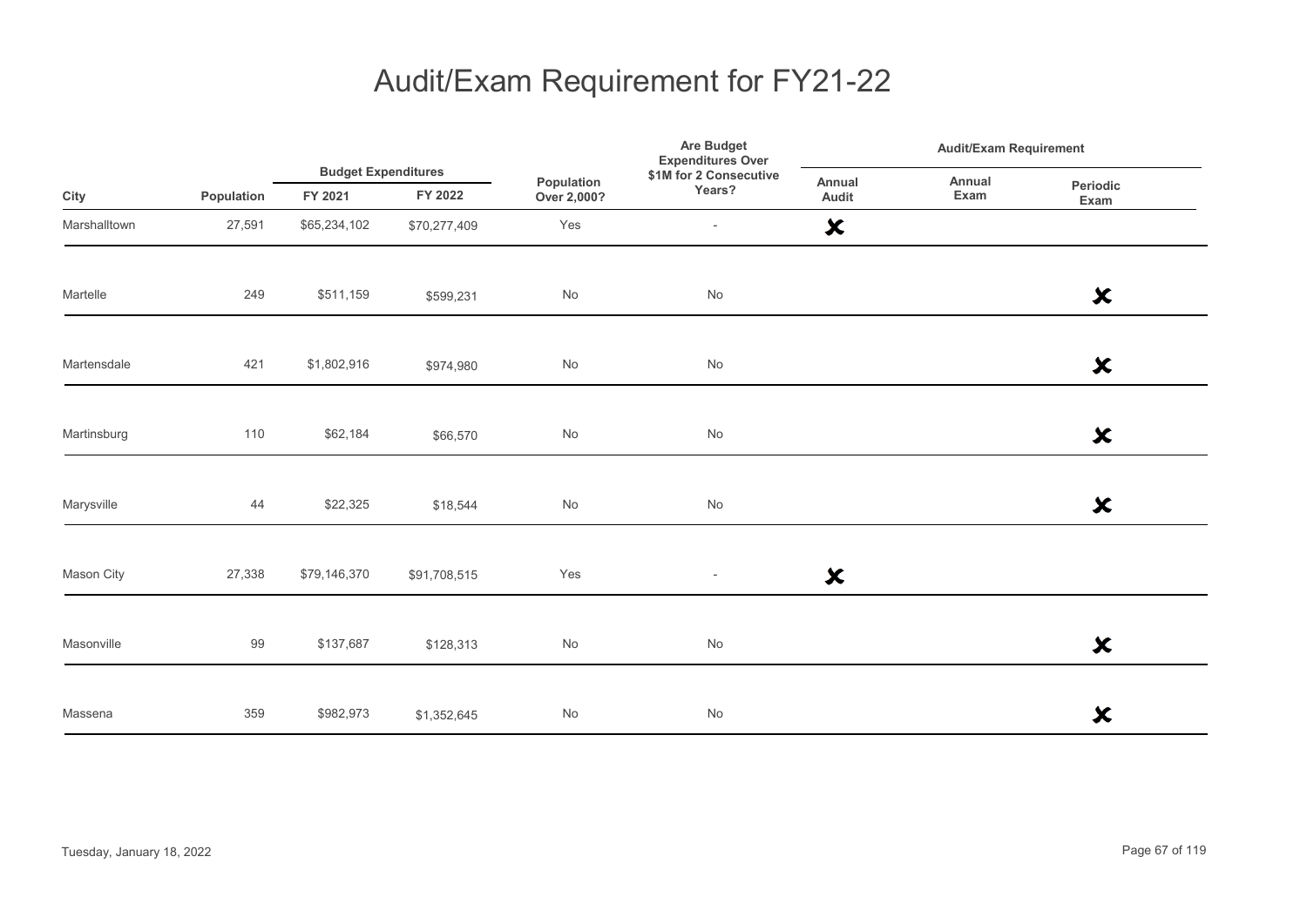|             |            |                                       |             |                              | Are Budget<br><b>Expenditures Over</b> | <b>Audit/Exam Requirement</b> |                           |                           |
|-------------|------------|---------------------------------------|-------------|------------------------------|----------------------------------------|-------------------------------|---------------------------|---------------------------|
| City        | Population | <b>Budget Expenditures</b><br>FY 2021 | FY 2022     | Population<br>Over 2,000?    | \$1M for 2 Consecutive<br>Years?       | Annual<br>Audit               | Annual<br>Exam            | Periodic<br>Exam          |
| Matlock     | 74         | \$59,075                              | \$57,980    | No                           | No                                     |                               |                           | $\boldsymbol{\mathsf{x}}$ |
| Maurice     | 265        | \$330,711                             | \$299,652   | $\operatorname{\mathsf{No}}$ | $\operatorname{\mathsf{No}}$           |                               |                           | $\boldsymbol{\mathsf{x}}$ |
| Maxwell     | 859        | \$4,113,031                           | \$1,729,990 | No                           | Yes                                    |                               | $\boldsymbol{\mathsf{x}}$ |                           |
| Maynard     | 476        | \$846,716                             | \$892,524   | No                           | No                                     |                               |                           | $\boldsymbol{\mathsf{x}}$ |
| Maysville   | 156        | \$132,286                             | \$170,950   | $\operatorname{\mathsf{No}}$ | $\operatorname{\mathsf{No}}$           |                               |                           | $\boldsymbol{\mathsf{x}}$ |
| McCallsburg | 353        | \$343,737                             | \$360,570   | $\operatorname{\mathsf{No}}$ | No                                     |                               |                           | $\boldsymbol{\mathsf{x}}$ |
| McCausland  | 313        | \$408,498                             | \$460,237   | No                           | $\operatorname{\mathsf{No}}$           |                               |                           | $\boldsymbol{\mathsf{x}}$ |
| McClelland  | 146        | \$187,600                             | \$188,329   | $\operatorname{\mathsf{No}}$ | $\mathsf{No}$                          |                               |                           | $\boldsymbol{\mathsf{x}}$ |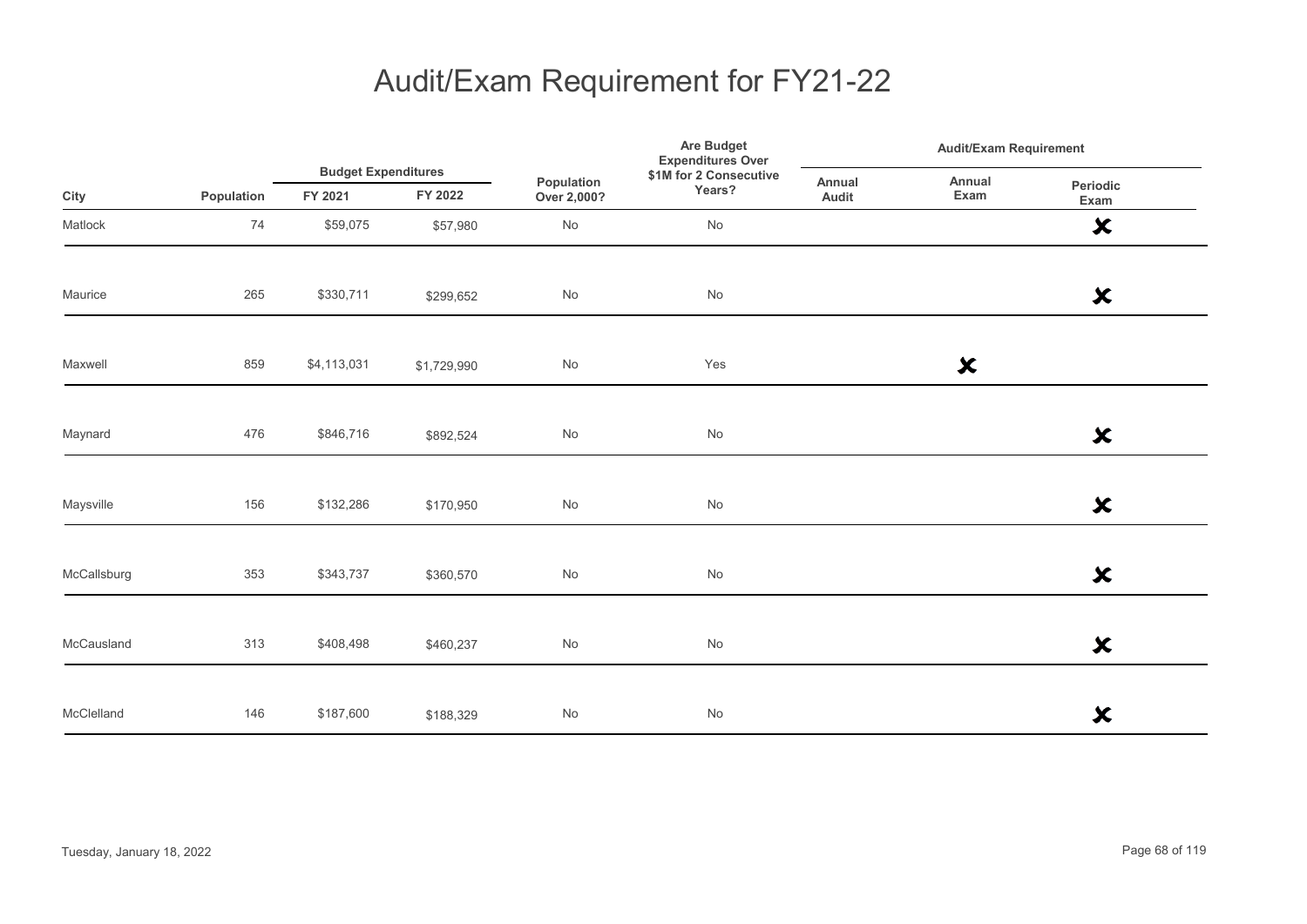|                |            |                                       |             |                           | Are Budget<br><b>Expenditures Over</b> |                 | <b>Audit/Exam Requirement</b> |                           |  |
|----------------|------------|---------------------------------------|-------------|---------------------------|----------------------------------------|-----------------|-------------------------------|---------------------------|--|
| City           | Population | <b>Budget Expenditures</b><br>FY 2021 | FY 2022     | Population<br>Over 2,000? | \$1M for 2 Consecutive<br>Years?       | Annual<br>Audit | Annual<br>Exam                | <b>Periodic</b><br>Exam   |  |
| McGregor       | 742        | \$2,886,763                           | \$2,989,851 | $\mathsf{No}$             | Yes                                    |                 | $\boldsymbol{\mathsf{x}}$     |                           |  |
| McIntire       | 113        | \$96,450                              | \$103,200   | No                        | No                                     |                 |                               | $\boldsymbol{\mathsf{x}}$ |  |
| Mechanicsville | 1,020      | \$1,404,284                           | \$3,478,255 | $\mathsf{No}$             | Yes                                    |                 | $\boldsymbol{\mathsf{x}}$     |                           |  |
| Mediapolis     | 1,688      | \$2,975,841                           | \$2,394,598 | $\mathsf{No}$             | Yes                                    |                 | $\boldsymbol{\mathsf{x}}$     |                           |  |
| Melbourne      | 786        | \$901,254                             | \$902,498   | No                        | $\mathsf{No}$                          |                 |                               | $\boldsymbol{\mathsf{x}}$ |  |
| Melcher-Dallas | 1,195      | \$1,346,473                           | \$1,449,233 | No                        | Yes                                    |                 | $\boldsymbol{\mathsf{x}}$     |                           |  |
| Melrose        | 110        | \$62,550                              | \$64,940    | $\mathsf{No}$             | $\mathsf{No}$                          |                 |                               | $\boldsymbol{\mathsf{x}}$ |  |
| Melvin         | 199        | \$338,716                             | \$213,810   | $\mathsf{No}$             | No                                     |                 |                               | $\boldsymbol{\mathsf{x}}$ |  |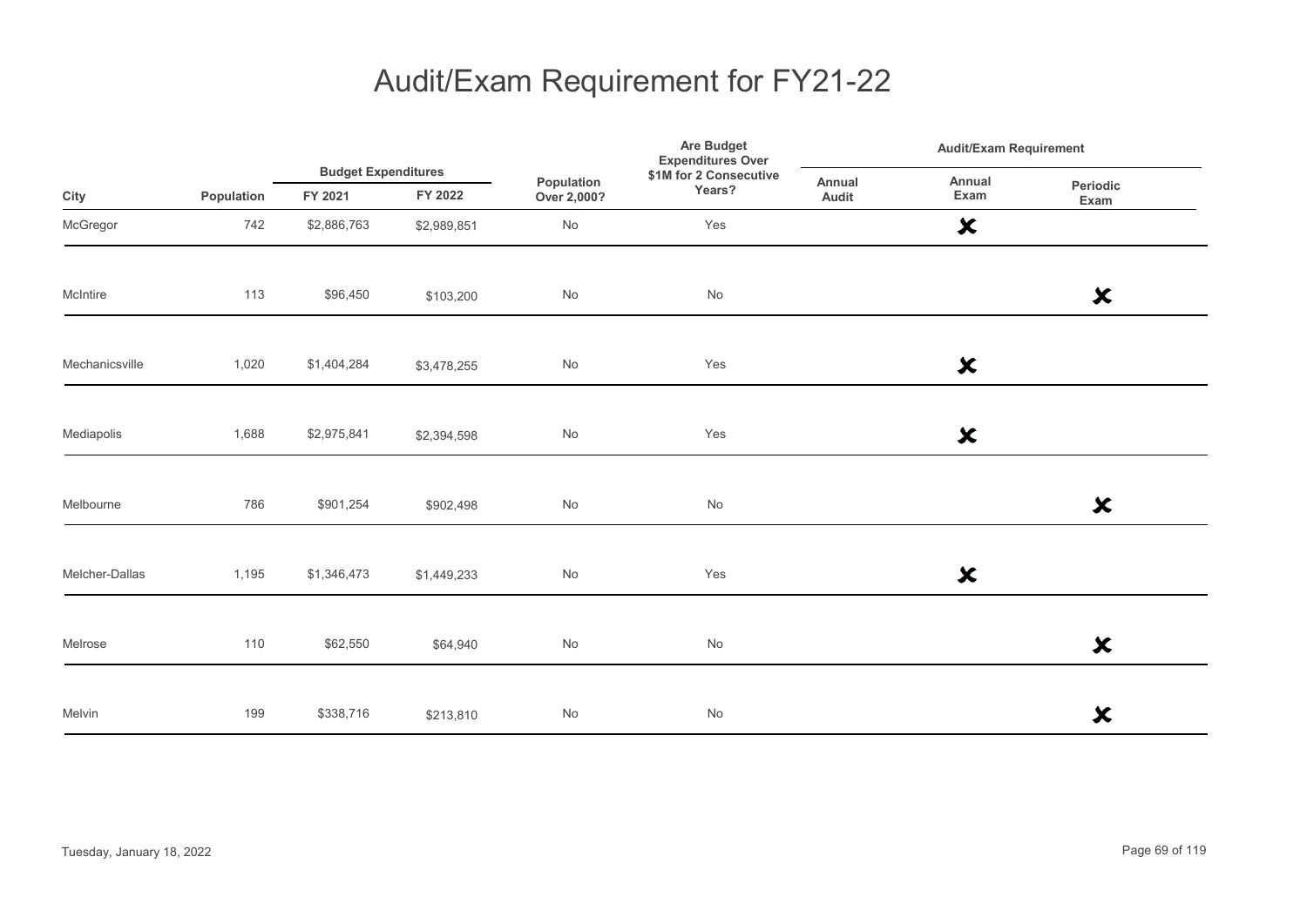|             |            |                                       |             |                              | Are Budget<br><b>Expenditures Over</b> |                           | <b>Audit/Exam Requirement</b> |                           |  |
|-------------|------------|---------------------------------------|-------------|------------------------------|----------------------------------------|---------------------------|-------------------------------|---------------------------|--|
| City        | Population | <b>Budget Expenditures</b><br>FY 2021 | FY 2022     | Population<br>Over 2,000?    | \$1M for 2 Consecutive<br>Years?       | Annual<br>Audit           | Annual<br>Exam                | Periodic<br>Exam          |  |
| Menlo       | 345        | \$289,990                             | \$257,106   | No                           | No                                     |                           |                               | $\boldsymbol{\mathsf{x}}$ |  |
| Meriden     | 161        | \$171,700                             | \$174,600   | No                           | No                                     |                           |                               | $\boldsymbol{\mathsf{x}}$ |  |
| Merrill     | 717        | \$904,543                             | \$620,212   | $\operatorname{\mathsf{No}}$ | No                                     |                           |                               | $\boldsymbol{\mathsf{x}}$ |  |
| Meservey    | 222        | \$244,752                             | \$228,097   | $\operatorname{\mathsf{No}}$ | No                                     |                           |                               | $\boldsymbol{\mathsf{x}}$ |  |
| Middletown  | 363        | \$112,800                             | \$130,200   | No                           | No                                     |                           |                               | $\boldsymbol{\mathsf{x}}$ |  |
| Miles       | 408        | \$776,965                             | \$465,757   | $\operatorname{\mathsf{No}}$ | No                                     |                           |                               | $\boldsymbol{\mathsf{x}}$ |  |
| Milford     | 3,321      | \$7,745,791                           | \$9,735,886 | Yes                          | $\overline{\phantom{a}}$               | $\boldsymbol{\mathsf{x}}$ |                               |                           |  |
| Millersburg | 135        | \$192,047                             | \$252,382   | $\operatorname{\mathsf{No}}$ | No                                     |                           |                               | $\boldsymbol{\mathsf{x}}$ |  |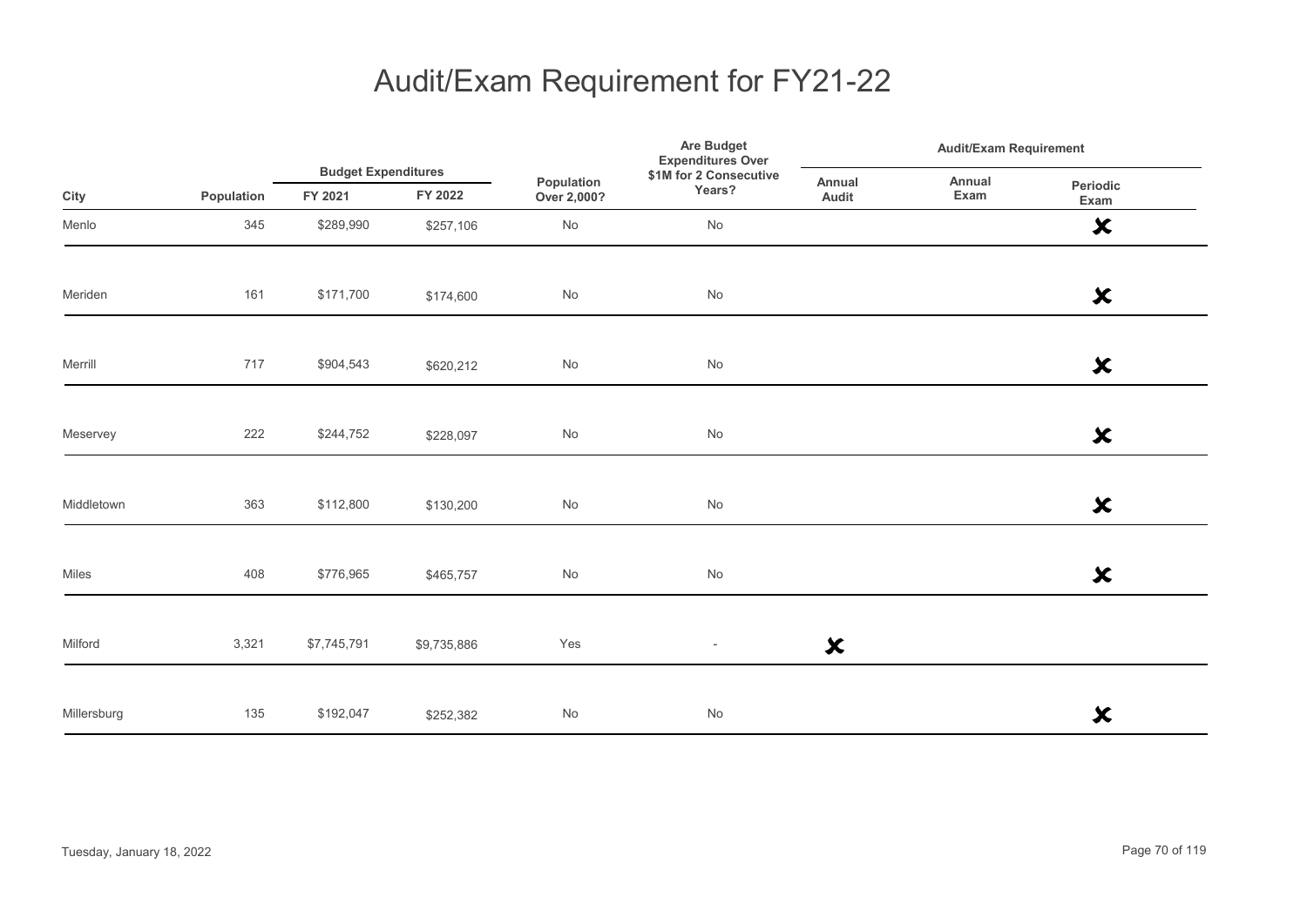|                 |            |                                       |             | Are Budget<br><b>Expenditures Over</b><br>\$1M for 2 Consecutive<br>Population<br>Years?<br>Over 2,000? | <b>Audit/Exam Requirement</b> |                           |                |                           |
|-----------------|------------|---------------------------------------|-------------|---------------------------------------------------------------------------------------------------------|-------------------------------|---------------------------|----------------|---------------------------|
| City            | Population | <b>Budget Expenditures</b><br>FY 2021 | FY 2022     |                                                                                                         |                               | Annual<br>Audit           | Annual<br>Exam | Periodic<br>Exam          |
| Millerton       | 36         | \$14,100                              | \$15,800    | $\mathsf{No}$                                                                                           | $\operatorname{\mathsf{No}}$  |                           |                | $\boldsymbol{\mathsf{x}}$ |
| Milo            | 778        | \$913,794                             | \$927,640   | No                                                                                                      | $\operatorname{\mathsf{No}}$  |                           |                | $\boldsymbol{\mathsf{x}}$ |
| Milton          | 380        | \$306,053                             | \$300,565   | No                                                                                                      | $\mathsf{No}$                 |                           |                | $\boldsymbol{\mathsf{x}}$ |
| Minburn         | 325        | \$538,494                             | \$590,553   | $\mathsf{No}$                                                                                           | $\operatorname{\mathsf{No}}$  |                           |                | $\boldsymbol{\mathsf{x}}$ |
| Minden          | 600        | \$782,754                             | \$766,814   | $\mathsf{No}$                                                                                           | $\mathsf{No}$                 |                           |                | $\boldsymbol{\mathsf{x}}$ |
| Mingo           | 302        | \$363,929                             | \$373,620   | $\mathsf{No}$                                                                                           | $\operatorname{\mathsf{No}}$  |                           |                | $\boldsymbol{\mathsf{x}}$ |
| Missouri Valley | 2,678      | \$3,914,911                           | \$3,909,960 | Yes                                                                                                     | $\overline{\phantom{a}}$      | $\boldsymbol{\mathsf{x}}$ |                |                           |
| Mitchell        | 124        | \$86,134                              | \$77,554    | $\mathsf{No}$                                                                                           | $\mathsf{No}$                 |                           |                | $\boldsymbol{\mathsf{x}}$ |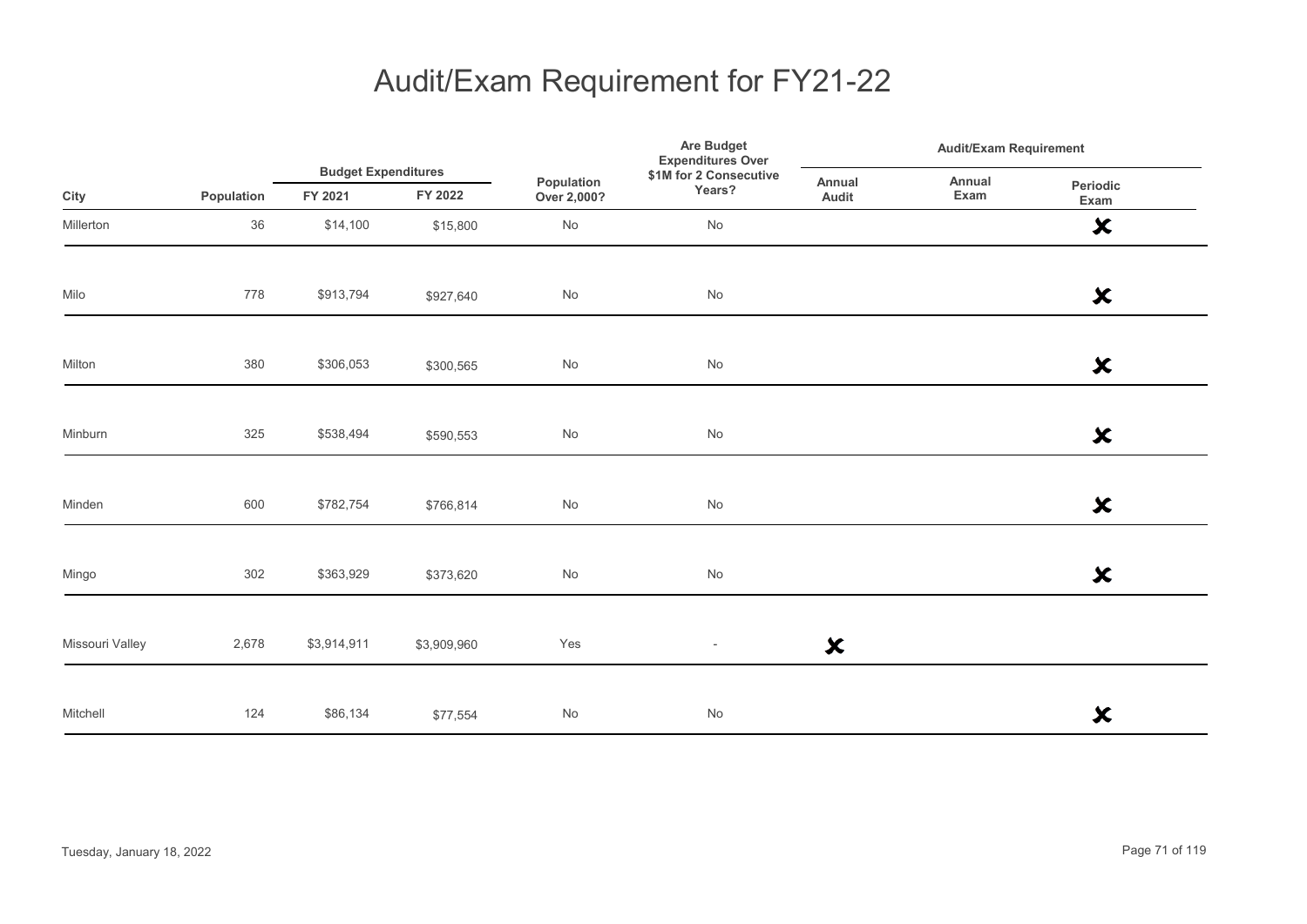|               |            |                                       |              | Are Budget<br><b>Expenditures Over</b> |                                  | <b>Audit/Exam Requirement</b> |                           |                           |  |
|---------------|------------|---------------------------------------|--------------|----------------------------------------|----------------------------------|-------------------------------|---------------------------|---------------------------|--|
| City          | Population | <b>Budget Expenditures</b><br>FY 2021 | FY 2022      | Population<br>Over 2,000?              | \$1M for 2 Consecutive<br>Years? | Annual<br>Audit               | Annual<br>Exam            | Periodic<br>Exam          |  |
| Mitchellville | 2,485      | \$4,604,236                           | \$5,991,807  | Yes                                    | $\overline{\phantom{a}}$         | $\boldsymbol{\mathsf{x}}$     |                           |                           |  |
| Modale        | 273        | \$272,430                             | \$287,355    | No                                     | No                               |                               |                           | $\boldsymbol{\mathsf{x}}$ |  |
| Mondamin      | 339        | \$475,540                             | \$883,778    | $\mathsf{No}$                          | No                               |                               |                           | $\boldsymbol{\mathsf{x}}$ |  |
| Monmouth      | 129        | \$115,035                             | \$88,440     | $\operatorname{\mathsf{No}}$           | $\operatorname{\mathsf{No}}$     |                               |                           | $\boldsymbol{\mathsf{x}}$ |  |
| Monona        | 1,471      | \$2,814,010                           | \$2,917,556  | $\mathsf{No}$                          | Yes                              |                               | $\boldsymbol{\mathsf{x}}$ |                           |  |
| Monroe        | 1,967      | \$2,359,997                           | \$2,384,934  | No                                     | Yes                              |                               | $\boldsymbol{\mathsf{x}}$ |                           |  |
| Montezuma     | 1,442      | \$10,724,272                          | \$6,023,329  | No                                     | Yes                              |                               | $\boldsymbol{\mathsf{x}}$ |                           |  |
| Monticello    | 4,040      | \$7,229,209                           | \$10,918,721 | Yes                                    | $\overline{\phantom{a}}$         | $\boldsymbol{\mathsf{x}}$     |                           |                           |  |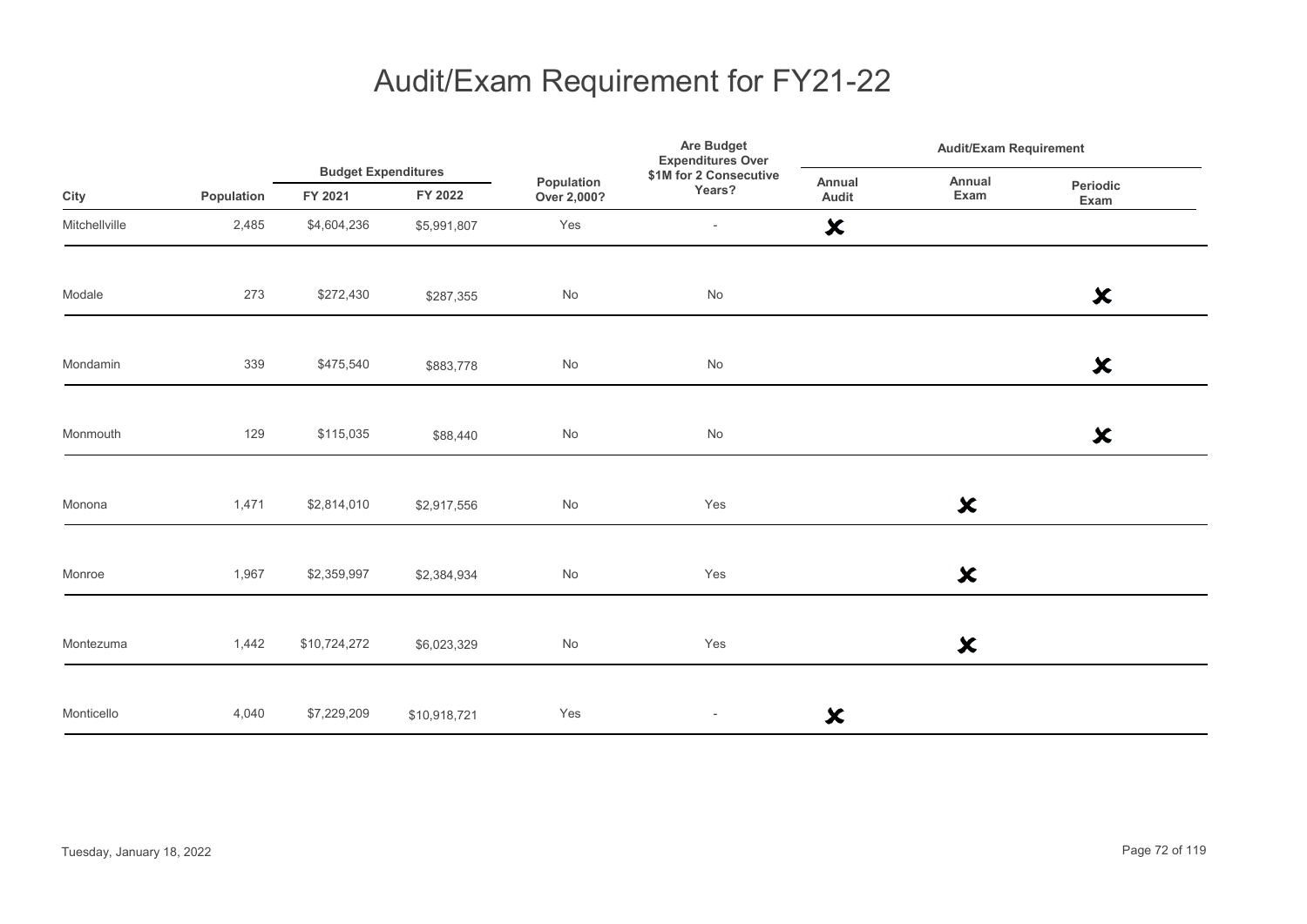|             |            | <b>Budget Expenditures</b> |             |                           | Are Budget<br><b>Expenditures Over</b> | <b>Audit/Exam Requirement</b> |                |                           |
|-------------|------------|----------------------------|-------------|---------------------------|----------------------------------------|-------------------------------|----------------|---------------------------|
| City        | Population | FY 2021                    | FY 2022     | Population<br>Over 2,000? | \$1M for 2 Consecutive<br>Years?       | Annual<br>Audit               | Annual<br>Exam | Periodic<br>Exam          |
| Montour     | 203        | \$313,720                  | \$288,372   | No                        | No                                     |                               |                | $\boldsymbol{\mathsf{x}}$ |
| Montrose    | 738        | \$971,664                  | \$903,279   | $\mathsf{No}$             | $\operatorname{\mathsf{No}}$           |                               |                | $\boldsymbol{\mathsf{x}}$ |
| Moorhead    | 199        | \$194,591                  | \$223,201   | $\mathsf{No}$             | No                                     |                               |                | $\pmb{\times}$            |
| Moorland    | 168        | \$124,613                  | \$128,207   | $\mathsf{No}$             | $\operatorname{\mathsf{No}}$           |                               |                | $\boldsymbol{\mathsf{x}}$ |
| Moravia     | 637        | \$656,812                  | \$1,163,380 | $\mathsf{No}$             | $\operatorname{\mathsf{No}}$           |                               |                | $\boldsymbol{\mathsf{x}}$ |
| Morley      | 96         | \$95,845                   | \$97,059    | $\mathsf{No}$             | No                                     |                               |                | $\boldsymbol{\mathsf{x}}$ |
| Morning Sun | 752        | \$985,182                  | \$997,798   | $\mathsf{No}$             | $\operatorname{\mathsf{No}}$           |                               |                | $\boldsymbol{\mathsf{x}}$ |
| Morrison    | 98         | \$53,675                   | \$46,727    | $\mathsf{No}$             | $\mathsf{No}$                          |                               |                | $\boldsymbol{\mathsf{x}}$ |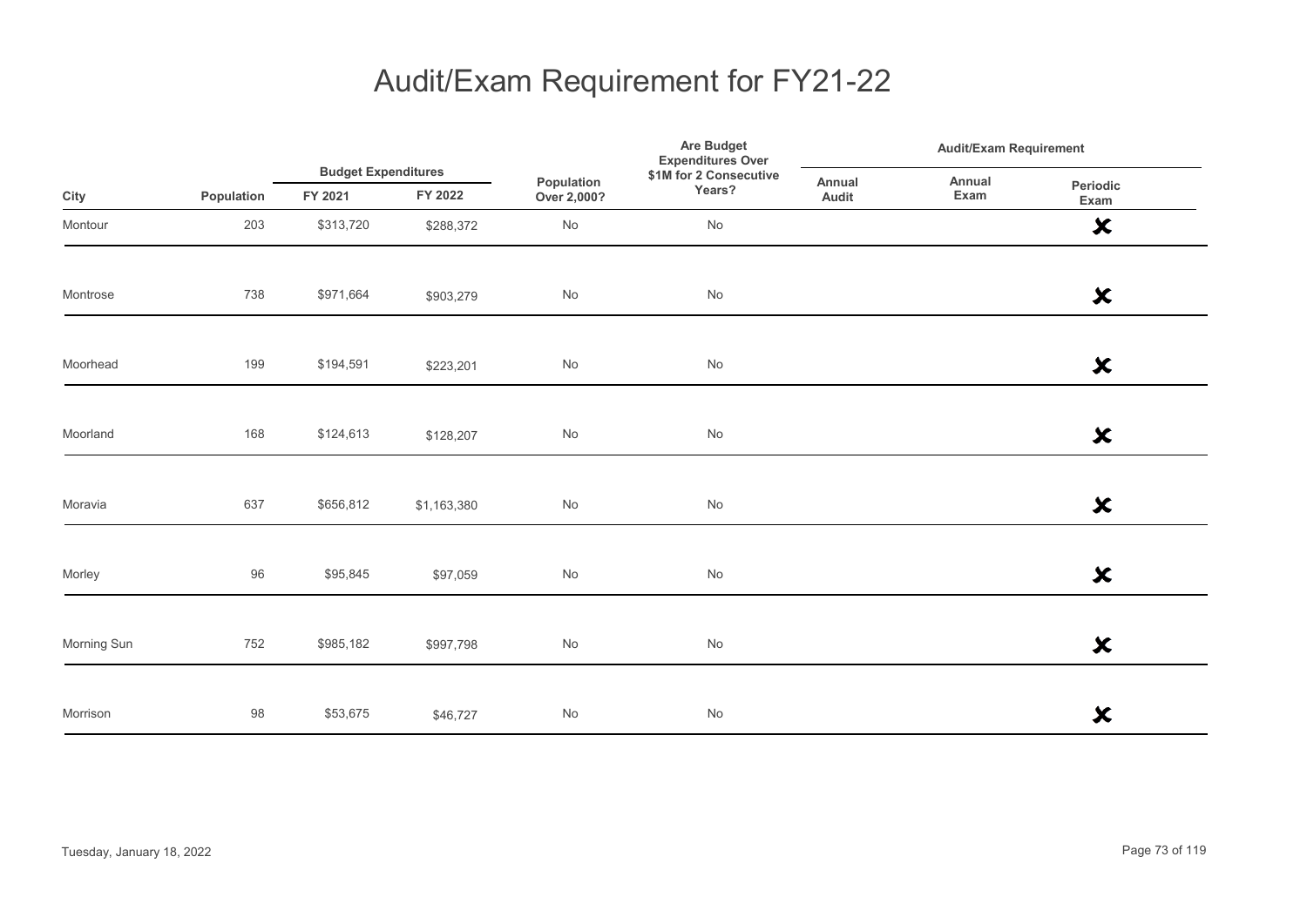|                |            |                                       |              | Are Budget<br><b>Expenditures Over</b><br>\$1M for 2 Consecutive<br>Population<br>Years?<br>Over 2,000? | <b>Audit/Exam Requirement</b> |                           |                           |                           |
|----------------|------------|---------------------------------------|--------------|---------------------------------------------------------------------------------------------------------|-------------------------------|---------------------------|---------------------------|---------------------------|
| City           | Population | <b>Budget Expenditures</b><br>FY 2021 | FY 2022      |                                                                                                         |                               | Annual<br>Audit           | Annual<br>Exam            | Periodic<br>Exam          |
| Moulton        | 607        | \$1,017,034                           | \$1,100,776  | $\operatorname{\mathsf{No}}$                                                                            | Yes                           |                           | $\boldsymbol{\mathsf{x}}$ |                           |
| Mount Auburn   | 162        | \$118,773                             | \$80,988     | No                                                                                                      | No                            |                           |                           | $\boldsymbol{\mathsf{x}}$ |
| Mount Ayr      | 1,623      | \$7,079,063                           | \$3,690,869  | No                                                                                                      | Yes                           |                           | $\boldsymbol{\mathsf{x}}$ |                           |
| Mount Pleasant | 9,274      | \$23,827,413                          | \$27,084,294 | Yes                                                                                                     | $\sim$                        | $\boldsymbol{\mathsf{x}}$ |                           |                           |
| Mount Vernon   | 4,527      | \$7,775,797                           | \$9,752,401  | Yes                                                                                                     | $\overline{\phantom{a}}$      | $\boldsymbol{\mathsf{x}}$ |                           |                           |
| Moville        | 1,687      | \$3,583,763                           | \$2,741,470  | No                                                                                                      | Yes                           |                           | $\boldsymbol{\mathsf{x}}$ |                           |
| Murray         | 684        | \$1,117,500                           | \$965,515    | No                                                                                                      | $\operatorname{\mathsf{No}}$  |                           |                           | $\boldsymbol{\mathsf{x}}$ |
| Muscatine      | 23,797     | \$67,112,733                          | \$67,162,512 | Yes                                                                                                     | $\overline{\phantom{a}}$      | $\boldsymbol{\mathsf{x}}$ |                           |                           |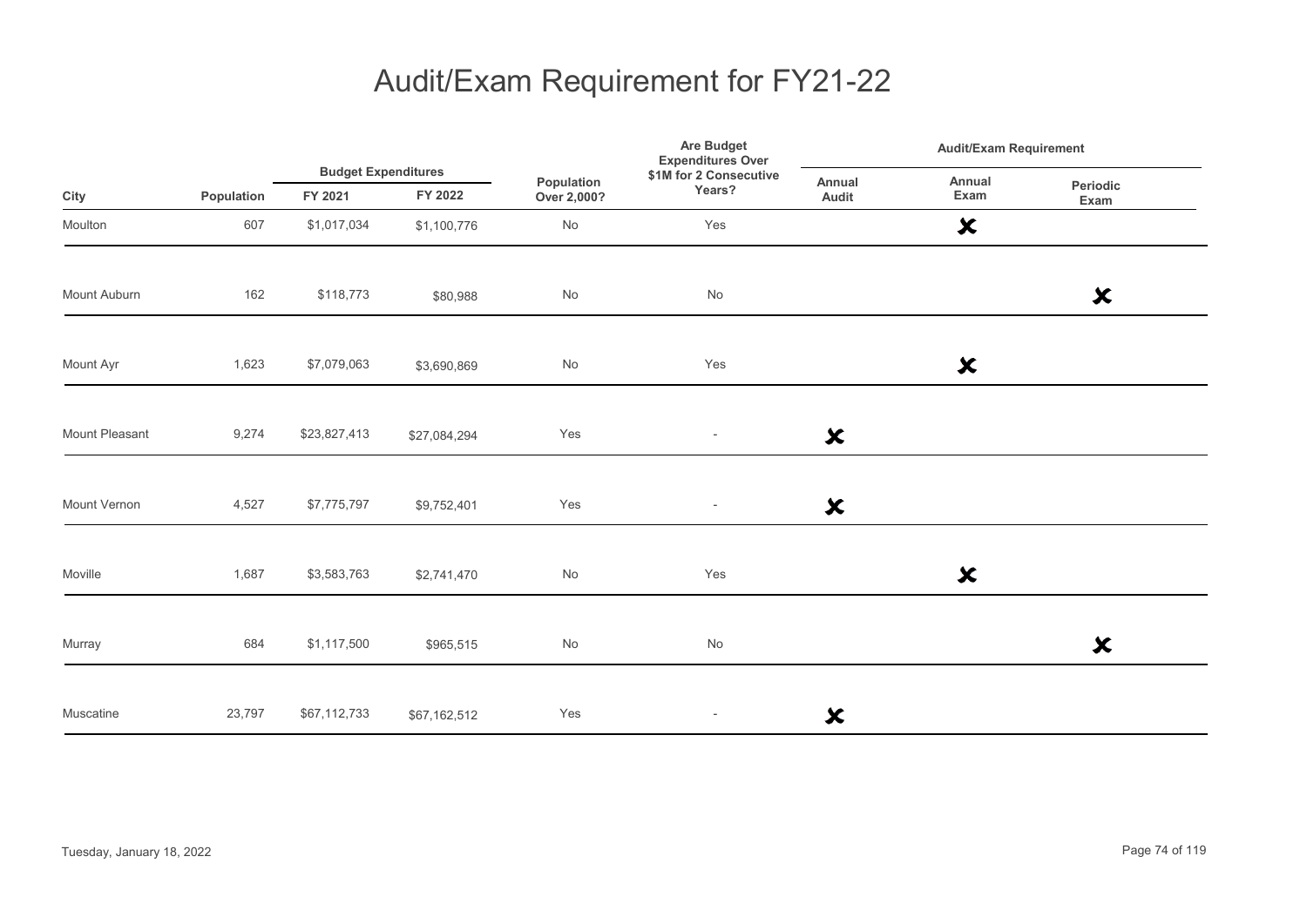|              |            |                                       |              | Are Budget<br><b>Expenditures Over</b> | <b>Audit/Exam Requirement</b>    |                           |                           |                           |  |
|--------------|------------|---------------------------------------|--------------|----------------------------------------|----------------------------------|---------------------------|---------------------------|---------------------------|--|
| City         | Population | <b>Budget Expenditures</b><br>FY 2021 | FY 2022      | Population<br>Over 2,000?              | \$1M for 2 Consecutive<br>Years? | Annual<br>Audit           | Annual<br>Exam            | Periodic<br>Exam          |  |
| Mystic       | 322        | \$539,492                             | \$500,195    | $\mathsf{No}$                          | No                               |                           |                           | $\boldsymbol{\mathsf{x}}$ |  |
| Nashua       | 1,551      | \$2,446,380                           | \$3,088,125  | $\mathsf{No}$                          | Yes                              |                           | $\boldsymbol{\mathsf{x}}$ |                           |  |
| Nemaha       | 66         | \$45,893                              | \$41,873     | No                                     | $\mathsf{No}$                    |                           |                           | $\boldsymbol{\mathsf{x}}$ |  |
| Neola        | 918        | \$2,111,331                           | \$2,339,976  | $\mathsf{No}$                          | Yes                              |                           | $\boldsymbol{\mathsf{x}}$ |                           |  |
| Nevada       | 6,925      | \$25,330,573                          | \$45,809,320 | Yes                                    | $\overline{\phantom{a}}$         | $\boldsymbol{\mathsf{x}}$ |                           |                           |  |
| New Albin    | 432        | \$654,260                             | \$598,830    | $\mathsf{No}$                          | No                               |                           |                           | $\boldsymbol{\mathsf{x}}$ |  |
| New Hampton  | 3,494      | \$10,611,063                          | \$11,936,571 | Yes                                    | $\overline{\phantom{a}}$         | $\boldsymbol{\mathsf{x}}$ |                           |                           |  |
| New Hartford | 570        | \$655,470                             | \$623,401    | $\mathsf{No}$                          | $\mathsf{No}$                    |                           |                           | $\boldsymbol{\mathsf{x}}$ |  |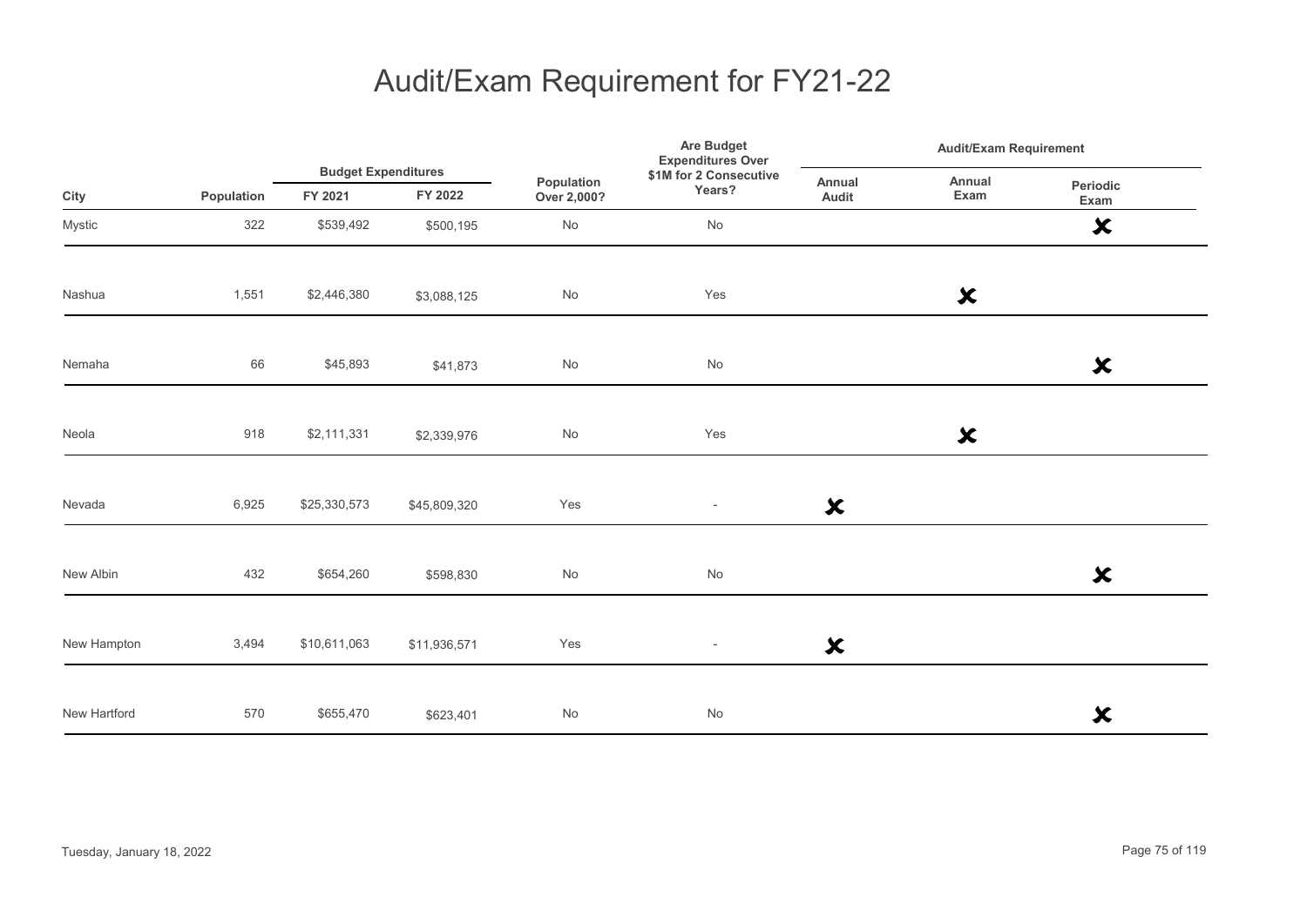|                |            |                                       |             | Population<br>FY 2022<br>Over 2,000? | Are Budget<br><b>Expenditures Over</b> | <b>Audit/Exam Requirement</b> |                           |                           |
|----------------|------------|---------------------------------------|-------------|--------------------------------------|----------------------------------------|-------------------------------|---------------------------|---------------------------|
| City           | Population | <b>Budget Expenditures</b><br>FY 2021 |             |                                      | \$1M for 2 Consecutive<br>Years?       | Annual<br>Audit               | Annual<br>Exam            | Periodic<br>Exam          |
| New Liberty    | 138        | \$98,679                              | \$76,735    | No                                   | No                                     |                               |                           | $\boldsymbol{\mathsf{x}}$ |
| New London     | 1,910      | \$4,621,667                           | \$4,242,339 | No                                   | Yes                                    |                               | $\boldsymbol{\mathsf{x}}$ |                           |
| New Market     | 385        | \$491,716                             | \$382,922   | No                                   | No                                     |                               |                           | $\boldsymbol{\mathsf{x}}$ |
| New Providence | 236        | \$153,077                             | \$234,792   | No                                   | $\operatorname{\mathsf{No}}$           |                               |                           | $\boldsymbol{\mathsf{x}}$ |
| New Sharon     | 1,262      | \$995,232                             | \$1,237,892 | No                                   | No                                     |                               |                           | $\boldsymbol{\mathsf{x}}$ |
| New Vienna     | 382        | \$747,263                             | \$561,189   | No                                   | No                                     |                               |                           | $\boldsymbol{\mathsf{x}}$ |
| New Virginia   | 498        | \$372,113                             | \$480,240   | No                                   | No                                     |                               |                           | $\boldsymbol{\mathsf{x}}$ |
| Newell         | 906        | \$1,767,690                           | \$1,558,650 | No                                   | Yes                                    |                               | ×                         |                           |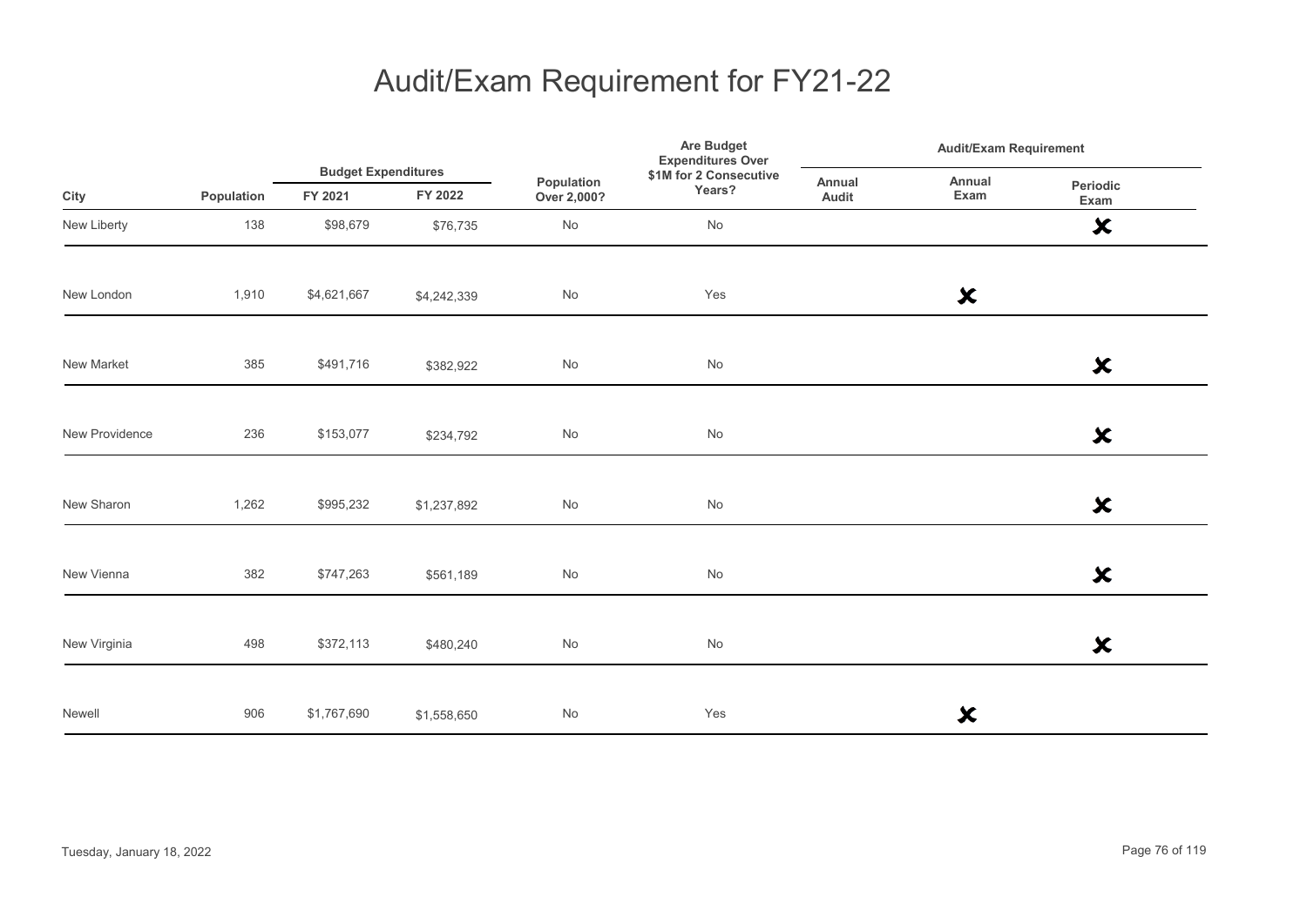|                   |            |              | <b>Budget Expenditures</b> |                              | Are Budget<br><b>Expenditures Over</b> | <b>Audit/Exam Requirement</b> |                           |                           |
|-------------------|------------|--------------|----------------------------|------------------------------|----------------------------------------|-------------------------------|---------------------------|---------------------------|
| City              | Population | FY 2021      | FY 2022                    | Population<br>Over 2,000?    | \$1M for 2 Consecutive<br>Years?       | Annual<br>Audit               | Annual<br>Exam            | Periodic<br>Exam          |
| Newhall           | 876        | \$1,012,645  | \$1,030,923                | No                           | Yes                                    |                               | $\boldsymbol{\mathsf{x}}$ |                           |
| Newton            | 15,760     | \$32,001,530 | \$42,177,831               | Yes                          | $\sim$                                 | $\boldsymbol{\mathsf{x}}$     |                           |                           |
| Nichols           | 340        | \$244,450    | \$246,600                  | No                           | No                                     |                               |                           | $\boldsymbol{\mathsf{x}}$ |
| Nodaway           | 74         | \$48,900     | \$53,258                   | $\operatorname{\mathsf{No}}$ | No                                     |                               |                           | $\boldsymbol{\mathsf{x}}$ |
| Nora Springs      | 1,369      | \$6,124,114  | \$3,275,825                | No                           | Yes                                    |                               | $\boldsymbol{\mathsf{x}}$ |                           |
| North Buena Vista | 109        | \$76,565     | \$40,650                   | $\mathsf{No}$                | $\operatorname{\mathsf{No}}$           |                               |                           | $\boldsymbol{\mathsf{x}}$ |
| North English     | 1,065      | \$995,357    | \$7,297,719                | No                           | No                                     |                               |                           | $\boldsymbol{\mathsf{x}}$ |
| North Liberty     | 20,479     | \$43,173,622 | \$37,112,804               | Yes                          | $\overline{\phantom{a}}$               | ×                             |                           |                           |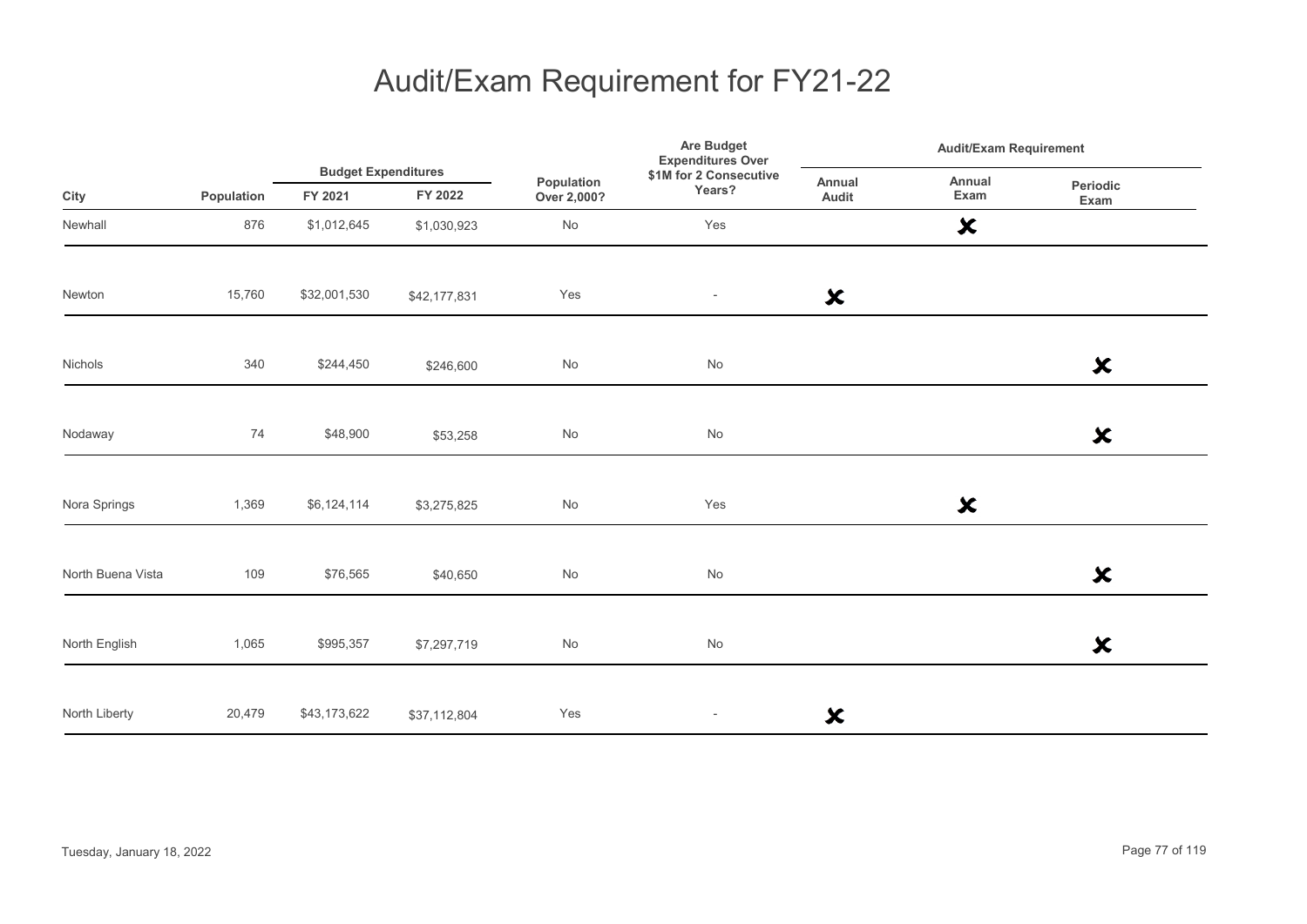|                  |            | <b>Budget Expenditures</b> |              |                              | Are Budget<br><b>Expenditures Over</b> | <b>Audit/Exam Requirement</b> |                           |                           |
|------------------|------------|----------------------------|--------------|------------------------------|----------------------------------------|-------------------------------|---------------------------|---------------------------|
| City             | Population | FY 2021                    | FY 2022      | Population<br>Over 2,000?    | \$1M for 2 Consecutive<br>Years?       | Annual<br>Audit               | Annual<br>Exam            | Periodic<br>Exam          |
| North Washington | 112        | \$36,275                   | \$90,403     | No                           | $\operatorname{\mathsf{No}}$           |                               |                           | $\boldsymbol{\mathsf{x}}$ |
| Northboro        | 52         | \$19,467                   | \$15,159     | No                           | No                                     |                               |                           | $\boldsymbol{\mathsf{x}}$ |
| Northwood        | 2,072      | \$3,330,032                | \$4,010,794  | Yes                          | $\sim$                                 | $\boldsymbol{\mathsf{x}}$     |                           |                           |
| Norwalk          | 12,799     | \$32,285,900               | \$45,692,800 | Yes                          | $\overline{\phantom{a}}$               | $\boldsymbol{\mathsf{x}}$     |                           |                           |
| Norway           | 466        | \$788,590                  | \$804,064    | No                           | $\operatorname{\mathsf{No}}$           |                               |                           | $\boldsymbol{\mathsf{x}}$ |
| Numa             | 68         | \$27,836                   | \$26,856     | $\operatorname{\mathsf{No}}$ | $\operatorname{\mathsf{No}}$           |                               |                           | $\boldsymbol{\mathsf{x}}$ |
| Oakland          | 1,524      | \$2,922,944                | \$2,674,196  | No                           | Yes                                    |                               | $\boldsymbol{\mathsf{x}}$ |                           |
| Oakland Acres    | 176        | \$87,200                   | \$87,950     | No                           | No                                     |                               |                           | $\boldsymbol{\mathsf{x}}$ |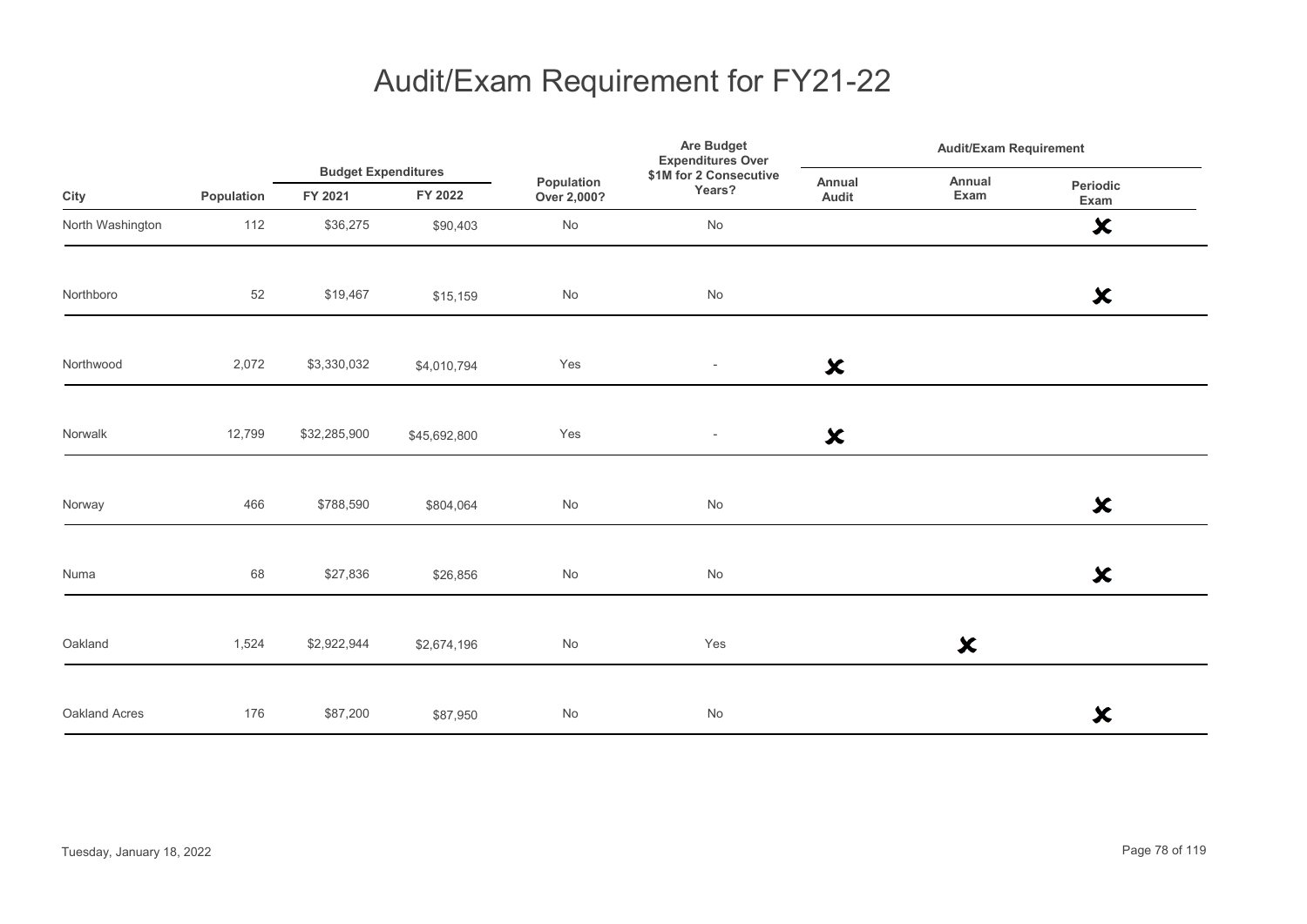|           |            | <b>Budget Expenditures</b> |              |                              | Are Budget<br><b>Expenditures Over</b> | Audit/Exam Requirement    |                           |                           |  |
|-----------|------------|----------------------------|--------------|------------------------------|----------------------------------------|---------------------------|---------------------------|---------------------------|--|
| City      | Population | FY 2021                    | FY 2022      | Population<br>Over 2,000?    | \$1M for 2 Consecutive<br>Years?       | Annual<br>Audit           | Annual<br>Exam            | Periodic<br>Exam          |  |
| Oakville  | 200        | \$289,400                  | \$272,812    | $\operatorname{\mathsf{No}}$ | No                                     |                           |                           | $\boldsymbol{\mathsf{x}}$ |  |
| Ocheyedan | 439        | \$754,154                  | \$733,053    | $\mathsf{No}$                | No                                     |                           |                           | $\boldsymbol{\mathsf{x}}$ |  |
| Odebolt   | 994        | \$1,239,083                | \$1,300,246  | $\mathsf{No}$                | Yes                                    |                           | $\boldsymbol{\mathsf{x}}$ |                           |  |
| Oelwein   | 5,920      | \$13,315,545               | \$13,219,708 | Yes                          | $\overline{\phantom{a}}$               | $\boldsymbol{\mathsf{x}}$ |                           |                           |  |
| Ogden     | 2,007      | \$6,063,792                | \$5,255,258  | Yes                          | $\overline{\phantom{a}}$               | $\boldsymbol{\mathsf{x}}$ |                           |                           |  |
| Okoboji   | 768        | \$3,186,339                | \$5,903,987  | $\mathsf{No}$                | Yes                                    |                           | $\boldsymbol{\mathsf{x}}$ |                           |  |
| Olds      | 192        | \$232,650                  | \$342,480    | $\mathsf{No}$                | No                                     |                           |                           | $\boldsymbol{\mathsf{x}}$ |  |
| Olin      | 651        | \$719,347                  | \$662,623    | $\mathsf{No}$                | No                                     |                           |                           | $\boldsymbol{\mathsf{x}}$ |  |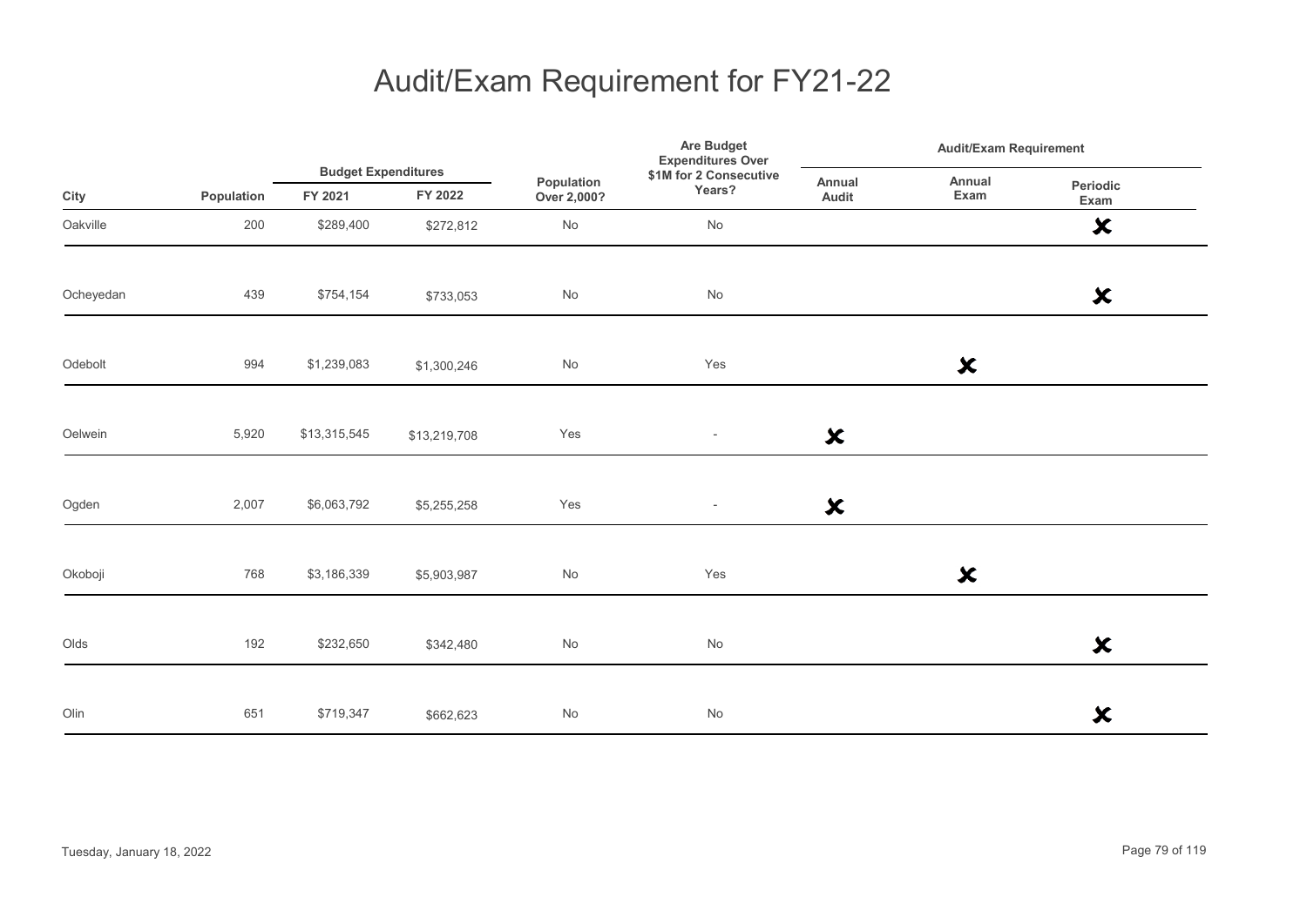|             |            |                                       |              | Population<br>Over 2,000? |                                  | <b>Are Budget</b><br><b>Expenditures Over</b> |                | <b>Audit/Exam Requirement</b> |
|-------------|------------|---------------------------------------|--------------|---------------------------|----------------------------------|-----------------------------------------------|----------------|-------------------------------|
| City        | Population | <b>Budget Expenditures</b><br>FY 2021 | FY 2022      |                           | \$1M for 2 Consecutive<br>Years? | Annual<br>Audit                               | Annual<br>Exam | Periodic<br>Exam              |
| Ollie       | 201        | \$101,660                             | \$139,460    | No                        | No                               |                                               |                | $\boldsymbol{\mathsf{x}}$     |
| Onawa       | 2,906      | \$11,015,260                          | \$10,802,890 | Yes                       | $\overline{\phantom{a}}$         | $\boldsymbol{\mathsf{x}}$                     |                |                               |
| Onslow      | 201        | \$195,000                             | \$198,551    | No                        | $\operatorname{\mathsf{No}}$     |                                               |                | $\boldsymbol{\mathsf{x}}$     |
| Orange City | 6,267      | \$77,942,651                          | \$77,044,542 | Yes                       | $\overline{\phantom{a}}$         | $\boldsymbol{\mathsf{x}}$                     |                |                               |
| Orchard     | 68         | \$16,657                              | \$17,017     | No                        | No                               |                                               |                | $\boldsymbol{\mathsf{x}}$     |
| Orient      | 368        | \$600,985                             | \$1,189,973  | No                        | $\operatorname{\mathsf{No}}$     |                                               |                | $\boldsymbol{\mathsf{x}}$     |
| Orleans     | 521        | \$970,225                             | \$3,418,930  | No                        | $\operatorname{\mathsf{No}}$     |                                               |                | $\boldsymbol{\mathsf{x}}$     |
| Osage       | 3,627      | \$9,236,296                           | \$10,102,356 | Yes                       | $\overline{\phantom{a}}$         | $\boldsymbol{\mathsf{x}}$                     |                |                               |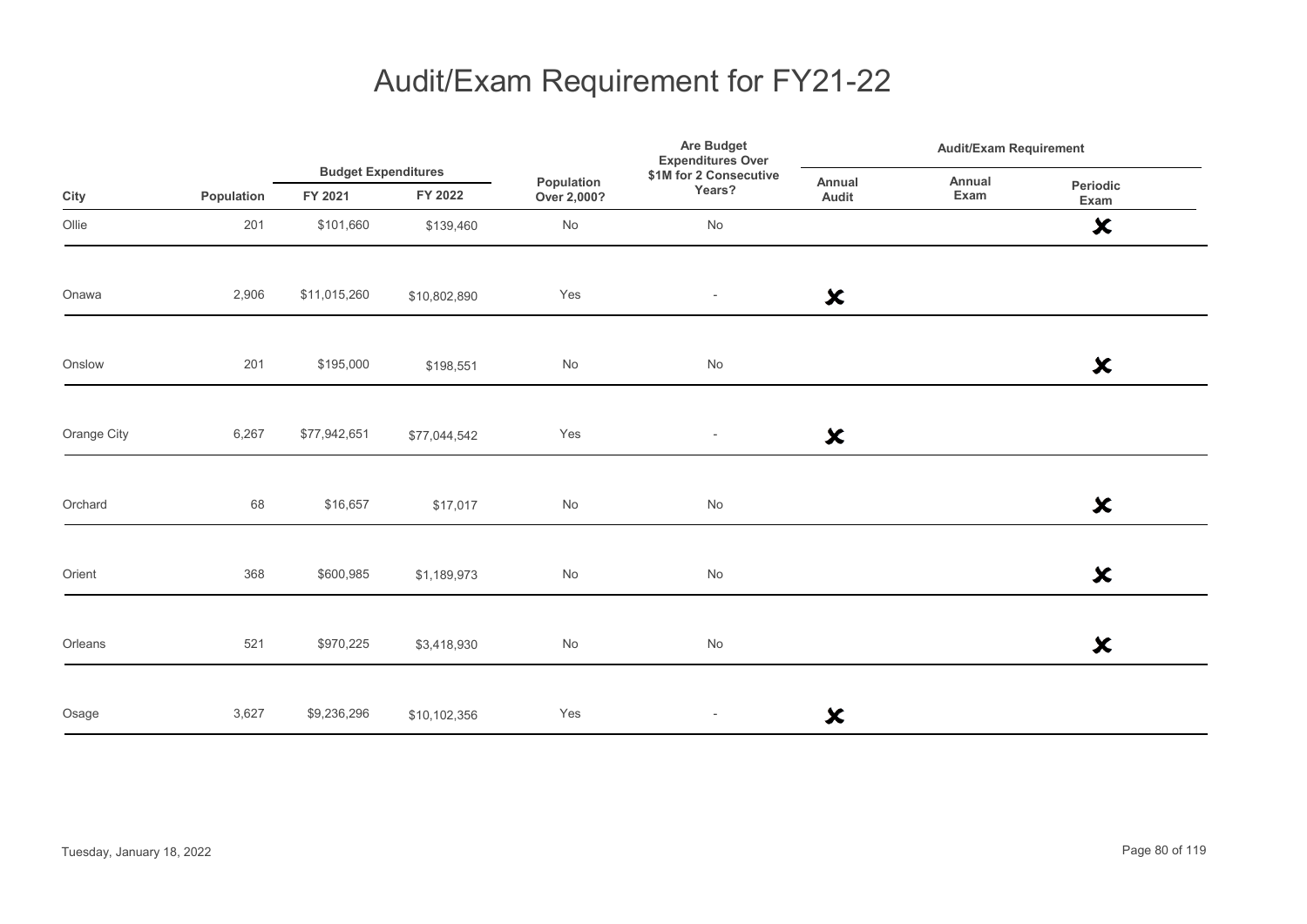|           |            |                                       |              | Population<br>Over 2,000? | <b>Are Budget</b><br><b>Expenditures Over</b> | <b>Audit/Exam Requirement</b> |                           |                           |
|-----------|------------|---------------------------------------|--------------|---------------------------|-----------------------------------------------|-------------------------------|---------------------------|---------------------------|
| City      | Population | <b>Budget Expenditures</b><br>FY 2021 | FY 2022      |                           | \$1M for 2 Consecutive<br>Years?              | Annual<br>Audit               | Annual<br>Exam            | Periodic<br>Exam          |
| Osceola   | 5,415      | \$56,873,821                          | \$62,317,146 | Yes                       | $\overline{\phantom{a}}$                      | $\boldsymbol{\mathsf{x}}$     |                           |                           |
| Oskaloosa | 11,558     | \$44,349,656                          | \$30,694,746 | Yes                       | $\overline{\phantom{a}}$                      | $\boldsymbol{\mathsf{x}}$     |                           |                           |
| Ossian    | 802        | \$1,018,237                           | \$1,044,926  | No                        | Yes                                           |                               | $\boldsymbol{\mathsf{x}}$ |                           |
| Osterdock | 43         | \$37,360                              | \$37,360     | $\mathsf{No}$             | No                                            |                               |                           | $\boldsymbol{\mathsf{x}}$ |
| Otho      | 429        | \$443,216                             | \$504,833    | $\mathsf{No}$             | $\mathsf{No}$                                 |                               |                           | $\boldsymbol{\mathsf{x}}$ |
| Oto       | 72         | \$120,650                             | \$129,582    | $\mathsf{No}$             | $\mathsf{No}$                                 |                               |                           | $\boldsymbol{\mathsf{x}}$ |
| Ottosen   | 40         | \$83,071                              | \$74,287     | $\mathsf{No}$             | No                                            |                               |                           | $\boldsymbol{\mathsf{x}}$ |
| Ottumwa   | 25,529     | \$50,782,237                          | \$51,570,941 | Yes                       | $\sim$                                        | $\boldsymbol{\mathsf{x}}$     |                           |                           |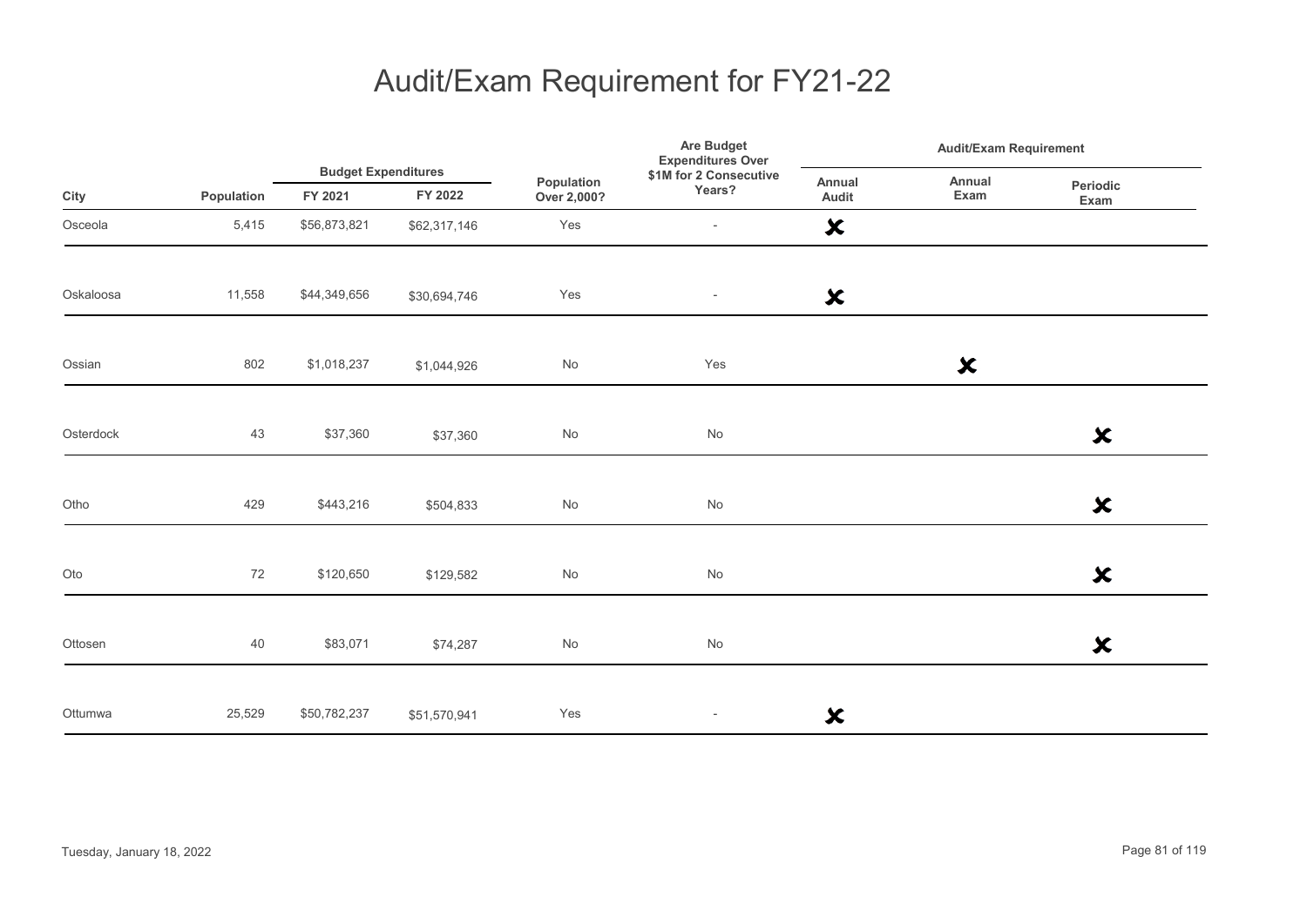|                  |            |             | <b>Budget Expenditures</b> |                           | Are Budget<br><b>Expenditures Over</b> |                 | <b>Audit/Exam Requirement</b> |                           |  |
|------------------|------------|-------------|----------------------------|---------------------------|----------------------------------------|-----------------|-------------------------------|---------------------------|--|
| City             | Population | FY 2021     | FY 2022                    | Population<br>Over 2,000? | \$1M for 2 Consecutive<br>Years?       | Annual<br>Audit | Annual<br>Exam                | Periodic<br>Exam          |  |
| Owasa            | 34         | \$25,922    | \$25,972                   | No                        | No                                     |                 |                               | $\boldsymbol{\mathsf{x}}$ |  |
| Oxford           | 722        | \$954,241   | \$1,273,532                | $\mathsf{No}$             | $\operatorname{\mathsf{No}}$           |                 |                               | $\boldsymbol{\mathsf{x}}$ |  |
| Oxford Junction  | 424        | \$578,054   | \$940,444                  | No                        | No                                     |                 |                               | $\boldsymbol{\mathsf{x}}$ |  |
| Oyens            | 92         | \$152,083   | \$130,802                  | No                        | $\operatorname{\mathsf{No}}$           |                 |                               | $\boldsymbol{\mathsf{x}}$ |  |
| Pacific Junction | 96         | \$276,041   | \$17,511,351               | $\mathsf{No}$             | $\operatorname{\mathsf{No}}$           |                 |                               | $\boldsymbol{\mathsf{x}}$ |  |
| Packwood         | 183        | \$155,504   | \$161,504                  | $\mathsf{No}$             | No                                     |                 |                               | $\boldsymbol{\mathsf{x}}$ |  |
| Palmer           | 138        | \$229,717   | \$283,868                  | $\mathsf{No}$             | $\operatorname{\mathsf{No}}$           |                 |                               | $\boldsymbol{\mathsf{x}}$ |  |
| Palo             | 1,407      | \$2,360,269 | \$2,494,696                | $\mathsf{No}$             | Yes                                    |                 | ×                             |                           |  |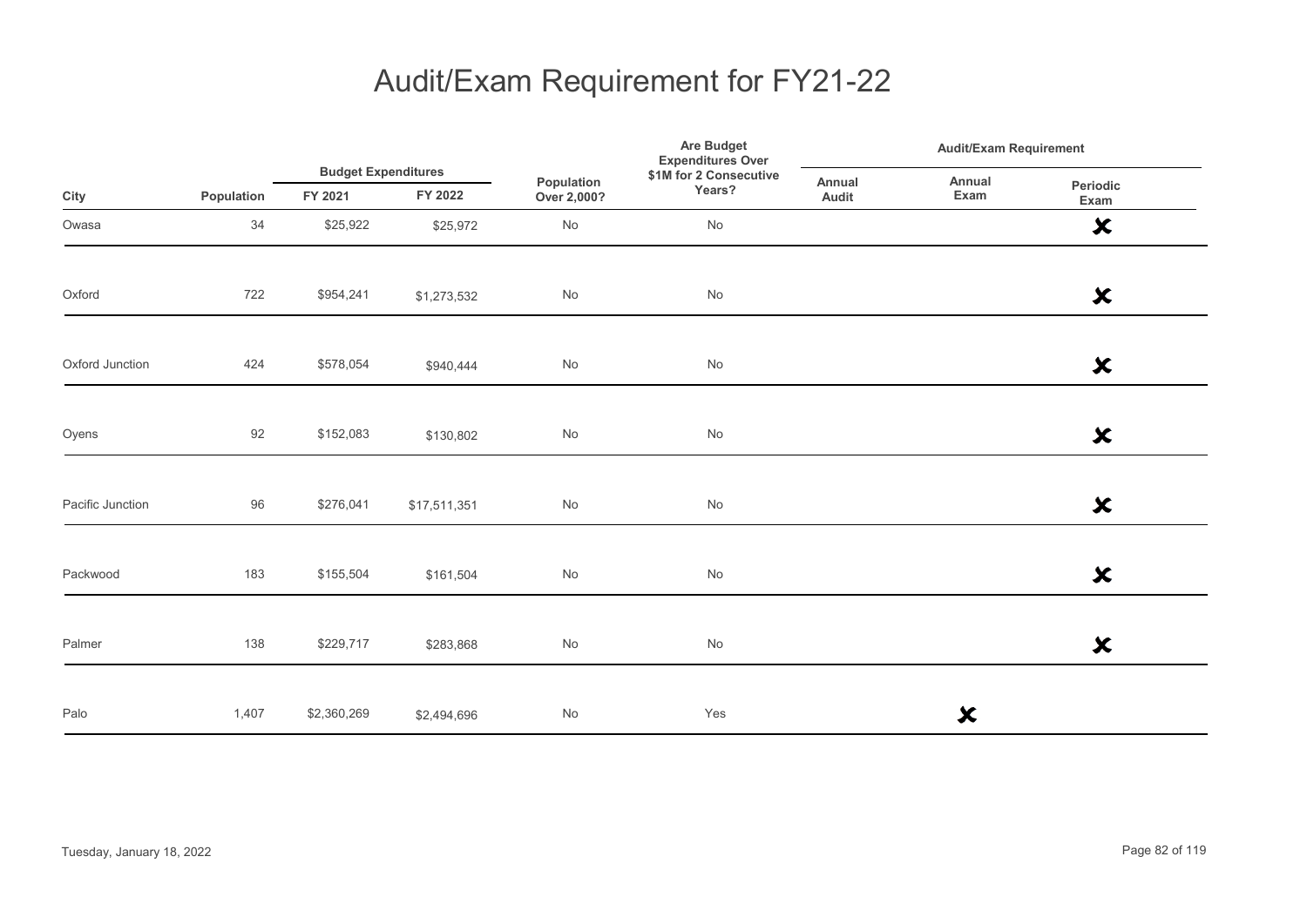|               |            |                                       |             | Are Budget<br><b>Expenditures Over</b><br>\$1M for 2 Consecutive<br>Population<br>Years?<br>Over 2,000? | <b>Audit/Exam Requirement</b> |                           |                           |                           |
|---------------|------------|---------------------------------------|-------------|---------------------------------------------------------------------------------------------------------|-------------------------------|---------------------------|---------------------------|---------------------------|
| City          | Population | <b>Budget Expenditures</b><br>FY 2021 | FY 2022     |                                                                                                         |                               | Annual<br>Audit           | Annual<br>Exam            | Periodic<br>Exam          |
| Panama        | 235        | \$389,032                             | \$344,725   | No                                                                                                      | No                            |                           |                           | $\boldsymbol{\mathsf{x}}$ |
| Panora        | 1,091      | \$4,353,021                           | \$4,381,281 | No                                                                                                      | Yes                           |                           | $\boldsymbol{\mathsf{x}}$ |                           |
| Panorama Park | 139        | \$247,550                             | \$297,111   | No                                                                                                      | No                            |                           |                           | $\boldsymbol{\mathsf{x}}$ |
| Parkersburg   | 2,015      | \$3,245,857                           | \$4,625,337 | Yes                                                                                                     | $\overline{\phantom{a}}$      | $\boldsymbol{\mathsf{x}}$ |                           |                           |
| Parnell       | 194        | \$117,149                             | \$173,213   | $\operatorname{\mathsf{No}}$                                                                            | $\operatorname{\mathsf{No}}$  |                           |                           | $\boldsymbol{\mathsf{x}}$ |
| Paton         | 221        | \$416,146                             | \$429,346   | No                                                                                                      | $\operatorname{\mathsf{No}}$  |                           |                           | $\boldsymbol{\mathsf{x}}$ |
| Patterson     | 176        | \$92,751                              | \$86,130    | No                                                                                                      | No                            |                           |                           | $\boldsymbol{\mathsf{x}}$ |
| Paullina      | 982        | \$2,767,788                           | \$3,056,599 | No                                                                                                      | Yes                           |                           | ×                         |                           |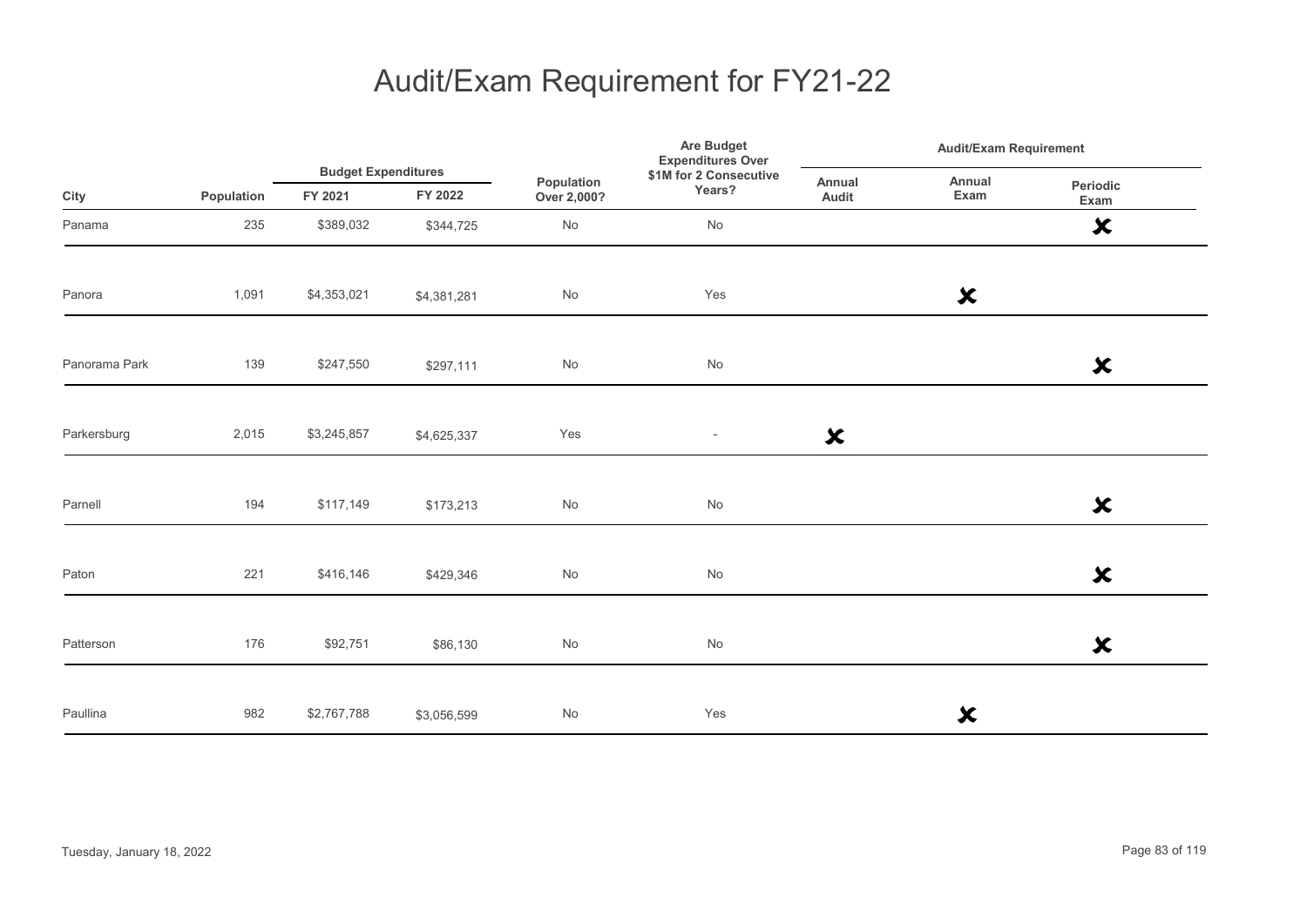|             |            |              | <b>Budget Expenditures</b> |                              | Are Budget<br><b>Expenditures Over</b> | <b>Audit/Exam Requirement</b> |                           |                           |
|-------------|------------|--------------|----------------------------|------------------------------|----------------------------------------|-------------------------------|---------------------------|---------------------------|
| City        | Population | FY 2021      | FY 2022                    | Population<br>Over 2,000?    | \$1M for 2 Consecutive<br>Years?       | Annual<br>Audit               | Annual<br>Exam            | Periodic<br>Exam          |
| Pella       | 10,464     | \$45,968,224 | \$41,024,180               | Yes                          | $\overline{\phantom{a}}$               | $\boldsymbol{\mathsf{x}}$     |                           |                           |
| Peosta      | 1,908      | \$6,312,113  | \$12,069,077               | No                           | Yes                                    |                               | $\boldsymbol{\mathsf{x}}$ |                           |
| Perry       | 7,836      | \$10,674,601 | \$16,232,795               | Yes                          | $\overline{\phantom{a}}$               | $\boldsymbol{\mathsf{x}}$     |                           |                           |
| Persia      | 297        | \$284,065    | \$475,765                  | $\operatorname{\mathsf{No}}$ | No                                     |                               |                           | $\boldsymbol{\mathsf{x}}$ |
| Peterson    | 322        | \$419,857    | \$405,641                  | $\mathsf{No}$                | No                                     |                               |                           | $\boldsymbol{\mathsf{x}}$ |
| Pierson     | 337        | \$931,131    | \$998,367                  | No                           | No                                     |                               |                           | $\boldsymbol{\mathsf{x}}$ |
| Pilot Mound | 163        | \$288,000    | \$270,000                  | No                           | No                                     |                               |                           | $\boldsymbol{\mathsf{x}}$ |
| Pisgah      | 249        | \$317,720    | \$359,866                  | No                           | No                                     |                               |                           | $\boldsymbol{\mathsf{x}}$ |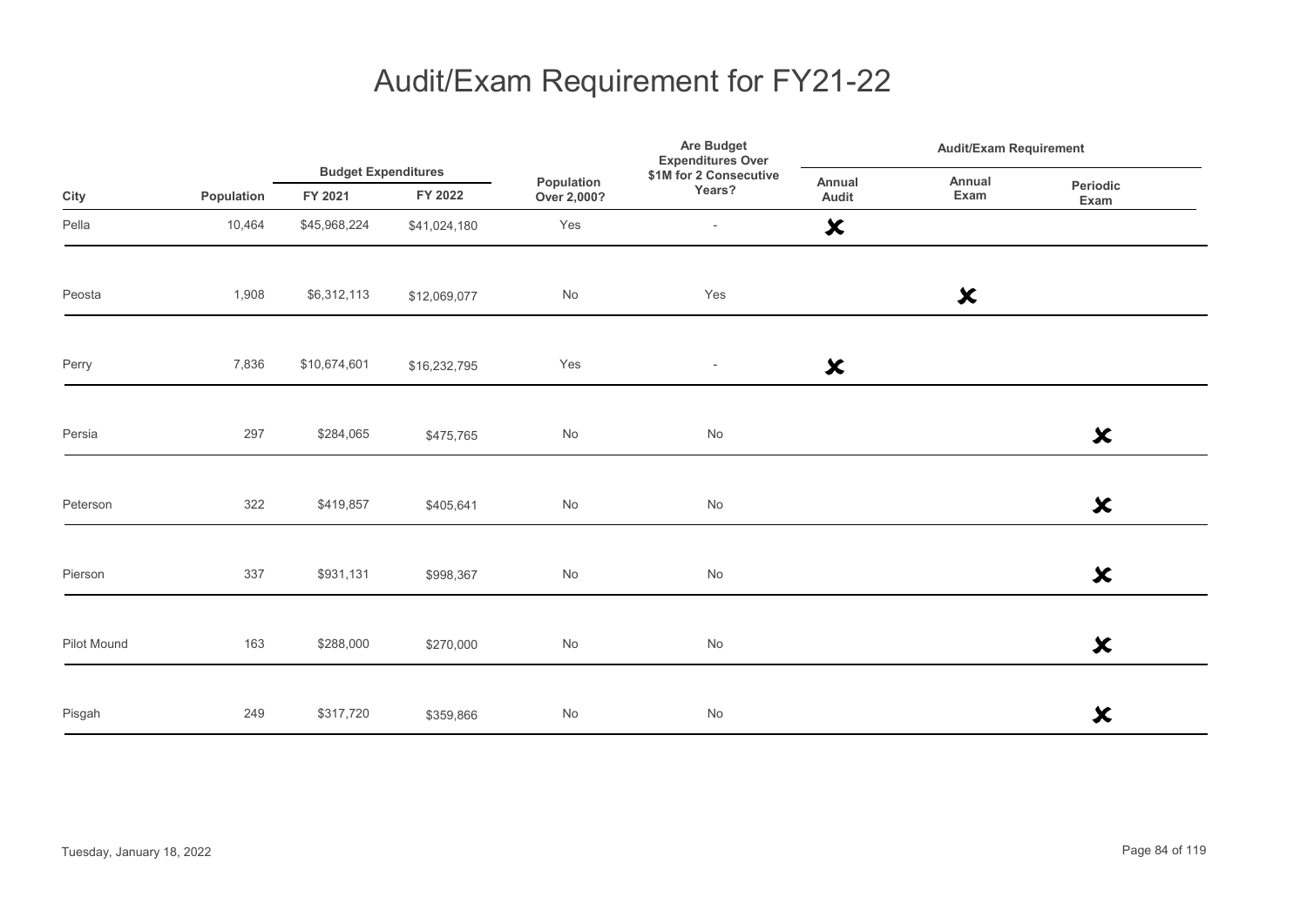|                |            |                                       |              |                              | Are Budget<br><b>Expenditures Over</b> | <b>Audit/Exam Requirement</b> |                           |                           |
|----------------|------------|---------------------------------------|--------------|------------------------------|----------------------------------------|-------------------------------|---------------------------|---------------------------|
| City           | Population | <b>Budget Expenditures</b><br>FY 2021 | FY 2022      | Population<br>Over 2,000?    | \$1M for 2 Consecutive<br>Years?       | <b>Annual</b><br>Audit        | Annual<br>Exam            | Periodic<br>Exam          |
| Plainfield     | 393        | \$782,905                             | \$554,189    | $\operatorname{\mathsf{No}}$ | No                                     |                               |                           | $\boldsymbol{\mathsf{x}}$ |
| Plano          | 59         | \$16,698                              | \$15,380     | $\operatorname{\mathsf{No}}$ | No                                     |                               |                           | $\boldsymbol{\mathsf{x}}$ |
| Pleasant Hill  | 10,147     | \$56,160,218                          | \$35,139,818 | Yes                          | $\sim$                                 | $\boldsymbol{\mathsf{x}}$     |                           |                           |
| Pleasant Plain | 84         | \$47,400                              | \$39,450     | No                           | No                                     |                               |                           | $\boldsymbol{\mathsf{x}}$ |
| Pleasanton     | 32         | \$19,100                              | \$9,586      | $\mathsf{No}$                | No                                     |                               |                           | $\boldsymbol{\mathsf{x}}$ |
| Pleasantville  | 1,676      | \$3,893,595                           | \$2,387,113  | No                           | Yes                                    |                               | $\boldsymbol{\mathsf{x}}$ |                           |
| Plover         | 50         | \$124,600                             | \$141,300    | No                           | No                                     |                               |                           | $\boldsymbol{\mathsf{x}}$ |
| Plymouth       | 375        | \$412,315                             | \$398,287    | No                           | No                                     |                               |                           | $\boldsymbol{\mathsf{x}}$ |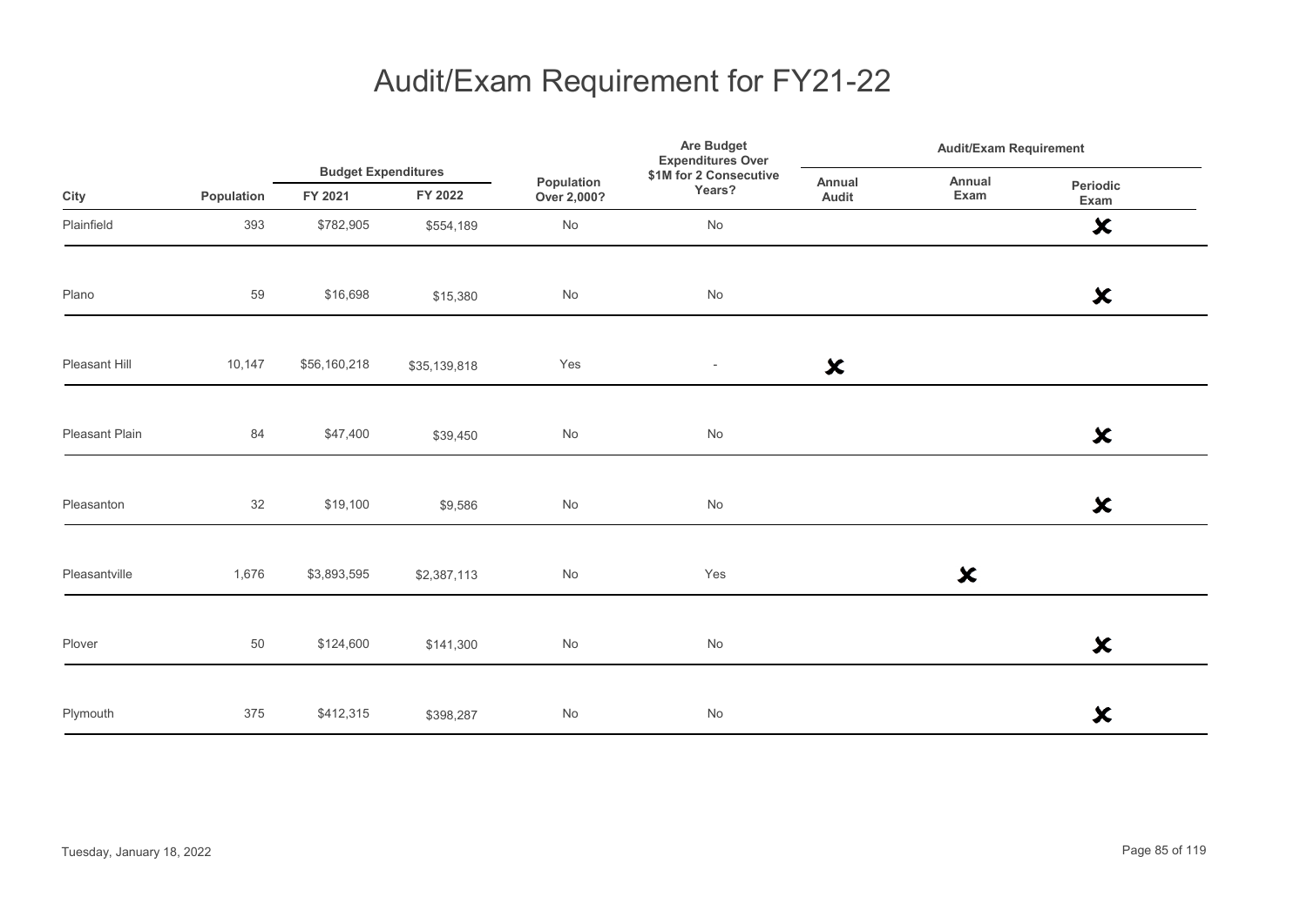|              |            |                                       |             | Are Budget<br><b>Expenditures Over</b><br>\$1M for 2 Consecutive<br>Population<br>Years?<br>Over 2,000? | <b>Audit/Exam Requirement</b> |                           |                           |                           |
|--------------|------------|---------------------------------------|-------------|---------------------------------------------------------------------------------------------------------|-------------------------------|---------------------------|---------------------------|---------------------------|
| City         | Population | <b>Budget Expenditures</b><br>FY 2021 | FY 2022     |                                                                                                         |                               | Annual<br>Audit           | Annual<br>Exam            | Periodic<br>Exam          |
| Pocahontas   | 1,867      | \$5,084,635                           | \$5,332,585 | $\mathsf{No}$                                                                                           | Yes                           |                           | $\boldsymbol{\mathsf{x}}$ |                           |
| Polk City    | 5,543      | \$8,484,159                           | \$9,942,732 | Yes                                                                                                     | $\sim$                        | $\boldsymbol{\mathsf{x}}$ |                           |                           |
| Pomeroy      | 526        | \$793,132                             | \$972,396   | $\mathsf{No}$                                                                                           | $\mathsf{No}$                 |                           |                           | $\boldsymbol{\mathsf{x}}$ |
| Popejoy      | 77         | \$26,348                              | \$25,830    | $\mathsf{No}$                                                                                           | $\mathsf{No}$                 |                           |                           | $\boldsymbol{\mathsf{x}}$ |
| Portsmouth   | 182        | \$213,030                             | \$212,700   | No                                                                                                      | $\mathsf{No}$                 |                           |                           | $\boldsymbol{\mathsf{x}}$ |
| Postville    | 2,503      | \$3,772,528                           | \$3,521,298 | Yes                                                                                                     | $\sim$                        | $\boldsymbol{\mathsf{x}}$ |                           |                           |
| Prairie City | 1,700      | \$2,226,623                           | \$2,386,991 | $\mathsf{No}$                                                                                           | Yes                           |                           | $\boldsymbol{\mathsf{x}}$ |                           |
| Prairieburg  | 160        | \$135,721                             | \$139,823   | $\mathsf{No}$                                                                                           | No                            |                           |                           | $\boldsymbol{\mathsf{x}}$ |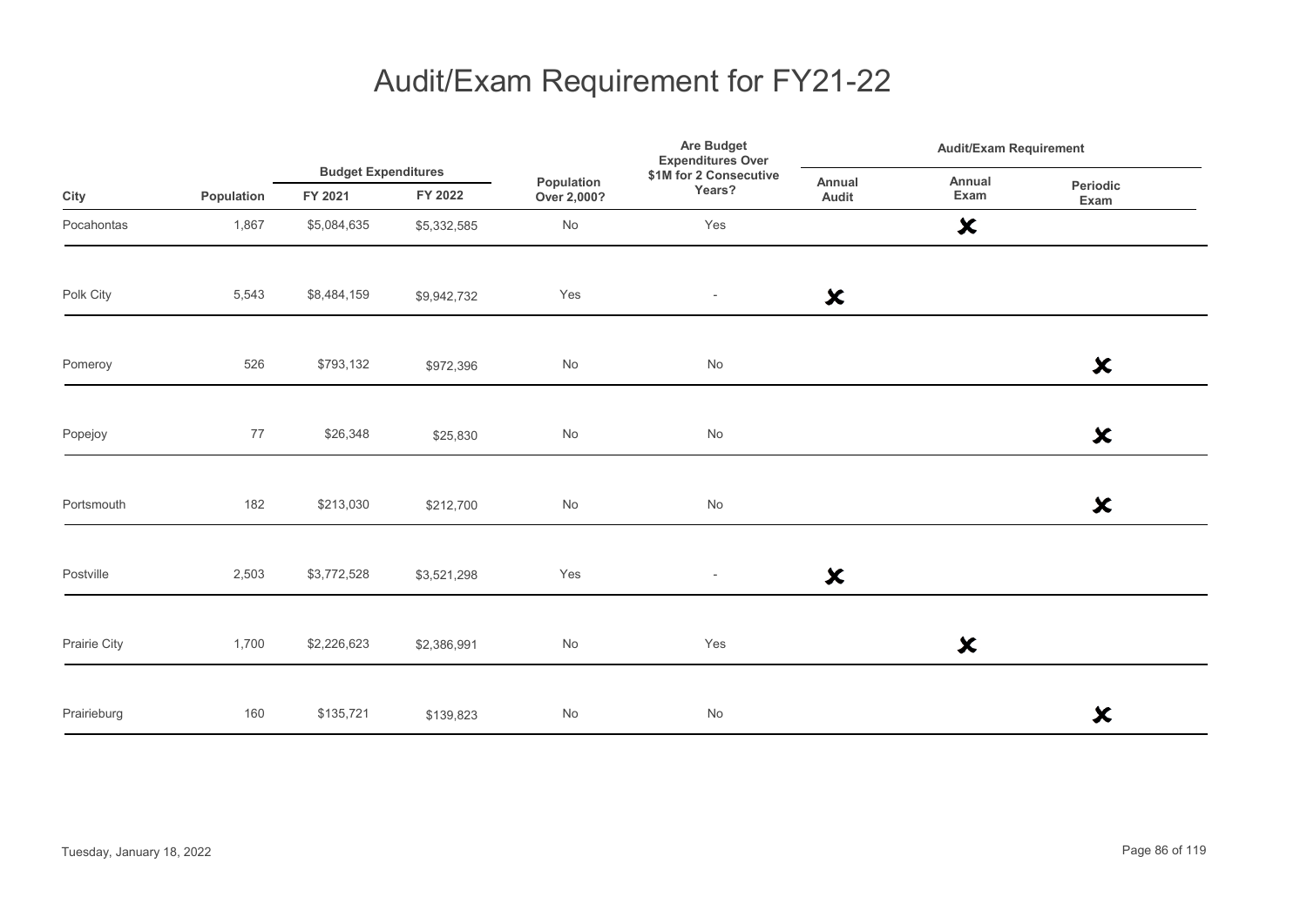|              |            |                                       |             |                           | Are Budget<br><b>Expenditures Over</b> | <b>Audit/Exam Requirement</b> |                           |                           |
|--------------|------------|---------------------------------------|-------------|---------------------------|----------------------------------------|-------------------------------|---------------------------|---------------------------|
| City         | Population | <b>Budget Expenditures</b><br>FY 2021 | FY 2022     | Population<br>Over 2,000? | \$1M for 2 Consecutive<br>Years?       | Annual<br>Audit               | Annual<br>Exam            | Periodic<br>Exam          |
| Prescott     | 191        | \$519,686                             | \$487,256   | No                        | No                                     |                               |                           | $\boldsymbol{\mathsf{x}}$ |
| Preston      | 949        | \$4,101,216                           | \$3,299,378 | No                        | Yes                                    |                               | $\boldsymbol{\mathsf{x}}$ |                           |
| Primghar     | 896        | \$3,478,336                           | \$3,022,160 | No                        | Yes                                    |                               | $\boldsymbol{\mathsf{x}}$ |                           |
| Princeton    | 923        | \$1,241,847                           | \$1,105,702 | No                        | Yes                                    |                               | $\boldsymbol{\mathsf{x}}$ |                           |
| Promise City | 88         | \$36,095                              | \$59,499    | No                        | No                                     |                               |                           | $\boldsymbol{\mathsf{x}}$ |
| Protivin     | 269        | \$511,414                             | \$445,277   | No                        | No                                     |                               |                           | $\boldsymbol{\mathsf{x}}$ |
| Pulaski      | 264        | \$0                                   | \$128,459   | No                        | No                                     |                               |                           | $\boldsymbol{\mathsf{x}}$ |
| Quasqueton   | 570        | \$421,692                             | \$401,087   | No                        | No                                     |                               |                           | $\boldsymbol{\mathsf{x}}$ |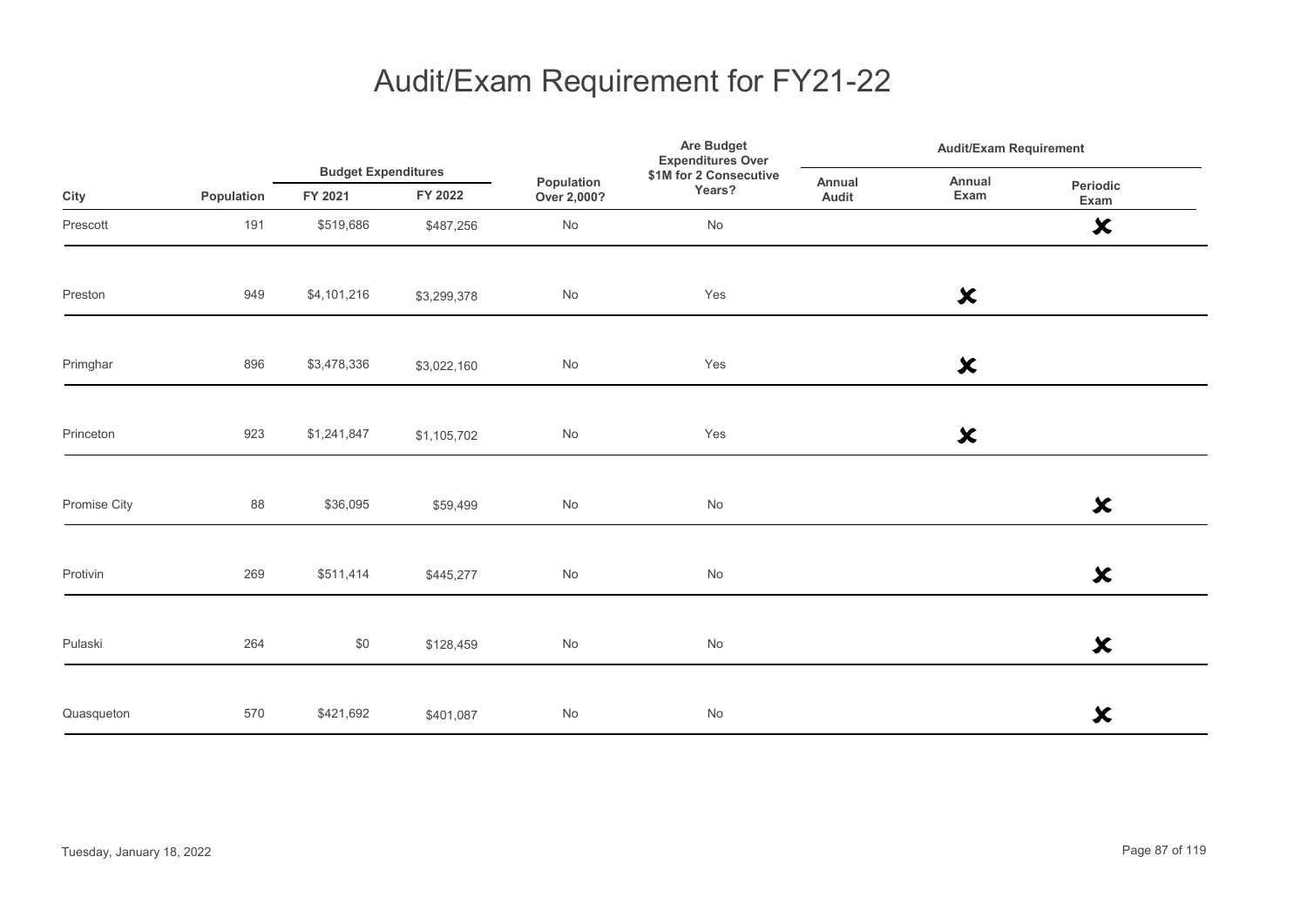|           |            |                                       |           |                           | Are Budget<br><b>Expenditures Over</b> | <b>Audit/Exam Requirement</b> |                |                           |
|-----------|------------|---------------------------------------|-----------|---------------------------|----------------------------------------|-------------------------------|----------------|---------------------------|
| City      | Population | <b>Budget Expenditures</b><br>FY 2021 | FY 2022   | Population<br>Over 2,000? | \$1M for 2 Consecutive<br>Years?       | Annual<br>Audit               | Annual<br>Exam | Periodic<br>Exam          |
| Quimby    | 249        | \$265,170                             | \$268,670 | No                        | No                                     |                               |                | $\boldsymbol{\mathsf{x}}$ |
| Radcliffe | 555        | \$714,362                             | \$646,162 | $\mathsf{No}$             | $\operatorname{\mathsf{No}}$           |                               |                | $\boldsymbol{\mathsf{x}}$ |
| Rake      | 186        | \$279,000                             | \$248,250 | $\mathsf{No}$             | $\operatorname{\mathsf{No}}$           |                               |                | $\boldsymbol{\mathsf{x}}$ |
| Ralston   | 81         | \$232,855                             | \$221,555 | $\mathsf{No}$             | $\operatorname{\mathsf{No}}$           |                               |                | $\boldsymbol{\mathsf{x}}$ |
| Randalia  | 50         | \$36,692                              | \$44,576  | $\mathsf{No}$             | $\operatorname{\mathsf{No}}$           |                               |                | $\boldsymbol{\mathsf{x}}$ |
| Randall   | 154        | \$187,646                             | \$201,060 | $\mathsf{No}$             | $\operatorname{\mathsf{No}}$           |                               |                | $\boldsymbol{\mathsf{x}}$ |
| Randolph  | 189        | \$341,289                             | \$546,374 | $\mathsf{No}$             | $\operatorname{\mathsf{No}}$           |                               |                | $\boldsymbol{\mathsf{x}}$ |
| Rathbun   | 43         | \$39,700                              | \$43,091  | $\mathsf{No}$             | $\mathsf{No}$                          |                               |                | $\boldsymbol{\mathsf{x}}$ |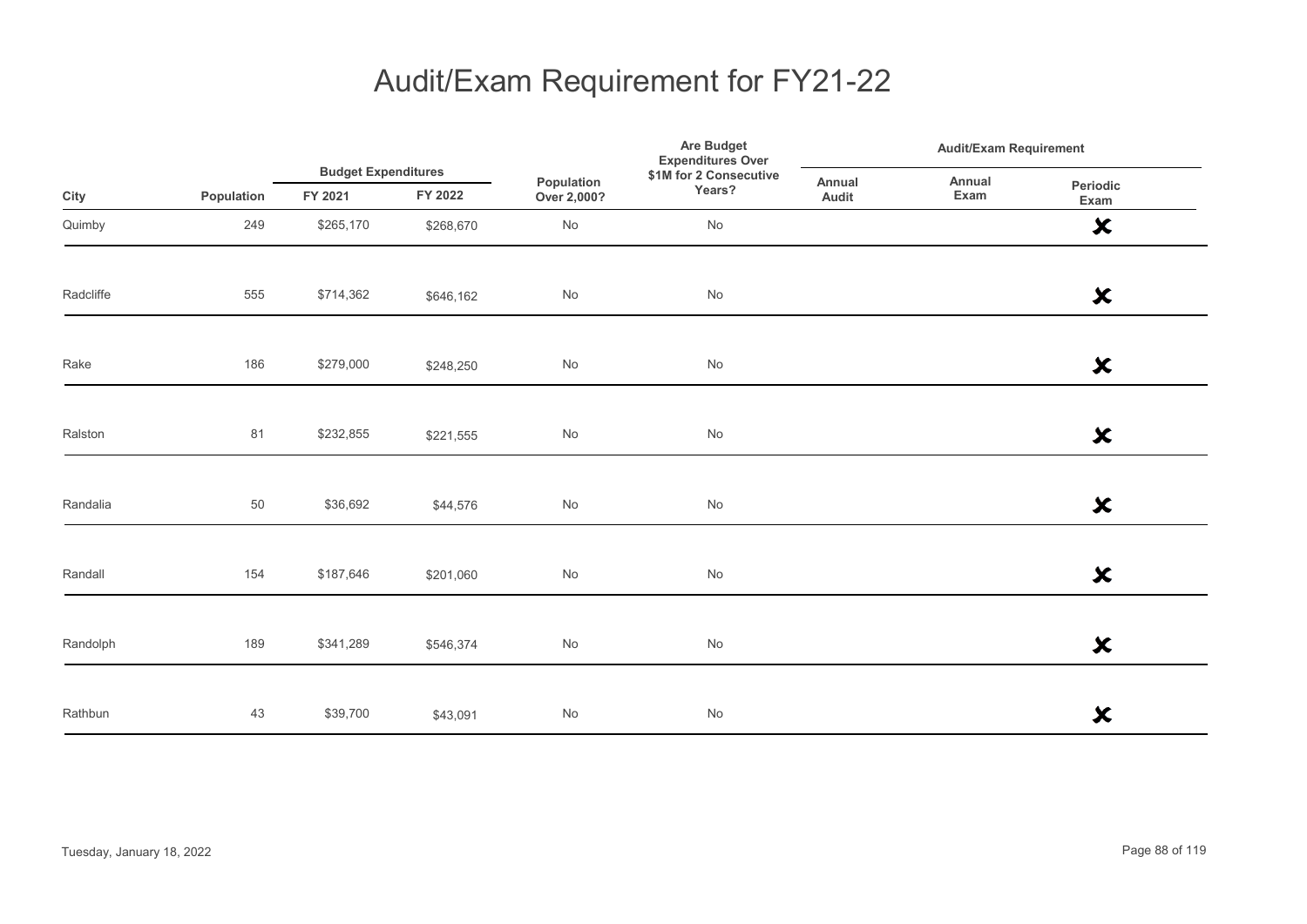|           |            |             | <b>Budget Expenditures</b> |                              | <b>Are Budget</b><br><b>Expenditures Over</b> |                           | <b>Audit/Exam Requirement</b> |                           |  |
|-----------|------------|-------------|----------------------------|------------------------------|-----------------------------------------------|---------------------------|-------------------------------|---------------------------|--|
| City      | Population | FY 2021     | FY 2022                    | Population<br>Over 2,000?    | \$1M for 2 Consecutive<br>Years?              | Annual<br>Audit           | Annual<br>Exam                | Periodic<br>Exam          |  |
| Raymond   | 759        | \$2,964,032 | \$3,466,805                | $\operatorname{\mathsf{No}}$ | Yes                                           |                           | $\boldsymbol{\mathsf{x}}$     |                           |  |
| Readlyn   | 845        | \$2,005,930 | \$1,940,171                | No                           | Yes                                           |                           | $\boldsymbol{\mathsf{x}}$     |                           |  |
| Reasnor   | 152        | \$103,663   | \$113,232                  | No                           | No                                            |                           |                               | $\boldsymbol{\mathsf{x}}$ |  |
| Red Oak   | 5,596      | \$9,432,852 | \$9,988,115                | Yes                          | $\overline{\phantom{a}}$                      | $\boldsymbol{\mathsf{x}}$ |                               |                           |  |
| Redding   | 63         | \$21,060    | \$23,225                   | $\mathsf{No}$                | No                                            |                           |                               | $\boldsymbol{\mathsf{x}}$ |  |
| Redfield  | 731        | \$1,277,814 | \$1,277,164                | No                           | Yes                                           |                           | $\boldsymbol{\mathsf{x}}$     |                           |  |
| Reinbeck  | 1,662      | \$3,555,518 | \$3,879,126                | $\mathsf{No}$                | Yes                                           |                           | ×                             |                           |  |
| Rembrandt | 209        | \$628,095   | \$223,817                  | No                           | No                                            |                           |                               | $\boldsymbol{\mathsf{x}}$ |  |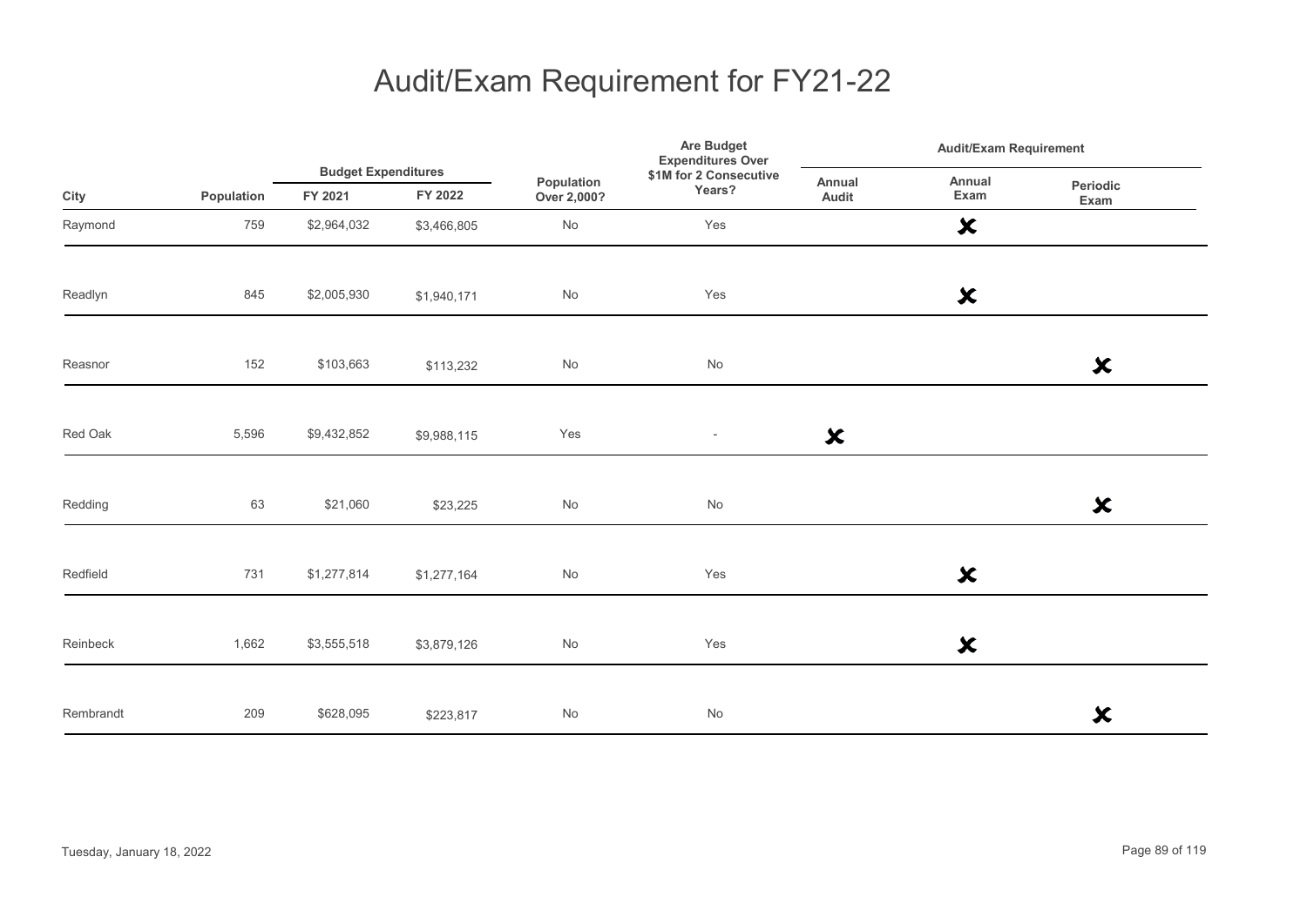|               |            |                                       |             |                              | <b>Are Budget</b><br><b>Expenditures Over</b> |                 | <b>Audit/Exam Requirement</b> |                           |  |
|---------------|------------|---------------------------------------|-------------|------------------------------|-----------------------------------------------|-----------------|-------------------------------|---------------------------|--|
| City          | Population | <b>Budget Expenditures</b><br>FY 2021 | FY 2022     | Population<br>Over 2,000?    | \$1M for 2 Consecutive<br>Years?              | Annual<br>Audit | Annual<br>Exam                | Periodic<br>Exam          |  |
| Remsen        | 1,678      | \$4,776,991                           | \$5,208,110 | $\operatorname{\mathsf{No}}$ | Yes                                           |                 | $\boldsymbol{\mathsf{x}}$     |                           |  |
| Renwick       | 234        | \$1,056,296                           | \$1,056,515 | $\operatorname{\mathsf{No}}$ | Yes                                           |                 | $\boldsymbol{\mathsf{x}}$     |                           |  |
| Rhodes        | 271        | \$302,394                             | \$749,076   | $\operatorname{\mathsf{No}}$ | No                                            |                 |                               | $\boldsymbol{\mathsf{x}}$ |  |
| Riceville     | 806        | \$1,043,079                           | \$1,099,698 | $\operatorname{\mathsf{No}}$ | Yes                                           |                 | $\boldsymbol{\mathsf{x}}$     |                           |  |
| Richland      | 542        | \$617,900                             | \$572,250   | $\mathsf{No}$                | No                                            |                 |                               | $\boldsymbol{\mathsf{x}}$ |  |
| Rickardsville | 202        | \$1,217,645                           | \$1,316,219 | No                           | Yes                                           |                 | $\boldsymbol{\mathsf{x}}$     |                           |  |
| Ricketts      | 109        | \$134,450                             | \$127,510   | No                           | No                                            |                 |                               | $\boldsymbol{\mathsf{x}}$ |  |
| Ridgeway      | 275        | \$294,200                             | \$287,082   | No                           | No                                            |                 |                               | $\boldsymbol{\mathsf{x}}$ |  |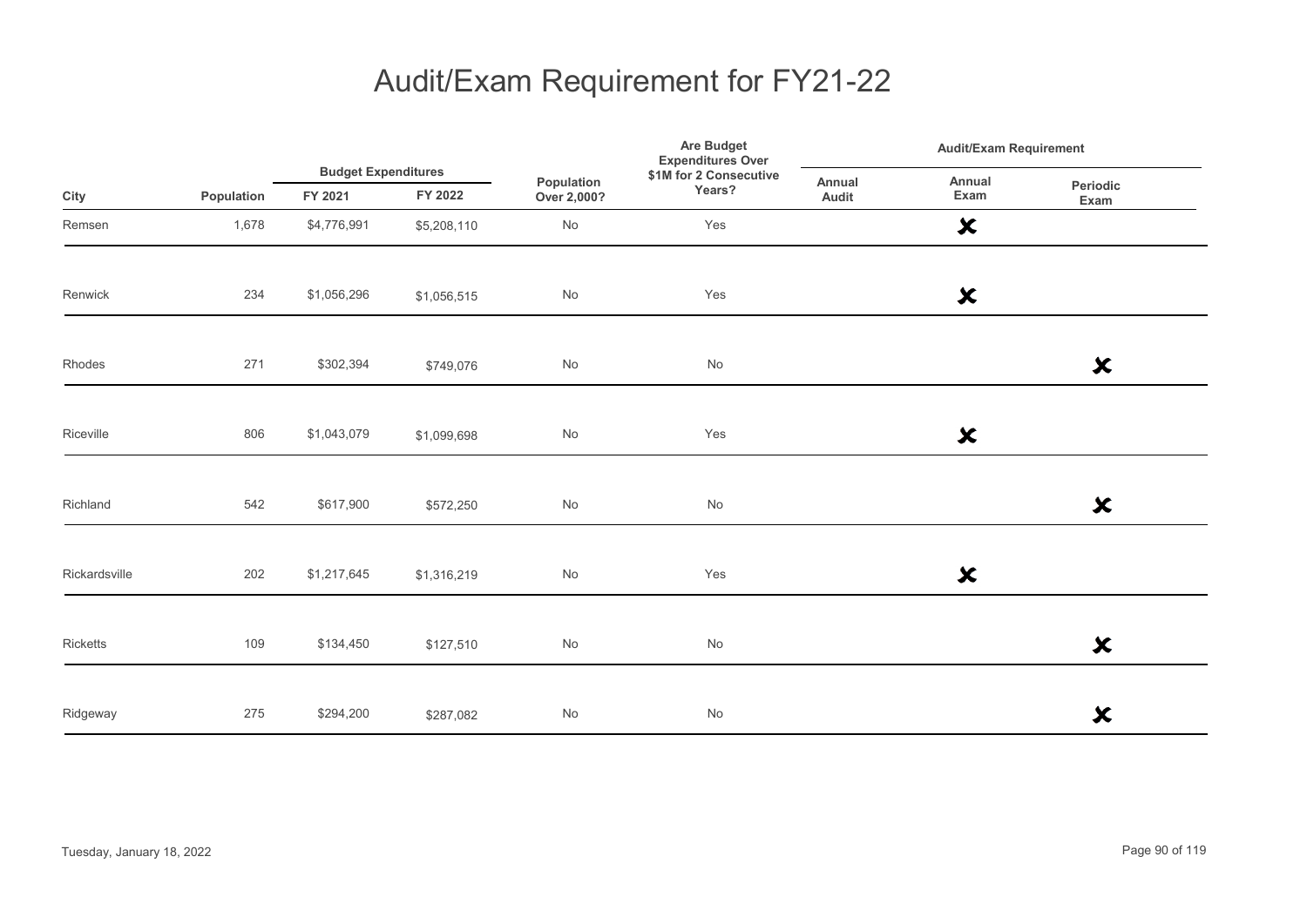|            |            |                                       |             |                              | <b>Are Budget</b><br><b>Expenditures Over</b> |                           | <b>Audit/Exam Requirement</b> |                           |  |
|------------|------------|---------------------------------------|-------------|------------------------------|-----------------------------------------------|---------------------------|-------------------------------|---------------------------|--|
| City       | Population | <b>Budget Expenditures</b><br>FY 2021 | FY 2022     | Population<br>Over 2,000?    | \$1M for 2 Consecutive<br>Years?              | Annual<br>Audit           | Annual<br>Exam                | Periodic<br>Exam          |  |
| Rinard     | 38         | \$41,800                              | \$45,108    | $\operatorname{\mathsf{No}}$ | No                                            |                           |                               | $\boldsymbol{\mathsf{x}}$ |  |
| Ringsted   | 365        | \$499,205                             | \$456,308   | No                           | No                                            |                           |                               | $\boldsymbol{\mathsf{x}}$ |  |
| Rippey     | 220        | \$259,920                             | \$277,550   | $\operatorname{\mathsf{No}}$ | No                                            |                           |                               | $\boldsymbol{\mathsf{x}}$ |  |
| Riverdale  | 379        | \$1,669,590                           | \$1,587,994 | No                           | Yes                                           |                           | $\boldsymbol{\mathsf{x}}$     |                           |  |
| Riverside  | 1,060      | \$3,673,864                           | \$3,825,564 | $\mathsf{No}$                | Yes                                           |                           | $\boldsymbol{\mathsf{x}}$     |                           |  |
| Riverton   | 245        | \$268,417                             | \$296,003   | No                           | No                                            |                           |                               | $\boldsymbol{\mathsf{x}}$ |  |
| Robins     | 3,353      | \$7,909,150                           | \$5,072,540 | Yes                          | $\overline{\phantom{a}}$                      | $\boldsymbol{\mathsf{x}}$ |                               |                           |  |
| Rock Falls | 150        | \$77,100                              | \$147,900   | No                           | No                                            |                           |                               | $\boldsymbol{\mathsf{x}}$ |  |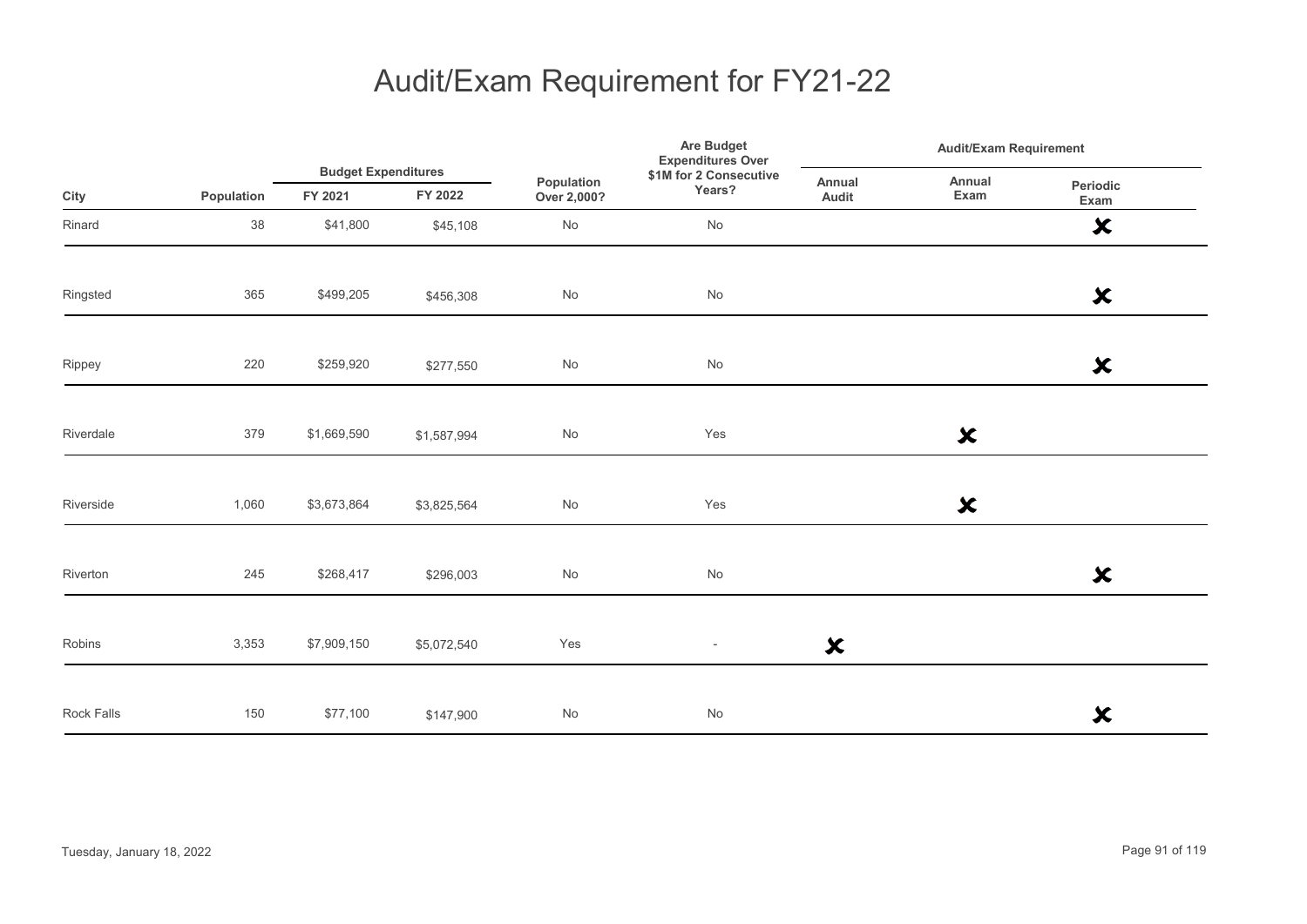|               |            |                                       |              | <b>Are Budget</b><br><b>Expenditures Over</b> | <b>Audit/Exam Requirement</b>    |                           |                           |                           |
|---------------|------------|---------------------------------------|--------------|-----------------------------------------------|----------------------------------|---------------------------|---------------------------|---------------------------|
| City          | Population | <b>Budget Expenditures</b><br>FY 2021 | FY 2022      | Population<br>Over 2,000?                     | \$1M for 2 Consecutive<br>Years? | Annual<br>Audit           | Annual<br>Exam            | Periodic<br>Exam          |
| Rock Rapids   | 2,611      | \$13,236,723                          | \$10,692,637 | Yes                                           | $\overline{\phantom{a}}$         | $\boldsymbol{\mathsf{x}}$ |                           |                           |
| Rock Valley   | 4,059      | \$13,927,730                          | \$10,981,011 | Yes                                           | $\overline{\phantom{a}}$         | $\boldsymbol{\mathsf{x}}$ |                           |                           |
| Rockford      | 758        | \$2,293,735                           | \$2,251,884  | No                                            | Yes                              |                           | $\boldsymbol{\mathsf{x}}$ |                           |
| Rockwell      | 1,071      | \$1,050,756                           | \$1,266,975  | No                                            | Yes                              |                           | $\boldsymbol{\mathsf{x}}$ |                           |
| Rockwell City | 2,240      | \$8,220,827                           | \$6,314,928  | Yes                                           | $\overline{\phantom{a}}$         | $\boldsymbol{\mathsf{x}}$ |                           |                           |
| Rodman        | 31         | \$7,119                               | \$13,744     | No                                            | $\operatorname{\mathsf{No}}$     |                           |                           | $\boldsymbol{\mathsf{x}}$ |
| Rodney        | 45         | \$71,662                              | \$83,382     | No                                            | No                               |                           |                           | $\boldsymbol{\mathsf{x}}$ |
| Roland        | 1,362      | \$5,837,025                           | \$2,150,882  | No                                            | Yes                              |                           | ×                         |                           |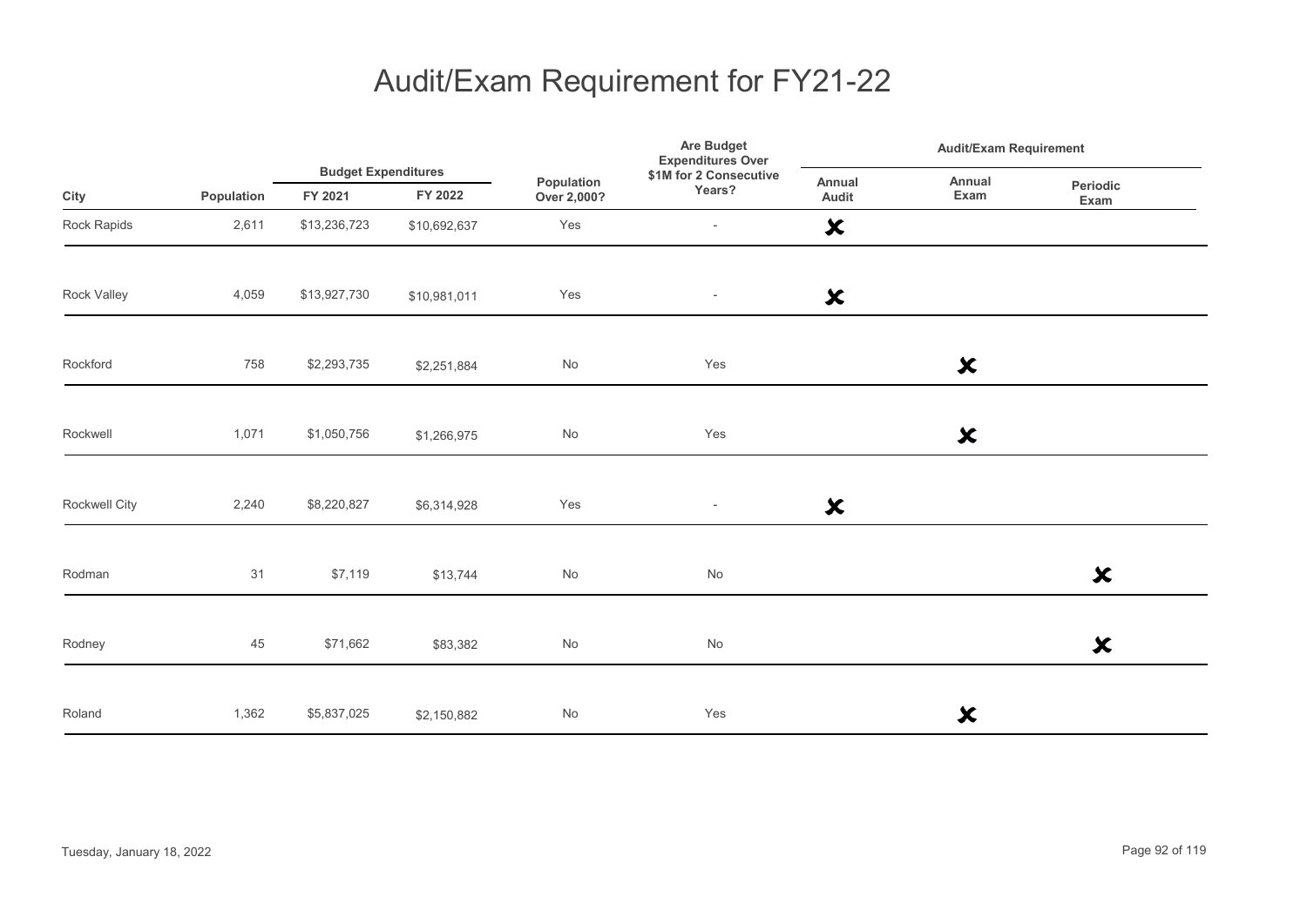|           |            |                                                                               |                                                              |                 |                              | <b>Audit/Exam Requirement</b> |  |                           |  |
|-----------|------------|-------------------------------------------------------------------------------|--------------------------------------------------------------|-----------------|------------------------------|-------------------------------|--|---------------------------|--|
| City      | Population | <b>Budget Expenditures</b><br>Population<br>FY 2022<br>FY 2021<br>Over 2,000? | <b>Expenditures Over</b><br>\$1M for 2 Consecutive<br>Years? | Annual<br>Audit | Annual<br>Exam               | Periodic<br>Exam              |  |                           |  |
| Rolfe     | 509        | \$977,777                                                                     | \$1,134,706                                                  | No              | No                           |                               |  | $\boldsymbol{\mathsf{x}}$ |  |
| Rome      | 114        | \$90,775                                                                      | \$105,975                                                    | No              | No                           |                               |  | $\boldsymbol{\mathsf{x}}$ |  |
| Rose Hill | 157        | \$44,027                                                                      | \$52,238                                                     | $\mathsf{No}$   | $\operatorname{\mathsf{No}}$ |                               |  | $\boldsymbol{\mathsf{x}}$ |  |
| Rossie    | 49         | \$56,050                                                                      | \$28,750                                                     | $\mathsf{No}$   | $\operatorname{\mathsf{No}}$ |                               |  | $\boldsymbol{\mathsf{x}}$ |  |
| Rowan     | 123        | \$206,205                                                                     | \$215,715                                                    | $\mathsf{No}$   | No                           |                               |  | $\boldsymbol{\mathsf{x}}$ |  |
| Rowley    | 270        | \$161,748                                                                     | \$161,657                                                    | $\mathsf{No}$   | No                           |                               |  | $\boldsymbol{\mathsf{x}}$ |  |
| Royal     | 379        | \$441,271                                                                     | \$473,320                                                    | $\mathsf{No}$   | $\operatorname{\mathsf{No}}$ |                               |  | $\boldsymbol{\mathsf{x}}$ |  |
| Rudd      | 358        | \$484,811                                                                     | \$538,286                                                    | $\mathsf{No}$   | No                           |                               |  | $\boldsymbol{\mathsf{x}}$ |  |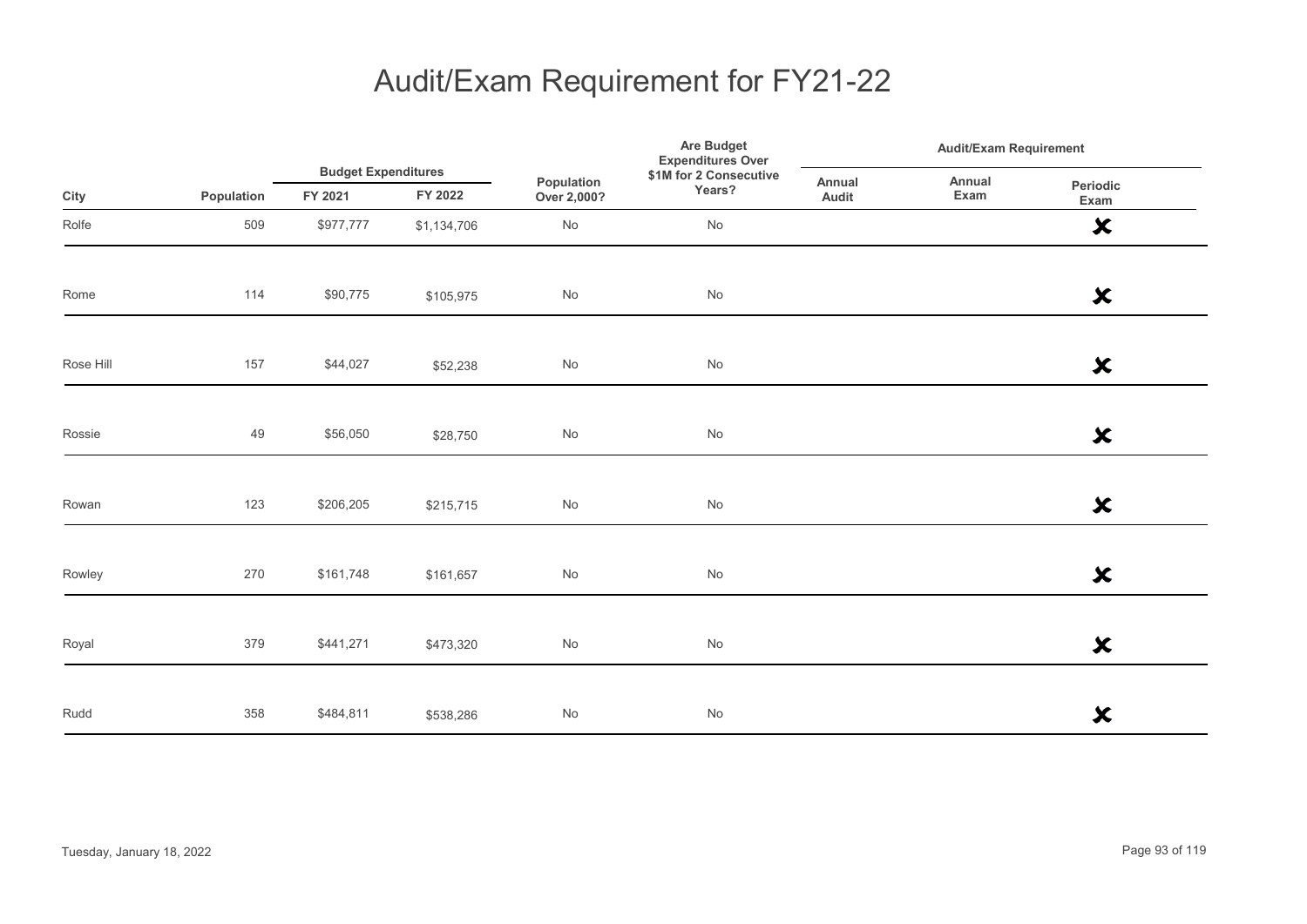|           |            |                                       |             |                              | Are Budget<br><b>Expenditures Over</b> | <b>Audit/Exam Requirement</b> |                           |                           |  |
|-----------|------------|---------------------------------------|-------------|------------------------------|----------------------------------------|-------------------------------|---------------------------|---------------------------|--|
| City      | Population | <b>Budget Expenditures</b><br>FY 2021 | FY 2022     | Population<br>Over 2,000?    | \$1M for 2 Consecutive<br>Years?       | Annual<br>Audit               | Annual<br>Exam            | Periodic<br>Exam          |  |
| Runnells  | 457        | \$383,095                             | \$647,444   | No                           | No                                     |                               |                           | $\boldsymbol{\mathsf{x}}$ |  |
| Russell   | 472        | \$606,241                             | \$3,503,187 | $\mathsf{No}$                | No                                     |                               |                           | $\boldsymbol{\mathsf{x}}$ |  |
| Ruthven   | 725        | \$726,527                             | \$659,250   | $\operatorname{\mathsf{No}}$ | $\operatorname{\mathsf{No}}$           |                               |                           | $\boldsymbol{\mathsf{x}}$ |  |
| Rutland   | 113        | \$103,347                             | \$110,975   | No                           | $\operatorname{\mathsf{No}}$           |                               |                           | $\boldsymbol{\mathsf{x}}$ |  |
| Ryan      | 350        | \$442,298                             | \$605,204   | No                           | No                                     |                               |                           | $\boldsymbol{\mathsf{x}}$ |  |
| Sabula    | 506        | \$1,672,500                           | \$1,843,792 | $\operatorname{\mathsf{No}}$ | Yes                                    |                               | $\boldsymbol{\mathsf{x}}$ |                           |  |
| Sac City  | 2,063      | \$4,313,850                           | \$4,369,090 | Yes                          | $\overline{\phantom{a}}$               | $\boldsymbol{\mathsf{x}}$     |                           |                           |  |
| Sageville | 95         | \$49,926                              | \$69,159    | $\operatorname{\mathsf{No}}$ | $\operatorname{\mathsf{No}}$           |                               |                           | ×                         |  |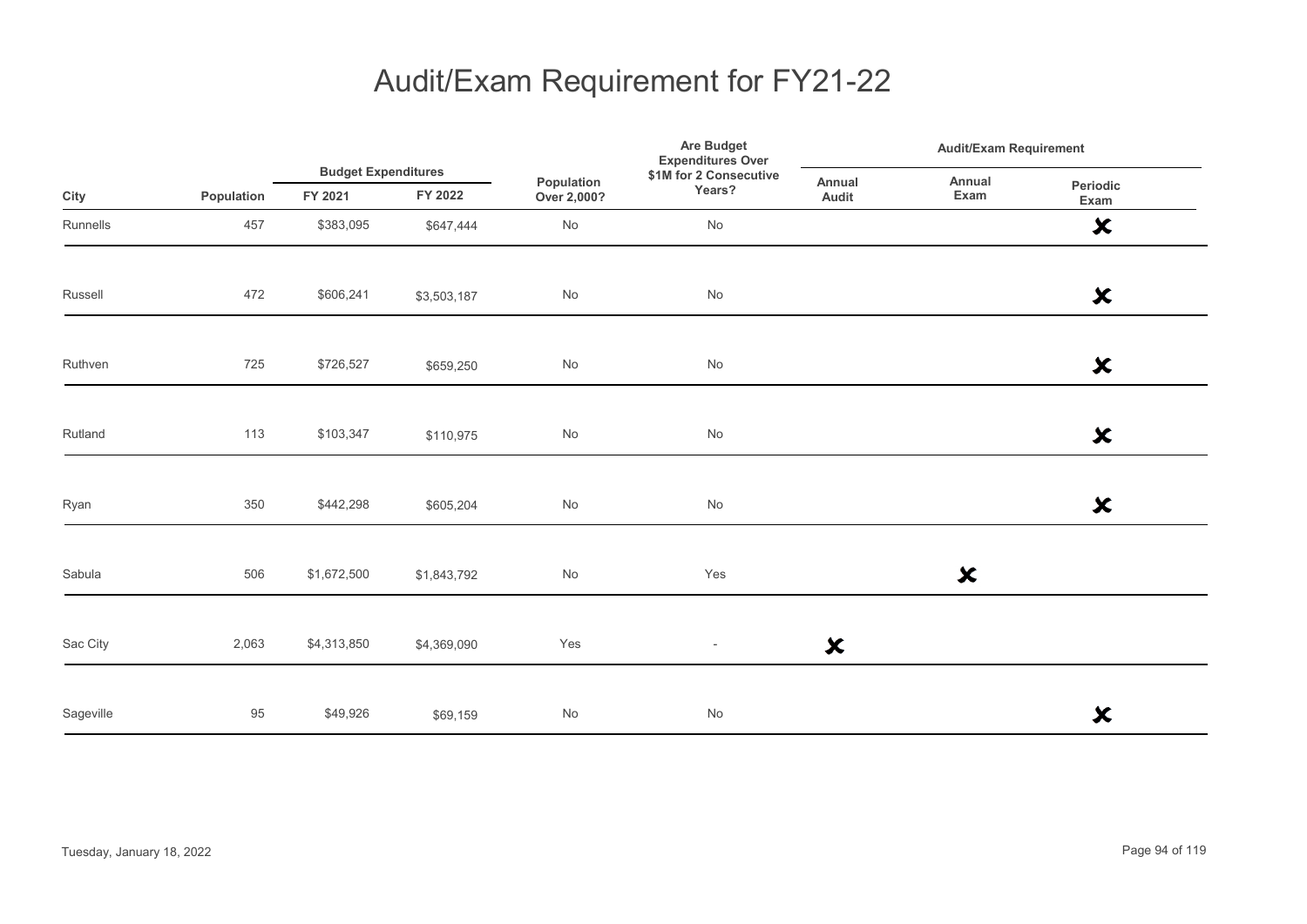|            |            |                                       |              |                           | <b>Are Budget</b><br><b>Expenditures Over</b> | <b>Audit/Exam Requirement</b> |                           |                           |
|------------|------------|---------------------------------------|--------------|---------------------------|-----------------------------------------------|-------------------------------|---------------------------|---------------------------|
| City       | Population | <b>Budget Expenditures</b><br>FY 2021 | FY 2022      | Population<br>Over 2,000? | \$1M for 2 Consecutive<br>Years?              | Annual<br>Audit               | Annual<br>Exam            | Periodic<br>Exam          |
| Salem      | 394        | \$344,006                             | \$365,569    | $\mathsf{No}$             | $\operatorname{\mathsf{No}}$                  |                               |                           | $\boldsymbol{\mathsf{x}}$ |
| Salix      | 295        | \$468,796                             | \$345,422    | $\mathsf{No}$             | $\operatorname{\mathsf{No}}$                  |                               |                           | $\boldsymbol{\mathsf{x}}$ |
| Sanborn    | 1,392      | \$15,307,413                          | \$11,903,300 | $\mathsf{No}$             | Yes                                           |                               | $\boldsymbol{\mathsf{x}}$ |                           |
| Sandyville | 58         | \$15,630                              | \$18,895     | $\mathsf{No}$             | $\operatorname{\mathsf{No}}$                  |                               |                           | $\boldsymbol{\mathsf{x}}$ |
| Scarville  | 74         | \$108,595                             | \$97,072     | $\mathsf{No}$             | $\mathsf{No}$                                 |                               |                           | $\boldsymbol{\mathsf{x}}$ |
| Schaller   | 729        | \$782,928                             | \$722,825    | $\mathsf{No}$             | $\mathsf{No}$                                 |                               |                           | $\boldsymbol{\mathsf{x}}$ |
| Schleswig  | 830        | \$850,867                             | \$4,550,284  | $\mathsf{No}$             | $\operatorname{\mathsf{No}}$                  |                               |                           | $\boldsymbol{\mathsf{x}}$ |
| Scranton   | 511        | \$2,072,930                           | \$804,276    | $\mathsf{No}$             | $\mathsf{No}$                                 |                               |                           | $\boldsymbol{\mathsf{x}}$ |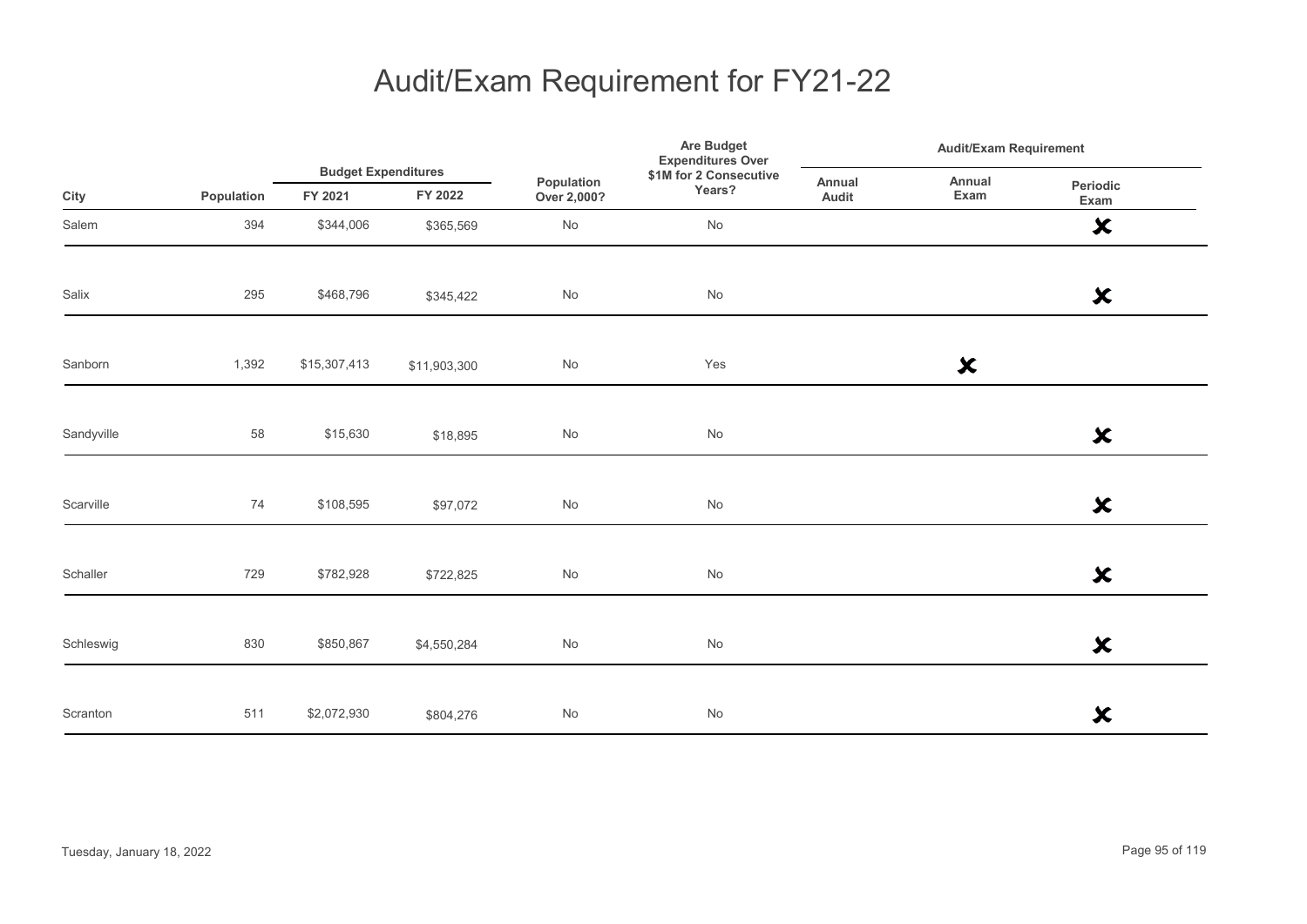|                |            |                                       |              |                              | Are Budget<br><b>Expenditures Over</b> | Audit/Exam Requirement    |                           |                           |
|----------------|------------|---------------------------------------|--------------|------------------------------|----------------------------------------|---------------------------|---------------------------|---------------------------|
| City           | Population | <b>Budget Expenditures</b><br>FY 2021 | FY 2022      | Population<br>Over 2,000?    | \$1M for 2 Consecutive<br>Years?       | Annual<br>Audit           | Annual<br>Exam            | Periodic<br>Exam          |
| Searsboro      | 129        | \$144,000                             | \$142,950    | No                           | No                                     |                           |                           | $\boldsymbol{\mathsf{x}}$ |
| Sergeant Bluff | 5,015      | \$15,679,478                          | \$11,458,567 | Yes                          | $\overline{\phantom{a}}$               | $\boldsymbol{\mathsf{x}}$ |                           |                           |
| Seymour        | 634        | \$769,888                             | \$887,073    | No                           | $\operatorname{\mathsf{No}}$           |                           |                           | $\boldsymbol{\mathsf{x}}$ |
| Shambaugh      | 159        | \$133,240                             | \$148,300    | $\operatorname{\mathsf{No}}$ | $\operatorname{\mathsf{No}}$           |                           |                           | $\boldsymbol{\mathsf{x}}$ |
| Shannon City   | 73         | \$18,583                              | \$21,925     | No                           | No                                     |                           |                           | $\boldsymbol{\mathsf{x}}$ |
| Sharpsburg     | 72         | \$40,800                              | \$42,480     | No                           | No                                     |                           |                           | $\boldsymbol{\mathsf{x}}$ |
| Sheffield      | 1,130      | \$1,548,342                           | \$1,444,088  | No                           | Yes                                    |                           | $\boldsymbol{\mathsf{x}}$ |                           |
| Shelby         | 727        | \$5,161,171                           | \$3,338,694  | No                           | Yes                                    |                           | ×                         |                           |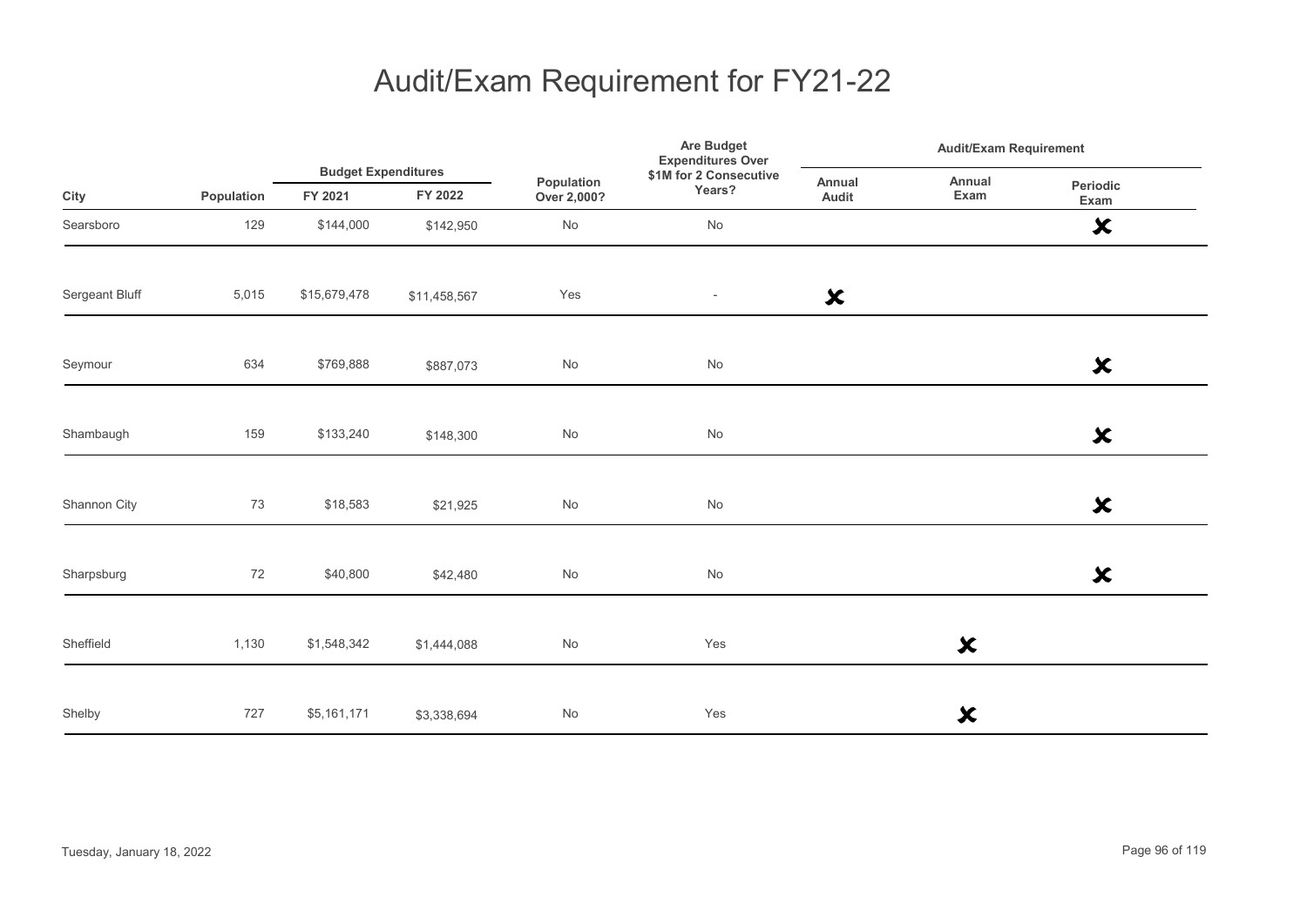|            |            |                                       |              | Population<br>Over 2,000? | <b>Are Budget</b><br><b>Expenditures Over</b><br>\$1M for 2 Consecutive<br>Years? | <b>Audit/Exam Requirement</b> |                           |                           |
|------------|------------|---------------------------------------|--------------|---------------------------|-----------------------------------------------------------------------------------|-------------------------------|---------------------------|---------------------------|
| City       | Population | <b>Budget Expenditures</b><br>FY 2021 | FY 2022      |                           |                                                                                   | Annual<br>Audit               | Annual<br>Exam            | Periodic<br>Exam          |
| Sheldahl   | 297        | \$590,671                             | \$386,821    | No                        | $\operatorname{\mathsf{No}}$                                                      |                               |                           | $\boldsymbol{\mathsf{x}}$ |
| Sheldon    | 5,512      | \$12,220,861                          | \$15,126,349 | Yes                       | $\overline{\phantom{a}}$                                                          | $\boldsymbol{\mathsf{x}}$     |                           |                           |
| Shell Rock | 1,268      | \$3,317,935                           | \$2,207,226  | No                        | Yes                                                                               |                               | $\boldsymbol{\mathsf{x}}$ |                           |
| Shellsburg | 961        | \$1,283,318                           | \$1,141,998  | No                        | Yes                                                                               |                               | $\boldsymbol{\mathsf{x}}$ |                           |
| Shenandoah | 4,925      | \$14,084,862                          | \$18,250,609 | Yes                       | $\overline{\phantom{a}}$                                                          | $\boldsymbol{\mathsf{x}}$     |                           |                           |
| Sherrill   | 189        | \$139,161                             | \$143,576    | No                        | No                                                                                |                               |                           | ×                         |
| Shueyville | 731        | \$3,411,267                           | \$1,177,185  | No                        | Yes                                                                               |                               | $\boldsymbol{\mathsf{x}}$ |                           |
| Sibley     | 2,860      | \$11,300,586                          | \$9,031,803  | Yes                       | $\overline{\phantom{a}}$                                                          | $\boldsymbol{\mathsf{x}}$     |                           |                           |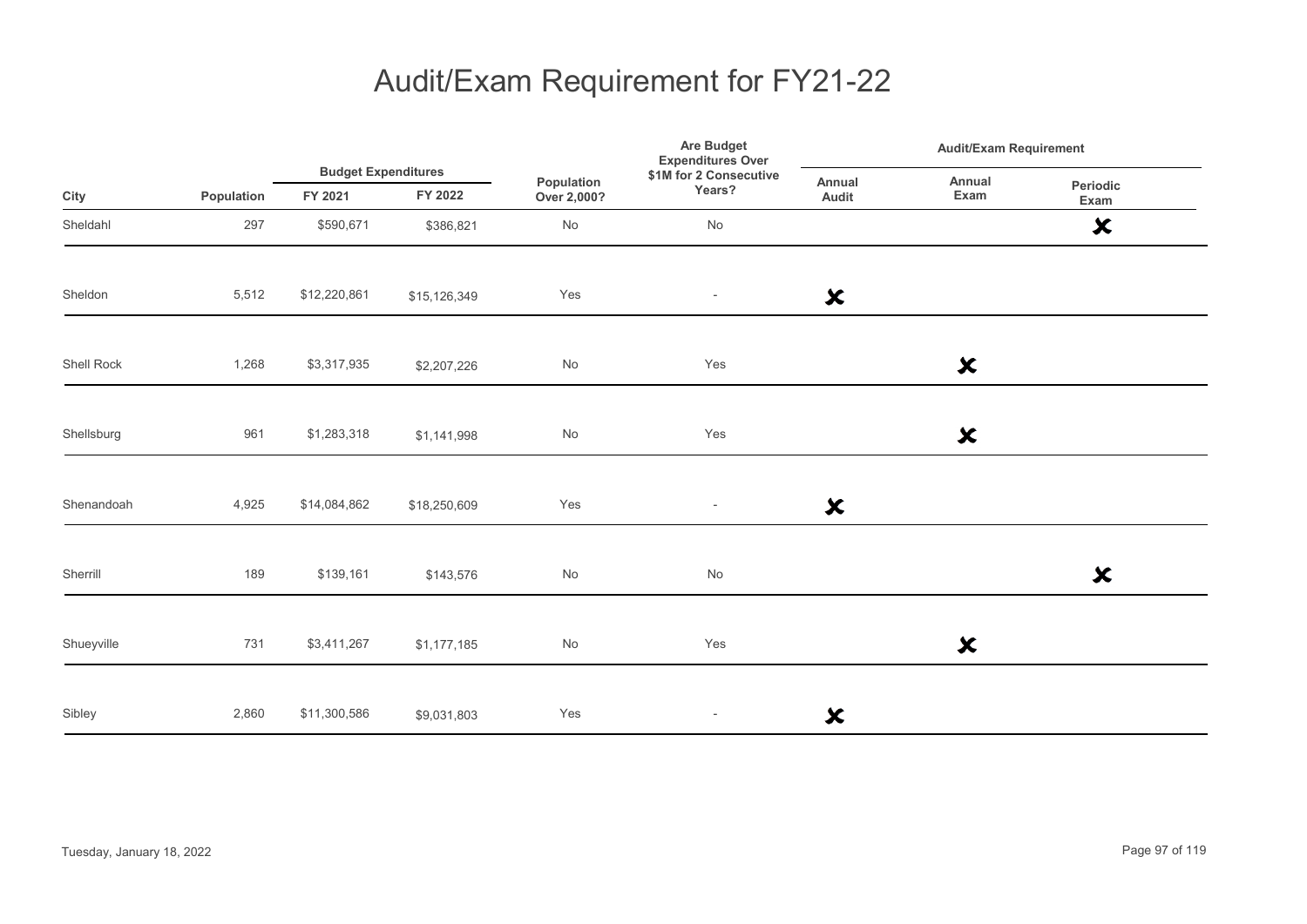|              |            | <b>Budget Expenditures</b> |               |                           | Are Budget<br><b>Expenditures Over</b> | <b>Audit/Exam Requirement</b> |                           |                           |  |
|--------------|------------|----------------------------|---------------|---------------------------|----------------------------------------|-------------------------------|---------------------------|---------------------------|--|
| City         | Population | FY 2021                    | FY 2022       | Population<br>Over 2,000? | \$1M for 2 Consecutive<br>Years?       | Annual<br>Audit               | Annual<br>Exam            | Periodic<br>Exam          |  |
| Sidney       | 1,070      | \$4,616,186                | \$3,892,378   | No                        | Yes                                    |                               | $\boldsymbol{\mathsf{x}}$ |                           |  |
| Sigourney    | 2,004      | \$10,543,212               | \$11,919,130  | Yes                       | $\overline{\phantom{a}}$               | $\boldsymbol{\mathsf{x}}$     |                           |                           |  |
| Silver City  | 245        | \$517,215                  | \$531,910     | $\mathsf{No}$             | No                                     |                               |                           | $\boldsymbol{\mathsf{x}}$ |  |
| Sioux Center | 8,229      | \$35,815,263               | \$38,951,416  | Yes                       | $\overline{\phantom{a}}$               | $\boldsymbol{\mathsf{x}}$     |                           |                           |  |
| Sioux City   | 85,797     | \$286,714,310              | \$301,044,891 | Yes                       | $\overline{\phantom{a}}$               | $\boldsymbol{\mathsf{x}}$     |                           |                           |  |
| Sioux Rapids | 748        | \$1,053,432                | \$1,076,149   | $\mathsf{No}$             | Yes                                    |                               | $\boldsymbol{\mathsf{x}}$ |                           |  |
| Slater       | 1,543      | \$6,811,802                | \$6,082,412   | $\mathsf{No}$             | Yes                                    |                               | $\boldsymbol{\mathsf{x}}$ |                           |  |
| Sloan        | 1,042      | \$1,506,254                | \$1,368,848   | $\mathsf{No}$             | Yes                                    |                               | ×                         |                           |  |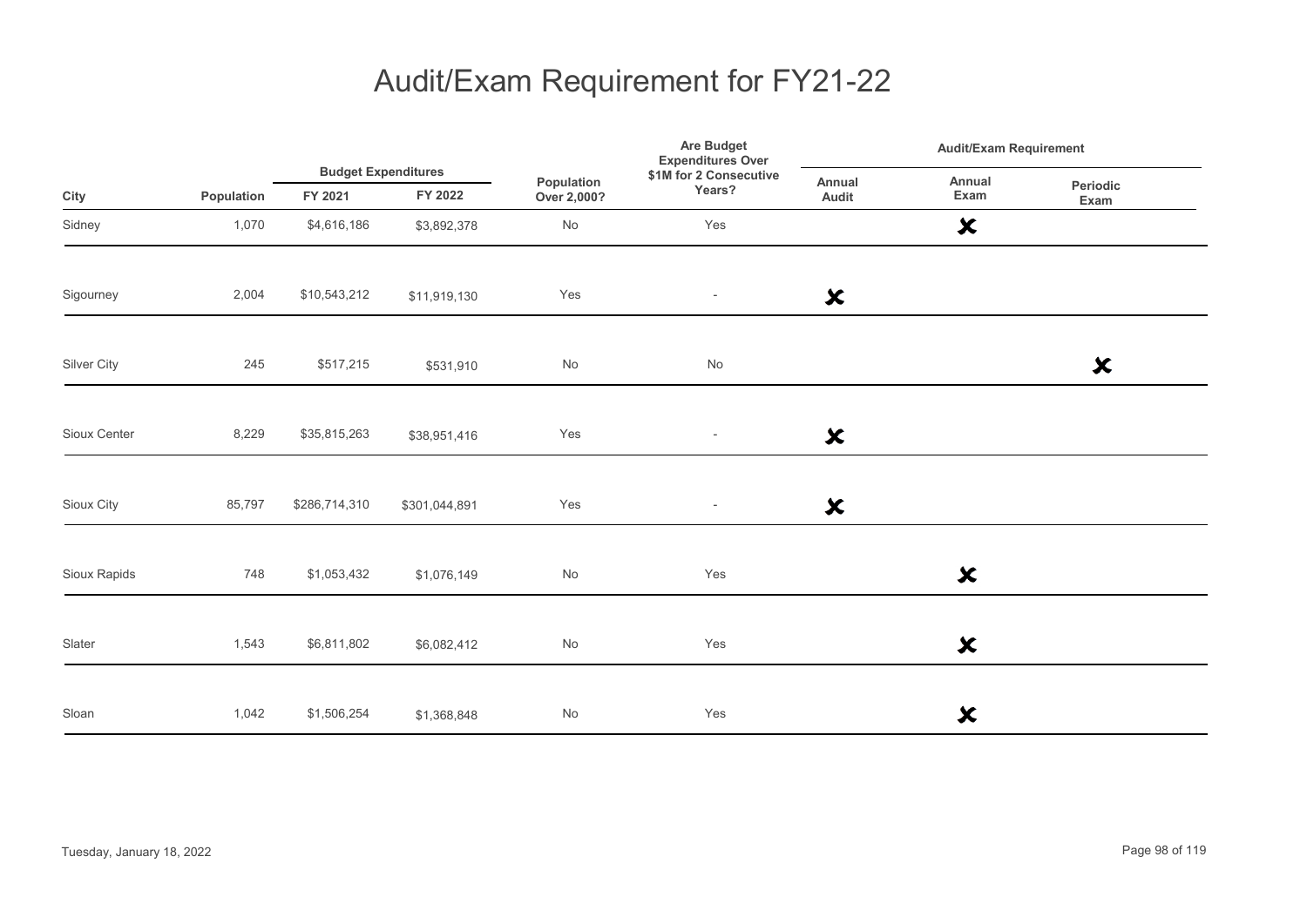|               |            |              | <b>Budget Expenditures</b> |                           | Are Budget<br><b>Expenditures Over</b> |                           | <b>Audit/Exam Requirement</b> |                           |  |
|---------------|------------|--------------|----------------------------|---------------------------|----------------------------------------|---------------------------|-------------------------------|---------------------------|--|
| City          | Population | FY 2021      | FY 2022                    | Population<br>Over 2,000? | \$1M for 2 Consecutive<br>Years?       | Annual<br>Audit           | Annual<br>Exam                | Periodic<br>Exam          |  |
| Smithland     | 181        | \$339,342    | \$169,118                  | $\mathsf{No}$             | No                                     |                           |                               | $\boldsymbol{\mathsf{x}}$ |  |
| Soldier       | 184        | \$174,020    | \$1,073,339                | No                        | No                                     |                           |                               | $\boldsymbol{\mathsf{x}}$ |  |
| Solon         | 3,018      | \$4,455,766  | \$6,056,639                | Yes                       | $\overline{\phantom{a}}$               | $\boldsymbol{\mathsf{x}}$ |                               |                           |  |
| Somers        | 128        | \$118,117    | \$145,901                  | $\mathsf{No}$             | $\mathsf{No}$                          |                           |                               | $\boldsymbol{\mathsf{x}}$ |  |
| South English | 202        | \$241,761    | \$171,827                  | $\mathsf{No}$             | $\operatorname{\mathsf{No}}$           |                           |                               | $\boldsymbol{\mathsf{x}}$ |  |
| Spencer       | 11,325     | \$25,283,247 | \$26,849,356               | Yes                       | $\overline{\phantom{a}}$               | $\boldsymbol{\mathsf{x}}$ |                               |                           |  |
| Spillville    | 385        | \$778,046    | \$611,321                  | No                        | No                                     |                           |                               | $\boldsymbol{\mathsf{x}}$ |  |
| Spirit Lake   | 5,439      | \$12,477,672 | \$11,915,059               | Yes                       | $\overline{\phantom{a}}$               | ×                         |                               |                           |  |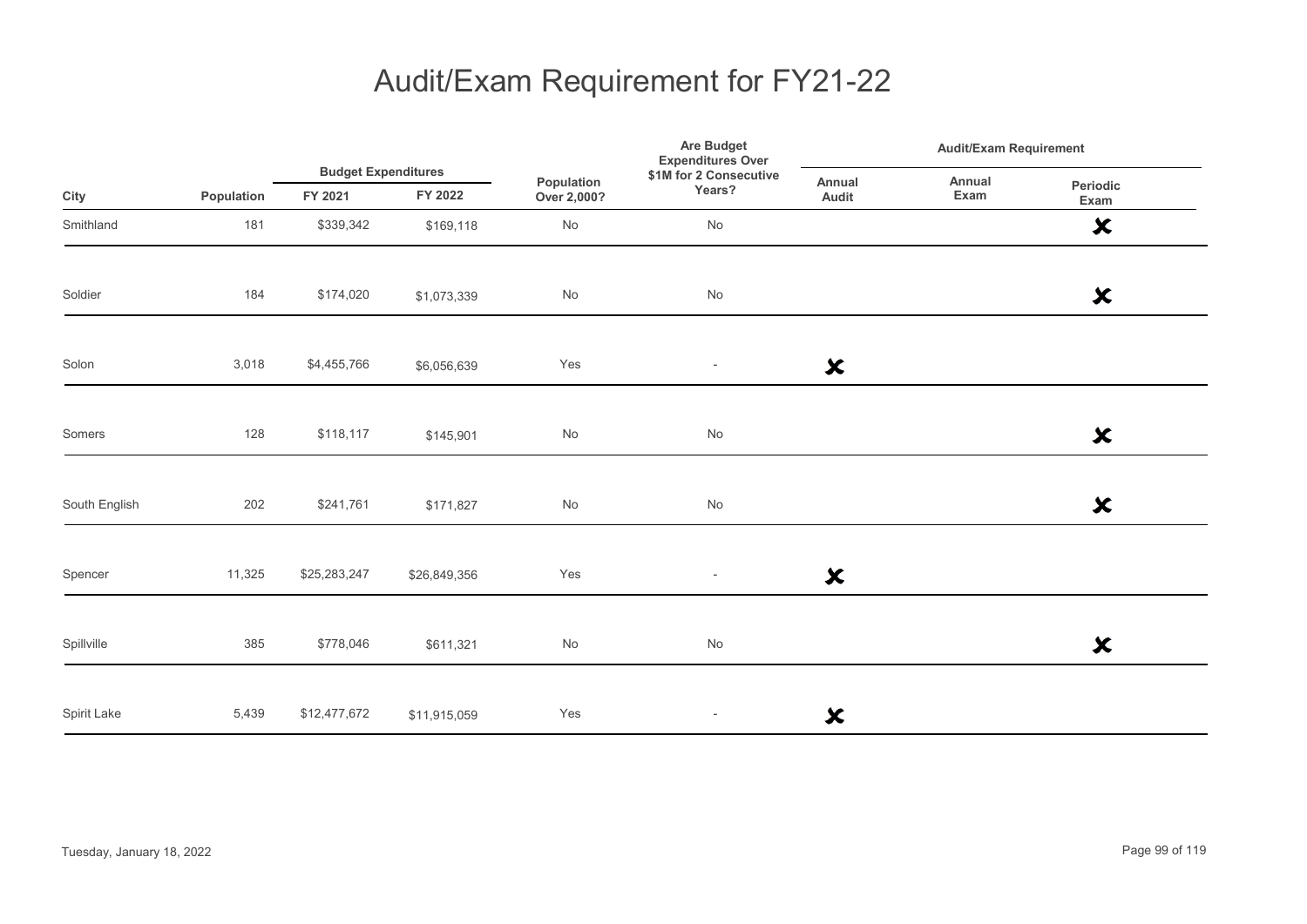|              |            |                                       |             |                           | Are Budget<br><b>Expenditures Over</b> | <b>Audit/Exam Requirement</b> |                           |                           |
|--------------|------------|---------------------------------------|-------------|---------------------------|----------------------------------------|-------------------------------|---------------------------|---------------------------|
| City         | Population | <b>Budget Expenditures</b><br>FY 2021 | FY 2022     | Population<br>Over 2,000? | \$1M for 2 Consecutive<br>Years?       | Annual<br>Audit               | Annual<br>Exam            | Periodic<br>Exam          |
| Spragueville | 92         | \$66,450                              | \$49,900    | No                        | No                                     |                               |                           | $\boldsymbol{\mathsf{x}}$ |
| Spring Hill  | 68         | \$20,460                              | \$28,450    | No                        | No                                     |                               |                           | $\boldsymbol{\mathsf{x}}$ |
| Springbrook  | 143        | \$110,736                             | \$115,200   | $\mathsf{No}$             | $\operatorname{\mathsf{No}}$           |                               |                           | $\boldsymbol{\mathsf{x}}$ |
| Springville  | 1,154      | \$1,687,869                           | \$1,370,104 | $\mathsf{No}$             | Yes                                    |                               | $\boldsymbol{\mathsf{x}}$ |                           |
| St. Ansgar   | 1,160      | \$3,003,081                           | \$6,025,421 | $\mathsf{No}$             | Yes                                    |                               | $\boldsymbol{\mathsf{x}}$ |                           |
| St. Anthony  | 76         | \$52,328                              | \$66,118    | No                        | No                                     |                               |                           | $\boldsymbol{\mathsf{x}}$ |
| St. Charles  | 640        | \$716,929                             | \$602,011   | $\mathsf{No}$             | $\operatorname{\mathsf{No}}$           |                               |                           | $\boldsymbol{\mathsf{x}}$ |
| St. Donatus  | 120        | \$143,540                             | \$94,637    | $\mathsf{No}$             | $\mathsf{No}$                          |                               |                           | $\boldsymbol{\mathsf{x}}$ |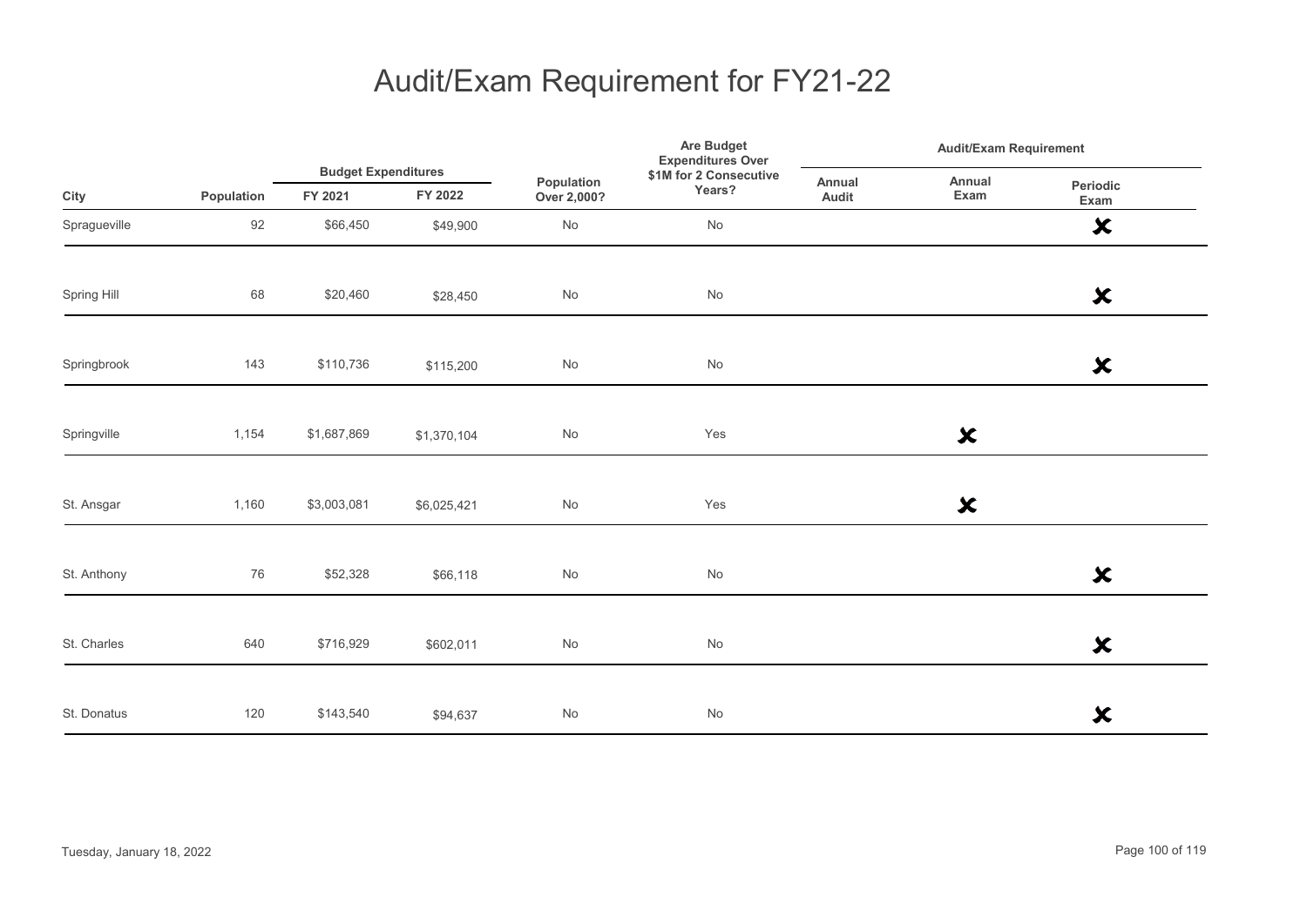|            |            |                                       |             |                           | Are Budget<br><b>Expenditures Over</b> |                 | <b>Audit/Exam Requirement</b> |                           |  |
|------------|------------|---------------------------------------|-------------|---------------------------|----------------------------------------|-----------------|-------------------------------|---------------------------|--|
| City       | Population | <b>Budget Expenditures</b><br>FY 2021 | FY 2022     | Population<br>Over 2,000? | \$1M for 2 Consecutive<br>Years?       | Annual<br>Audit | Annual<br>Exam                | Periodic<br>Exam          |  |
| St. Lucas  | 167        | \$437,400                             | \$322,568   | $\mathsf{No}$             | No                                     |                 |                               | $\boldsymbol{\mathsf{x}}$ |  |
| St. Marys  | 108        | \$118,871                             | \$75,331    | $\mathsf{No}$             | $\operatorname{\mathsf{No}}$           |                 |                               | $\boldsymbol{\mathsf{x}}$ |  |
| St. Olaf   | 106        | \$501,661                             | \$123,415   | $\mathsf{No}$             | $\operatorname{\mathsf{No}}$           |                 |                               | $\boldsymbol{\mathsf{x}}$ |  |
| St. Paul   | 109        | \$41,184                              | \$43,409    | No                        | $\operatorname{\mathsf{No}}$           |                 |                               | $\boldsymbol{\mathsf{x}}$ |  |
| Stacyville | 458        | \$1,474,250                           | \$2,483,424 | $\mathsf{No}$             | Yes                                    |                 | $\boldsymbol{\mathsf{x}}$     |                           |  |
| Stanhope   | 364        | \$941,500                             | \$968,869   | $\mathsf{No}$             | $\operatorname{\mathsf{No}}$           |                 |                               | $\boldsymbol{\mathsf{x}}$ |  |
| Stanley    | 81         | \$85,675                              | \$78,250    | $\mathsf{No}$             | $\operatorname{\mathsf{No}}$           |                 |                               | $\boldsymbol{\mathsf{x}}$ |  |
| Stanton    | 678        | \$1,660,245                           | \$3,277,616 | $\mathsf{No}$             | Yes                                    |                 | ×                             |                           |  |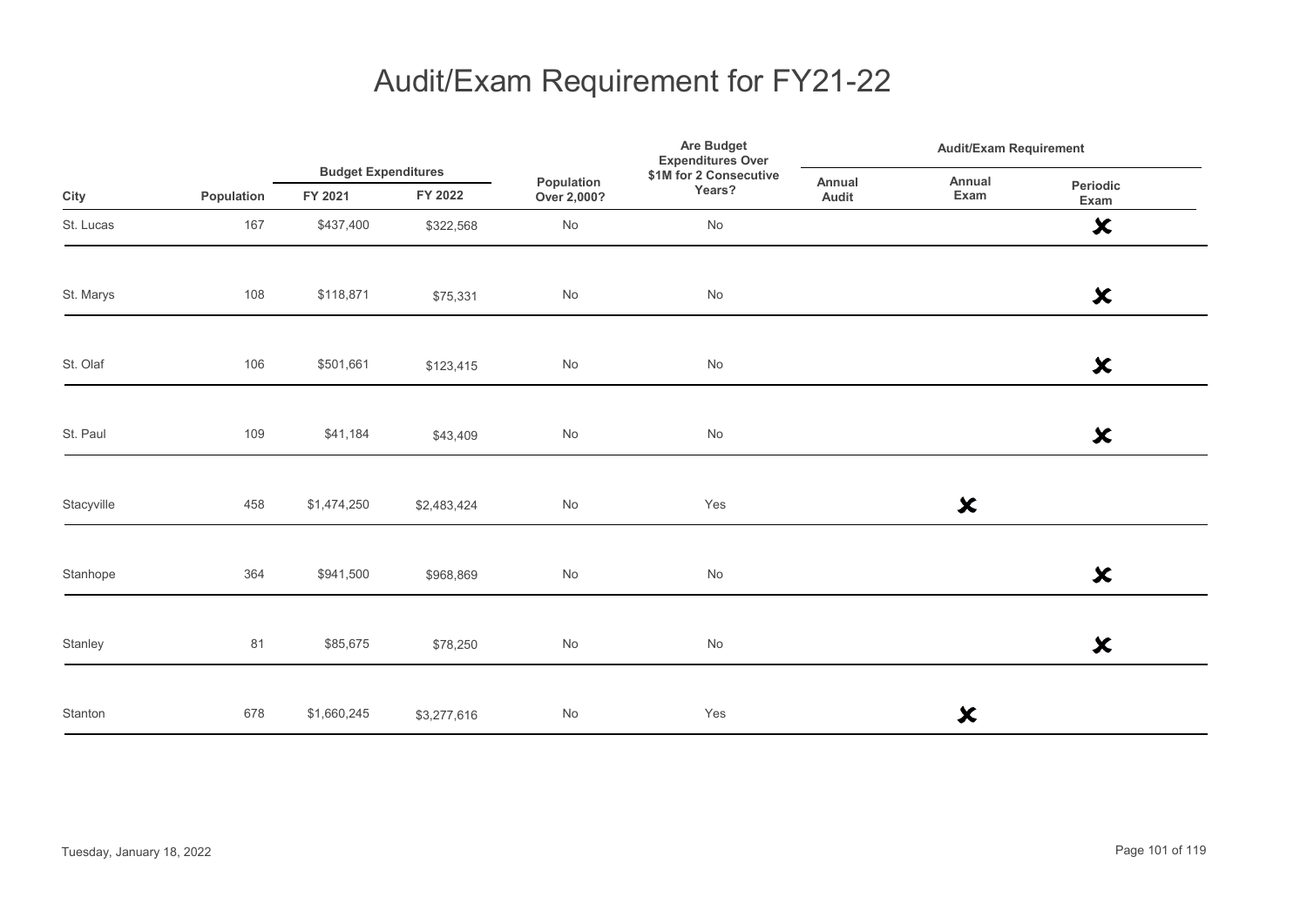|                     |            | <b>Budget Expenditures</b> |              |                           | Are Budget<br><b>Expenditures Over</b> | <b>Audit/Exam Requirement</b> |                           |                           |
|---------------------|------------|----------------------------|--------------|---------------------------|----------------------------------------|-------------------------------|---------------------------|---------------------------|
| City                | Population | FY 2021                    | FY 2022      | Population<br>Over 2,000? | \$1M for 2 Consecutive<br>Years?       | Annual<br>Audit               | Annual<br>Exam            | Periodic<br>Exam          |
| Stanwood            | 637        | \$1,119,524                | \$978,464    | No                        | $\operatorname{\mathsf{No}}$           |                               |                           | $\boldsymbol{\mathsf{x}}$ |
| <b>State Center</b> | 1,391      | \$4,100,800                | \$4,204,443  | No                        | Yes                                    |                               | $\boldsymbol{\mathsf{x}}$ |                           |
| Steamboat Rock      | 264        | \$348,721                  | \$294,857    | $\mathsf{No}$             | $\operatorname{\mathsf{No}}$           |                               |                           | $\boldsymbol{\mathsf{x}}$ |
| Stockport           | 272        | \$190,323                  | \$358,078    | No                        | $\operatorname{\mathsf{No}}$           |                               |                           | $\boldsymbol{\mathsf{x}}$ |
| Stockton            | 176        | \$187,087                  | \$178,221    | No                        | $\operatorname{\mathsf{No}}$           |                               |                           | $\boldsymbol{\mathsf{x}}$ |
| Storm Lake          | 11,269     | \$29,888,923               | \$32,650,777 | Yes                       | $\overline{\phantom{a}}$               | $\boldsymbol{\mathsf{x}}$     |                           |                           |
| <b>Story City</b>   | 3,352      | \$6,878,153                | \$8,534,055  | Yes                       | $\overline{\phantom{a}}$               | $\boldsymbol{\mathsf{x}}$     |                           |                           |
| Stout               | 191        | \$122,937                  | \$137,552    | No                        | No                                     |                               |                           | $\boldsymbol{\mathsf{x}}$ |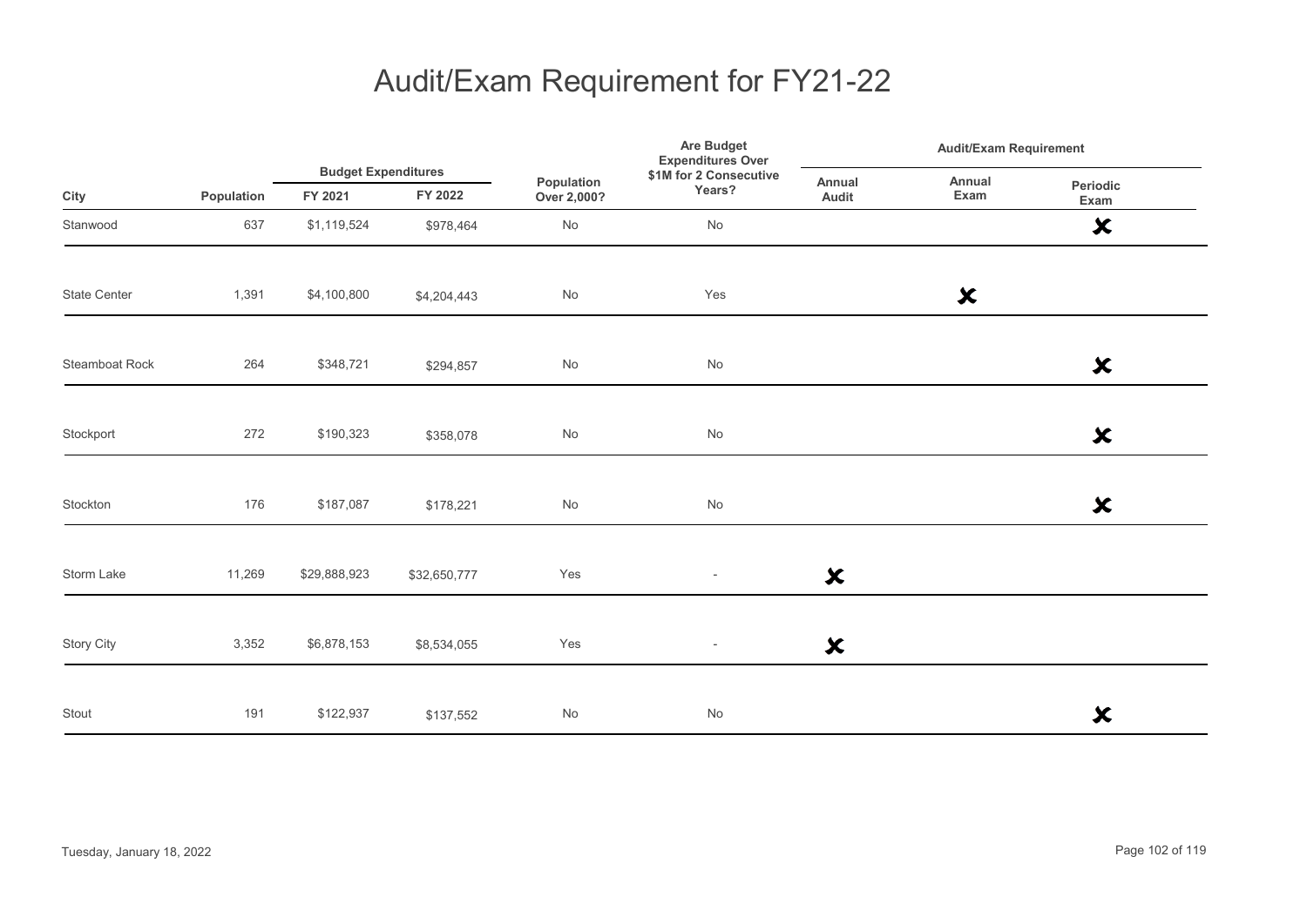|                         |            |                                       |             | <b>Are Budget</b><br><b>Expenditures Over</b> | <b>Audit/Exam Requirement</b>    |                           |                           |                           |  |
|-------------------------|------------|---------------------------------------|-------------|-----------------------------------------------|----------------------------------|---------------------------|---------------------------|---------------------------|--|
| City                    | Population | <b>Budget Expenditures</b><br>FY 2021 | FY 2022     | Population<br>Over 2,000?                     | \$1M for 2 Consecutive<br>Years? | Annual<br>Audit           | Annual<br>Exam            | Periodic<br>Exam          |  |
| Stratford               | 707        | \$1,691,788                           | \$1,740,018 | No                                            | Yes                              |                           | $\boldsymbol{\mathsf{x}}$ |                           |  |
| <b>Strawberry Point</b> | 1,155      | \$2,745,677                           | \$2,768,592 | $\mathsf{No}$                                 | Yes                              |                           | $\boldsymbol{\mathsf{x}}$ |                           |  |
| Struble                 | 67         | \$23,644                              | \$23,426    | $\mathsf{No}$                                 | No                               |                           |                           | $\boldsymbol{\mathsf{x}}$ |  |
| Stuart                  | 1,782      | \$9,914,807                           | \$9,568,897 | $\mathsf{No}$                                 | Yes                              |                           | $\boldsymbol{\mathsf{x}}$ |                           |  |
| Sully                   | 881        | \$1,407,237                           | \$1,273,295 | $\mathsf{No}$                                 | Yes                              |                           | $\boldsymbol{\mathsf{x}}$ |                           |  |
| Sumner                  | 2,030      | \$5,940,026                           | \$2,974,650 | Yes                                           | $\overline{\phantom{a}}$         | $\boldsymbol{\mathsf{x}}$ |                           |                           |  |
| Superior                | 132        | \$301,660                             | \$304,705   | No                                            | No                               |                           |                           | $\boldsymbol{\mathsf{x}}$ |  |
| Sutherland              | 629        | \$1,014,380                           | \$1,195,854 | No                                            | Yes                              |                           | $\boldsymbol{\mathsf{x}}$ |                           |  |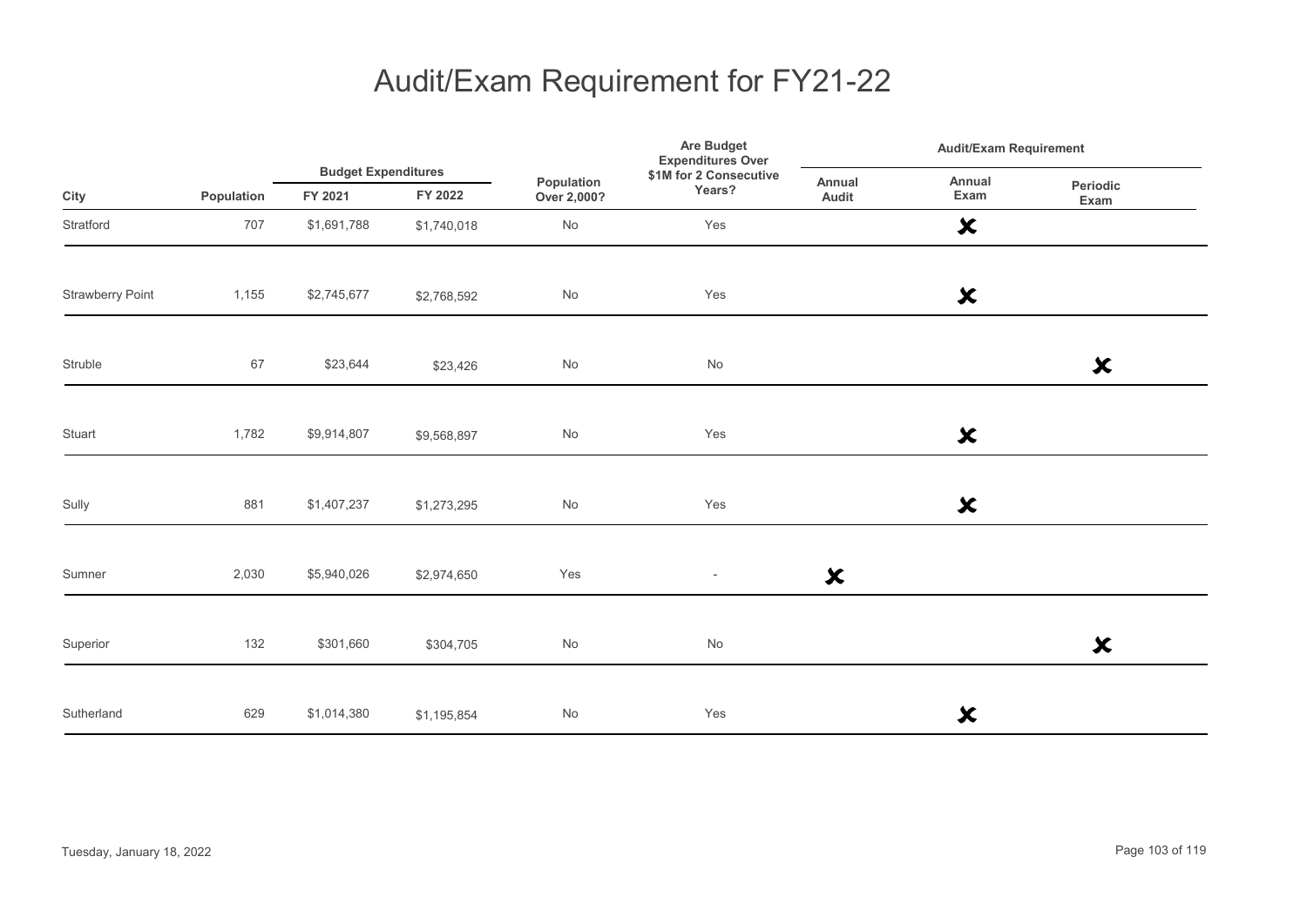|           |            | <b>Budget Expenditures</b> |             | <b>Expenditures Over</b>  | Are Budget                       | <b>Audit/Exam Requirement</b> |                           |                           |
|-----------|------------|----------------------------|-------------|---------------------------|----------------------------------|-------------------------------|---------------------------|---------------------------|
| City      | Population | FY 2021                    | FY 2022     | Population<br>Over 2,000? | \$1M for 2 Consecutive<br>Years? | Annual<br>Audit               | Annual<br>Exam            | Periodic<br>Exam          |
| Swaledale | 144        | \$251,666                  | \$254,208   | $\mathsf{No}$             | No                               |                               |                           | $\boldsymbol{\mathsf{x}}$ |
| Swan      | 76         | \$59,865                   | \$88,065    | No                        | No                               |                               |                           | $\boldsymbol{\mathsf{x}}$ |
| Swea City | 566        | \$1,339,074                | \$842,849   | $\mathsf{No}$             | $\operatorname{\mathsf{No}}$     |                               |                           | $\boldsymbol{\mathsf{x}}$ |
| Swisher   | 914        | \$3,389,430                | \$1,301,175 | $\mathsf{No}$             | Yes                              |                               | $\boldsymbol{\mathsf{x}}$ |                           |
| Tabor     | 1,014      | \$1,131,812                | \$1,102,128 | $\mathsf{No}$             | Yes                              |                               | $\boldsymbol{\mathsf{x}}$ |                           |
| Tama      | 3,130      | \$4,609,660                | \$3,845,425 | Yes                       | $\overline{\phantom{a}}$         | $\boldsymbol{\mathsf{x}}$     |                           |                           |
| Templeton | 352        | \$1,072,948                | \$900,766   | $\mathsf{No}$             | $\operatorname{\mathsf{No}}$     |                               |                           | $\boldsymbol{\mathsf{x}}$ |
| Tennant   | 78         | \$25,300                   | \$24,500    | $\mathsf{No}$             | $\mathsf{No}$                    |                               |                           | $\boldsymbol{\mathsf{x}}$ |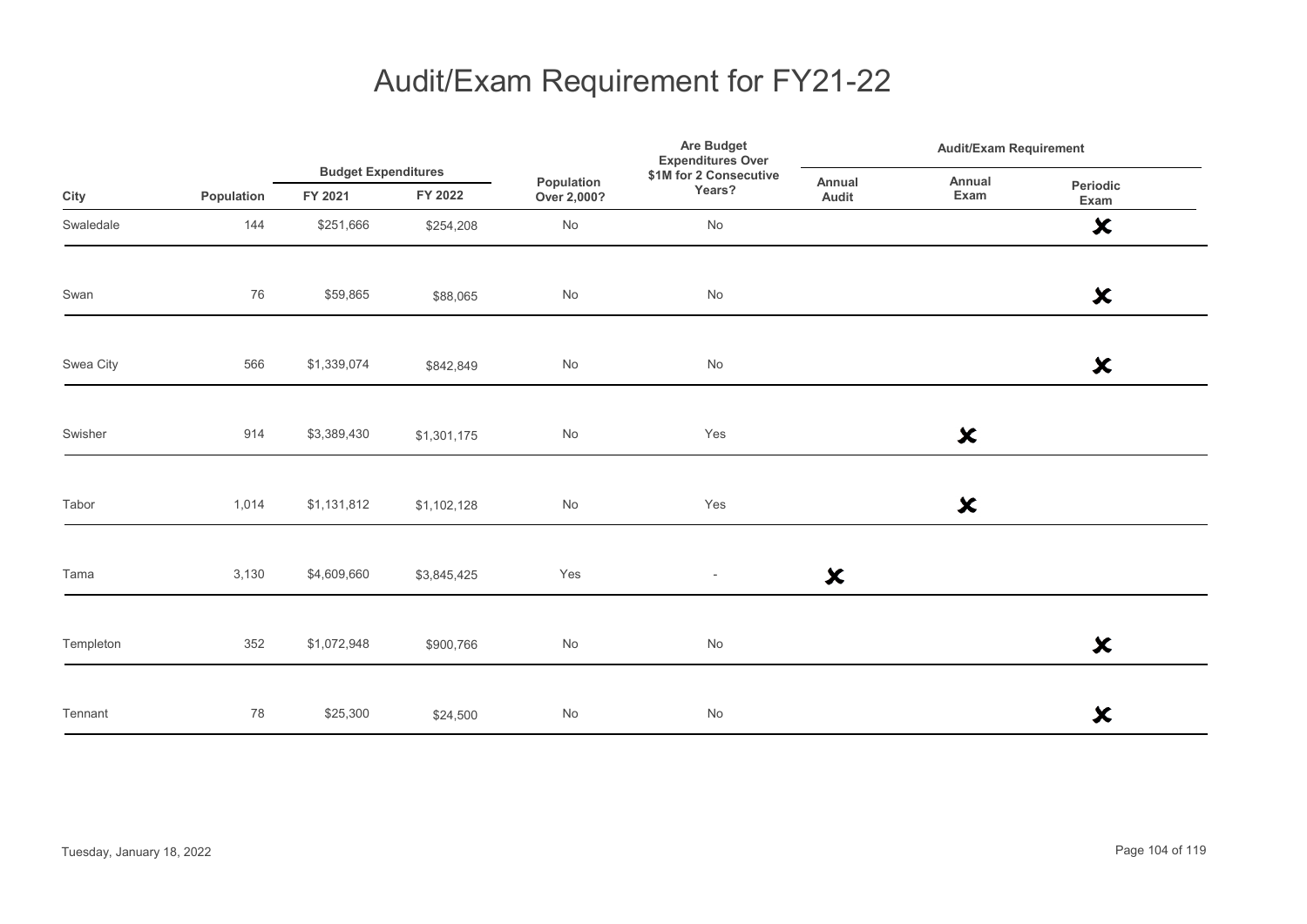|           |            |              | <b>Budget Expenditures</b> |                              | Are Budget<br><b>Expenditures Over</b> | <b>Audit/Exam Requirement</b> |                |                           |
|-----------|------------|--------------|----------------------------|------------------------------|----------------------------------------|-------------------------------|----------------|---------------------------|
| City      | Population | FY 2021      | FY 2022                    | Population<br>Over 2,000?    | \$1M for 2 Consecutive<br>Years?       | Annual<br>Audit               | Annual<br>Exam | Periodic<br>Exam          |
| Terril    | 334        | \$458,290    | \$521,244                  | No                           | No                                     |                               |                | $\boldsymbol{\mathsf{x}}$ |
| Thayer    | 51         | \$16,961     | \$18,488                   | No                           | No                                     |                               |                | $\boldsymbol{\mathsf{x}}$ |
| Thompson  | 495        | \$637,210    | \$1,438,967                | $\operatorname{\mathsf{No}}$ | No                                     |                               |                | $\boldsymbol{\mathsf{x}}$ |
| Thor      | 181        | \$180,888    | \$160,030                  | $\operatorname{\mathsf{No}}$ | No                                     |                               |                | $\boldsymbol{\mathsf{x}}$ |
| Thornburg | 45         | \$29,549     | \$30,905                   | No                           | No                                     |                               |                | $\boldsymbol{\mathsf{x}}$ |
| Thornton  | 400        | \$288,190    | \$396,291                  | $\operatorname{\mathsf{No}}$ | No                                     |                               |                | $\boldsymbol{\mathsf{x}}$ |
| Thurman   | 167        | \$129,758    | \$163,082                  | No                           | No                                     |                               |                | $\boldsymbol{\mathsf{x}}$ |
| Tiffin    | 4,512      | \$12,675,751 | \$7,581,267                | Yes                          | $\overline{\phantom{a}}$               | $\boldsymbol{\mathsf{x}}$     |                |                           |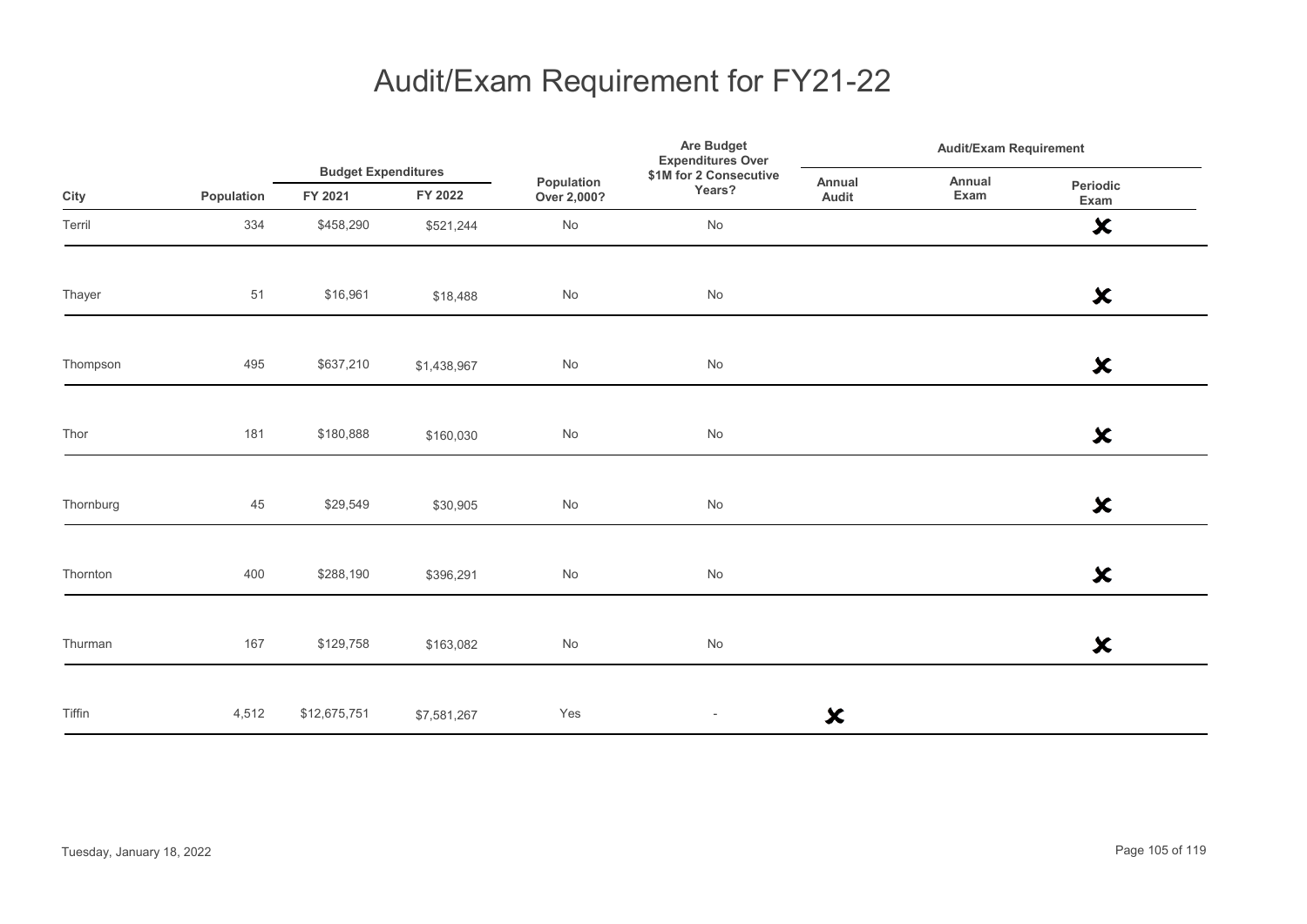|         |            |              | <b>Budget Expenditures</b> |                           | Are Budget<br><b>Expenditures Over</b> | <b>Audit/Exam Requirement</b> |                           |                           |
|---------|------------|--------------|----------------------------|---------------------------|----------------------------------------|-------------------------------|---------------------------|---------------------------|
| City    | Population | FY 2021      | FY 2022                    | Population<br>Over 2,000? | \$1M for 2 Consecutive<br>Years?       | Annual<br>Audit               | Annual<br>Exam            | Periodic<br>Exam          |
| Tingley | 136        | \$80,280     | \$86,800                   | $\mathsf{No}$             | No                                     |                               |                           | $\boldsymbol{\mathsf{x}}$ |
| Tipton  | 3,149      | \$20,399,145 | \$14,468,246               | Yes                       | $\overline{\phantom{a}}$               | $\boldsymbol{\mathsf{x}}$     |                           |                           |
| Titonka | 511        | \$1,111,339  | \$1,056,163                | $\mathsf{No}$             | Yes                                    |                               | $\boldsymbol{\mathsf{x}}$ |                           |
| Toledo  | 2,369      | \$4,048,662  | \$4,104,289                | Yes                       | $\overline{\phantom{a}}$               | $\boldsymbol{\mathsf{x}}$     |                           |                           |
| Toronto | 102        | \$86,292     | \$89,034                   | $\mathsf{No}$             | No                                     |                               |                           | $\boldsymbol{\mathsf{x}}$ |
| Traer   | 1,583      | \$6,624,208  | \$9,907,886                | $\mathsf{No}$             | Yes                                    |                               | $\boldsymbol{\mathsf{x}}$ |                           |
| Treynor | 1,032      | \$1,927,921  | \$6,328,030                | $\mathsf{No}$             | Yes                                    |                               | $\boldsymbol{\mathsf{x}}$ |                           |
| Tripoli | 1,191      | \$1,612,514  | \$1,537,482                | $\mathsf{No}$             | Yes                                    |                               | $\boldsymbol{\mathsf{x}}$ |                           |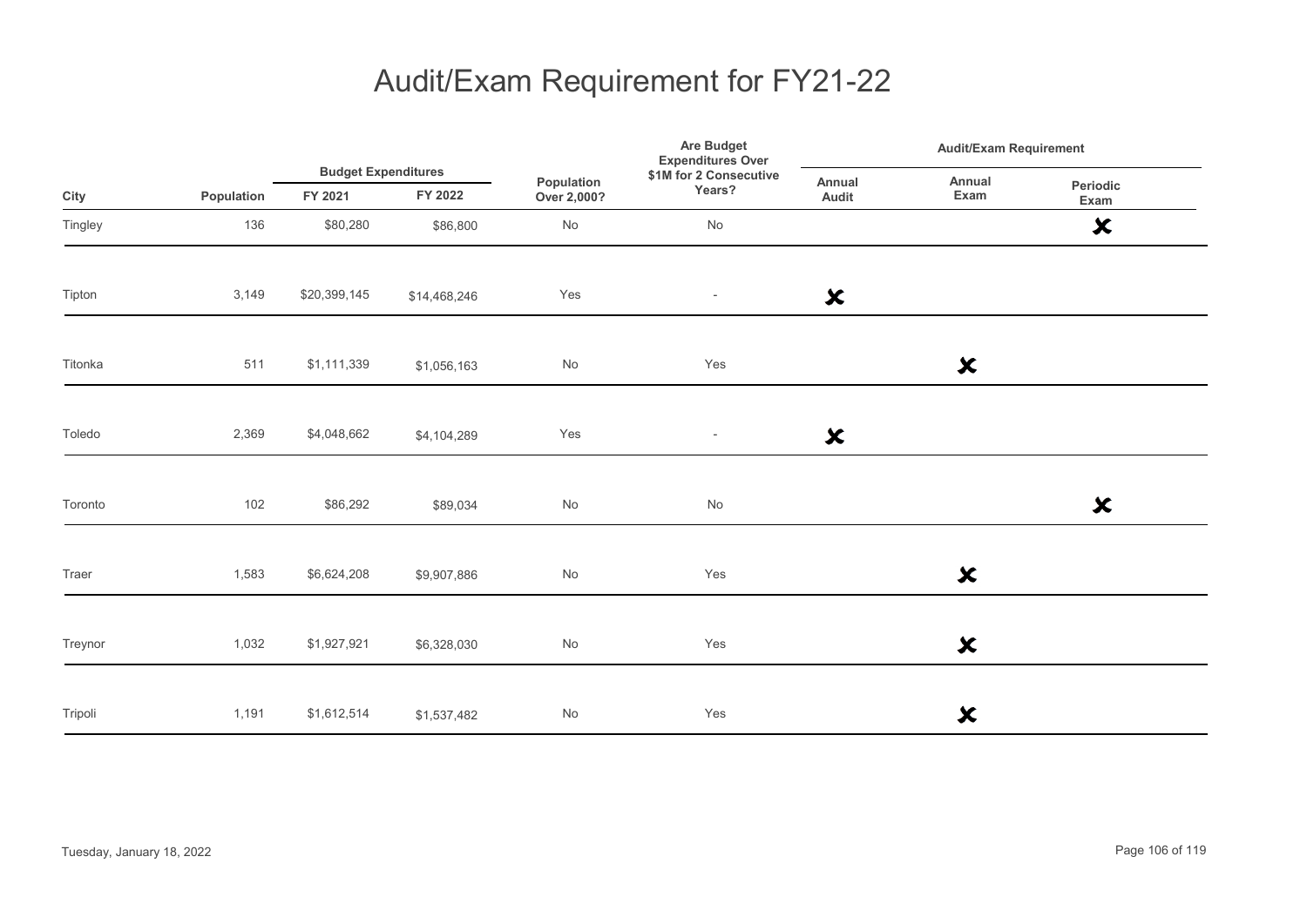|                    |            |                                       |             |                           | Are Budget<br><b>Expenditures Over</b> |                 | <b>Audit/Exam Requirement</b> |                           |  |
|--------------------|------------|---------------------------------------|-------------|---------------------------|----------------------------------------|-----------------|-------------------------------|---------------------------|--|
| City               | Population | <b>Budget Expenditures</b><br>FY 2021 | FY 2022     | Population<br>Over 2,000? | \$1M for 2 Consecutive<br>Years?       | Annual<br>Audit | Annual<br>Exam                | Periodic<br>Exam          |  |
| Truesdale          | 69         | \$59,825                              | \$65,831    | No                        | No                                     |                 |                               | $\boldsymbol{\mathsf{x}}$ |  |
| Truro              | 509        | \$460,679                             | \$646,734   | No                        | No                                     |                 |                               | $\boldsymbol{\mathsf{x}}$ |  |
| Turin              | 72         | \$27,050                              | \$27,050    | $\mathsf{No}$             | $\operatorname{\mathsf{No}}$           |                 |                               | $\boldsymbol{\mathsf{x}}$ |  |
| Udell              | 28         | \$36,060                              | \$31,185    | $\mathsf{No}$             | $\operatorname{\mathsf{No}}$           |                 |                               | $\boldsymbol{\mathsf{x}}$ |  |
| Underwood          | 954        | \$3,182,659                           | \$1,456,077 | $\mathsf{No}$             | Yes                                    |                 | $\boldsymbol{\mathsf{x}}$     |                           |  |
| Union              | 399        | \$370,915                             | \$476,600   | $\mathsf{No}$             | No                                     |                 |                               | $\boldsymbol{\mathsf{x}}$ |  |
| Unionville         | 75         | \$30,478                              | \$25,656    | $\mathsf{No}$             | $\operatorname{\mathsf{No}}$           |                 |                               | $\boldsymbol{\mathsf{x}}$ |  |
| University Heights | 1,228      | \$2,964,704                           | \$2,525,507 | $\mathsf{No}$             | Yes                                    |                 | ×                             |                           |  |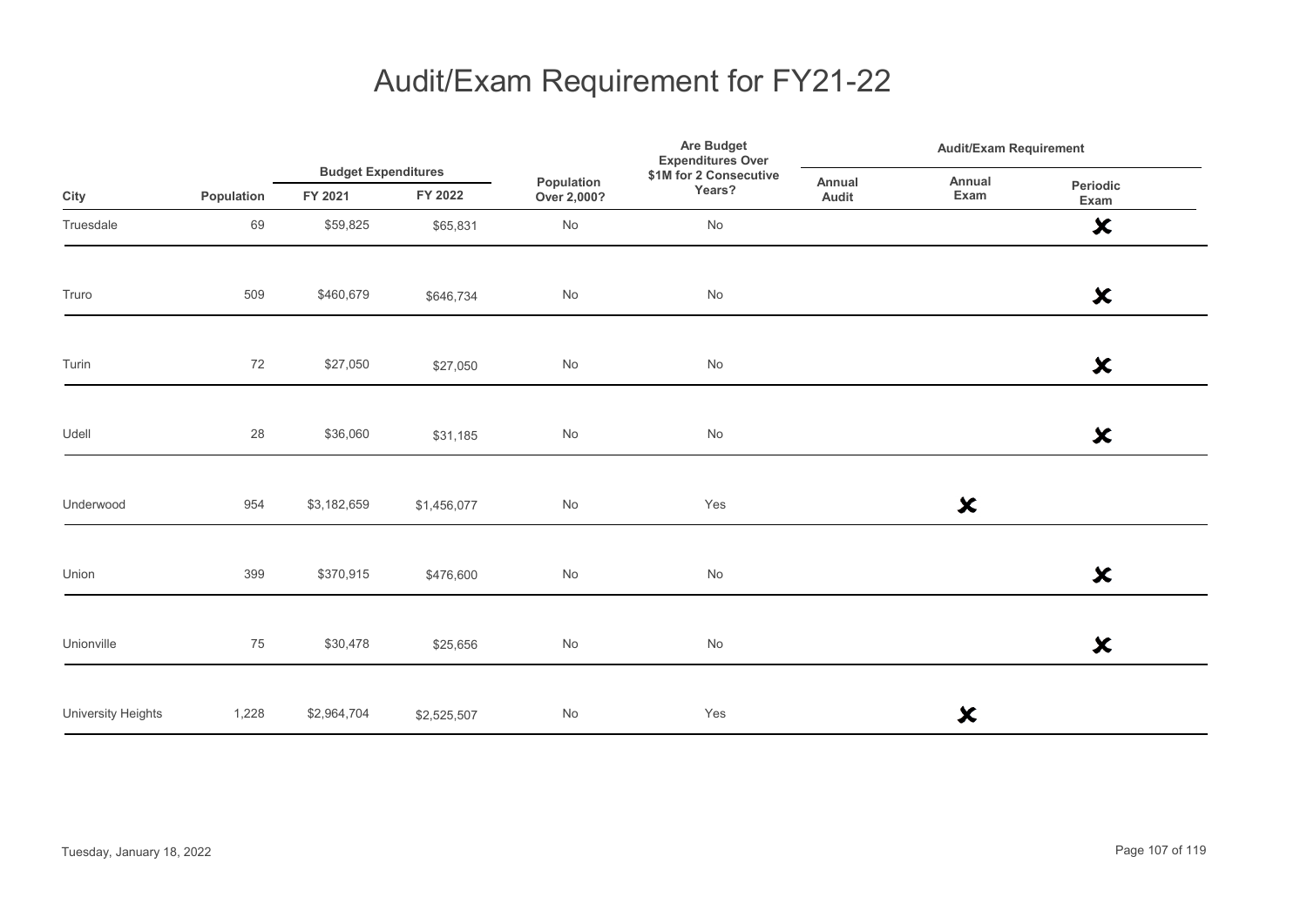|                 |            |               | <b>Budget Expenditures</b> |                              | Are Budget<br><b>Expenditures Over</b> | <b>Audit/Exam Requirement</b> |                           |                           |
|-----------------|------------|---------------|----------------------------|------------------------------|----------------------------------------|-------------------------------|---------------------------|---------------------------|
| City            | Population | FY 2021       | FY 2022                    | Population<br>Over 2,000?    | \$1M for 2 Consecutive<br>Years?       | Annual<br>Audit               | Annual<br>Exam            | Periodic<br>Exam          |
| University Park | 487        | \$205,448     | \$300,538                  | No                           | No                                     |                               |                           | $\boldsymbol{\mathsf{x}}$ |
| Urbana          | 1,554      | \$3,806,042   | \$2,602,660                | $\operatorname{\mathsf{No}}$ | Yes                                    |                               | $\boldsymbol{\mathsf{x}}$ |                           |
| Urbandale       | 45,580     | \$112,623,220 | \$113,136,494              | Yes                          | $\overline{\phantom{a}}$               | $\boldsymbol{\mathsf{x}}$     |                           |                           |
| Ute             | 338        | \$576,181     | \$586,938                  | No                           | $\operatorname{\mathsf{No}}$           |                               |                           | $\boldsymbol{\mathsf{x}}$ |
| Vail            | 396        | \$346,510     | \$459,563                  | $\operatorname{\mathsf{No}}$ | $\operatorname{\mathsf{No}}$           |                               |                           | $\boldsymbol{\mathsf{x}}$ |
| Valeria         | 39         | \$16,295      | \$17,750                   | $\operatorname{\mathsf{No}}$ | $\operatorname{\mathsf{No}}$           |                               |                           | $\boldsymbol{\mathsf{x}}$ |
| Van Horne       | 774        | \$1,732,582   | \$1,021,012                | No                           | Yes                                    |                               | $\boldsymbol{\mathsf{x}}$ |                           |
| Van Meter       | 1,484      | \$2,164,244   | \$5,213,917                | No                           | Yes                                    |                               | $\boldsymbol{\mathsf{x}}$ |                           |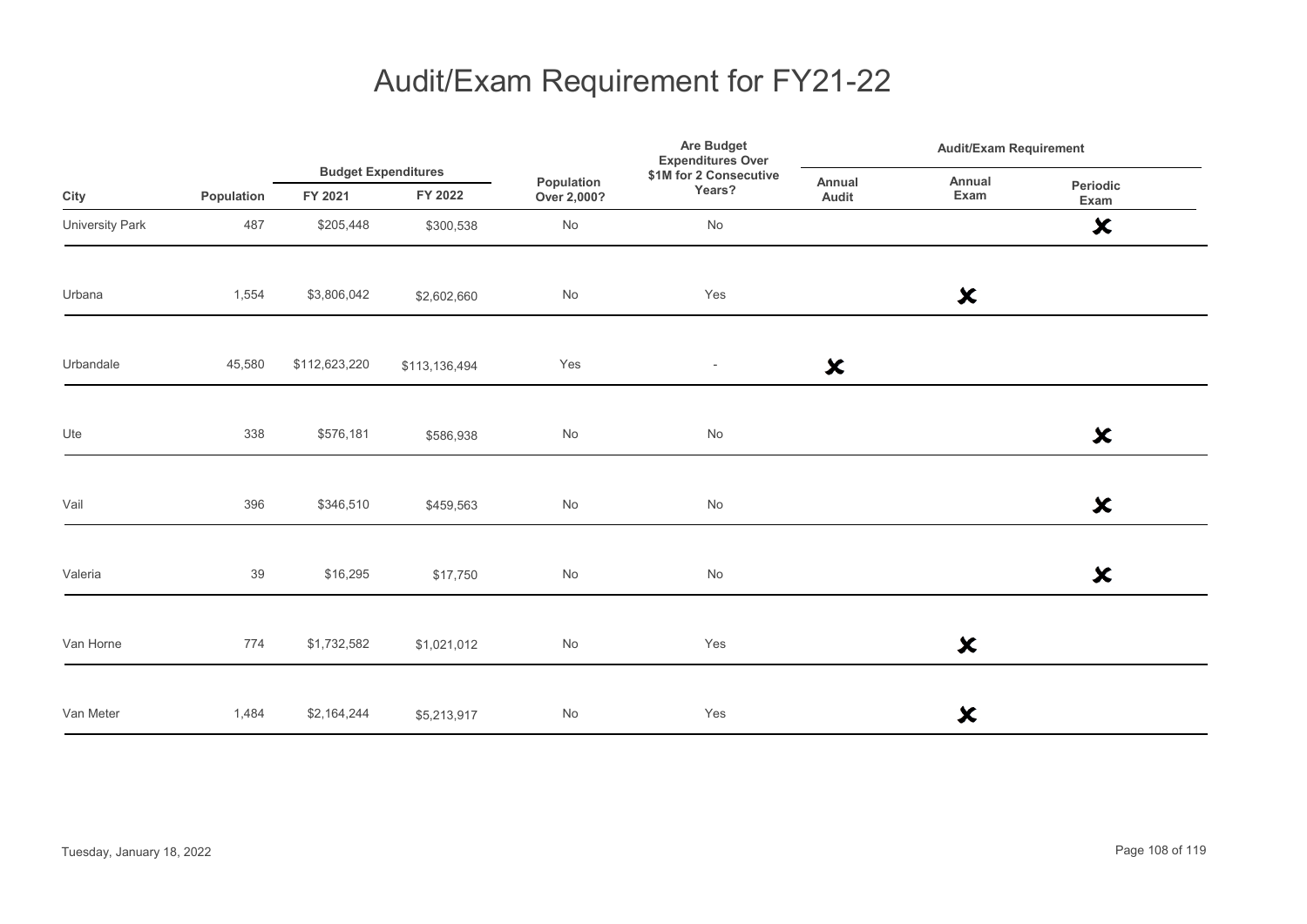|            |            |                                       |             |                              | <b>Are Budget</b><br><b>Expenditures Over</b> |                 | <b>Audit/Exam Requirement</b> |                           |  |
|------------|------------|---------------------------------------|-------------|------------------------------|-----------------------------------------------|-----------------|-------------------------------|---------------------------|--|
| City       | Population | <b>Budget Expenditures</b><br>FY 2021 | FY 2022     | Population<br>Over 2,000?    | \$1M for 2 Consecutive<br>Years?              | Annual<br>Audit | Annual<br>Exam                | Periodic<br>Exam          |  |
| Van Wert   | 178        | \$87,079                              | \$81,657    | No                           | No                                            |                 |                               | $\boldsymbol{\mathsf{x}}$ |  |
| Varina     | 68         | \$49,557                              | \$51,852    | No                           | No                                            |                 |                               | $\boldsymbol{\mathsf{x}}$ |  |
| Vedic City | 277        | \$550,051                             | \$542,051   | $\operatorname{\mathsf{No}}$ | No                                            |                 |                               | $\boldsymbol{\mathsf{x}}$ |  |
| Ventura    | 711        | \$1,452,293                           | \$4,841,766 | $\operatorname{\mathsf{No}}$ | Yes                                           |                 | $\boldsymbol{\mathsf{x}}$     |                           |  |
| Victor     | 875        | \$1,048,000                           | \$1,225,000 | No                           | Yes                                           |                 | $\boldsymbol{\mathsf{x}}$     |                           |  |
| Villisca   | 1,132      | \$1,277,793                           | \$1,537,389 | No                           | Yes                                           |                 | $\boldsymbol{\mathsf{x}}$     |                           |  |
| Vincent    | 130        | \$214,807                             | \$221,895   | No                           | No                                            |                 |                               | $\boldsymbol{\mathsf{x}}$ |  |
| Vining     | 54         | \$20,633                              | \$23,218    | No                           | No                                            |                 |                               | $\boldsymbol{\mathsf{x}}$ |  |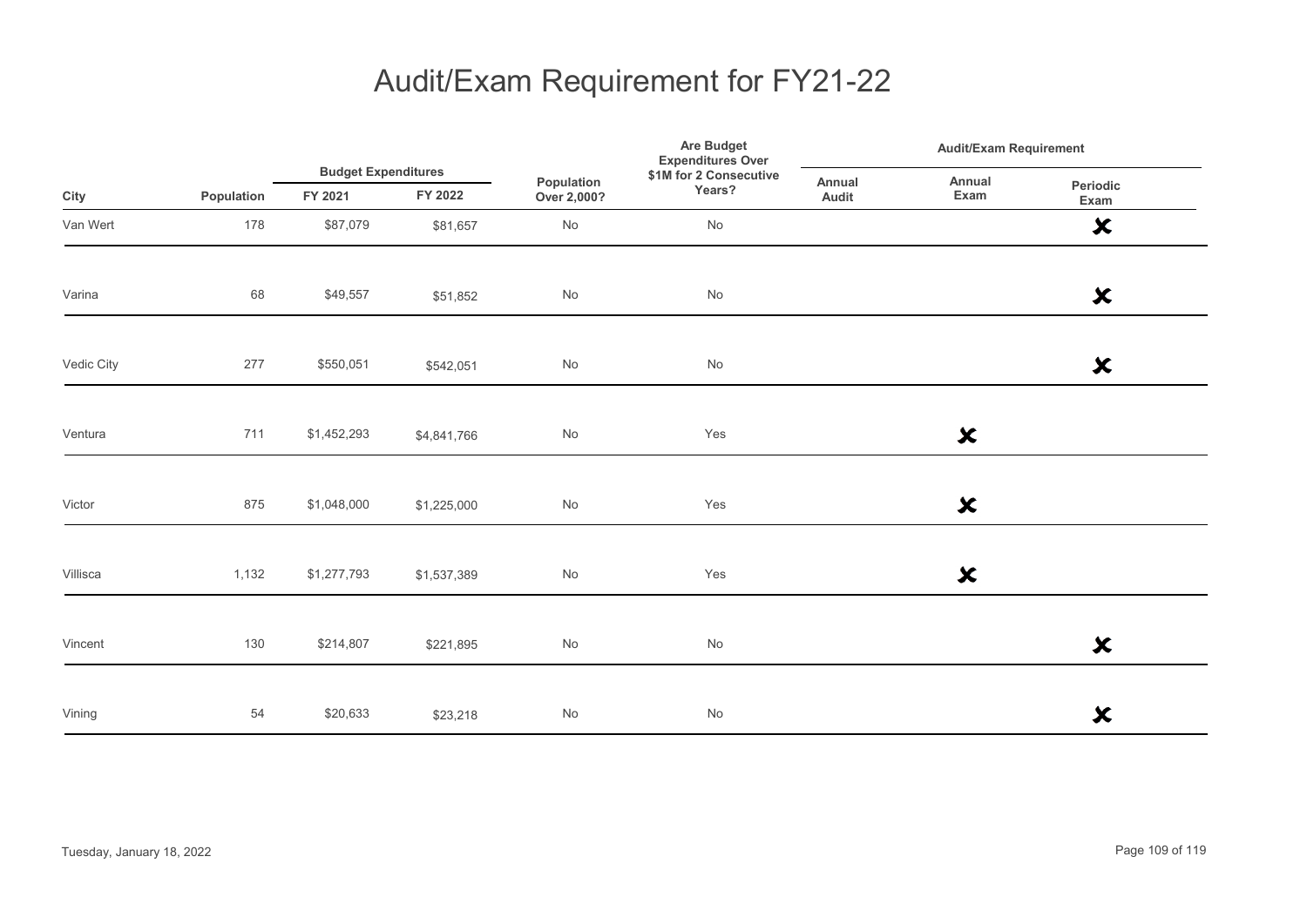|           |            | <b>Budget Expenditures</b> | Are Budget<br><b>Expenditures Over</b> |                           | <b>Audit/Exam Requirement</b>    |                           |                           |                           |
|-----------|------------|----------------------------|----------------------------------------|---------------------------|----------------------------------|---------------------------|---------------------------|---------------------------|
| City      | Population | FY 2021                    | FY 2022                                | Population<br>Over 2,000? | \$1M for 2 Consecutive<br>Years? | Annual<br>Audit           | Annual<br>Exam            | Periodic<br>Exam          |
| Vinton    | 4,938      | \$17,790,456               | \$15,006,643                           | Yes                       | $\overline{\phantom{a}}$         | $\boldsymbol{\mathsf{x}}$ |                           |                           |
| Volga     | 203        | \$221,035                  | \$233,290                              | $\mathsf{No}$             | $\operatorname{\mathsf{No}}$     |                           |                           | $\boldsymbol{\mathsf{x}}$ |
| Wadena    | 209        | \$217,245                  | \$219,395                              | $\mathsf{No}$             | $\mathsf{No}$                    |                           |                           | $\boldsymbol{\mathsf{x}}$ |
| Wahpeton  | 345        | \$2,410,933                | \$5,923,061                            | $\mathsf{No}$             | Yes                              |                           | $\boldsymbol{\mathsf{x}}$ |                           |
| Walcott   | 1,551      | \$2,878,879                | \$3,324,426                            | $\mathsf{No}$             | Yes                              |                           | $\boldsymbol{\mathsf{x}}$ |                           |
| Walford   | 1,366      | \$1,362,094                | \$2,399,113                            | $\mathsf{No}$             | Yes                              |                           | $\boldsymbol{\mathsf{x}}$ |                           |
| Walker    | 688        | \$996,383                  | \$995,002                              | $\mathsf{No}$             | $\mathsf{No}$                    |                           |                           | $\boldsymbol{\mathsf{x}}$ |
| Wall Lake | 755        | \$2,732,250                | \$3,459,500                            | $\mathsf{No}$             | Yes                              |                           | ×                         |                           |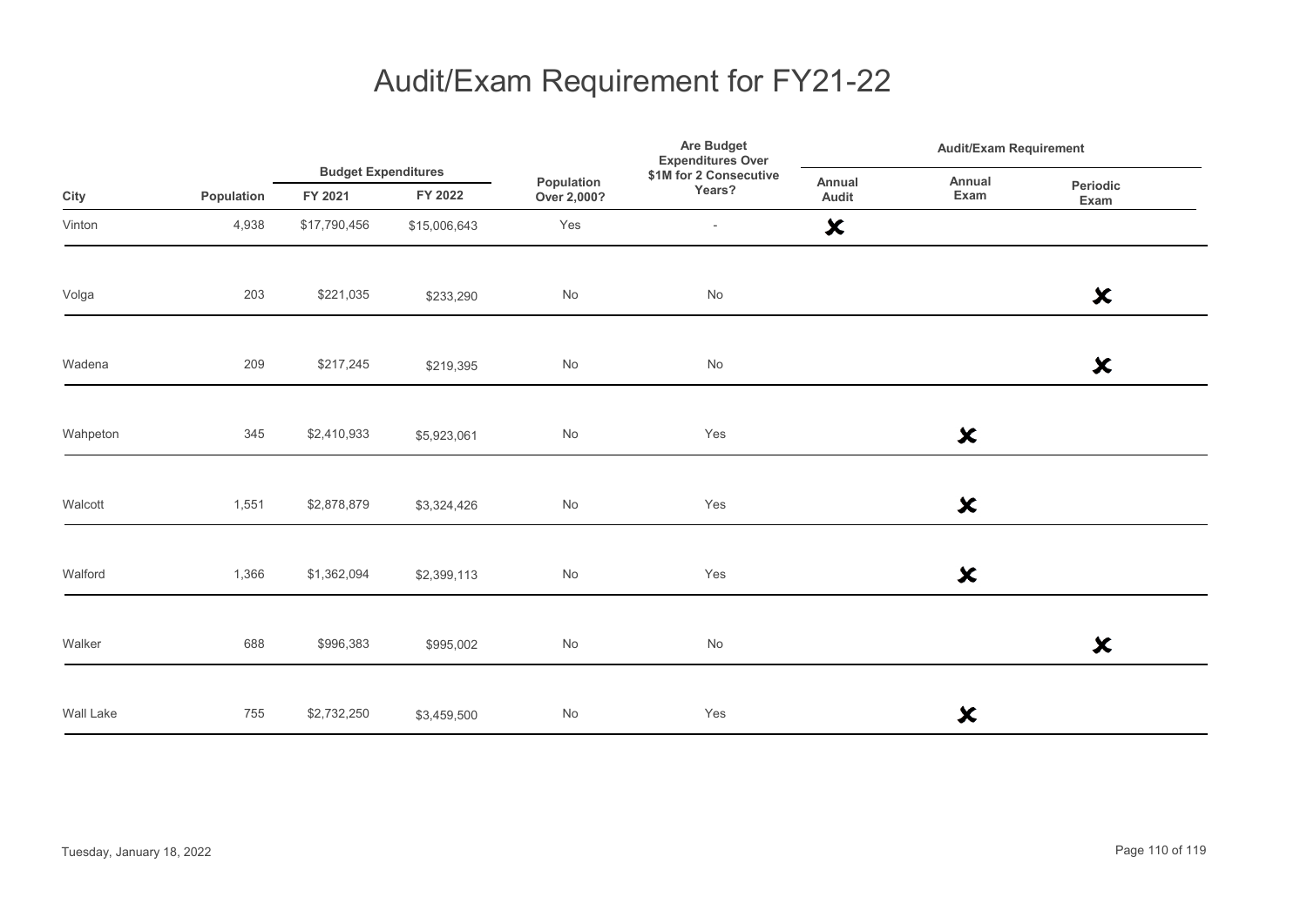|             |            |                                       |               | Are Budget<br><b>Expenditures Over</b> |                                  |                           | <b>Audit/Exam Requirement</b> |                           |  |
|-------------|------------|---------------------------------------|---------------|----------------------------------------|----------------------------------|---------------------------|-------------------------------|---------------------------|--|
| City        | Population | <b>Budget Expenditures</b><br>FY 2021 | FY 2022       | Population<br>Over 2,000?              | \$1M for 2 Consecutive<br>Years? | <b>Annual</b><br>Audit    | Annual<br>Exam                | Periodic<br>Exam          |  |
| Wallingford | 165        | \$183,210                             | \$206,460     | $\mathsf{No}$                          | No                               |                           |                               | $\boldsymbol{\mathsf{x}}$ |  |
| Walnut      | 747        | \$1,619,167                           | \$1,378,267   | $\mathsf{No}$                          | Yes                              |                           | $\boldsymbol{\mathsf{x}}$     |                           |  |
| Wapello     | 2,084      | \$2,402,649                           | \$2,518,945   | Yes                                    | $\sim$                           | $\boldsymbol{\mathsf{x}}$ |                               |                           |  |
| Washington  | 7,352      | \$20,669,689                          | \$18,787,924  | Yes                                    | $\overline{\phantom{a}}$         | $\boldsymbol{\mathsf{x}}$ |                               |                           |  |
| Washta      | 209        | \$240,903                             | \$232,796     | $\mathsf{No}$                          | $\mathsf{No}$                    |                           |                               | $\boldsymbol{\mathsf{x}}$ |  |
| Waterloo    | 67,314     | \$200,206,148                         | \$200,387,785 | Yes                                    | $\sim$                           | $\boldsymbol{\mathsf{x}}$ |                               |                           |  |
| Waterville  | 109        | \$204,004                             | \$160,638     | $\mathsf{No}$                          | No                               |                           |                               | $\boldsymbol{\mathsf{x}}$ |  |
| Waucoma     | 229        | \$298,370                             | \$312,620     | $\mathsf{No}$                          | $\mathsf{No}$                    |                           |                               | $\boldsymbol{\mathsf{x}}$ |  |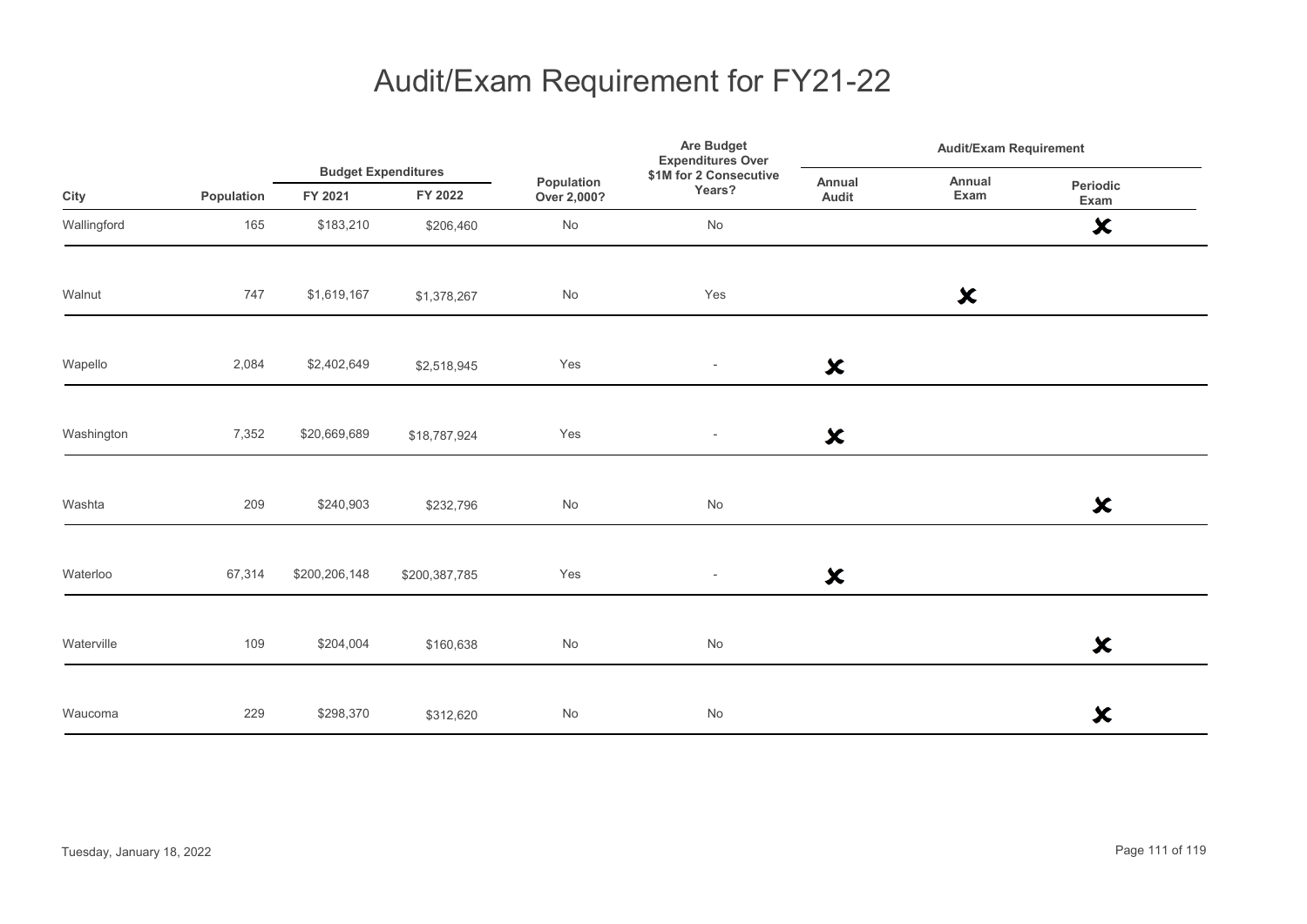|              |            |              |                                       |                              | Are Budget<br><b>Expenditures Over</b> |                           | <b>Audit/Exam Requirement</b> |                           |  |
|--------------|------------|--------------|---------------------------------------|------------------------------|----------------------------------------|---------------------------|-------------------------------|---------------------------|--|
| City         | Population | FY 2021      | <b>Budget Expenditures</b><br>FY 2022 | Population<br>Over 2,000?    | \$1M for 2 Consecutive<br>Years?       | Annual<br>Audit           | Annual<br>Exam                | Periodic<br>Exam          |  |
| Waukee       | 23,940     | \$83,153,911 | \$107,679,276                         | Yes                          | $\overline{\phantom{a}}$               | $\boldsymbol{\mathsf{x}}$ |                               |                           |  |
| Waukon       | 3,827      | \$10,503,306 | \$6,166,041                           | Yes                          | $\sim$                                 | $\boldsymbol{\mathsf{x}}$ |                               |                           |  |
| Waverly      | 10,394     | \$30,682,164 | \$34,514,540                          | Yes                          | $\overline{\phantom{a}}$               | ×                         |                               |                           |  |
| Wayland      | 964        | \$2,625,915  | \$2,038,156                           | No                           | Yes                                    |                           | $\boldsymbol{\mathsf{x}}$     |                           |  |
| Webb         | 138        | \$204,400    | \$155,305                             | No                           | No                                     |                           |                               | $\boldsymbol{\mathsf{x}}$ |  |
| Webster      | 94         | \$98,899     | \$91,839                              | $\operatorname{\mathsf{No}}$ | No                                     |                           |                               | $\boldsymbol{\mathsf{x}}$ |  |
| Webster City | 7,825      | \$32,422,144 | \$38,287,488                          | Yes                          | $\overline{\phantom{a}}$               | $\boldsymbol{\mathsf{x}}$ |                               |                           |  |
| Weldon       | 136        | \$37,540     | \$41,850                              | $\mathsf{No}$                | No                                     |                           |                               | $\boldsymbol{\mathsf{x}}$ |  |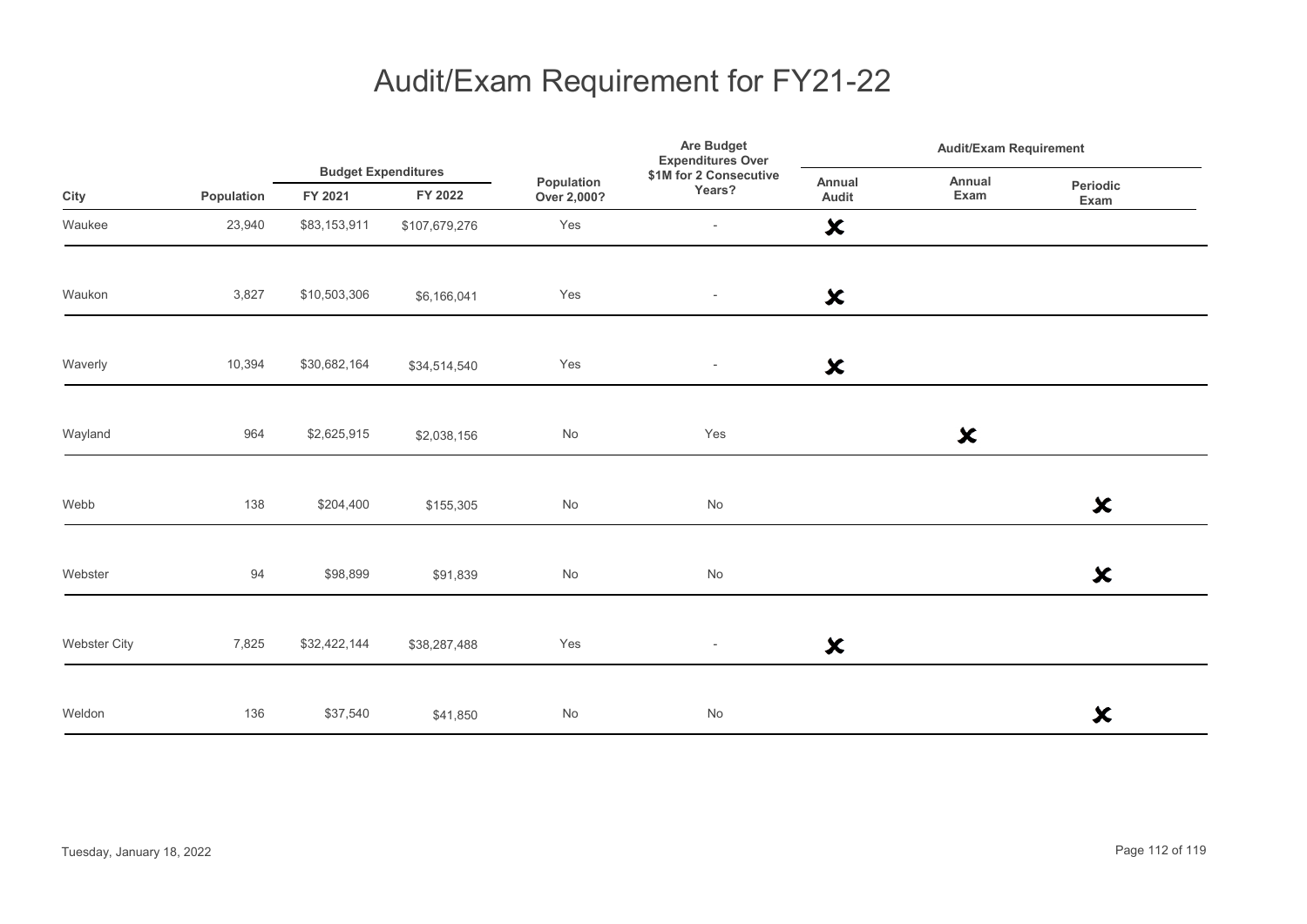|                 |            |              | <b>Budget Expenditures</b> | Are Budget<br><b>Expenditures Over</b> |                                  | <b>Audit/Exam Requirement</b> |                           |                           |  |
|-----------------|------------|--------------|----------------------------|----------------------------------------|----------------------------------|-------------------------------|---------------------------|---------------------------|--|
| City            | Population | FY 2021      | FY 2022                    | Population<br>Over 2,000?              | \$1M for 2 Consecutive<br>Years? | Annual<br>Audit               | Annual<br>Exam            | <b>Periodic</b><br>Exam   |  |
| Wellman         | 1,524      | \$2,464,781  | \$2,246,695                | No                                     | Yes                              |                               | $\boldsymbol{\mathsf{x}}$ |                           |  |
| Wellsburg       | 720        | \$939,204    | \$997,610                  | No                                     | No                               |                               |                           | $\boldsymbol{\mathsf{x}}$ |  |
| Welton          | 121        | \$186,340    | \$198,010                  | $\mathsf{No}$                          | $\mathsf{No}$                    |                               |                           | $\boldsymbol{\mathsf{x}}$ |  |
| Wesley          | 391        | \$693,255    | \$738,798                  | $\mathsf{No}$                          | No                               |                               |                           | $\boldsymbol{\mathsf{x}}$ |  |
| West Bend       | 791        | \$4,892,655  | \$4,575,905                | No                                     | Yes                              |                               | $\boldsymbol{\mathsf{x}}$ |                           |  |
| West Branch     | 2,509      | \$5,314,555  | \$7,070,356                | Yes                                    | $\sim$                           | $\boldsymbol{\mathsf{x}}$     |                           |                           |  |
| West Burlington | 3,197      | \$12,322,668 | \$11,308,522               | Yes                                    | $\overline{\phantom{a}}$         | $\boldsymbol{\mathsf{x}}$     |                           |                           |  |
| West Chester    | 144        | \$134,450    | \$142,960                  | $\mathsf{No}$                          | No                               |                               |                           | $\boldsymbol{\mathsf{x}}$ |  |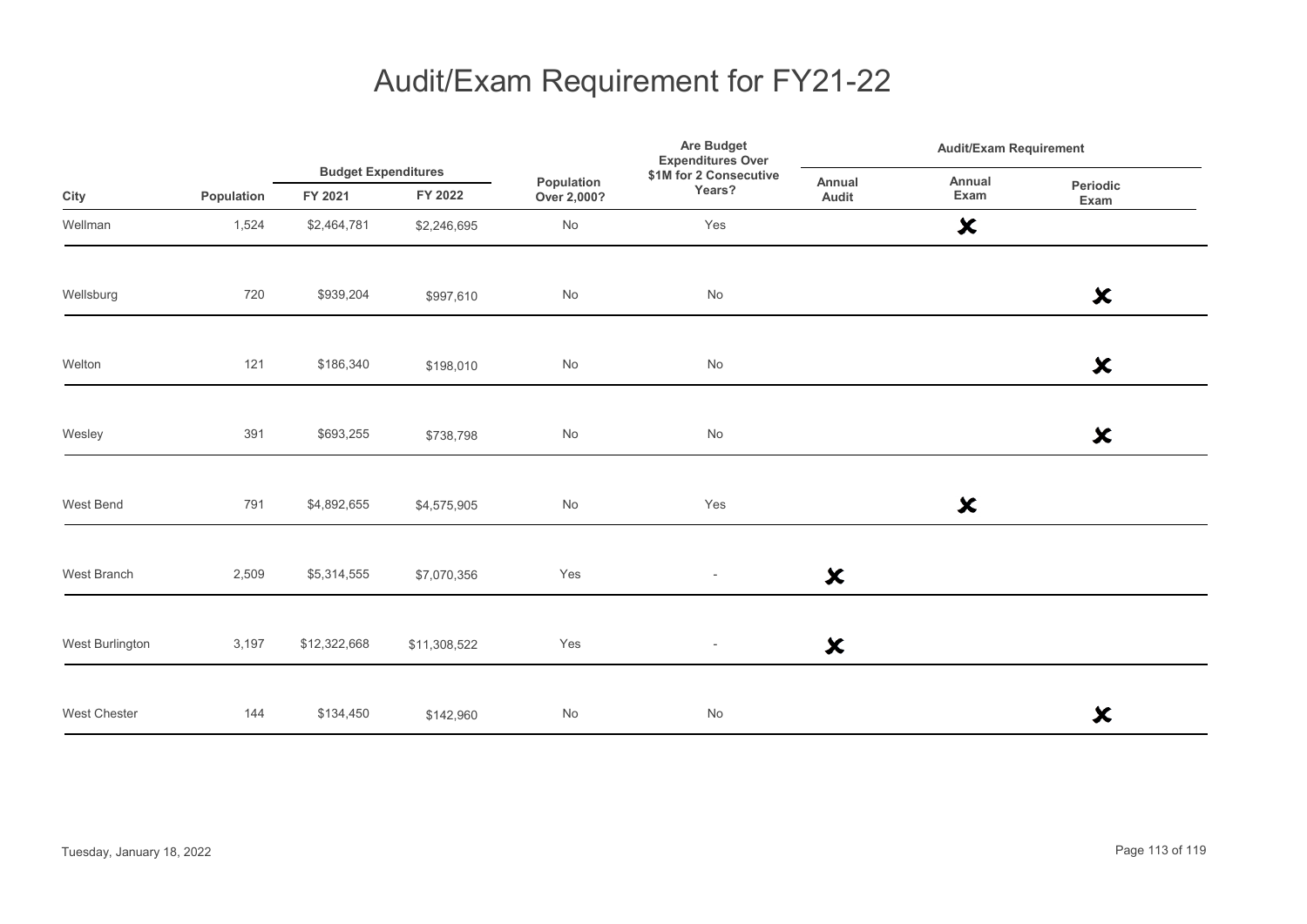|                 |            |               |                                       | Are Budget<br><b>Expenditures Over</b> |                                  | <b>Audit/Exam Requirement</b> |                           |                           |
|-----------------|------------|---------------|---------------------------------------|----------------------------------------|----------------------------------|-------------------------------|---------------------------|---------------------------|
| City            | Population | FY 2021       | <b>Budget Expenditures</b><br>FY 2022 | Population<br>Over 2,000?              | \$1M for 2 Consecutive<br>Years? | <b>Annual</b><br>Audit        | Annual<br>Exam            | Periodic<br>Exam          |
| West Des Moines | 68,723     | \$197,650,687 | \$276,751,798                         | Yes                                    | $\overline{\phantom{a}}$         | $\boldsymbol{\mathsf{x}}$     |                           |                           |
| West Liberty    | 3,858      | \$12,622,964  | \$13,163,448                          | Yes                                    | $\overline{\phantom{a}}$         | $\boldsymbol{\mathsf{x}}$     |                           |                           |
| West Okoboji    | 308        | \$1,069,475   | \$1,086,070                           | $\mathsf{No}$                          | Yes                              |                               | $\boldsymbol{\mathsf{x}}$ |                           |
| West Point      | 921        | \$2,686,274   | \$2,858,631                           | No                                     | Yes                              |                               | $\boldsymbol{\mathsf{x}}$ |                           |
| West Union      | 2,490      | \$11,662,696  | \$6,458,439                           | Yes                                    | $\sim$                           | $\boldsymbol{\mathsf{x}}$     |                           |                           |
| Westfield       | 123        | \$217,925     | \$217,925                             | No                                     | No                               |                               |                           | $\boldsymbol{\mathsf{x}}$ |
| Westgate        | 192        | \$142,359     | \$139,459                             | No                                     | No                               |                               |                           | $\boldsymbol{\mathsf{x}}$ |
| Westphalia      | 126        | \$49,829      | \$48,999                              | No                                     | No                               |                               |                           | $\boldsymbol{\mathsf{x}}$ |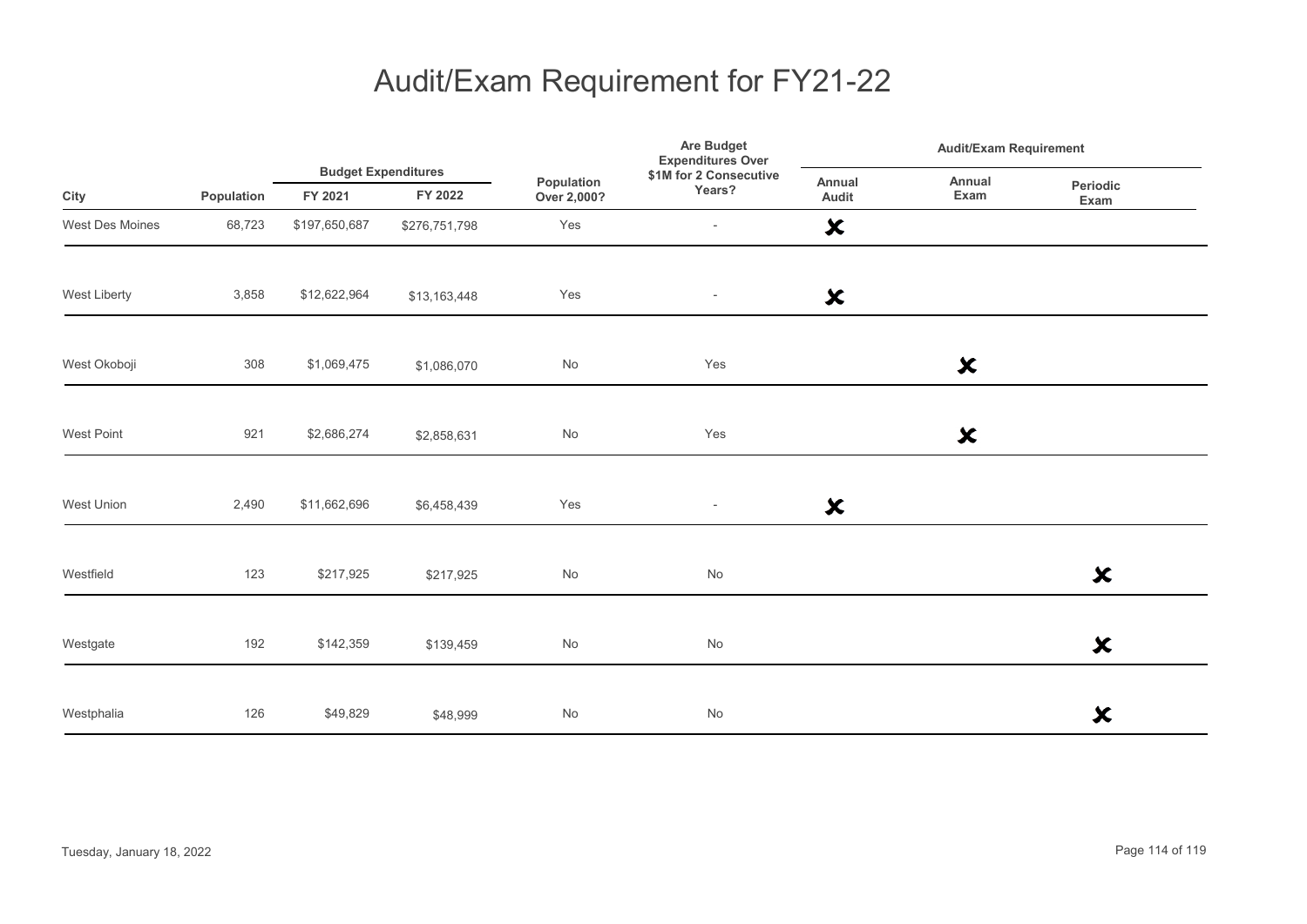|                   |            | <b>Budget Expenditures</b> |             |                              | <b>Are Budget</b><br><b>Expenditures Over</b> |                 | <b>Audit/Exam Requirement</b> |                           |  |
|-------------------|------------|----------------------------|-------------|------------------------------|-----------------------------------------------|-----------------|-------------------------------|---------------------------|--|
| City              | Population | FY 2021                    | FY 2022     | Population<br>Over 2,000?    | \$1M for 2 Consecutive<br>Years?              | Annual<br>Audit | Annual<br>Exam                | Periodic<br>Exam          |  |
| Westside          | 285        | \$446,994                  | \$463,820   | No                           | No                                            |                 |                               | $\boldsymbol{\mathsf{x}}$ |  |
| Westwood          | 101        | \$143,088                  | \$144,731   | No                           | No                                            |                 |                               | $\boldsymbol{\mathsf{x}}$ |  |
| <b>What Cheer</b> | 607        | \$478,318                  | \$529,056   | $\operatorname{\mathsf{No}}$ | No                                            |                 |                               | $\boldsymbol{\mathsf{x}}$ |  |
| Wheatland         | 775        | \$716,128                  | \$867,066   | $\operatorname{\mathsf{No}}$ | No                                            |                 |                               | $\boldsymbol{\mathsf{x}}$ |  |
| Whiting           | 745        | \$881,000                  | \$900,000   | No                           | No                                            |                 |                               | $\boldsymbol{\mathsf{x}}$ |  |
| Whittemore        | 497        | \$2,556,713                | \$2,547,140 | No                           | Yes                                           |                 | $\boldsymbol{\mathsf{x}}$     |                           |  |
| Whitten           | 100        | \$90,469                   | \$76,000    | No                           | No                                            |                 |                               | $\boldsymbol{\mathsf{x}}$ |  |
| Willey            | 73         | \$51,090                   | \$157,713   | No                           | No                                            |                 |                               | $\boldsymbol{\mathsf{x}}$ |  |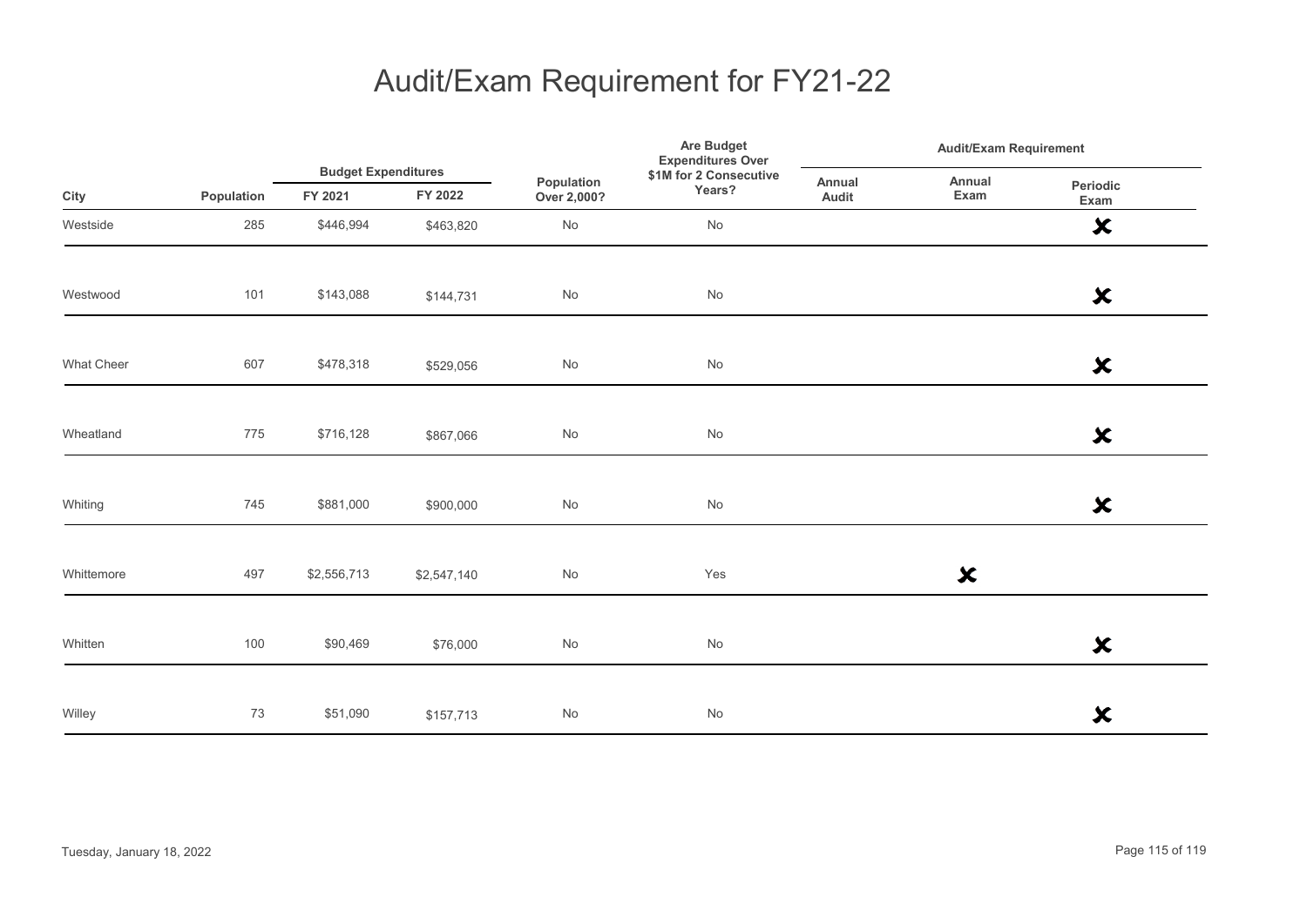|                 |            | <b>Budget Expenditures</b> |              |                           | Are Budget<br><b>Expenditures Over</b> |                           | <b>Audit/Exam Requirement</b> |                           |  |
|-----------------|------------|----------------------------|--------------|---------------------------|----------------------------------------|---------------------------|-------------------------------|---------------------------|--|
| City            | Population | FY 2021                    | FY 2022      | Population<br>Over 2,000? | \$1M for 2 Consecutive<br>Years?       | Annual<br>Audit           | Annual<br>Exam                | Periodic<br>Exam          |  |
| Williams        | 307        | \$608,767                  | \$718,540    | $\mathsf{No}$             | $\operatorname{\mathsf{No}}$           |                           |                               | $\boldsymbol{\mathsf{x}}$ |  |
| Williamsburg    | 3,346      | \$12,927,453               | \$14,939,507 | Yes                       | $\overline{\phantom{a}}$               | $\boldsymbol{\mathsf{x}}$ |                               |                           |  |
| Williamson      | 120        | \$61,336                   | \$58,300     | No                        | No                                     |                           |                               | $\boldsymbol{\mathsf{x}}$ |  |
| Wilton          | 2,924      | \$5,739,894                | \$6,652,457  | Yes                       | $\overline{\phantom{a}}$               | $\boldsymbol{\mathsf{x}}$ |                               |                           |  |
| Windsor Heights | 5,252      | \$23,313,653               | \$22,805,701 | Yes                       | $\sim$                                 | $\boldsymbol{\mathsf{x}}$ |                               |                           |  |
| Winfield        | 1,033      | \$1,483,386                | \$1,541,104  | $\mathsf{No}$             | Yes                                    |                           | ×                             |                           |  |
| Winterset       | 5,353      | \$10,393,011               | \$10,546,242 | Yes                       | $\overline{\phantom{a}}$               | $\boldsymbol{\mathsf{x}}$ |                               |                           |  |
| Winthrop        | 823        | \$1,762,066                | \$1,312,814  | $\mathsf{No}$             | Yes                                    |                           | $\boldsymbol{\mathsf{x}}$     |                           |  |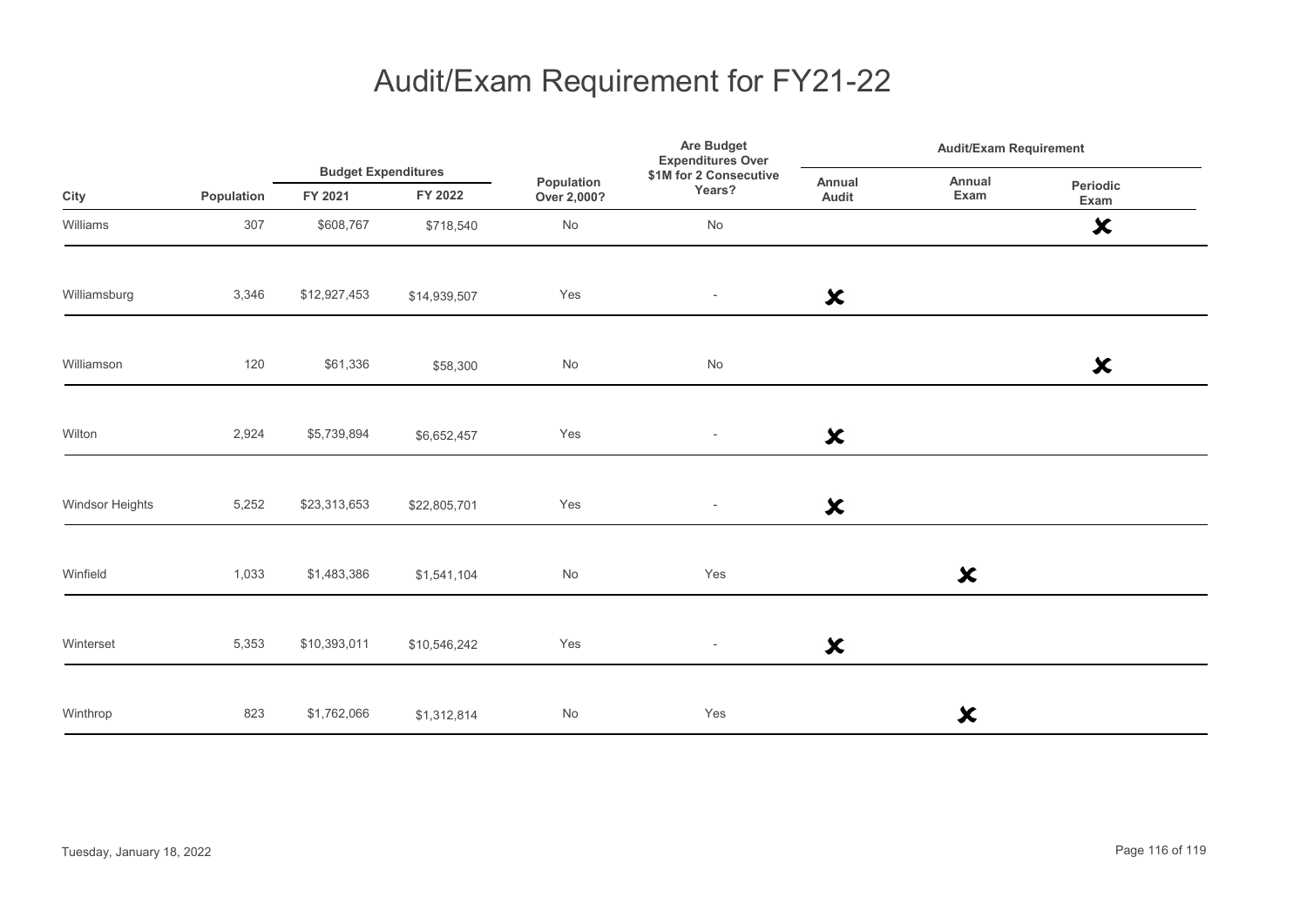|             |            |                                       |             | Are Budget<br><b>Expenditures Over</b> |                                  |                 | <b>Audit/Exam Requirement</b> |                           |  |
|-------------|------------|---------------------------------------|-------------|----------------------------------------|----------------------------------|-----------------|-------------------------------|---------------------------|--|
| City        | Population | <b>Budget Expenditures</b><br>FY 2021 | FY 2022     | Population<br>Over 2,000?              | \$1M for 2 Consecutive<br>Years? | Annual<br>Audit | Annual<br>Exam                | Periodic<br>Exam          |  |
| Wiota       | 91         | \$111,066                             | \$104,697   | No                                     | No                               |                 |                               | $\boldsymbol{\mathsf{x}}$ |  |
| Woden       | 188        | \$271,492                             | \$276,491   | No                                     | No                               |                 |                               | $\boldsymbol{\mathsf{x}}$ |  |
| Woodbine    | 1,625      | \$2,185,330                           | \$2,143,998 | No                                     | Yes                              |                 | $\boldsymbol{\mathsf{x}}$     |                           |  |
| Woodburn    | 146        | \$124,276                             | \$135,745   | No                                     | No                               |                 |                               | $\boldsymbol{\mathsf{x}}$ |  |
| Woodward    | 1,346      | \$2,278,905                           | \$2,329,157 | No                                     | Yes                              |                 | $\boldsymbol{\mathsf{x}}$     |                           |  |
| Woolstock   | 144        | \$459,011                             | \$519,270   | $\operatorname{\mathsf{No}}$           | No                               |                 |                               | $\boldsymbol{\mathsf{x}}$ |  |
| Worthington | 382        | \$490,512                             | \$421,287   | No                                     | No                               |                 |                               | $\boldsymbol{\mathsf{x}}$ |  |
| Wyoming     | 523        | \$1,025,547                           | \$1,579,813 | No                                     | Yes                              |                 | ×                             |                           |  |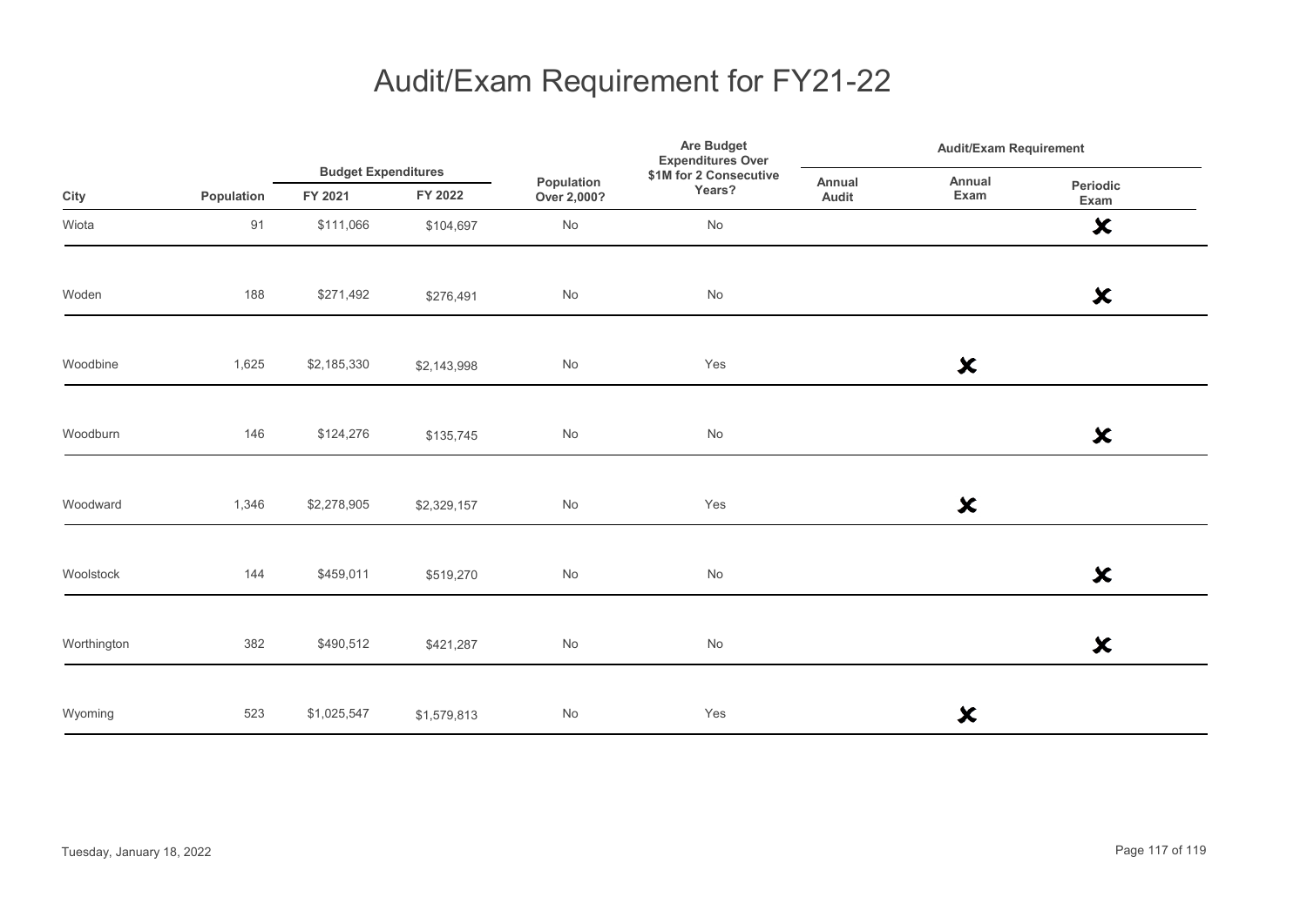|          |            | <b>Budget Expenditures</b> |           | <b>Are Budget</b><br><b>Expenditures Over</b> |                        |        | <b>Audit/Exam Requirement</b> |                           |  |
|----------|------------|----------------------------|-----------|-----------------------------------------------|------------------------|--------|-------------------------------|---------------------------|--|
|          |            |                            |           | Population                                    | \$1M for 2 Consecutive | Annual | Annual                        | Periodic                  |  |
| City     | Population | FY 2021                    | FY 2022   | Over 2,000?                                   | Years?                 | Audit  | Exam<br>Exam                  |                           |  |
| Yale     | 267        | \$244,825                  | \$131,225 | No                                            | No                     |        |                               | $\boldsymbol{\mathsf{x}}$ |  |
|          |            |                            |           |                                               |                        |        |                               |                           |  |
| Yetter   | 19         | \$66,842                   | \$48,738  | No                                            | No                     |        |                               | ×                         |  |
|          |            |                            |           |                                               |                        |        |                               |                           |  |
| Yorktown | 60         | \$32,270                   | \$33,170  | No                                            | No                     |        |                               | ×                         |  |
|          |            |                            |           |                                               |                        |        |                               |                           |  |
| Zearing  | 528        | \$1,410,878                | \$914,032 | No                                            | No                     |        |                               | ×                         |  |
|          |            |                            |           |                                               |                        |        |                               |                           |  |
| Zwingle  | 84         | \$82,265                   | \$39,750  | No                                            | No                     |        |                               | X                         |  |